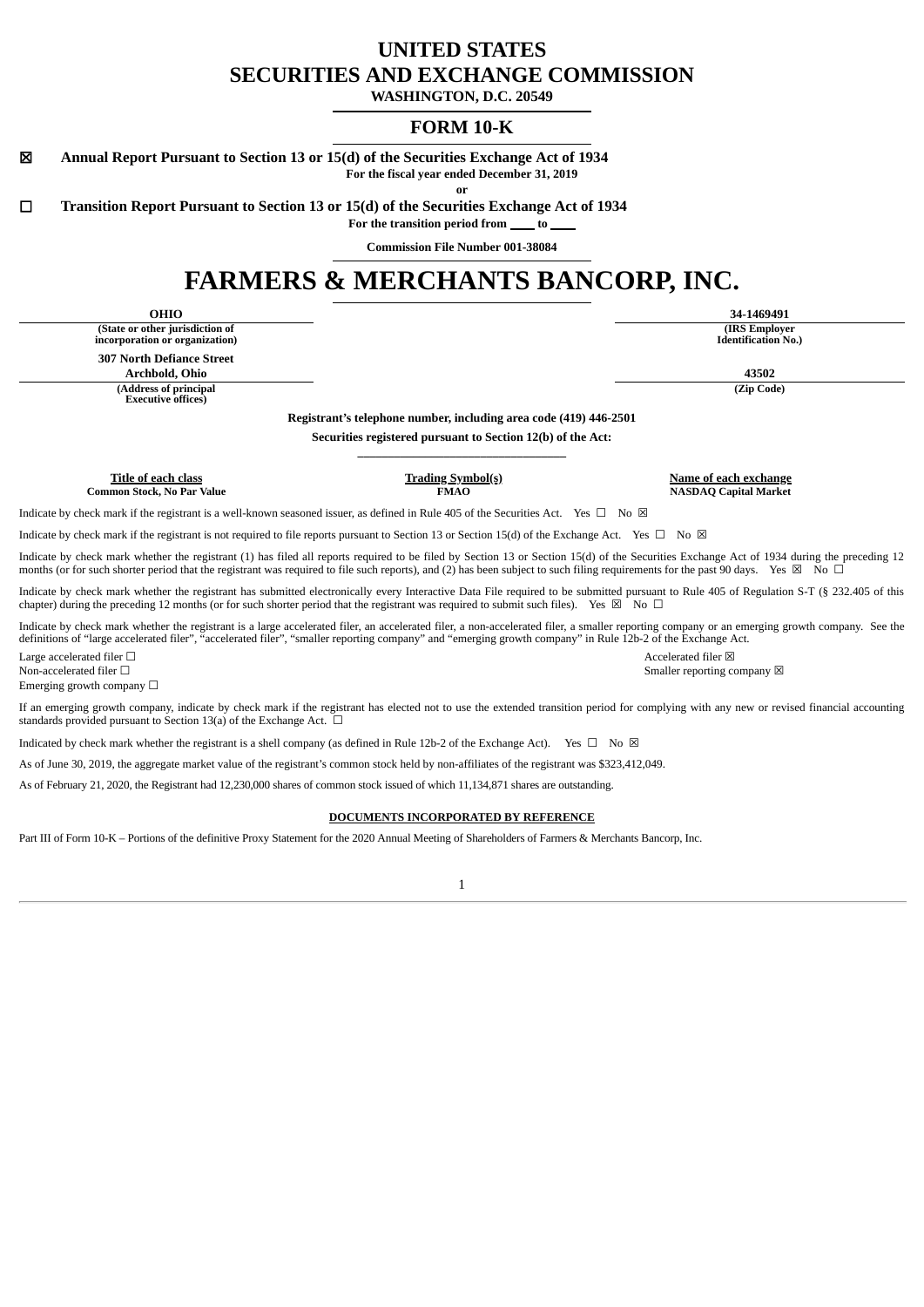## FARMERS & MERCHANTS BANCORP, INC. TABLE OF CONTENTS

| Form 10-K Items                                                                             |                                                                                                                                                                                                                                                           | PAGE      |
|---------------------------------------------------------------------------------------------|-----------------------------------------------------------------------------------------------------------------------------------------------------------------------------------------------------------------------------------------------------------|-----------|
| Item 1.                                                                                     | <b>Business</b>                                                                                                                                                                                                                                           | $3 - 10$  |
| Item 1a.                                                                                    | <b>Risk Factors</b>                                                                                                                                                                                                                                       | $10 - 16$ |
| Item 1b.                                                                                    | <b>Unresolved Staff Comments</b>                                                                                                                                                                                                                          | 16        |
| Item 2.                                                                                     | <b>Properties</b>                                                                                                                                                                                                                                         | 17        |
| Item 3.                                                                                     | <b>Legal Proceedings</b>                                                                                                                                                                                                                                  | 18        |
| Item 4.                                                                                     | <b>Mine Safety Disclosures</b>                                                                                                                                                                                                                            | 18        |
| Item 5.                                                                                     | Market for Registrant's Common Equity and Related Stockholder Matters                                                                                                                                                                                     | 19-20     |
| Item 6.                                                                                     | <b>Selected Financial Data</b>                                                                                                                                                                                                                            | $20 - 21$ |
| Item 7.                                                                                     | Management Discussion and Analysis of Financial Condition and Results of Operations                                                                                                                                                                       | 21-43     |
| Item 7a.                                                                                    | <b>Quantitative and Qualitative Disclosures About Market Risk</b>                                                                                                                                                                                         | 43        |
| Item 8.                                                                                     | <b>Financial Statements and Supplementary Data</b>                                                                                                                                                                                                        | 44-99     |
| Item 9.                                                                                     | <b>Changes In and Disagreements on Accounting and Financial Disclosure</b>                                                                                                                                                                                | 100       |
| Item9a.                                                                                     | <b>Controls and Procedures</b>                                                                                                                                                                                                                            | 100       |
| Item 9b.                                                                                    | <b>Other Information</b>                                                                                                                                                                                                                                  | 100       |
| Item 10.                                                                                    | Directors and Executive Officers of the Registrant                                                                                                                                                                                                        | 101-102   |
| Item 11.                                                                                    | <b>Executive Compensation</b>                                                                                                                                                                                                                             | 103       |
| Item 12.                                                                                    | Security Ownership of Certain Beneficial Owners and Management                                                                                                                                                                                            | 103       |
| Item 13.                                                                                    | <b>Certain Relationships and Related Transactions</b>                                                                                                                                                                                                     | 103       |
| Item 14.                                                                                    | <b>Principal Accountant Fees and Services</b>                                                                                                                                                                                                             | 103       |
| Item 15.                                                                                    | Exhibits, Financial Schedules and Reports on Form 8-K                                                                                                                                                                                                     | 104       |
| Item 16.                                                                                    | Form 10-K Summary                                                                                                                                                                                                                                         | 104       |
| <b>Signatures</b>                                                                           |                                                                                                                                                                                                                                                           | 105       |
| Exhibit 4                                                                                   | <b>Description of Registrant's Common Stock</b>                                                                                                                                                                                                           | 106-107   |
| Exhibit 21.                                                                                 | <b>Subsidiaries of Farmers &amp; Merchants Bancorp, Inc.</b>                                                                                                                                                                                              | 108       |
| Exhibit 31.                                                                                 | <b>Certifications Under Section 302</b>                                                                                                                                                                                                                   | 109-110   |
| Exhibit 32.                                                                                 | <b>Certifications Under Section 906</b>                                                                                                                                                                                                                   | 111-112   |
| Exhibit 101.INS<br>Exhibit 101.SCH<br>Exhibit 101.CAL<br>Exhibit 101.DEF<br>Exhibit 101.LAB | XBRL Instance Document (1)<br>XBRL Taxonomy Extension Schema Document (1)<br>XBRL Taxonomy Extension Calculation Linkbase Document (1)<br>XBRL Taxonomy Extension Definition Linkbase Document (1)<br>XBRL Taxonomy Extension Label Linkbase Document (1) |           |

Exhibit 101.PRE XBRL Taxonomy Extension Presentation Linkbase Document (1)

\*\*The following materials from Farmers & Merchants Bancorp, Inc. on Form 10-K for the year ended December 31, 2018, formatted in XBRL (Extensible Business Reporting Language): (i) the Consolidated Balance Sheets; (ii) the Consolidated Statements of Income and Comprehensive Income; (iii) the Consolidated Statements of Cash Flows and (iv) Notes to Consolidated Financial Statements, tagged as blocks of text.

Total Pages: 112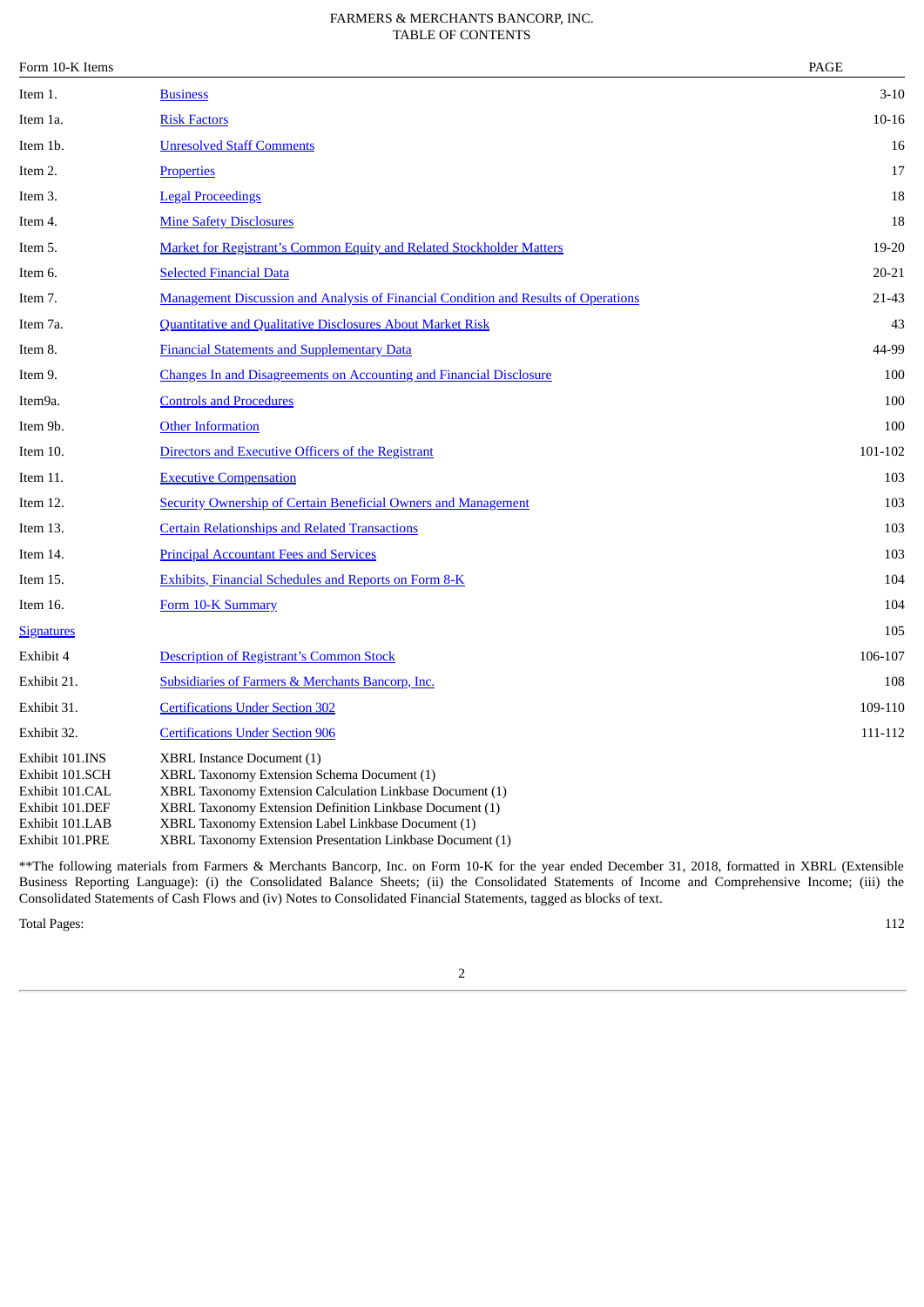#### Forward Looking Statements

Statements contained in the Company's Annual Report on Form 10-K may be forward-looking statements, as that term is defined in the Private Securities Litigation Reform Act of 1995. Forward-looking statements may be identified by the use of such words as "intend," "believe," "expect," "anticipate," "should," "planned," "estimated," and "potential." Such forward-looking statements are based on current expectations but may differ materially from those currently anticipated due to a number of factors, which include, but are not limited to, factors discussed in documents filed by the Company with the Securities and Exchange Commission from time to time. Other factors which could have a material adverse effect on the operations of the Company and its subsidiaries which include, but are not limited to, changes in interest rates, general economic conditions, legislative and regulatory changes, monetary and fiscal policies of the U.S. Government, including policies of the U.S. Treasury and the Federal Reserve Board, the quality and composition of the loan or investment portfolios, demand for loan products, deposit flows, competition, demand for financial services in the Bank's market area, changes in relevant accounting principles and guidelines and other factors over which management has no control. The forward-looking statements are made as of the date of this report, and the Company assumes no obligation to update the forward-looking statements or to update the reasons why actual results could differ from those projected in the forward-looking statements.

## **PART I**

#### <span id="page-2-0"></span>**ITEM 1. BUSINESS**

#### **General**

Farmers & Merchants Bancorp, Inc. (Company) is a bank holding company incorporated under the laws of Ohio in 1985 and elected to become a financial holding company under the Federal Reserve in 2014. Our primary subsidiary, The Farmers & Merchants State Bank (Bank) is a community bank operating in Northwest Ohio and Northeast Indiana since 1897. Our other subsidiary, Farmers & Merchants Risk Management (Captive) is a captive insurance company formed in December 2014 and located in Nevada. We report our financial condition and net income on a consolidated basis and we report only one segment.

Our executive offices are located at 307 North Defiance Street, Archbold, Ohio 43502, and our telephone number is (419) 446-2501.

For a discussion of the general development of the Company's business throughout 2019, please see the portion of Management's Discussion and Analysis of Financial Condition and Results of Operations captioned "2019 in Review."

## **Nature of Activities**

The Farmers & Merchants State Bank engages in general commercial banking business. Its activities include commercial, agricultural and residential mortgage as well as consumer and credit card lending activities. Because the Bank's offices are located in Northwest Ohio and Northeast Indiana, a substantial amount of the loan portfolio is comprised of loans made to customers in the farming industry for such things as farm land, farm equipment, livestock and operating loans for seed, fertilizer, and feed. Other types of lending activities include loans for home improvements and loans for such items as autos, trucks, recreational vehicles and motorcycles. With the expansion into newer market areas, the most recent increases in loan activity have been in commercial real estate, providing operating lines of credit and machinery purchases.

The Bank also provides checking account services, as well as savings and time deposit services such as certificates of deposits. In addition, Automated Teller Machines (ATMs) or Interactive Teller Machines (ITMs) are provided at most branch locations along with other independent locations in the market area. The Bank has custodial services for Individual Retirement Accounts (IRAs) and Health Savings Accounts (HSAs). The Bank provides on-line banking access for consumer and business customers. For consumers, this includes bill-pay, on-line statement opportunities and mobile banking. For business customers, it provides the option of electronic transaction origination such as wire and Automated Clearing House (ACH) file transmittal. In addition, the Bank offers remote deposit capture or electronic deposit processing and merchant credit card services. Upgrades to our digital products and services continue to occur in both retail and business lines.

The Bank has established underwriting policies and procedures which facilitate operating in a safe and sound manner in accordance with supervisory and regulatory guidance. Within this sphere of safety and soundness, the Bank's practice has been to not promote innovative, unproven credit products which may not be in the best interest of the Bank or its customers. The Bank does offer a hybrid mortgage loan. Hybrid loans are loans that start out as a fixed rate mortgage but after a set number of years automatically adjust to an adjustable rate mortgage. The Bank offers a three year fixed rate mortgage after which the interest rate will adjust annually. The majority of the Bank's adjustable rate mortgages are of this type. In order to offer longer term fixed rate mortgages, the Bank does participate in the Freddie Mac, Farmer Mac and Small Business Lending programs. The Bank also normally retains the servicing rights on these partially or 100% sold loans. In order for the customer to participate in these programs they must meet the requirements established by those agencies. In addition, the Bank does sell some of its longer term fixed rate agricultural mortgages into the secondary market with the aid of a broker.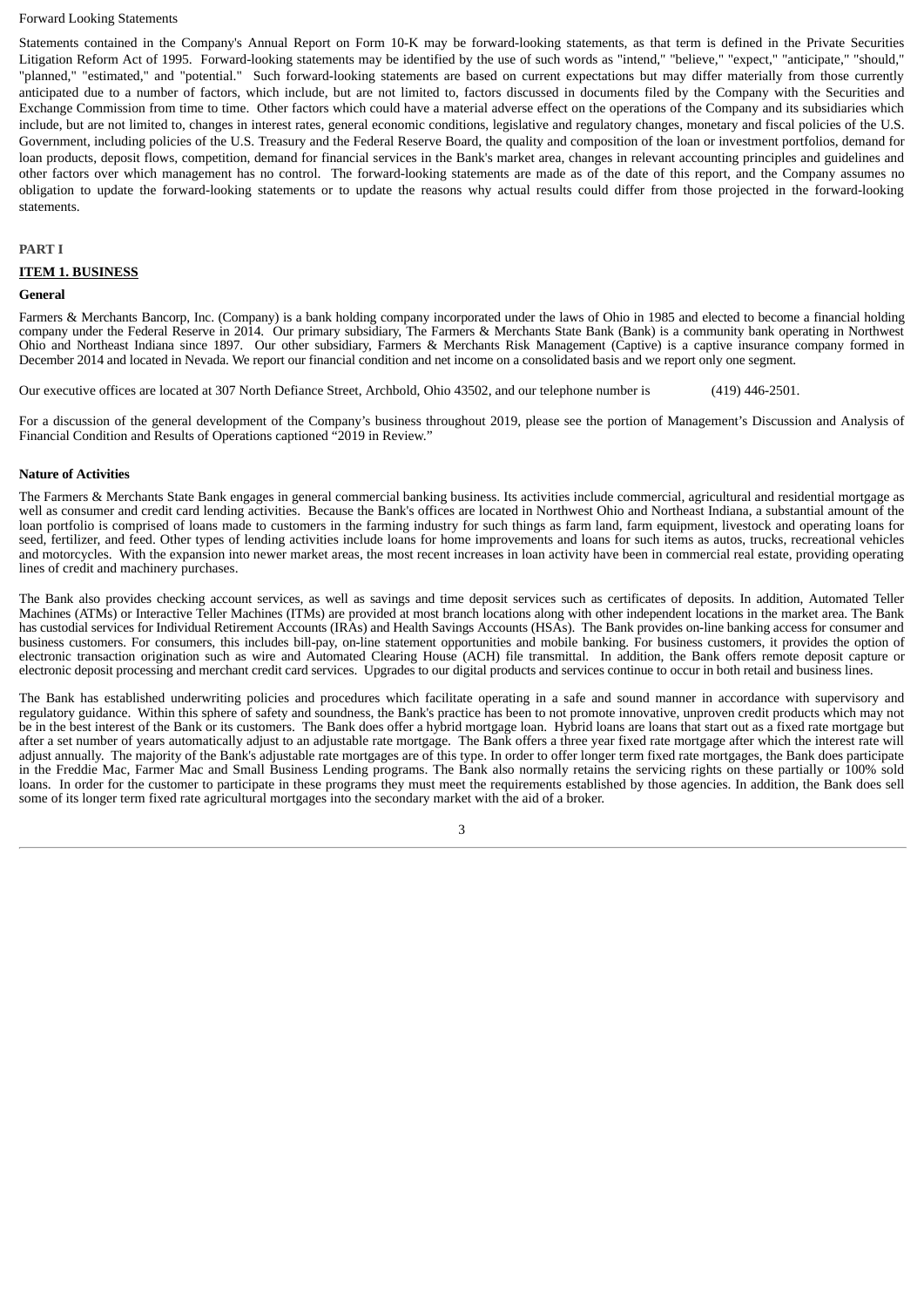The Bank does not have a program to fund sub-prime loans. Sub-prime loans are characterized as a lending program or strategy that targets borrowers who pose a significantly higher risk of default than traditional retail banking customers.

All loan requests are reviewed as to credit worthiness and are subject to the Bank's underwriting guidelines as to secured versus unsecured credit. Secured loans are in turn subject to loan to value (LTV) requirements based on collateral types as set forth in the Bank's Loan Policy. In addition, credit scores of those seeking consumer credit are reviewed and if they do not meet the Bank's Loan Policy guidelines an additional officer approval is required.

Consumer Loans:

- Maximum loan to value (LTV) for cars, trucks and light trucks vary from 90% to 110% depending on whether direct or indirect.
- Loans above 100% are generally the result of additional charges for extended warranties and/or insurance coverage for wage or death.
- Boats, campers, motorcycles, RV's and Motor Coaches range from 80%-90% based on age of vehicle.
- 1st or 2nd mortgages on 1-4 family homes range from 75%-90% with "in-house" first real estate mortgages requiring private mortgage insurance on those exceeding 80% LTV.
- Raw land LTV maximum ranges from 65%-75% depending on whether or not the property has been improved.

Commercial/Agriculture/Real Estate:

- Maximum LTVs range from 70%-80% depending on type.
- Accounts Receivable: Up to 80% LTV less retainages and greater than 90 days.<br>• Maximum LTV on non-traditional loan up to 85%
- Maximum LTV on non-traditional loan up to 85%.

#### **Inventory**

- Agriculture:
	- o Livestock and grain up to 80% LTV, crops (insured) up to 75% and Warehouse Receipts up to 87%.
- Commercial:
	- o Maximum LTV of 50% on raw and finished goods.
- Floor plan:<br>0 N
	- **o** New/used vehicles to 100% of wholesale.<br>**Q** New/Used recreational vehicles and manu
		- New/Used recreational vehicles and manufactured homes to 80% of wholesale.

#### Equipment:

- New not to exceed 80% of invoice, used NTE 50% of listed book or 75% of appraised value.
- Restaurant equipment up to 35% of market value.
- Heavy trucks, titled trailers up to NTE 75% LTV and aircraft up to 75% of appraised value.

F&M Investment Services, the brokerage department of the Bank, opened for business in April 1999. Securities are offered through Raymond James Financial Services, Inc.

In December of 2014, the Company became a financial holding company within the meaning of the Bank Holding Company Act of 1956 as amended, in order to provide the flexibility to take advantage of the expanded powers available to a financial holding company under the Act. Our subsidiary bank is in turn regulated and examined by the Ohio Division of Financial Institutions and the Federal Deposit Insurance Corporation. The activities of our bank subsidiary are also subject to other federal and state laws and regulations. The Company also formed a Captive insurance company in December 2014. The Captive is located in Nevada and regulated by the State of Nevada Division of Insurance.

The Bank's primary market includes communities located in the Ohio counties of Defiance, Fulton, Hancock, Henry, Lucas, Williams, Wood and in the Indiana counties of Adams, Allen, DeKalb, Jay and Steuben. The commercial banking business in this market is highly competitive, with approximately 34 other depository institutions currently doing business in the Bank's primary market. In our banking activities, we compete directly with other commercial banks, credit unions, farm credit services, and savings and loan institutions in each of our operating localities. In a number of our locations, we compete against entities which are much larger than us, including Huntington National Bank, Fifth Third Bank, Wells Fargo Bank, NA, KeyBank NA and JPMorgan Chase Bank, NA. Based on deposit data as of June 30, 2019 from the FDIC and using zip codes in our markets, the Bank ranked 3rd with a 14.24% market share in markets served. The primary factors in competing for loans and deposits are the rates charged as well as location and quality of the services provided.

At December 31, 2019, we had 357 full time equivalent employees. The employees are not represented by a collective bargaining unit. We provide our employees with a comprehensive benefit program, some of which is contributory. We consider our employee relations to be good.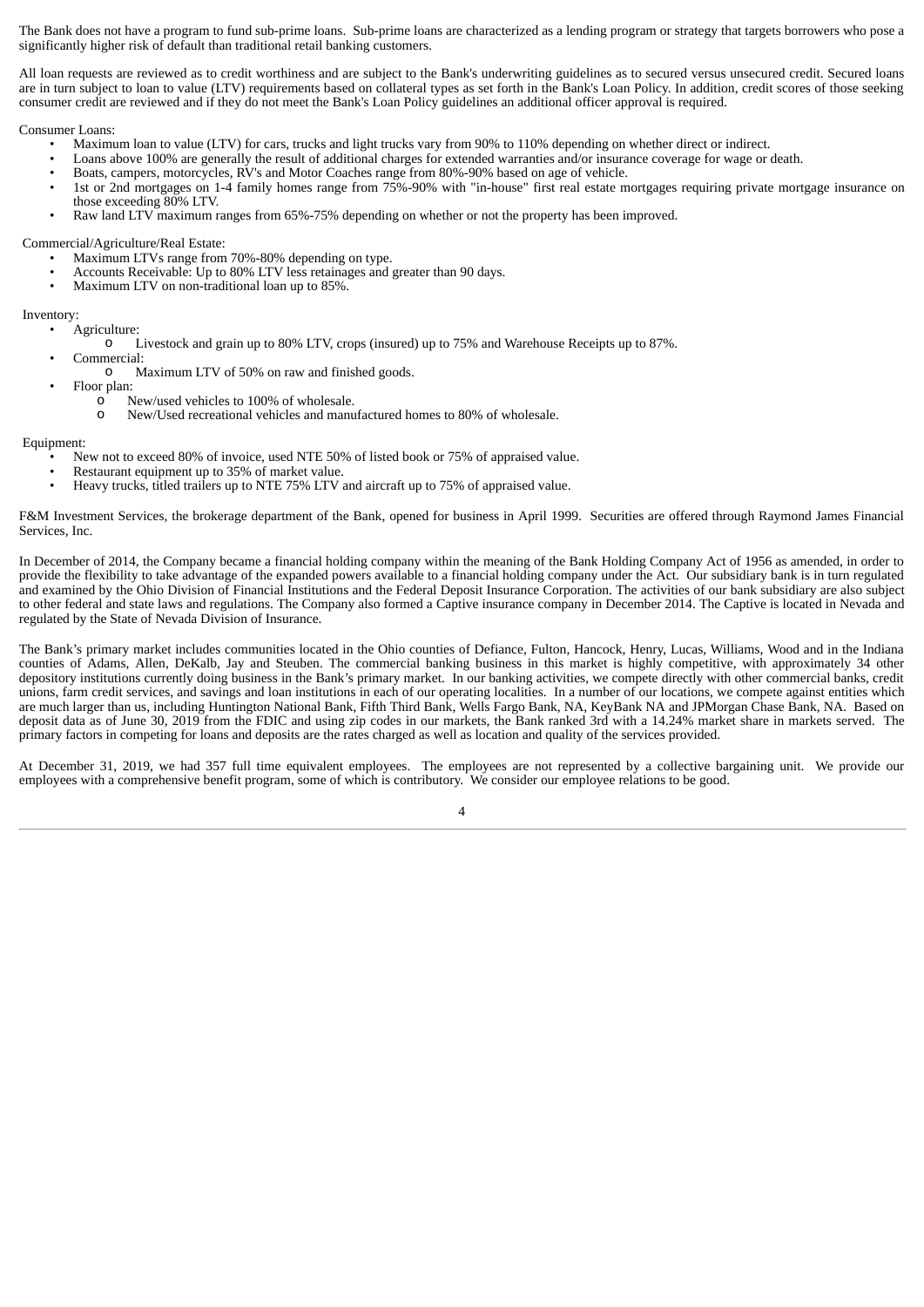## **Supervision and Regulation**

## General

The Company is a corporation organized under the laws of the State of Ohio. The business in which the Company and its subsidiaries are engaged is subject to extensive supervision, regulation and examination by various bank regulatory authorities. The supervision, regulation and examination to which the Company and its subsidiaries are subject to are intended primarily for the protection of depositors and the deposit insurance funds that insure the deposits of banks, rather than for the protection of shareholders.

Several of the more significant regulatory provisions applicable to banks and bank holding companies to which the Company and its subsidiaries are subject to are discussed below along with certain regulatory matters concerning the Company and its subsidiaries. To the extent that the following information describes statutory or regulatory provisions, it is qualified in its entirety by reference to the particular statutory provisions. Any change in applicable law or regulation may have a material effect on the business and prospects of the Company and its subsidiaries.

## Safety and Soundness Standards

The federal banking agencies have adopted guidelines that establish operational and managerial standards to promote the safety and soundness of federally insured depository institutions. The guidelines set forth standards for internal controls, information systems, internal audit systems, loan documentation, credit underwriting, interest rate exposure, asset growth, compensation, fees and benefits, asset quality and earnings.

In general, the safety and soundness guidelines prescribe the goals to be achieved in each area, and each institution is responsible for establishing its own procedures to achieve those goals. If an institution fails to comply with any of the standards set forth in the guidelines, the institution's primary federal regulator may require the institution to submit a plan for achieving and maintaining compliance. If an institution fails to submit an acceptable compliance plan, or fails in any material respect to implement a compliance plan that has been accepted by its primary federal regulator, the regulator is required to issue an order directing the institution to cure the deficiency. Until the deficiency cited in the regulator's order is cured, the regulator may restrict the institution's rate of growth, require the institution to increase its capital, restrict the rates the institution pays on deposits or require the institution to take any action the regulator deems appropriate under the circumstances. Noncompliance with the standards established by the safety and soundness guidelines may also constitute grounds for other enforcement action by the federal banking regulators, including cease and desist orders and civil money penalty assessments.

## Regulatory Agencies

The Company is a financial holding company and is subject to inspection, examination and supervision by the Board of Governors of the Federal Reserve System (the "Federal Reserve Board") pursuant to the Bank Holding Company Act of 1956, as amended. As a financial holding company, the Company is still subject to all the bank holding company regulations.

The Bank is an Ohio chartered commercial bank. It is subject to regulation and examination by both the Ohio Division of Financial Institutions (ODFI) and the Federal Deposit Insurance Corporation (FDIC).

The Captive is an insurance company incorporated in Nevada and regulated by the State of Nevada, Division of Insurance.

## Holding Company Activities

As a financial holding company incorporated and doing business within the State of Ohio, the Company is subject to regulation and supervision under the Bank Holding Act of 1956, as amended (the "Act"). The Company is required to file with the Federal Reserve Board on quarterly basis information pursuant to the Act. The Federal Reserve Board may conduct examinations or inspections of the Company and its subsidiaries.

On November 12, 1999, the Gramm-Leach-Bliley Act (the "GLB Act") was enacted into law. The GLB Act made sweeping changes with respect to the permissible financial services which various types of financial institutions may now provide. The Glass-Steagall Act, which had generally prevented banks from affiliation with securities and insurance firms, was repealed. Pursuant to the GLB Act, bank holding companies may elect to become a "financial holding company," provided that all of the depository institution subsidiaries of the bank holding company are "well capitalized" and "well managed" under applicable regulatory standards.

Under the GLB Act, a bank holding company that has elected to become a financial holding company may affiliate with securities firms and insurance companies and engage in other activities that are financial in nature. Activities that are "financial in nature" include securities underwriting, dealing and market-making, sponsoring mutual funds and investment companies,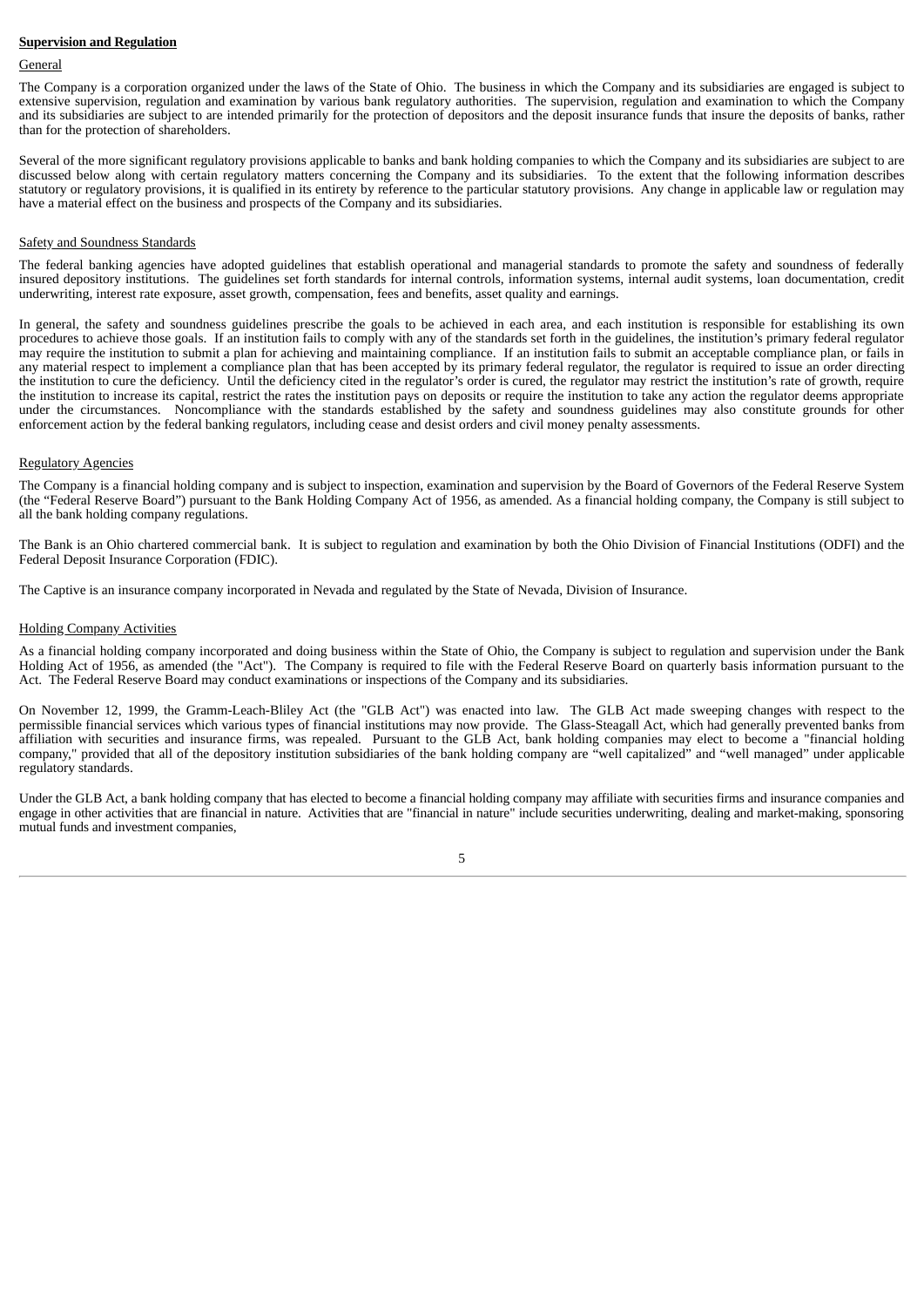insurance underwriting and agency, merchant banking, and activities that the Federal Reserve Board has determined to be closely related to banking. Federal Reserve Board approval is not required for the Company to acquire a company, other than a bank holding company, bank or savings association, engaged in activities that are financial in nature or incidental to activities that are financial in nature, as determined by the Federal Reserve Board. Prior Federal Reserve Board approval is required before the Company may acquire the beneficial ownership or control of more than 5% of the voting shares, or substantially all of the assets, of a bank holding company, bank or savings association. If any subsidiary bank of the Company ceases to be "well capitalized" or "well managed" under applicable regulatory standards, the Federal Reserve Board may, among other actions, order the Company to divest the subsidiary bank. Alternatively, the Company may elect to conform its activities to those permissible for a bank holding company that is not also a financial holding company. If any subsidiary bank of the Company receives a rating under the Community Reinvestment Act of 1977 of less than satisfactory, the Company will be prohibited from engaging in new activities or acquiring companies other than bank holding companies, banks or savings associations.

#### Affiliate Transactions

Various governmental requirements, including Sections 23A and 23B of the Federal Reserve Act and Regulation W promulgated thereunder limit borrowings by holding companies and non-bank subsidiaries from affiliated insured depository institutions, and also limit various other transactions between holding companies and their non-bank subsidiaries, on the one hand, and their affiliated insured depository institutions on the other. Section 23A of the Federal Reserve Act also generally requires that an insured depository institution's loans to its non-bank affiliates be secured, and Section 23B of the Federal Reserve Act generally requires that an insured depository institution's transactions with its non-bank affiliates be on arms-length terms.

#### Interstate Banking and Branching

Under the Riegle-Neal Interstate Banking and Branching Efficiency Act ("Riegle-Neal"), subject to certain concentration limits and other requirements, adequately capitalized bank holding companies such as the Company are permitted to acquire banks and bank holding companies located in any state. Any bank that is a subsidiary of a bank holding company is permitted to receive deposits, renew time deposits, close loans, service loans and receive loan payments as an agent for any other bank subsidiary of that bank holding company. Banks are permitted to acquire branch offices outside their home states by merging with outof-state banks, purchasing branches in other states and establishing de novo branch offices in other states. The Company could from time to time use Riegle-Neal to acquire banks in additional states.

## Control Acquisitions

The Change in Bank Control Act prohibits a person or group of persons from acquiring "control" of a bank holding company, unless the Federal Reserve Board has been notified and has not objected to the transaction. Under the rebuttable presumption established by the Federal Reserve Board, the acquisition of 10% or more of a class of voting stock of a bank holding company with a class of securities registered under Section 12 of the Exchange Act, such as the Company, would, under the circumstances set forth in the presumption, constitute acquisition of control of the bank holding company. In addition, a company is required to obtain the approval of the Federal Reserve Board under the Bank Holding Company Act before acquiring 25% (5% in the case of an acquirer that is a bank holding company) or more of any class of outstanding voting stock of a bank holding company, or otherwise obtaining control or a "controlling influence" over that bank holding company.

## Liability for Banking Subsidiaries

Under the current Federal Reserve Board policy, a bank holding company is expected to act as a source of financial and managerial strength to each of its subsidiary banks and to maintain resources adequate to support each subsidiary bank. This support may be required at times when the bank holding company may not have the resources to provide it. In the event of a bank holding company's bankruptcy, any commitment by the bank holding company to a U.S. federal bank regulatory agency to maintain the capital of a subsidiary bank would be assumed by the bankruptcy trustee and entitled to priority of payment. Any depository institution insured by the FDIC can be held liable for any loss incurred, or reasonably expected to be incurred, by the FDIC in connection with (1) the "default" of a commonly controlled FDIC-insured depository institution; or (2) any assistance provided by the FDIC to both a commonly controlled FDIC-insured depository institution "in danger of default." The Bank is an FDIC-insured depository institution. If a default occurred with respect to the Bank, any capital loans to the Bank from its parent holding company would be subordinate in right of payment to payment of the Bank's depositors and certain of its other obligations.

## Regulatory Capital Requirements

The Company is required by the various regulatory authorities to maintain certain capital levels. Bank holding companies are required to maintain minimum levels of capital in accordance with Federal Reserve Board capital adequacy guidelines. If capital falls below minimum guideline levels, a bank holding company, among other things, may be denied approval to acquire or establish additional banks or non-bank businesses. The required capital levels along with the Bank's capital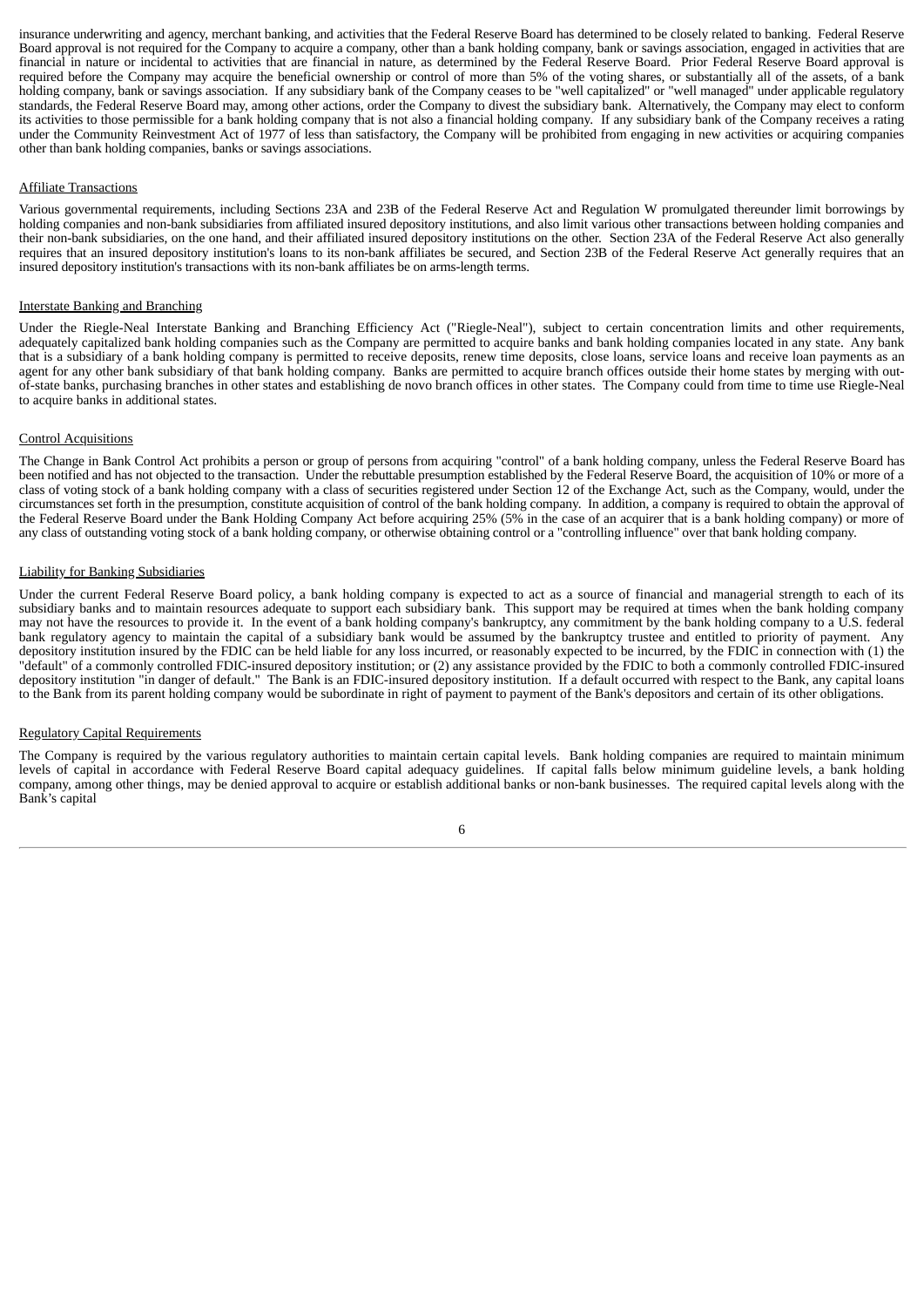position at December 31, 2019 and 2018 are summarized in the table included in Note 15 to the consolidated financial statements. Beginning in 2018, the consolidated amounts and ratios for the Company are no longer required.

Beginning in 2015, the Company and Bank were required to measure capital adequacy using Basel III accounting. Basel III is a comprehensive set of reform measures, developed by the Basel Committee on Banking Supervision, to strengthen the regulation, supervision and risk management of the banking sector. Implementation of the rules will be overseen by the Federal Reserve, the FDIC and the OCC. Reporting under the new rules began with the March 2015 quarterly regulatory filings.

#### FDICIA

The Federal Deposit Insurance Corporation Improvement Act of 1991 ("FDICIA"), and the regulations promulgated under FDICIA, among other things, established five capital categories for insured depository institutions-well capitalized, adequately capitalized, undercapitalized, significantly undercapitalized and critically undercapitalized-and requires U.S. federal bank regulatory agencies to implement systems for "prompt corrective action" for insured depository institutions that do not meet minimum capital requirements based on these categories. Unless a bank is well capitalized, it is subject to restrictions on its ability to offer brokered deposits and on certain other aspects of its operations. An undercapitalized bank must develop a capital restoration plan and its parent bank holding company must guarantee the bank's compliance with the plan up to the lesser of 5% of the bank's assets at the time it became undercapitalized and the amount needed to comply with the plan. As of December 31, 2019, the Bank was well capitalized pursuant to these prompt corrective action guidelines.

#### Dividend Restrictions

The ability of the Company to obtain funds for the payment of dividends and for other cash requirements will be largely dependent on the amount of dividends which may be declared by its banking subsidiary, which are limited to the Bank's retained earnings during the current year and its prior two years. Various U.S. federal statutory provisions limit the amount of dividends the Company's banking subsidiar**y** can pay to the Company without regulatory approval. In 2009, The Board of Governors of the Federal Reserve Division of Banking Supervision and Regulation issued SR09-4 regarding the safe and sound payment of dividends by bank holding companies. See Note 16 to the consolidated financial statements for additional information on applicable dividend restrictions.

#### Deposit Insurance Assessments

The deposits of the Bank are insured up to the regulatory limits set by the FDIC. The FDIC maintains the Deposit Insurance fund ("DIF") by assessing depository institutions an insurance premium (assessment). The amount assessed to each institution is based on statutory factors that take into consideration the degree of risk the institution poses to the DIF. The primary purposes of the DIF are to (1) insure the deposits and protect the depositors of insured depository institutions; and (2) resolve failed banks. The DIF is primarily funded through quarterly assessments on insured depository institutions, but it also earns interest income on its securities. Decreases in the DIF result from loss provisions associated with the resolution of failed banks and FDIC operating expenses.

The Dodd-Frank Wall Street Reform and Consumer Protection Act of 2010 ("Dodd-Frank Act") revised the statutory authorities governing the FDIC's management of the DIF. A key requirement from the Dodd-Frank Act resulted in the FDIC's adoption of new rules in February 2011 regarding Assessments, Dividends, Assessment Base, and Large Bank Pricing. The new rules implemented the following changes: (1) redefined the definition of an institution's deposit insurance assessment base from one based on domestic deposits to one based on assets now defined as "average consolidated total assets minus average tangible equity"; (2) changed the assessment rate adjustments to better account for risk based on an institution's funding sources; (3) revised the deposit insurance assessment rate schedule in light of the new assessment base and assessment rate adjustments; (4) implemented Dodd-Frank Act dividend provisions; (5) revised the large insured depository institution assessment system to better differentiate for risk and to take into account losses the FDIC may incur from large institution failures; and (6) provided technical and other changes to the FDIC's assessment rules. Though deposit insurance assessments maintain a risk-based approach, the FDIC imposed a more extensive risk-based assessment system on large insured depository institutions with at least \$10 billion in total assets since they are more complex in nature and could pose greater risk. The rules became effective April 1, 2011 implementing the revised assessment rate schedule for the quarter beginning April 1, 2011. The revised assessment rate schedule was used to calculate the June 30, 2011 assessments which were due September 30, 2011 and subsequent quarterly assessments thereafter. Due to the changes to the assessment base and assessment rates, as well as the DIF restoration time frame, the impact on the Company's future deposit insurance assessments has been and should continue to be favorable.

The Dodd-Frank Act permanently raised the standard maximum deposit insurance coverage amount to \$250,000 and applies per depositor, per insured depository institution for each account ownership category.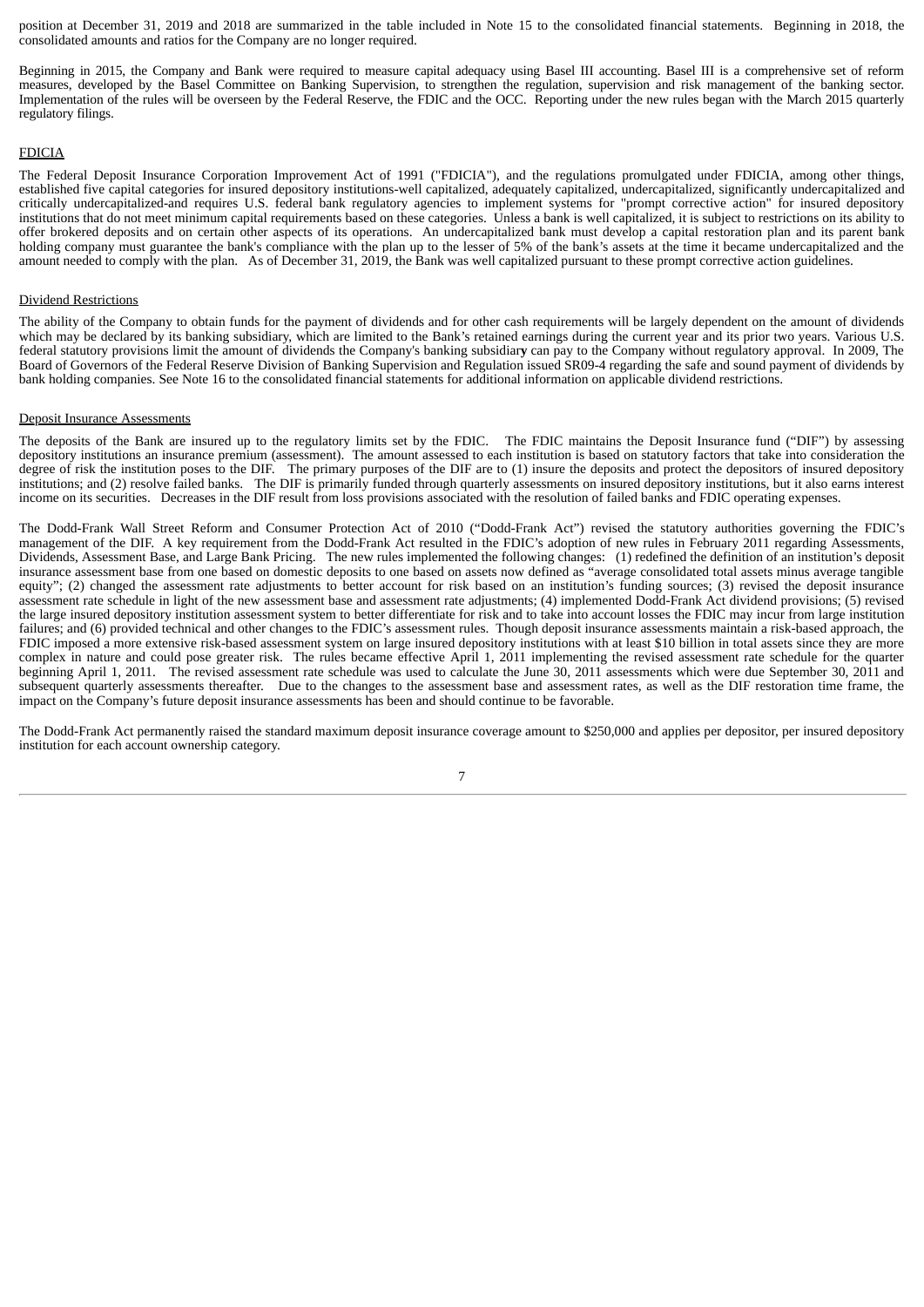## Depositor Preference Statute

In the "liquidation or other resolution" of an institution by any receiver, U.S. federal legislation provides that deposits and certain claims for administrative expenses and employee compensation against the insured depository institution would be afforded a priority over general unsecured claims against that institution, including federal funds and letters of credit.

#### Government Monetary Policy

The earnings of the Company are affected primarily by general economic conditions and to a lesser extent by the fiscal and monetary policies of the federal government and its agencies, particularly the Federal Reserve. Its policies influence, to some degree, the volume of bank loans and deposits, and interest rates charged and paid thereon, and thus have an effect on the earnings of the Company's subsidiary Bank.

#### Additional Regulation

Provisions of the Dodd-Frank Act have resulted in additional rulemaking by the federal regulatory agencies and new rules yet to be issued. Implementing the new and expanded regulations involved extreme diligence to ensure compliance with the complexities of the rules, as well as extensive new disclosure and reporting requirements.

The Dodd-Frank Act created an independent regulatory body, the Bureau of Consumer Financial Protection ("Bureau"), with authority and responsibility to set rules and regulations for most consumer protection laws applicable to all banks – large and small - adds another regulator to scrutinize and police financial activities. Transfer to the Bureau of all consumer financial protection functions for designated laws by the other federal agencies was completed in July 2011. The Bureau was given responsibility for mortgage reform and enforcement, as well as broad new powers over consumer financial activities, including consumer financial products and services and how they are provided.

In accordance with the Gramm-Leach-Bliley Financial Modernization Act of 1999 (the "GLB Act"), federal banking regulators adopted rules that limit the ability of banks and other financial institutions to disclose non-public information about consumers to non-affiliated third parties. These limitations require disclosure of privacy policies to consumers and, in some circumstances, allow consumers to prevent disclosure of certain personal information to a non-affiliated third party. The privacy provisions of the GLB Act affect how consumer information is transmitted through diversified financial companies and conveyed to outside vendors.

A major focus of governmental policy on financial institutions has been aimed at combating money laundering and terrorist financing. The USA PATRIOT Act of 2001 (the "USA Patriot Act") substantially broadened the scope of United States anti-money laundering laws and regulations by imposing significant new compliance and due diligence obligations, creating new crimes and penalties and expanding the extra-territorial jurisdiction of the United States. The U. S. Treasury Department has issued a number of regulations that apply various requirements of the USA Patriot Act to financial institutions such as the Bank. These regulations impose obligations on financial institutions to maintain appropriate policies, procedures and controls to detect, prevent and report money laundering and terrorist financing and to verify the identity of their customers. Failure of a financial institution to maintain and implement adequate programs to combat money laundering and terrorist financing, or to comply with all of the relevant laws or regulations, could have serious legal and reputational consequences for the institution.

Significant mortgage rules mandated by the Dodd-Frank Act provisions were enacted in response to the breakdown in the mortgage lending markets and to provide for consumer protections. Final rules issued by the Bureau or jointly with other regulatory agencies implemented requirements under the Dodd-Frank Act regarding mortgage-related matters such as ability-to-repay, qualified mortgage standards, mortgage servicing, mortgage loan originator compensation, escrow requirements for higher-priced mortgage loans, and providing appraisals. These new mortgage rules, effective in January 2014, addressed problems consumers faced in the three major steps in buying a home – shopping for a mortgage, closing on a mortgage, and paying off a mortgage.

Final rules and amendments to the integrated mortgage disclosure rules under the Real Estate Settlement Act (RESPA) and Truth in Lending Act (TILA) became effective in October 2015. The TILA-RESPA Integrated Disclosure rule commonly referred to as TRID combined required disclosures into two single forms: 1) The Loan Estimate which is provided shortly after a mortgage loan application and 2) The Closing Disclosure which is provided prior to loan consummation. In addition, a mandated appraisal notice under the Equal Credit Opportunity Act and the servicing application disclosure under RESPA were also combined into the new integrated disclosures. Process and procedural adjustments were necessary to appropriately implement the new requirements. Implementation to achieve TRID compliance involved extensive collaboration with the Mortgage Loan Origination software vendor, as well as outreach and coordination efforts with real estate agents, attorneys, and closing agents to cultivate preparedness for the new integrated mortgage loan disclosure forms. Amendments to the TRID rules effective in October 2017 with a mandatory compliance in October 2018 were intended to provide further clarity to certain provisions. Remaining attentive to the complexities of the TRID rules will ensure practices and procedures remain compliant and not subject the Bank to unnecessary liability.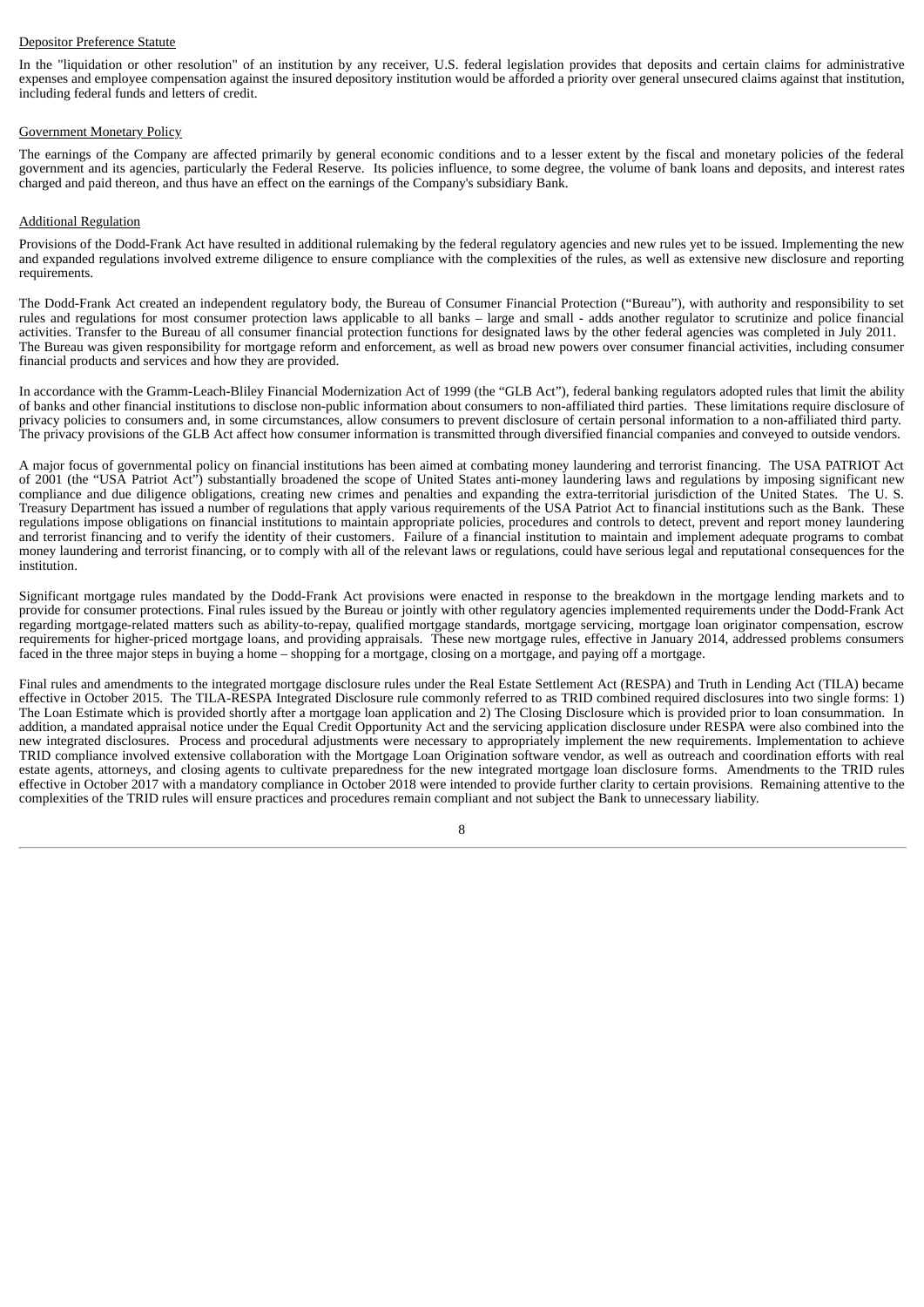Final rules, mostly effective in October 2015, were issued by the Board of Governors of the Federal Reserve System (FRB), the Farm Credit Administration, the Federal Deposit Insurance Corporation (FDIC), the National Credit Union Administration (NCUA), and the Office of the Comptroller of the Currency (OCC) to implement provisions of the Homeowner Flood Insurance Affordability Act of 2014 (HFIAA) and the Biggert-Waters Flood Insurance Reform Act of 2012 (the These provisions amended regulations which apply to loans secured by properties located in special flood hazard areas. Final rules for acceptance of private flood insurance policies became effective on July 1, 2019. Fines and penalties continue to be assessed by regulators for non-compliance with flood insurance requirements promote a continued focus on adherence to the flood rules and requirements.

The Department of Defense (DOD) rules amending its regulation that implements the Military Lending Act (MLA) became effective in October 2016. The MLA enacted as part of the John Warner National Defense Act of 2007, significantly expanded the scope of the Act to cover all consumer credit except residential mortgages and purchase money loans. Compliance requirements for credit cards became effective in October 2017. Coverage applies to consumer credit defined as "credit offered or extended for personal, family, or household purpose and that is subject to a finance charge or payable by written agreement in more than four installments." A covered borrower is a consumer who at the time of becoming obligated on a consumer credit transaction or establishing an account for consumer credit, is a covered member or dependent (including a spouse) of a covered member. A covered member is a member of the armed forces serving on active duty or active guard or reserve duty.

Providing a loan to a MLA-covered borrower that exceeds the 36% Military Annual Percentage Rate is prohibited. Any covered loans made without providing proper disclosures or in violation of the MLA is void. Creditors who knowingly or willfully violate the rules could be subject to a fine, imprisonment up to one year or both. Reliance on and collaboration with Loan Origination System vendors for assistance with calculations and required disclosures along with an efficient and effective process for identifying covered borrowers remains the best defense to prevent violations.

Under the TILA Ability to Repay requirements, the Bank meets the criteria to qualify as a small creditor based on the number of first-lien mortgage loans transactions and due to its asset size; however it is not a creditor that operates predominantly in rural or underserved areas as it did not extend more than 50% of its total first-lien covered transactions in rural or underserved areas. The Bank focuses on Qualified Mortgage (QM) status for mortgage loans originated as they provide certain presumptions of compliance under the Ability to Repay rules adopted under the Dodd-Frank Act. In satisfying QM requirements, any mortgage lender regardless of their size can make loans which are entitled to the QM presumption of compliance.

Revised Regulation C rules which implement the Home Mortgage Disclosure Act (HMDA) published by the Bureau become effective on January 1, 2018 for reportable loan applications. Dodd-Frank Act provisions added new data points for HMDA and authorized the Bureau to require additional information. The types of transactions reportable have expanded to include most consumer purpose transactions that are dwelling-secured loans or open-end lines of credit. Reportable data points were significantly expanded to 52 fields which included applicant age, credit score, automated underwriting system information, property value, application channel, points and fees, borrower-paid origination charges, discount points, lender credits, loan term, prepayment penalty, interest rate, loan originator identifier, as well as other data fields. Ethnicity categories were expanded to include certain subcategories along with a means to capture information on how an applicant's or borrower's ethnicity, race, and sex were collected by the institution. A thorough review and validation of data fields to be reported for each application was conducted throughout the year. Year-end submission of data to be reported will utilize the web-based tool developed by the Bureau.

Enactment of the Economic Growth, Regulatory Relief and Consumer Protection Act (EGRRCPA) on May 24, 2018, resulted in a regulatory reform law deemed to be relief from certain burdensome provisions of the Dodd-Frank Act. The EGRRCPA included provisions with various effective dates, including some that were effective immediately. Matters impacted included access to mortgage credit; access to credit; protections for veterans, consumers, and homeowners; rules for holding companies; capital access; and protections for student borrowers. Though effective immediately, conforming regulations were required for certain provisions such as Reciprocal Deposits, Examination Cycles, and High Volatility Commercial Real Estate (HVCRE). The Protecting Tenants in Foreclosure Act was restored and permanently extended as of June 23, 2018. An interim final rule was jointly issued by the OCC, FRB, and FDIC allowing an extended examination cycle for qualifying insured depository institutions with less than \$3 billion in total assets. Effective September 21, 2018, consumers could freeze their credit information and place one-year fraud alerts for free. Additionally, parents can freeze the credit information of their children under age 16 for free. In many instances, regulators still need to issue proposals, provide guidance, and publish final rules for various provisions. Thus, issuance of guidance and final rules must be monitored in order to be effectively implemented.

Unfair or deceptive acts or practices (UDAP) standards originally developed years ago by the Federal Trade Commission focused on unacceptable practices that may not specifically be addressed elsewhere in banking or consumer finance law. Banking regulatory agencies have increasingly used this authority over the years to address acts or practices that are deemed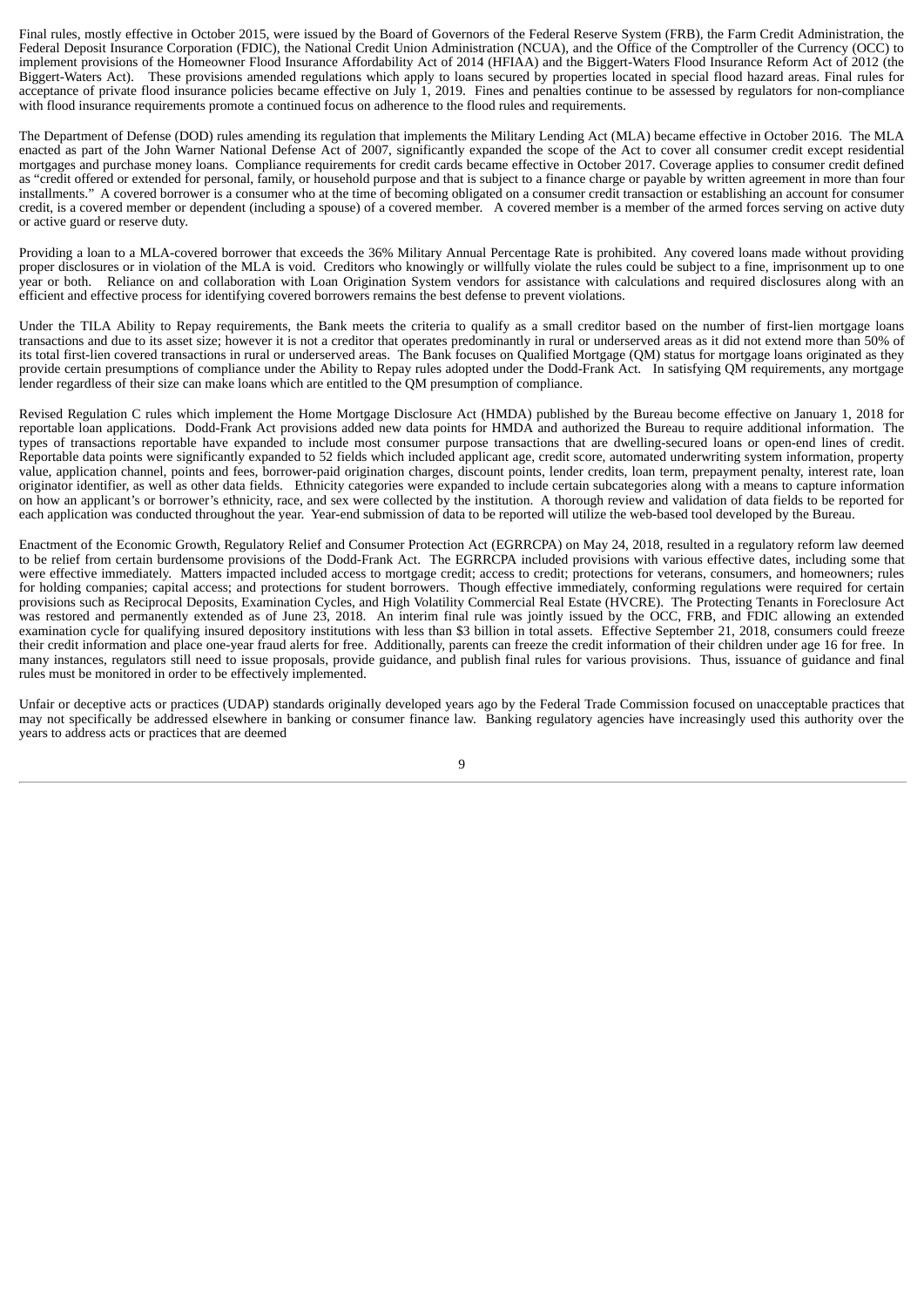harmful, deceptive, or misleading to consumers. The authority of the Federal Trade Commission (FTC) for credit practice rules was repealed as a result of the Dodd-Frank Act. Guidance issued collectively by the FDIC, FRB, the Bureau, NCUA, and OCC in August 2014 clearly indicated certain consumer credit practices were not permissible and remained subject to Section 5 of the Federal Trade Commission Act, as well as Sections 1031 and 1036 of the Dodd-Frank Act. The interagency guidance further noted that the Agencies will continue to have supervisory authority and enforcement authority for unfair or deceptive acts or practices, which could include those practices previously addressed in the former credit practices rules. Awareness of UDAP standards, in relation to the offering and marketing of Bank products and services remains important.

The Bank is also subject to federal regulation relating to such matters as required reserves, limitation as to the nature and amount of its loans and investments, regulatory approval of any merger or consolidation, issuance or retirement of their own securities, limitations upon the payment of dividends and other aspects of banking operations. In addition, the activities and operations of the Bank are subject to numerous additional detailed, complex and sometimes overlapping laws and regulations. These include state usury and consumer credit laws, state laws relating to fiduciaries, the federal Equal Credit Opportunity Act and Regulation B, the federal Electronic Funds Transfer Act and Regulation E, the federal Fair Credit Reporting Act and Regulation V, the federal Real Estate Settlement Procedures Act (RESPA) and Regulation X, the federal Truth in Lending Act and Regulation Z, the federal Truth in Savings Act and Regulation DD, the Bank Secrecy Act, the federal Community Reinvestment Act, anti-discrimination laws and legislation, and antitrust laws.

#### Future Legislation

Changes to the laws and regulations, both at the federal and state levels, can affect the operating environment of the Company and its subsidiaries in substantial and unpredictable ways. The Company cannot accurately predict whether those changes in laws and regulations will occur, and, if those changes occur, the ultimate effect they would have upon the financial condition or results of operations of the Company or its subsidiaries.

#### **Available Information**

The Company maintains an Internet web site at the following internet address: www.fm.bank. The Company files reports with the Securities and Exchange Commission (SEC). Because the Company makes its filing with the SEC electronically, you may access such reports at the SEC's website (www.sec.gov). The Company makes available, free of charge through its internet address, copies of its annual report on Form 10-K, quarterly reports on Form 10-Q, current reports on Form 8-K, and any amendments to these reports as soon as reasonably practicable after such materials have been filed with or furnished to the SEC. Copies of these documents may also be obtained, either in electronic or paper form, by contacting Barbara J. Britenriker, Chief Financial Officer of the Company at (419) 446-2501.

#### <span id="page-9-0"></span>**ITEM 1a. RISK FACTORS**

#### **Significant Competition from an Array of Financial Service Providers**

Our ability to achieve strong financial performance and a satisfactory return on investment to shareholders will depend in part on our ability to expand our available financial services. In addition to the challenge of attracting and retaining customers for traditional banking services, our competitors now include securities dealers, brokers, mortgage bankers, investment advisors and finance and insurance companies who seek to offer one-stop financial services to their customers that may include services that banks have not been able or allowed to offer to their customers in the past. The increasingly competitive environment is a result primarily of changes in regulation, changes in technology and product delivery systems and the accelerating pace of consolidation among financial services providers. If we fail to adequately address each of the competitive pressures in the banking industry, our financial condition and results of operations could be adversely affected.

#### **Credit Risk**

The risk of nonpayment of loans is inherent in commercial banking. Such nonpayment could have an adverse effect on the Company's earnings and our overall financial condition as well as the value of our common stock. Management attempts to reduce the Bank's credit exposure by carefully monitoring the concentration of its loans within specific industries and through the loan approval process. However, there can be no assurance that such monitoring and procedures will totally mitigate the risks. Credit losses can cause insolvency and failure of a financial institution and, in such event, its shareholders could lose their entire investment. For more information on the exposure of the Company and the Bank to credit risk, see the section under Part II, Item 7 of this Form 10-K captioned "Loan Portfolio."

#### **Dependence upon the Accuracy and Completeness of Information**

In deciding whether to extend credit or enter into other transactions with customers and counterparties, we may rely on information furnished by or on behalf of customers and counterparties, including financial statements and other financial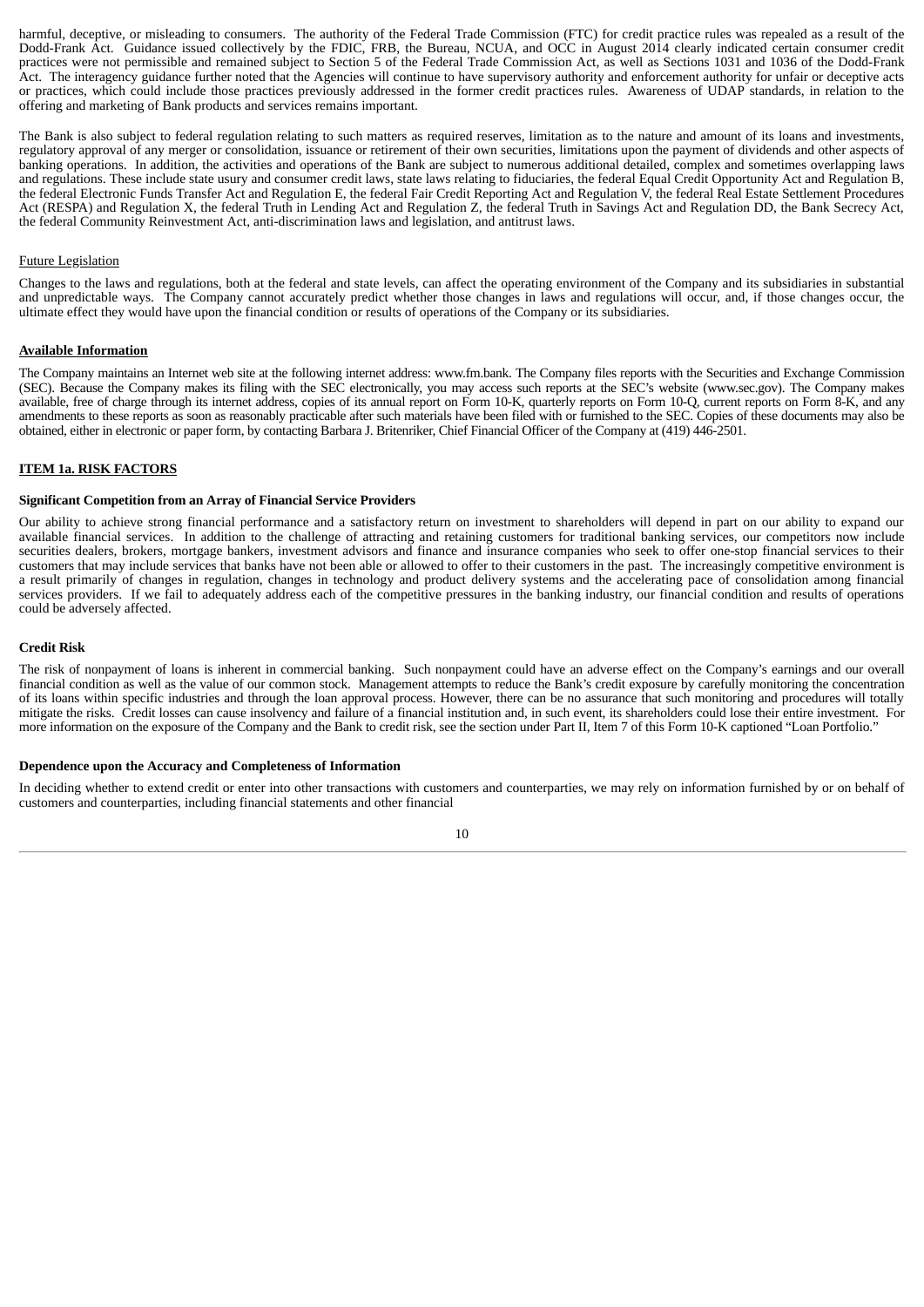information. We also may rely on representations of clients and counterparties as to the accuracy and completeness of that information and, with respect to financial statements, on reports of independent auditors and accountants if made available. If this information is inaccurate, we may be subject to regulatory action, reputational harm or other adverse effects with respect to the operation of our business, our financial condition and our results of operation.

#### **Our loan portfolio has a large concentration of real estate loans**

Real estate loans, which constitute a large portion of our loan portfolio, include home equity, agricultural, commercial, construction and residential loans, and such loans are concentrated in the Bank's primary markets in northwest Ohio and Northeast Indiana. The market value of real estate can fluctuate significantly in a short period of time as a result of market conditions in the geographic area in which the real estate is located. Adverse developments affecting real estate values in our market could increase the credit risk associated with our loan portfolio. Also, real estate lending typically involves higher loan principal amounts and the repayment of the loans generally is dependent, in large part, on sufficient income from the properties securing the loans to cover operating expenses and debt service. Economic events or governmental regulations outside of the control of the borrower could negatively impact the future cash flow and market values of the affected properties.

If the loans that are collateralized by real estate become troubled during a time when market conditions are declining or have declined, then we may not be able to realize the amount of security that we anticipated at the time of originating the loan, which could cause us to increase our provision for loan losses and adversely affect our operating results and financial condition.

Our real estate loans also include construction loans, including land acquisition and development. Construction, land acquisition and development lending involve additional risks because funds are advanced based upon estimates of costs and the estimated value of the completed project. Because of the uncertainties inherent in estimating construction costs, as well as the market value of the completed project and the effects of governmental regulation on real property, it is relatively difficult to evaluate accurately the total funds required to complete a project and the related loan-to-value ratio. As a result, commercial construction loans often involve the disbursement of substantial funds with repayment dependent, in part, on the success of the ultimate project and the ability of the borrower to sell or lease the property, rather than the ability of the borrower or guarantor to repay principal and interest. If our appraisal of the value of the completed project proves to be overstated, we may have inadequate security for the repayment of the loan upon completion of construction of the project.

Payments on agricultural real estate loans are dependent on the profitable operation or management of the farm property securing the loan. The success of the farm may be affected by many factors outside the control of the borrower, including adverse weather conditions that prevent the planting of a crop or limit crop yields (such as hail, drought and floods), loss of livestock due to disease or other factors, declines in market prices for agricultural products (both domestically and internationally) and the impact of government regulations (including changes in price supports, subsidies and environmental regulations). In addition, many farms are dependent on a limited number of key individuals whose injury or death may significantly affect the successful operation of the farm. If the cash flow from a farming operation is diminished, the borrower's ability to repay the loan may be impaired. The primary crops in our market areas are corn, wheat and soybeans. Accordingly, adverse circumstances affecting these crops could have an adverse effect on our agricultural real estate loan portfolio.

#### **Commercial loans make up a significant portion of our loan portfolio**

Our commercial loans are primarily made based on the identified cash flow of the borrower and secondarily on the underlying collateral provided by the borrower. Repayment of our commercial loans is often dependent on the cash flows of the borrower, which may be unpredictable. Most often, this collateral is accounts receivable, inventory, machinery or real estate. In the case of loans secured by accounts receivable, the availability of funds for the repayment of these loans may be substantially dependent on the ability of the borrower to collect amounts due from its customers. The other types of collateral securing these loans may depreciate over time, may be difficult to appraise and may fluctuate in value based on the success of the business.

We also originate agricultural operating loans. As with agricultural real estate loans, the repayment of operating loans is dependent on the successful operation or management of the farm property. Likewise, agricultural operating loans involve a greater degree of risk than lending on residential properties, particularly in the case of loans that are unsecured or secured by rapidly depreciating assets such as farm equipment or assets such as livestock or crops. The primary livestock in our market areas is hogs. In these cases, any repossessed collateral for a defaulted loan may not provide an adequate source of repayment of the outstanding loan balance as a result of the greater likelihood of damage, loss or depreciation. The majority of our agricultural customers utilize crop insurance to mitigate the possibility of a large loss within one year on their grain operations. Crop insurance can be structured to be triggered by different factors and claim payment may also be customized, such as based on harvest yields, income generation. Farmers may also use hedging techniques to lock in crop prices, input costs for future production.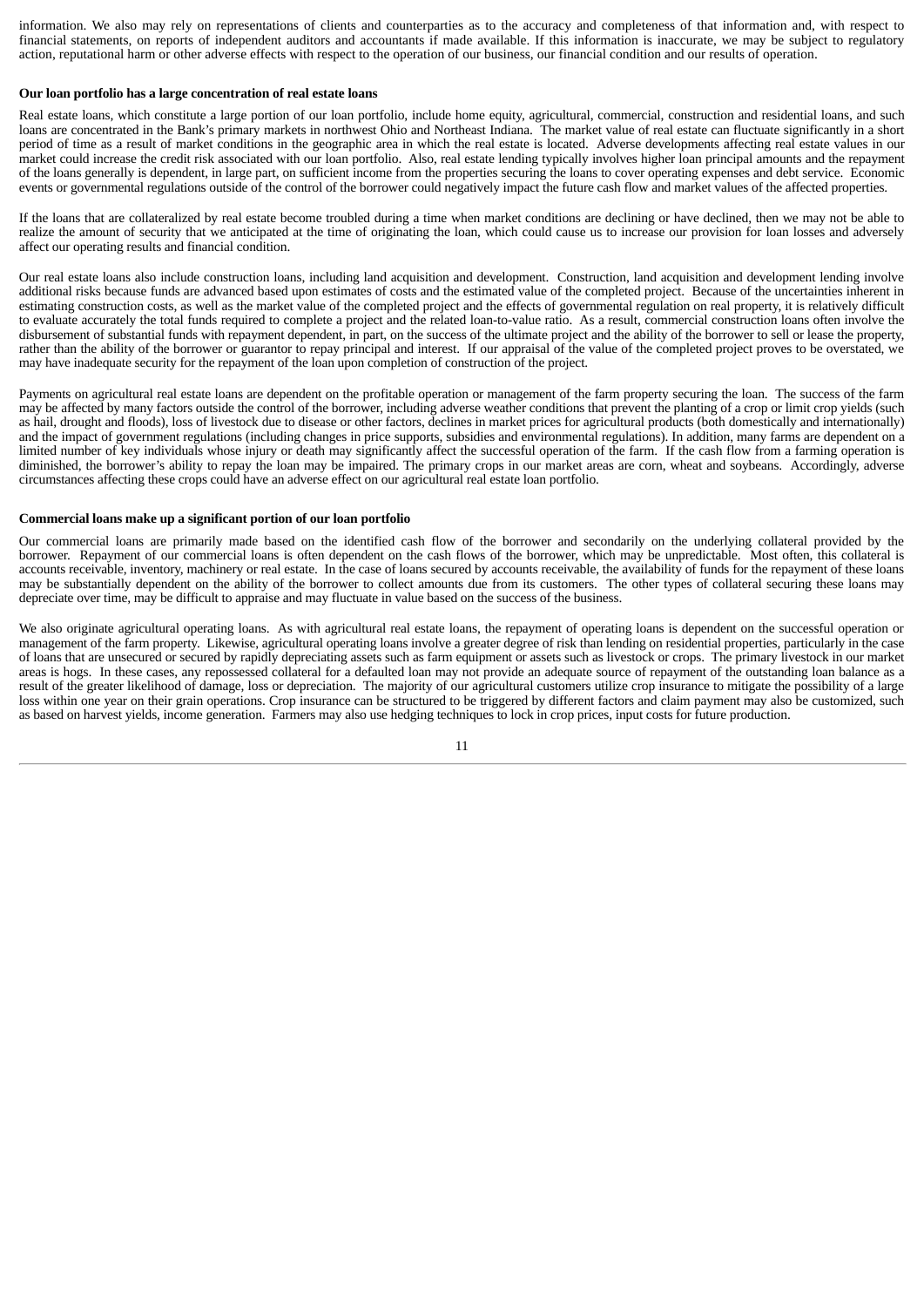#### **Susceptibility to Changes in Regulation**

Any changes to state and federal banking laws and regulations may negatively impact our ability to expand services and to increase the value of our business. We are subject to extensive state and federal regulation, supervision, and legislation that govern almost all aspects of our operations. These laws may change from time to time and are primarily intended for the protection of consumers, depositors and the deposit insurance funds. In addition, the Company's earnings are affected by the monetary policies of the Board of Governors of the Federal Reserve. These policies, which include regulating the national supply of bank reserves and bank credit, can have a major effect upon the source and cost of funds and the rates of return earned on loans and investments. The Federal Reserve influences the size and distribution of bank reserves through its open market operations and changes in cash reserve requirements against member bank deposits. We cannot predict what effect any presently contemplated or future changes in the laws or regulations or their interpretations would have on us, but such changes could be materially adverse to our financial performance. For more information on this subject, see the section under Part I, Item 1 of this Form 10-K captioned "Supervision and Regulation."

#### **Changes in U.S. Trade Policies**

Throughout 2018 and 2019, the U.S. government implemented tariffs on certain products from countries or entities such as Mexico, Canada, China and the European Union. These countries have issued or continue to threaten retaliatory tariffs against products from the United States, including agricultural products. The United States and these countries may impose additional tariffs and retaliatory tariffs in the future. Tariffs, retaliatory tariffs or other trade restrictions on products and materials that our customers import or export, including agricultural products such as soybeans, could cause the prices of our customers' products to increase which could reduce demand for such products, or reduce our customer margins, and adversely impact their revenues, financial results and ability to service debt. This could adversely affect our financial condition and results of operations. In addition, to the extent changes in the political environment have a negative impact on us or on the markets in which we operate, our business, results of operations and financial condition could be materially and adversely impacted in the future. In January 2020, passage of the United States-Mexico-Canada (USMCA) trade agreement helped to alleviate some of these risks. The USMCA updates trading rules to better reflect 21st century technology, regulates labor and environmental standards in Mexico, tightens the rules the auto industry must follow to trade vehicles duty free across the three countries and provides tariff-free trade in North America.

#### **Interest Rate Risk**

Changes in interest rates affect our operating performance and financial condition in diverse ways. Our profitability depends in substantial part on our "net interest spread," which is the difference between the rates we receive on loans and investments and the rates we pay for deposits and other sources of funds. Our net interest spread will depend on many factors that are partly or entirely outside our control, including competition, federal economic, monetary and fiscal policies, and economic conditions generally. Historically, net interest spreads for other financial institutions have widened and narrowed in response to these and other factors, which are often collectively referred to as "interest rate risk." After many years of a low and flat rate environment, the Federal Reserve began increasing the Federal Funds rate in 2015 and began decreasing the rate in the second half of 2019. The Company did not experience improvement in its asset yield on loans until such time that the rate increases enabled the loan rates to rise above the floors which had been on the majority of the variable rate loans. During 2017, the increasing rates having reached over 100 basis points, triggered rate changes above the floors and the Company experienced improvement in the interest spread. The improvement in the net interest spread during 2017 through 2019 directly correlated to the improvement of the Bank's loan to asset ratio.

The Bank manages interest rate risk within an overall asset/liability framework. The principal objectives of asset/liability management are to manage sensitivity of net interest spreads and net interest income to potential changes in interest rates. Funding positions are kept within predetermined limits designed to ensure that risktaking is not excessive and that liquidity is properly managed. In the event that our asset/liabilities management strategies are unsuccessful, our profitability may be adversely affected. For more information regarding the Company's exposure to interest rate risk, see Part II, Item 7A of this Form 10-K.

#### **Attraction and Retention of Key Personnel**

Our success depends upon the continued service of our senior management team and upon our ability to attract and retain qualified financial services personnel. Competition for qualified employees is intense. In our experience, it can take a significant period of time to identify and hire personnel with the combination of skills and attributes required in carrying out our strategy. If we lose the services of our key personnel or are unable to attract additional qualified personnel, our business, financial condition, results of operations and cash flows could be adversely affected.

A key component of employee retention is providing a fair compensation base combined with the opportunity for additional compensation for above average performance. In this regard, the Company and the Bank use two incentive programs. The Company uses a stock award program to recognize and incentivize officers of the Bank. Under the long-term incentive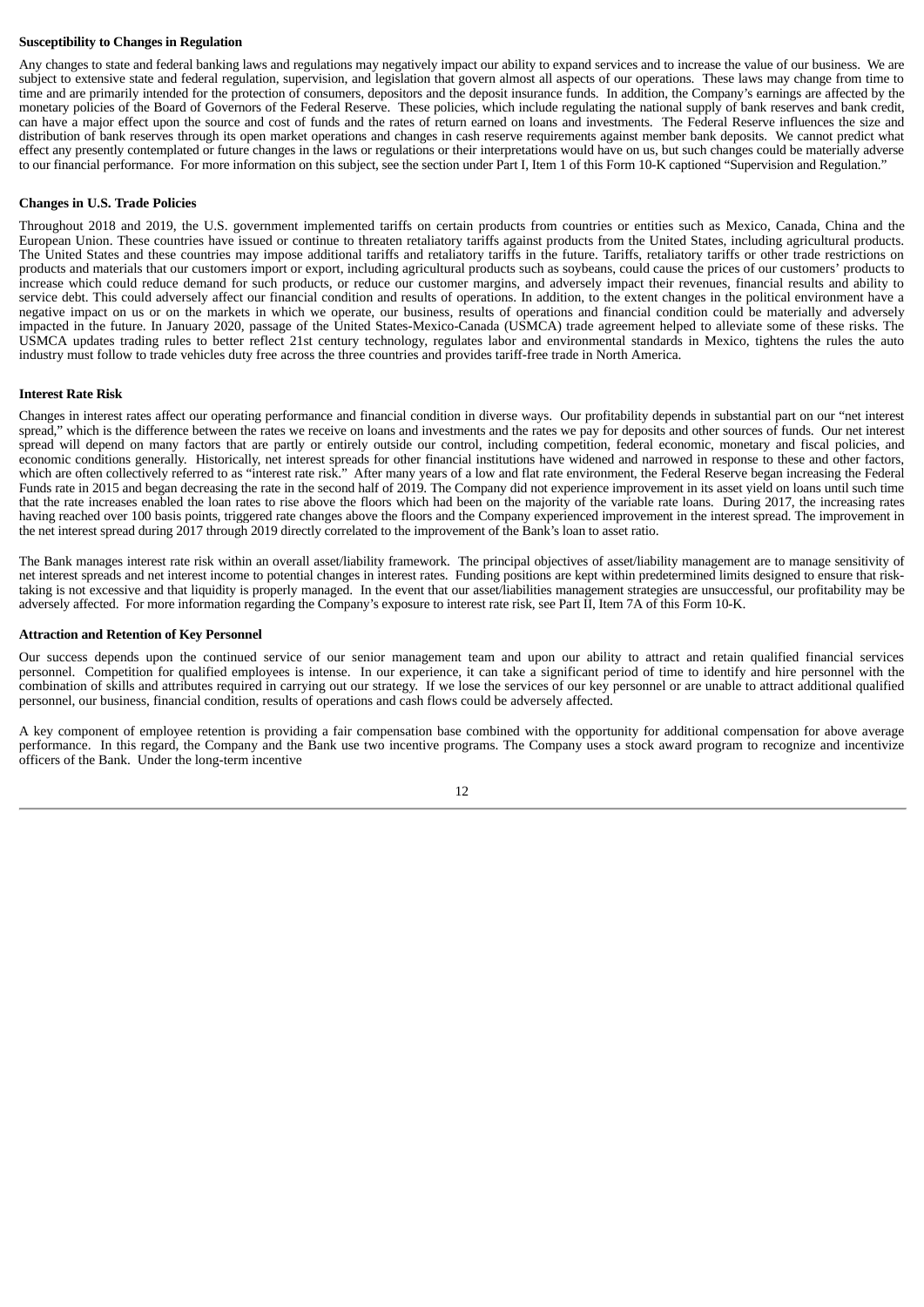compensation plan, restricted stock awards may be granted to officers. The amount of shares to be granted each year is determined by the Board Compensation Committee and may vary each year in its amount of shares and the number of recipients. The Compensation Committee determines the number of shares to be awarded overall and to the Chief Executive Officer ("CEO") specifically. The CEO then makes recommendations to the committee as to the recipients of the remaining shares. The full Board of Directors approves the action of the Committee. Since the plan's inception in 2005, all granted stock awards have utilized a three year cliff vesting feature. This is viewed as a retention aid as the awards may be forfeited should an officer leave employment during the vesting period.

A second incentive program of the Bank is based on cash compensation of which almost all employees participate (excluding commission based employees and other employees paid for specific higher paid positions, such as peak time). A discussion of executive officer pay is incorporated within the proxy and as such, this discussion will pertain to all other employees. Non-officer employees are paid a cash incentive based on the projected overall performance of the Bank in terms of Return of Average Assets ("ROA"). The Compensation Committee determines the target performance levels on which the percentage of pay will be based. The Committee takes into account the five and ten year trend of ROA along with budget forecasted for the next year and the Bank's past year performance. The Committee also considers the predicted banking environment under which the Bank will be operating. With the formation of the Captive, the ROA goal has been exclusive of the effect of the additional insurance expense at the Bank level. Non-officers receive incentive pay in December of the same year based on the year-to-date base compensation through the last pay received in November.

Officers, other than executive officers, receive incentive pay based on additional criterion. The officers are rewarded based on overall ROA of the Bank along with individual pre-established goals. Officers, therefore, have incentive pay at risk for individual performance. The individualized goals are recommended by each officer's supervisor and are approved by an incentive committee of the Bank. The goals are designed to improve the performance of the Bank while also limiting the risk of a short-term performance focus. For example, a lending officer may be given two goals of which one is to grow loans within specific targets and another is tied to a specific level of past dues and charge-offs. The second goal limits the ability to be rewarded for growth at all costs along with the specific target levels within the growth goal itself. Officers in a support department may be given goals which create efficiencies, ensure compliance with procedures, or generate new fee or product opportunities. On average, three to four goals were given to each officer in 2019. Officers are paid cash incentives based on the yearend ROA of the Bank and receive it within the first quarter of the following year. Should the ROA be forecasted to be positive but below the base target set by the Board, the officers are paid an incentive under the same basis and timing as non-officers disclosed above.

The percentages of base pay on which the incentive is calculated graduates higher as does the responsibility level of the employee and their ability to impact the financial performance of the Bank. These percentages are recommended by management to the Compensation Committee and Board for approval. The cash incentive plan along with its targets and goals are subject to modification at the Compensation Committee and Board's discretion throughout each year.

#### **Dividend Payout Restrictions**

We currently pay a quarterly dividend on our common shares. However, there is no assurance that we will be able to pay dividends in the future. Dividends are subject to determination and declaration by our Board of Directors, which takes into account many factors. The declaration of dividends by us on our common stock is subject to the discretion of our Board and to applicable state and federal regulatory limitations. The Company may receive dividends from the Bank which is subject to restrictions and limitations in the amount and timing of the dividends it may pay to the Company. The Bank has been declaring additional dividends each quarter to provide this liquidity to the Company. The Captive also upstreams dividends to the Company when reserve levels are adequately provided for and may not exceed the net income of the prior twelve months.

#### **Maintaining Compliance with Regulatory Capital Requirements**

Under regulatory capital adequacy guidelines, we must meet guidelines that involve quantitative measures of assets, liabilities and certain off-balance sheet items. Failure to meet minimum capital requirements could have a material effect on our financial condition and could subject us to a variety of enforcement actions, as well as certain restrictions on our business. Failure to maintain the status of "well-capitalized" under the regulatory framework could adversely affect the confidence that our customers have in us, which may lead to a decline in the demand for or a reduction in the prices that we are able to charge for our products and services. Failure to meet the guidelines could also limit our access to liquidity sources.

#### **Access to New Capital**

We may at some point need to raise additional capital to maintain our "well-capitalized" status. Any capital we obtain may result in the dilution of the interests of existing holders of our stock. Our ability to raise additional capital, if needed, will depend on conditions in the capital markets at that time, which are outside our control, and on our financial condition and performance. Accordingly, we cannot make assurances of our ability to raise additional capital if needed, or if the terms will be acceptable to us.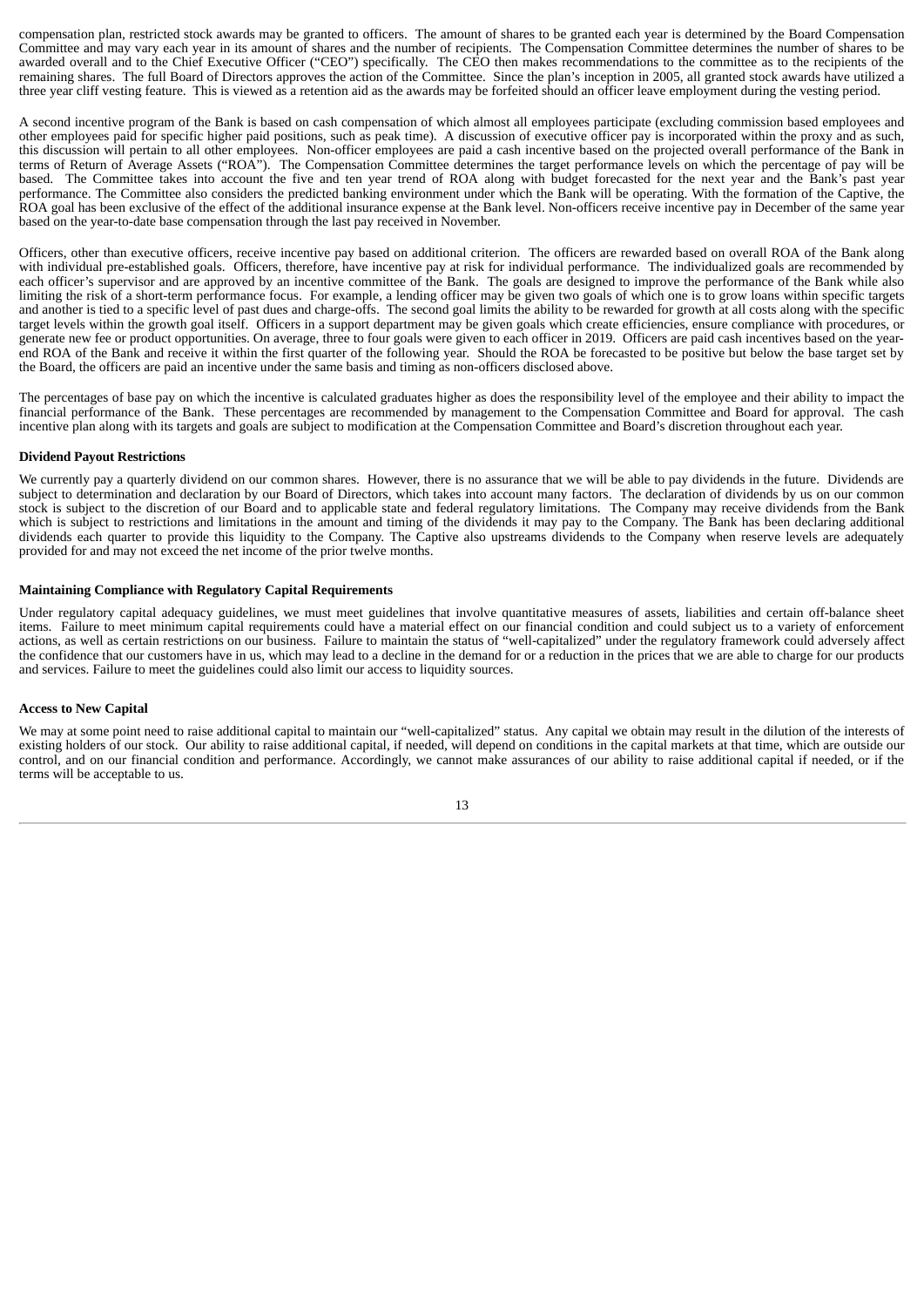#### **Anti-Takeover Provisions**

Provisions of our Articles of Incorporation and Ohio law could have the effect of discouraging takeover attempts which certain stockholders might deem to be in their interest. These anti-takeover provisions may make us a less attractive target for a takeover bid or merger, potentially depriving shareholders of an opportunity to sell their shares of common stock at a premium over prevailing market prices as a result of a takeover bid or merger.

#### **Compliance with Environmental Laws**

A significant portion of our loan portfolio is secured by real property. We may foreclose on and take title to certain real property. There is a risk that hazardous substances could be found on the property and we may be liable for remediation costs, personal injury and/or property damage. We may incur substantial expenses to comply with environmental laws which may materially reduce the property's value or limit our ability to dispose of the property. The remediation costs and any other financial liabilities associated with the property could have a material adverse effect on our financial condition and results of operations.

#### **Technological Change**

Our industry is susceptible to significant technological changes in the future as there continue to be a high level of new technology driven products and services introduced. Technological advancement aids the Company in providing customer service and increases efficiency. Our national competitors have more resources to invest in technological changes and associated required resources. As a result, they may be able to offer products and services that are more technologically advanced and that may put us at a competitive disadvantage. Our future depends on our ability to analyze technological changes to determine the best course of action for our business, customers and shareholders.

#### **Operational Risks**

We are subject to certain operational risks, including, but not limited to, data processing system failures and errors, customer or employee fraud and catastrophic failures resulting from terrorist acts or natural disasters. We maintain a system of internal controls to mitigate against such occurrences and maintain insurance coverage for such risks that are insurable, but should such an event occur that is not prevented or detected by our internal controls, uninsured or in excess of applicable insurance limits, it could have a significant adverse impact on our business, financial condition or results of operations.

Our operations are dependent on our ability to process financial transactions in a secure manner. Failure in or breach of our operational or security systems or infrastructure, or those of our third-party vendors and other service providers, could disrupt our business or the businesses of our customers, result in the disclosure or misuse of confidential or proprietary information, damage our reputation, increase our costs and cause losses. We must ensure that information is properly protected from a variety of threats such as cyber attacks, error, fraud, sabotage, terrorism, industrial espionage, privacy violation, service interruption, and natural disaster. These threats arise from numerous sources including human error, fraud on the part of employees or third parties, technological failure, telecommunication outages, and severe weather conditions. Information security risks for financial institutions like us have increased recently in part because of new technologies, the increased use of the internet and telecommunications technologies (including mobile devices and cloud computing) to conduct financial and other business transactions, political activism, and the increased sophistication and activities of organized crime. Although we employ detection and response mechanisms designed to contain and mitigate security incidents, early detection may be thwarted by persistent sophisticated attacks and malware designed to avoid detection.

We also face risks related to cyber attacks and other security breaches in connection with card transactions that typically involve the transmission of sensitive information regarding our customers through various third parties. Some of these parties have in the past been the target of security breaches and cyber attacks, and because the transactions involve third parties and environments that we do not control or secure, future security breaches or cyber attacks affecting any of these third parties could impact us through no fault of our own, and in some cases we may have exposure and suffer losses for breaches or attacks relating to them. We also rely on numerous other third party service providers to conduct other aspects of our business operations and face similar risks relating to them. While we conduct security assessments on our higher risk third party service providers, we cannot be sure that their information security protocols are sufficient to withstand a cyber attack or other security breach. There can be no assurance that cyber incidents will not occur and they could occur more frequently and on a more significant scale.

We devote significant resources to implement, maintain, monitor and regularly upgrade our systems and networks with measures such as intrusion detection and prevention and firewalls to safeguard critical business applications. The additional cost to the Company of our cyber security monitoring and protection systems and controls includes the cost of hardware and software, third party technology providers, consulting, and legal fees, in addition to the incremental cost of our personnel who focus a substantial portion of their responsibilities on cyber security. In addition, because cyber attacks can change frequently we may be unable to implement effective preventive or proactive measures in time. With the assistance of third-party service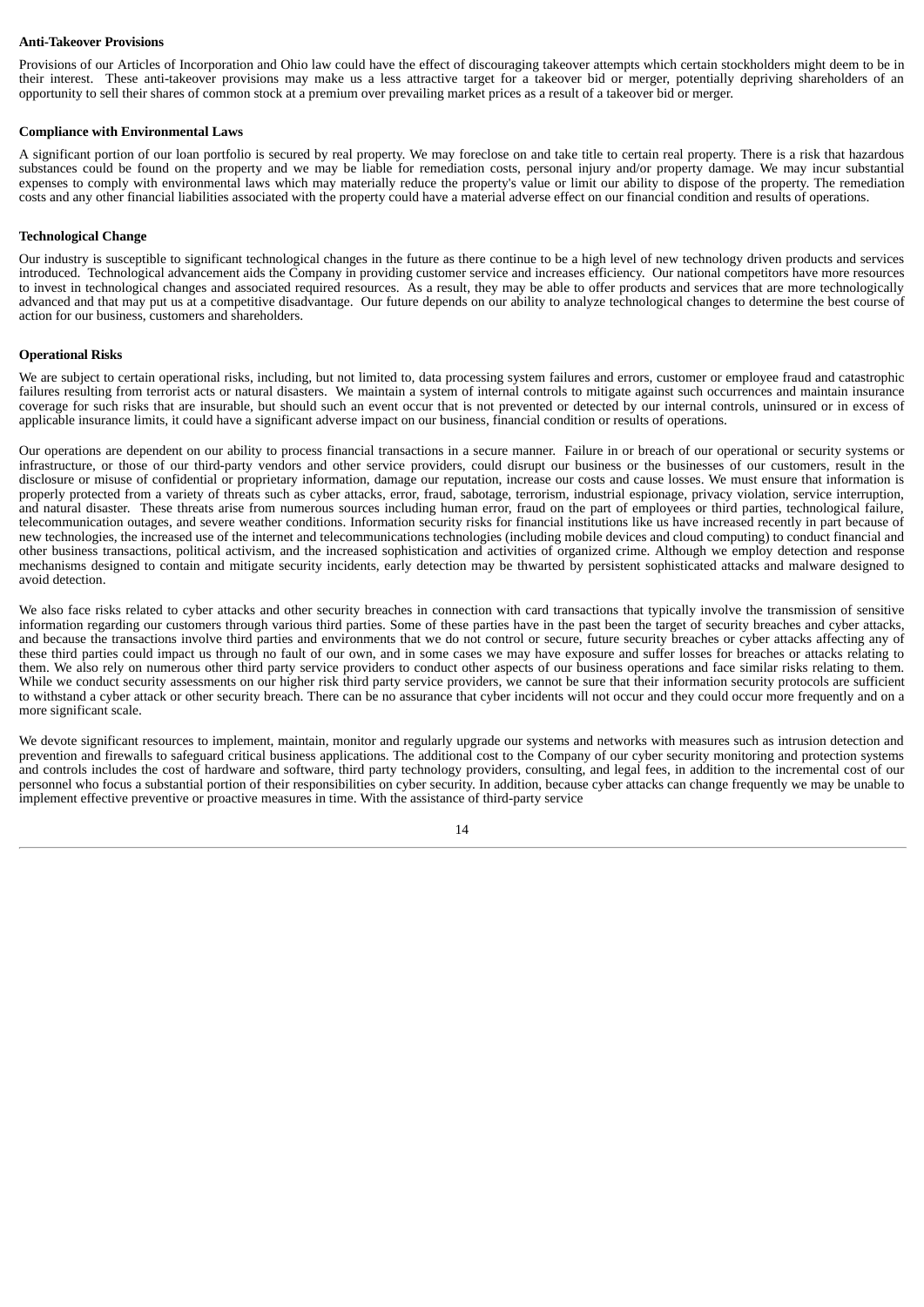providers, we intend to continue to implement security technology and establish procedures to maintain network security, but there is no assurance that these measures will be successful. As cyber threats continue to evolve, we may be required to expend significant additional resources to continue to modify or enhance our protective measures or to investigate and remediate any information security vulnerabilities.

Any activity that jeopardizes our network and the security of the information stored thereon may result in significant cost and have a significant adverse effect on our reputation. We maintain insurance coverage that may, subject to policy terms and conditions, cover certain aspects of cyber risks. Such insurance coverage may be insufficient to cover all losses.

Any successful cyber attack or other security breach involving the misappropriation or other unauthorized disclosure of confidential customer information or that compromises our ability to function could severely damage our reputation, erode confidence in the security of our systems, products and services, expose us to the risk of litigation and liability, disrupt our operations and have a material adverse effect on our business. Any successful cyber attack may also subject the Company to regulatory investigations, litigation or enforcement, or require the payment of regulatory fines or penalties or undertaking costly remediation efforts with respect to third parties affected by a cyber security incident, all or any of which could adversely affect the Company's business, financial condition or results of operations and damage its reputation.

#### **Potential Inadequacy of our allowance for loan losses**

Like all financial institutions, we maintain an allowance for loan losses to provide for loan defaults and non-performance. Our allowance for loan losses is based on our historical loss experience as well as an evaluation of the risks associated with our loan portfolio, including the size and composition of the loan portfolio, current economic conditions and concentrations within the portfolio. The determination of the appropriate level of the allowance for loan losses inherently involves a high degree of subjectivity and requires us to make significant estimates of current credit risks and future trends, all of which may undergo material changes. Economic conditions affecting borrowers, new information regarding existing loans, identification of additional problem loans and other factors, both within and outside of our control, may require an increase in the allowance for loan losses. In addition, bank regulatory agencies periodically review our allowance for loan losses and may require an increase in the provision for loan losses or the recognition of further loan charge-offs, based on judgments different than those of management. In addition, if charge-offs in future periods exceed expectations, we will need additional provisions to increase the allowance for loan losses. Any increases in the allowance for loan losses may result in a decrease in net income and capital, and may have a material adverse effect on our financial condition and results of operations.

In June 2016, the Financial Accounting Standards Board (FASB) issued ASU 2016-13, "Financial Instruments - Credit Losses (Topic 326), Measurement of Credit Losses on Financial Instruments," which replaces the current "incurred loss" model for recognizing credit losses with an "expected loss" model referred to as the Current Expected Credit Loss model, or "CECL." Under the CECL model, we will be required to present certain financial assets carried at amortized cost, such as loans held for investment and held-to-maturity debt securities, at the net amount expected to be collected. The measurement of expected credit losses is to be based on information about past events, including historical experience, current conditions, and reasonable and supportable forecasts that affect the collectability of the reported amount. This measurement will take place at the time the financial asset is first added to the balance sheet and periodically thereafter. This differs significantly from the "incurred loss" model required under current GAAP, which delays recognition until it is probable a loss has been incurred. Accordingly, we expect that the adoption of the CECL model will materially affect how we determine our allowance for loan losses and could require us to significantly increase our allowance. Moreover, the CECL model may create more volatility in the level of our allowance for loan losses. If we are required to increase our level of allowance for loan losses for any reason, such increase could adversely affect our business, financial condition and results of operations.

The new CECL standard will become effective for us for fiscal years beginning after December 15, 2022 and for interim periods during 2023. We are currently evaluating the impact the CECL model will have on our accounting, but we expect to recognize a one-time cumulative-effect adjustment to our allowance for loan losses as of the beginning of the first reporting period in which the new standard is effective.

#### **Attraction of Deposits and other Short-term Funding**

In managing our liquidity, our primary source of short-term funding is customer deposits. Our ability to continue to attract these deposits, and other short-term funding sources, is subject to variability based upon a number of factors, including the relative interest rates we are prepared to pay for these liabilities and the perception of safety of those deposits or short-term obligations relative to alternative short-term investments. The availability and cost of credit in short-term markets depends upon market perceptions of our liquidity and creditworthiness. Our efforts to monitor and manage liquidity risk may not be successful or sufficient to deal with dramatic or unanticipated changes in event-driven reductions in liquidity. In such events, our cost of funds may increase, thereby reducing our net interest revenue, or we may need to dispose of a portion of our investment portfolio, which, depending on market conditions, could result in our realizing a loss or experiencing other adverse consequences.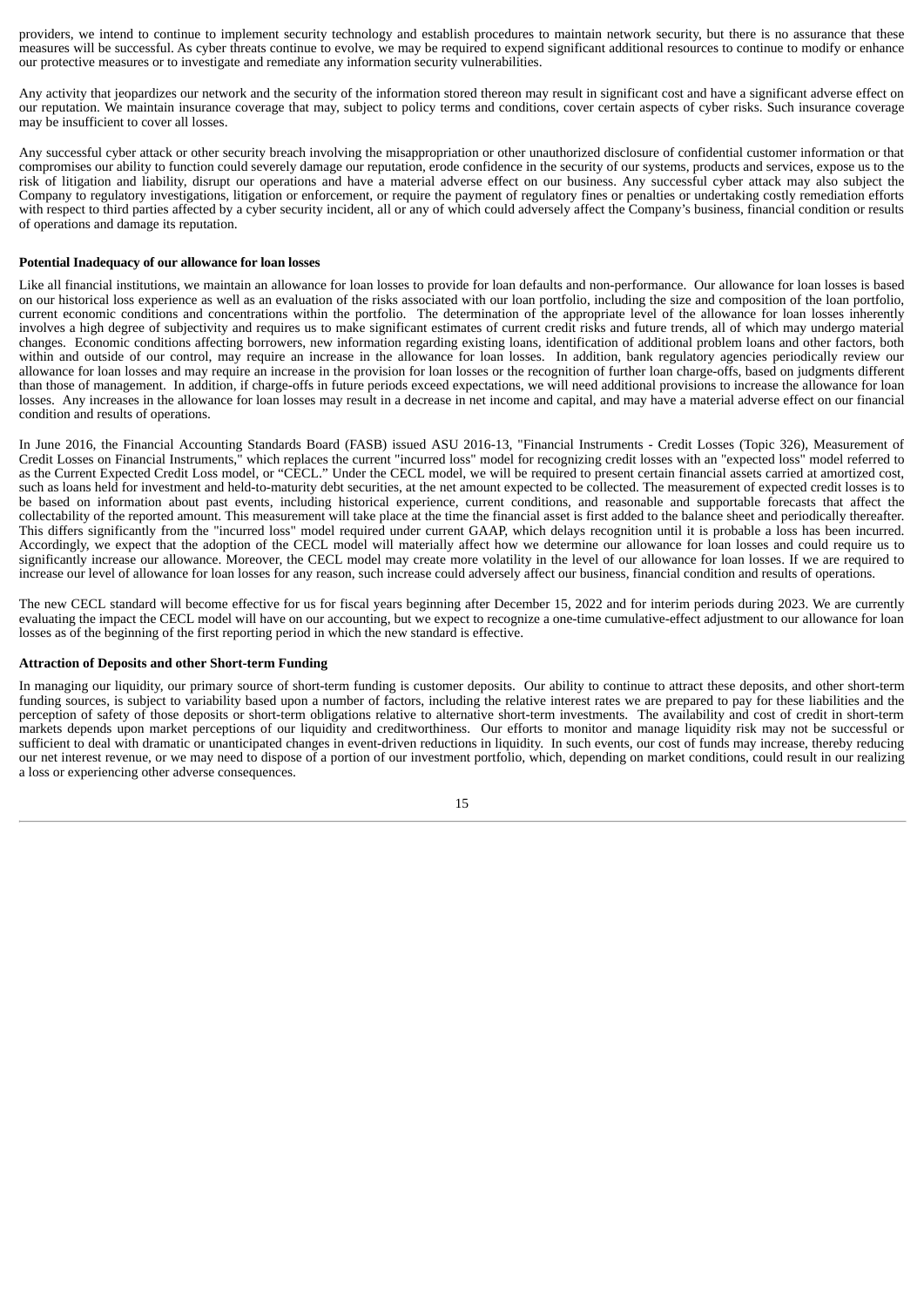## **Vendor Relationship Risk**

We rely on third-party vendors to provide key components of our business operations such as data processing, recording and monitoring transactions, online and mobile banking interfaces and services, internet connections and network access. While we have performed due diligence procedures in selecting vendors, we do not control their actions. In the event that one or more of our vendors suffers a bankruptcy or otherwise becomes unable to continue to provide products or services, or fails to protect non-public personal information of our customers or employees, we may suffer operational impairments, reputational damage and financial losses. Replacing these third-party vendors could create significant delay and expense. Accordingly, use of such third parties creates an inherent risk to our business operations.

## **Limited Trading Market**

The Company has its shares of stock listed and traded on the NASDAQ Capital Market. The Company's trading symbol is "FMAO."

## <span id="page-15-0"></span>**ITEM 1b. UNRESOLVED STAFF COMMENTS**

None.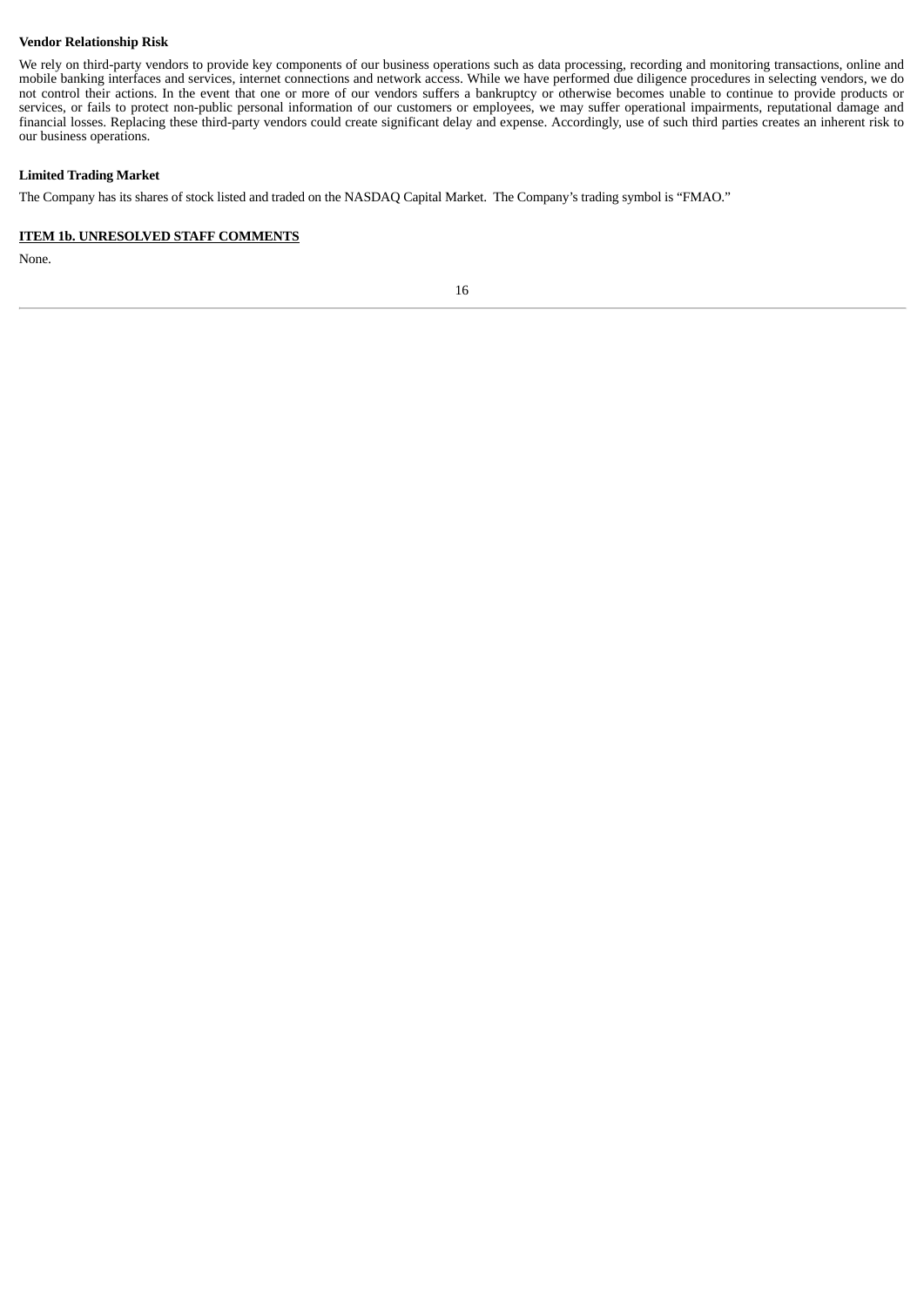## <span id="page-16-0"></span>**ITEM 2. PROPERTIES**

Our principal office is located in Archbold, Ohio.

The Bank operates from its principal office located at 307 North Defiance Street, Archbold, Ohio. In addition, the Bank owns the property from 200 to 208 Ditto Street, Archbold, Ohio, which it uses for Bank parking and a community mini-park area. The Bank owns real estate at two locations, 207 Ditto Street and 209 Ditto Street in Archbold, Ohio upon which the bank built a commercial building to be used for storage, and a parking lot for company vehicles and employee parking. The Bank also owns real estate across from the main facilities to provide for parking.

The Bank occupies an Operations Center at 620 S. Clyde's Way in Archbold, Ohio to accommodate our growth over the years. The bank owns a parking lot in downtown Montpelier which is provided for community use.

The Bank owns all of its office locations, with the exception of Angola, Indiana and Bowling Green, Ohio. Both of these office locations are leased.

The Bank currently maintains retail banking offices at the following locations:

| Office              | Location                     |
|---------------------|------------------------------|
| Archbold, Ohio      | 307 N Defiance Street        |
|                     | 1313 S Defiance Street       |
| Wauseon, Ohio       | 1130 N Shoop Avenue          |
|                     | 119 N Fulton Street          |
| Stryker, Ohio       | 300 S Defiance Street        |
| West Unity, Ohio    | 200 W Jackson Street         |
| Bryan, Ohio         | 929 E High Street            |
|                     | 1000 S Main Street           |
| Delta, Ohio         | 101 Main Street              |
| Montpelier, Ohio    | 1150 E Main Street           |
| Napoleon, Ohio      | 2255 Scott Street            |
| Swanton, Ohio       | 7 Turtle Creek Circle        |
| Defiance, Ohio      | 1175 Hotel Drive             |
| Perrysburg, Ohio    | 7001 Lighthouse Way          |
| Butler, Indiana     | 200 S Broadway               |
| Auburn, Indiana     | 403 Erie Pass                |
| Angola, Indiana     | 2310 N Wayne Street          |
| Hicksville, Ohio    | 100 N Main Street            |
| Waterville, Ohio    | 8720 Waterville-Swanton Road |
| Custar, Ohio        | 22973 Defiance Pike          |
| Sylvania, Ohio      | 5830 Monroe Street           |
| Fort Wayne, Indiana | 12106 Lima Road              |
| Bowling Green, Ohio | 1072 N. Main Street          |
| Findlay, Ohio       | 1660 Tiffin Avenue           |

All but one of the above locations has drive-up service facilities and an ATM. The Captive operates from leased office space at 101 Convention Center Dr., Suite 850, Las Vegas, NV 89109.

On January 1, 2019, the Company acquired Limberlost Bancshares, Inc. and its subsidiary, Bank of Geneva. Six offices located in Indiana, were merged into the Bank as listed below:

> Office Location Ceneva, Indiana 215 East Geneva, Indiana 215 East Line Street<br>
> Monroe, Indiana 215 215 East Line Street<br>
> 215 O W. Washington Monroeville, Indiana 103 Main Street Portland, Indiana 103 Main Street Portland, Indiana 1451 N Meridia

Monroe, Indiana 150 W. Washington Street 718 US Highway 27 N Portland, Indiana 1451 N Meridian Street 1061 S 13th Street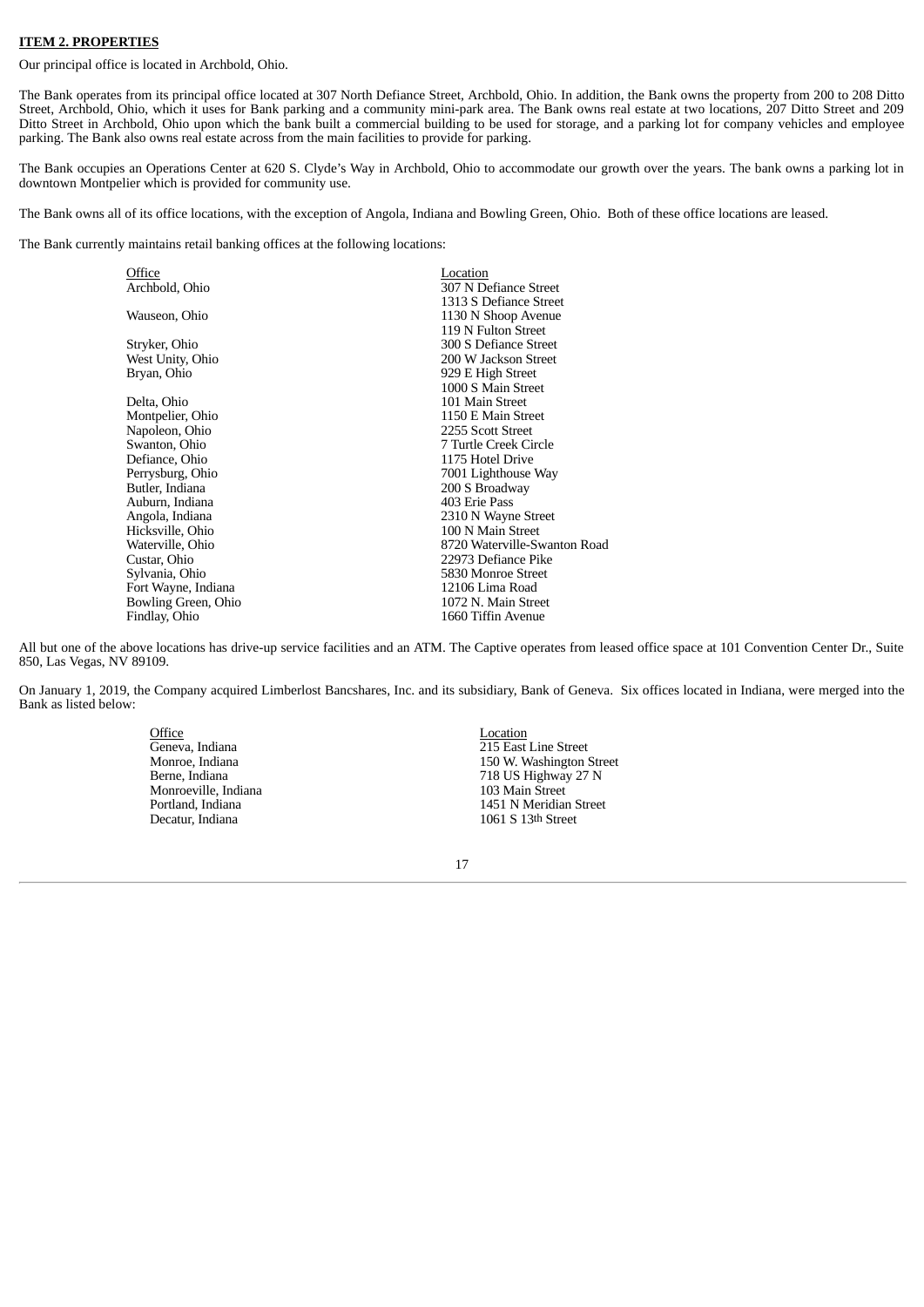## <span id="page-17-0"></span>**ITEM 3. LEGAL PROCEEDINGS**

There are no material pending legal proceedings, other than ordinary routine proceedings incidental to the business of the Company or its subsidiaries, to which we are a party or of which any of our properties are the subject.

# <span id="page-17-1"></span>**ITEM 4. MINE SAFETY DISCLOSURES**

Not applicable.

[Remainder of this page intentionally left blank.]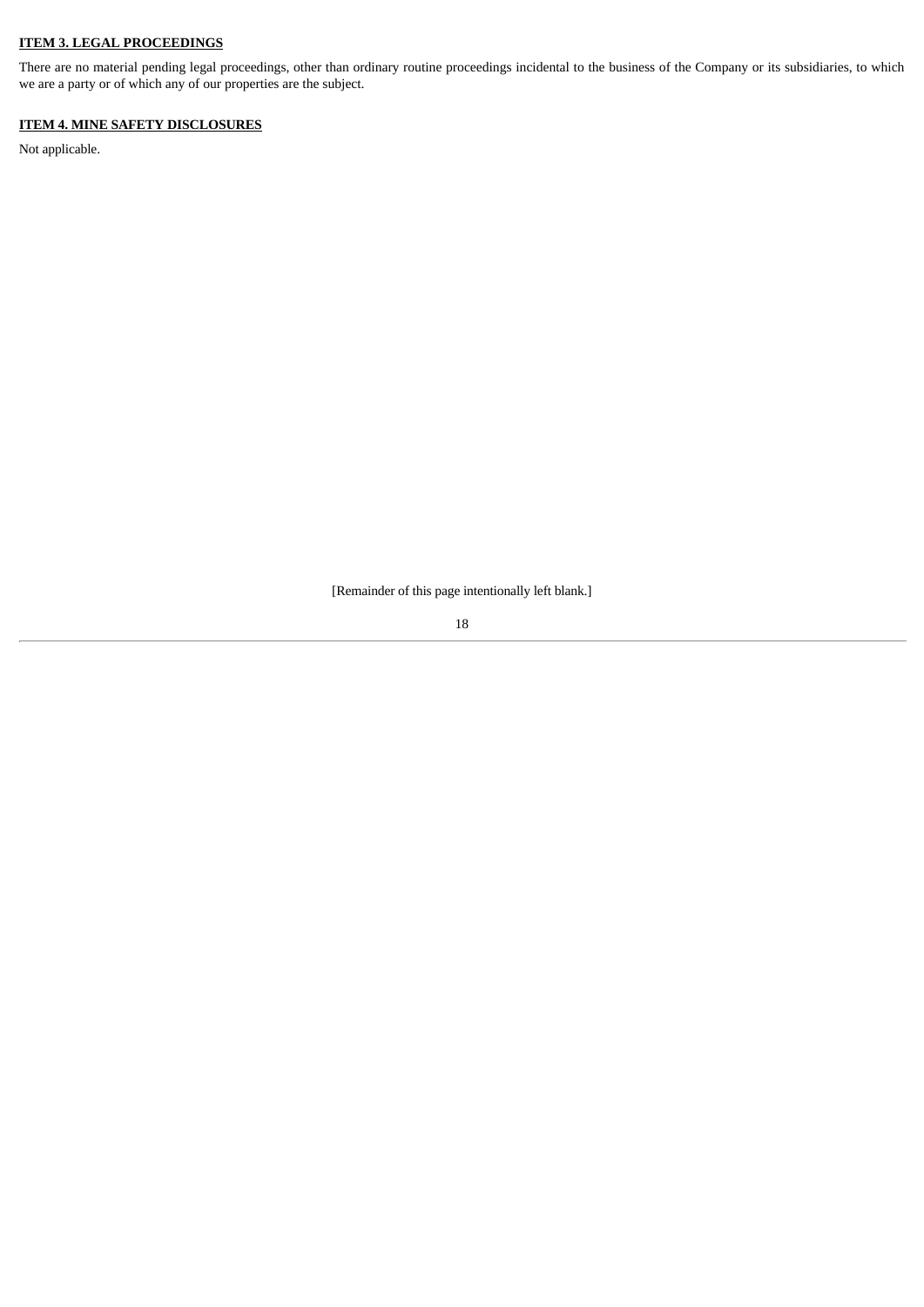## **PART II**

## <span id="page-18-0"></span>**ITEM 5. MARKET FOR REGISTRANT'S COMMON EQUITY AND RELATED STOCKHOLDER MATTERS**

The Company's common stock is listed on the NASDAQ Stock Market LLC under the trading symbol "FMAO."

On August 18, 2017, the Company's Board of Directors authorized a two-for-one stock split payable on September 20, 2017, for shareholders of record on September 5, 2017.

The Company utilizes Computershare as its transfer agent.

As of December 31, 2019, there were 1,806 record holders of our common stock of which 43.33% of the outstanding shares are being held in brokerage accounts or "street name" and only considered as one record holder.

Below is a line-graph presentation comparing the cumulative total shareholder returns for the Corporation, an index for NASDAQ Stock Market (U.S. Companies) comprised of all domestic common shares traded on the NASDAQ National Market System and the NASDAQ Bank Index for the five-year period ended December 31, 2019. The chart compares the value of \$100 invested in the Corporation and each of the indices and assumes investment on December 31, 2014 with all dividends reinvested.

The Board of Directors recognizes that the market price of stock is influenced by many factors, only one of which is performance. The stock price performance shown on the graph is not necessarily indicative of future performance.



|                            | 2014   | 2015   | 2016   | 2017   | 2018   | 2019   |
|----------------------------|--------|--------|--------|--------|--------|--------|
| FMAO                       | 100.00 | 103.85 | 137.55 | 315.56 | 302.47 | 244.65 |
| NASDAQ - COMPOSITE         | 100.00 | 107.08 | 116.43 | 150.05 | 146.12 | 197.34 |
| <b>NASDAQ - BANK INDEX</b> | 100.00 | 108.76 | 148.45 | 156.13 | 132.57 | 162.08 |

Dividends are declared and paid quarterly. Per share dividends declared for the years ended 2019 and 2018 are as follows:

|      | 1st Quarter |                 | 2nd Quarter |                 | 3rd Quarter     | 4th Quarter     | Total |
|------|-------------|-----------------|-------------|-----------------|-----------------|-----------------|-------|
| 2019 |             | $0.15 \quad$ \$ |             | $0.15 \quad$ \$ | $0.15 \quad$ \$ | $0.16$ \$       | 0.61  |
| 2018 |             | $0.13 \quad$ \$ |             | $0.14 \quad S$  | $0.14 \quad$ \$ | $0.15 \quad$ \$ | 0.56  |

Dividends declared during 2019 were \$0.61 per share totaling \$6.73 million, 8.9% higher than 2018 declared dividends of \$0.56 per share. During 2019, the Company awarded 38,100 shares to 94 employees and 3,220 shares were forfeited under its long term incentive plan. At year end, 2019, the Company held 1,093,065 shares in Treasury stock and 88,450 in unearned stock awards.

Dividends declared during 2018 were \$0.56 per share totaling \$5.14 million, 12% higher than 2017 declared dividends of \$0.50 per share. During 2018, the Company awarded 33,000 restricted shares to 80 employees and 2,620 shares were forfeited under its long term incentive plan. At yearend 2018, the Company held 1,114,739 shares in Treasury stock and 93,940 in unearned stock awards.

The Company currently expects to continue to maintain the payment of its quarterly dividend consistent with its past practices.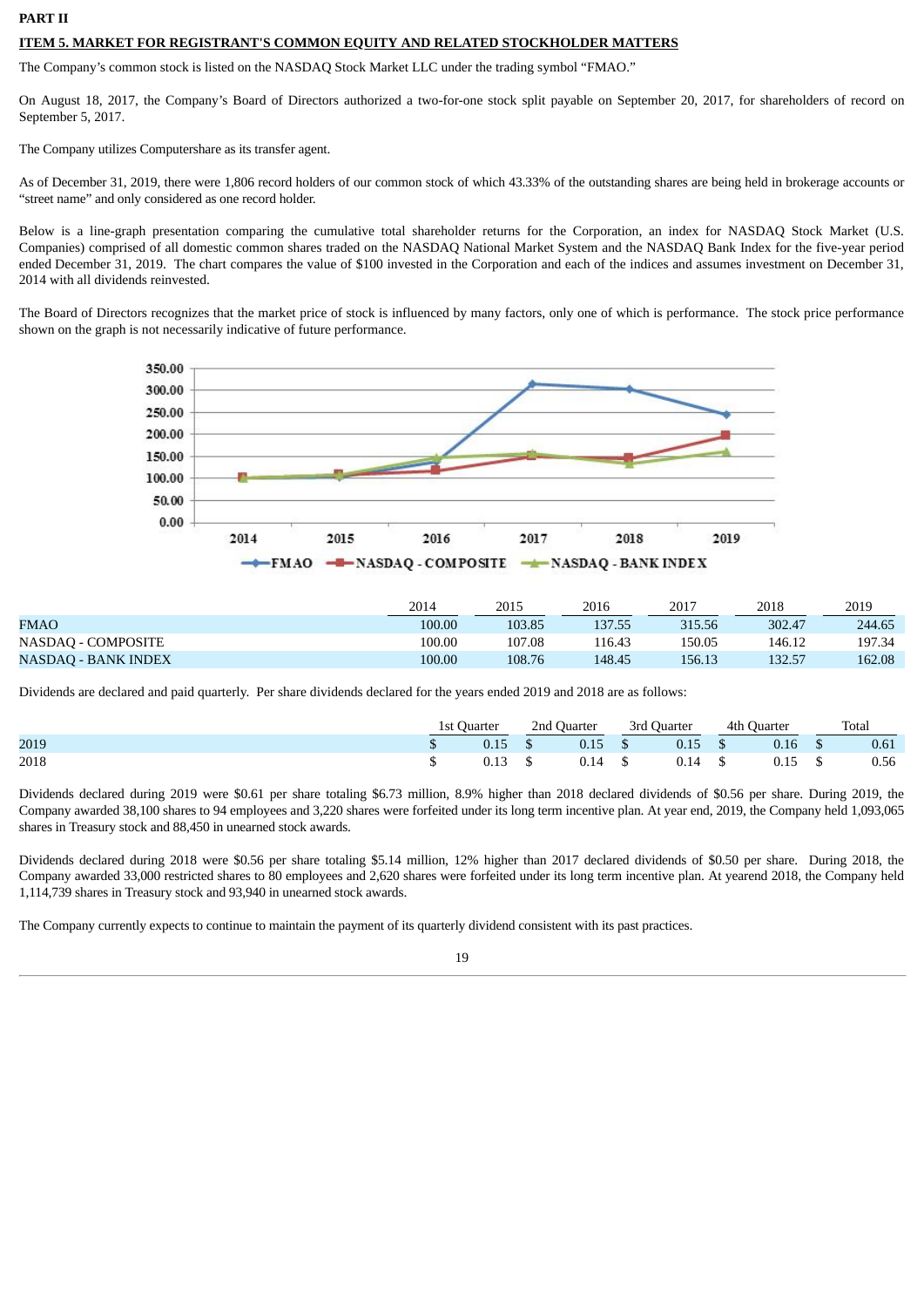|                                    | 2019     | 2018   |
|------------------------------------|----------|--------|
| Tier I Leverage Ratio              | 11.52%   | 12.81% |
| Risk Based Capital Tier I          | 13.63%   | 15.44% |
| Total Risk Based Capital           | 14.22%   | 16.21% |
| Stockholders' Equity/Total Assets  | 14.33%   | 12.84% |
| <b>Capital Conservation Buffer</b> | $6.22\%$ | 8.21%  |

On January 17, 2020, the Company announced the authorization by its Board of Directors for the Company's repurchase, either on the open market, or in privately negotiated transactions, of up to 550,000 shares of its outstanding common stock commencing January 17, 2020 and ending December 31, 2020.

# **ISSUER PURCHASES OF EQUITY SECURITIES**

|            |                          |     |                          |     | <b>Total Number of Shares</b> | <b>Remaining Share</b> |
|------------|--------------------------|-----|--------------------------|-----|-------------------------------|------------------------|
|            | Total Number of          |     | Average Price            |     | Purchased as Part of Publicly | Repurchases            |
| Period     | <b>Shares Purchased</b>  |     | Paid per Share           |     | Announced Plan or Programs    | Authorization          |
| 10/1/2019  |                          |     |                          |     |                               |                        |
| to         | $\overline{\phantom{a}}$ |     | $\overline{\phantom{a}}$ |     | $\overline{\phantom{a}}$      | 500,000                |
| 10/31/2019 |                          |     |                          |     |                               |                        |
|            |                          |     |                          |     |                               |                        |
| 11/1/2019  |                          |     |                          |     |                               |                        |
| to         | $\overline{\phantom{a}}$ |     | $\overline{\phantom{a}}$ |     | $\overline{\phantom{a}}$      | 500,000                |
| 11/30/2019 |                          |     |                          |     |                               |                        |
|            |                          |     |                          |     |                               |                        |
| 12/1/2019  |                          |     |                          |     |                               |                        |
| to         | 79                       | (2) | 28.70                    | (2) | $\overline{\phantom{0}}$      | 500,000                |
| 12/31/2019 |                          |     |                          |     |                               |                        |
| Total      | 79                       |     | 28.70                    |     |                               | 500,000                |

(1) From time to time, the Company purchases shares in the market pursuant to a stock repurchase program publicly announced on January 18, 2019. On that date, the Board of Directors authorized the repurchase of 500,000 common shares between January 18, 2019 and December 31, 2019.

(2) Shares which were repurchased for taxes on vested stock awards are outside of this program.

## <span id="page-19-0"></span>**ITEM 6. SELECTED FINANCIAL DATA**

## **Reclassification**

Certain amounts in the 2018 and 2017 consolidated financial statements have been reclassified to conform with the 2019 presentation.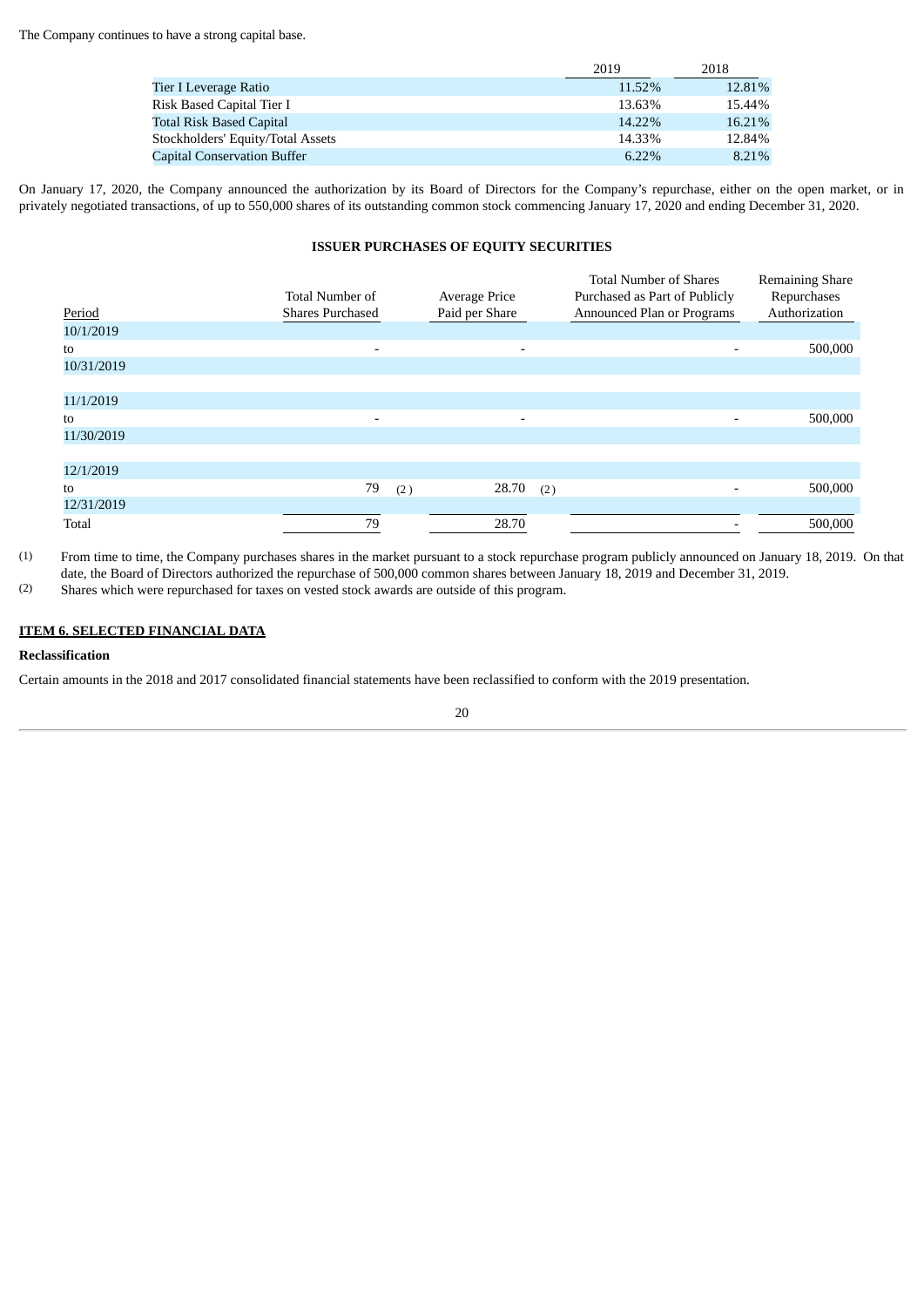## **SUMMARY OF SELECTED CONSOLIDATED FINANCIAL DATA**

# **Summary of Consolidated Statement of Income - UNAUDITED**

| (In Thousands, except share data) |           |            |           |           |          |           |          |           |           |
|-----------------------------------|-----------|------------|-----------|-----------|----------|-----------|----------|-----------|-----------|
| 2019<br>2018<br>2017              |           |            | 2016      | 2015      |          |           |          |           |           |
|                                   |           |            |           |           |          |           |          |           |           |
| \$                                | 68,306    | \$         | 46,429    | \$        | 41,248   | \$        | 37,727   | \$        | 33,650    |
|                                   | 14,759    |            | 6,572     |           | 5,127    |           | 4,223    |           | 3,587     |
|                                   | 53,547    |            | 39,857    |           | 36,121   |           | 33,504   |           | 30,063    |
|                                   | 1,138     |            | 324       |           | 222      |           | 1,121    |           | 625       |
|                                   | 52,409    |            | 39,533    |           | 35,899   |           | 32,383   |           | 29,438    |
|                                   | (29, 775) |            | (21, 357) |           | (17,996) |           | (16,063) |           | (15, 279) |
|                                   | 22,634    |            | 18,176    |           | 17,903   |           | 16,320   |           | 14,159    |
|                                   | 4,232     |            | 3,227     |           | 5,183    |           | 4,656    |           | 3,819     |
|                                   | 18,402    |            | 14,949    |           | 12,720   |           | 11,664   |           | 10,340    |
|                                   |           |            |           |           |          |           |          |           |           |
|                                   |           |            |           |           |          |           |          |           |           |
| \$                                | 1.66      | \$         | 1.61      | \$.       | 1.38     | \$        | 1.27     | \$        | 1.12      |
|                                   | 0.61      |            | 0.56      |           | 0.50     | \$        | 0.46     | \$        | 0.44      |
|                                   |           |            |           |           |          |           |          |           | 9,234,116 |
|                                   |           | 11,113,810 |           | 9,272,964 |          | 9,250,825 |          | 9,224,230 |           |

Based on weighted average number of shares outstanding

(1) Share data has been adjusted to reflect a 2-for-1 stock split on September 20, 2017

|                          | (In Thousands) |             |             |             |           |  |  |
|--------------------------|----------------|-------------|-------------|-------------|-----------|--|--|
|                          | 2019           | 2018        | 2017        | 2016        | 2015      |  |  |
| Total assets             | \$1,607,330    | \$1,116,163 | \$1,107,009 | \$1,055,895 | \$989,068 |  |  |
| Loans, net               | 1,211,771      | 839,599     | 816,156     | 751,310     | 678,573   |  |  |
| Total deposits           | 1,288,347      | 928,790     | 919,340     | 842,203     | 771,339   |  |  |
| Stockholders' equity     | 230,258        | 143,287     | 134,137     | 125,577     | 120,097   |  |  |
| <b>Key Ratios</b>        |                |             |             |             |           |  |  |
| Return on average equity | 8.26%          | 10.86%      | 9.75%       | 9.38%       | 8.80%     |  |  |
| Return on average assets | 1.23%          | 1.34%       | 1.18%       | 1.14%       | 1.08%     |  |  |
| Loans to deposits        | 94.06%         | 90.40%      | 88.78%      | 89.45%      | 88.14%    |  |  |
| Capital to assets        | 14.33%         | 12.84%      | 12.12%      | 11.89%      | 12.14%    |  |  |
| Dividend payout          | 36.59%         | 34.40%      | 36.02%      | 35.67%      | 38.54%    |  |  |

# <span id="page-20-0"></span>**ITEM 7. MANAGEMENTS DISCUSSION AND ANALYSIS OF FINANCIAL CONDITION AND RESULTS OF OPERATIONS**

# **Critical Accounting Policies and Estimates**

The Company's consolidated financial statements are prepared in accordance with accounting principles generally accepted in the United States of America, and the Company follows general practices within the financial services industry in which it operates. At times the application of these principles requires management to make assumptions, estimates and judgments that affect the amounts reported in the financial statements and accompanying notes. These assumptions, estimates and judgments are based on information available as of the date of the financial statements. As this information changes, the financial statements could reflect different assumptions, estimates and judgments. Certain policies inherently have a greater reliance on assumptions, estimates and judgments and as such have a greater possibility of producing results that could be materially different than originally reported. Examples of critical assumptions, estimates and judgments are when assets and liabilities are required to be recorded at fair value, when a decline in the value of an asset not required to be recorded at fair value warrants an impairment writedown or valuation reserve to be established, or when an asset or liability must be recorded contingent upon a future event.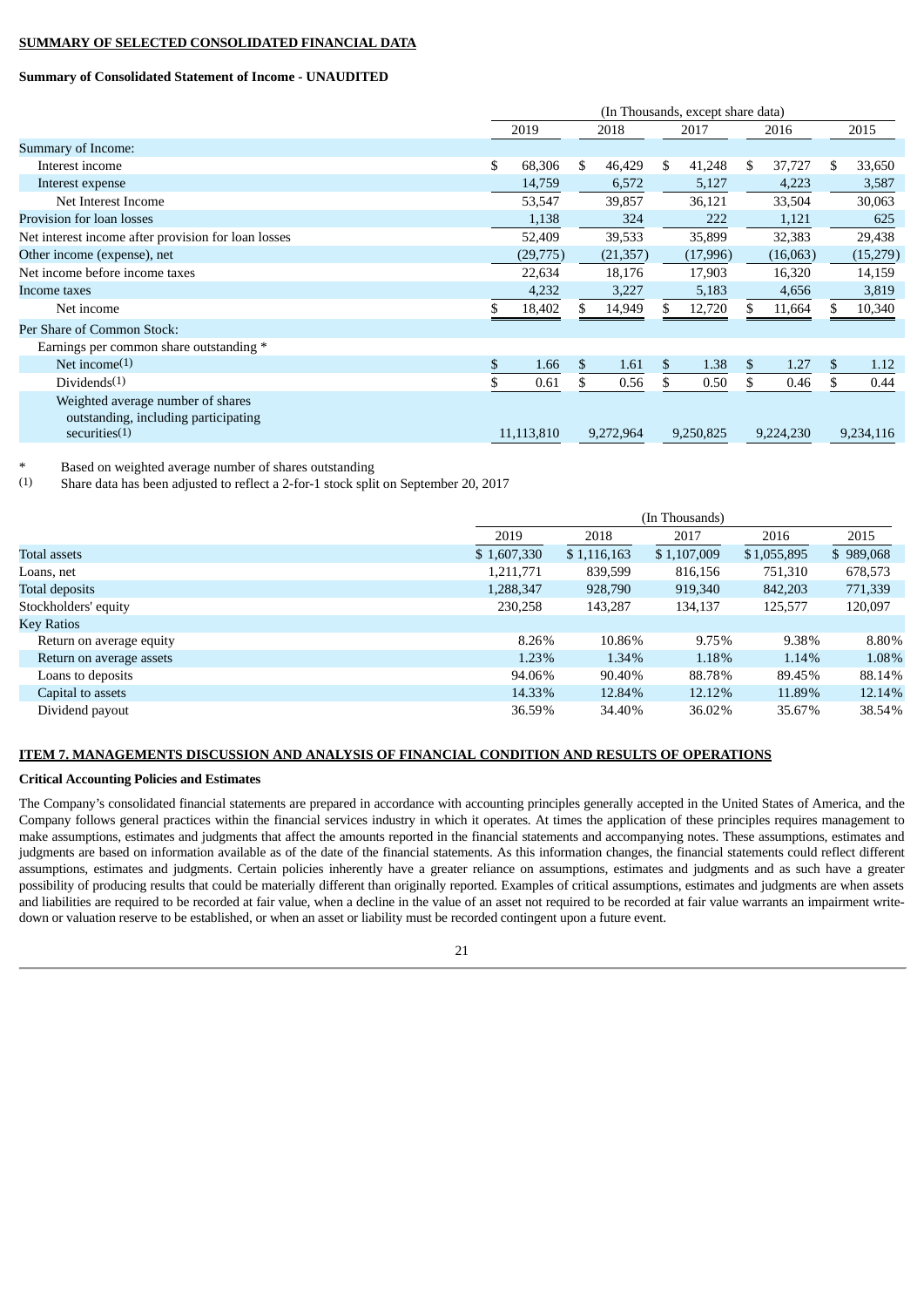All significant accounting policies followed by the Company are presented in Note 1 to the consolidated financial statements. These policies, along with the disclosures presented in the notes to the consolidated financial statements and in the management discussion and analysis of financial condition and results of operations, provide information on how significant assets and liabilities are valued and how those values are determined for the financial statements. Based on the valuation techniques used and the sensitivity of financial statement amounts to assumptions, estimates and judgments underlying those amounts, management has identified the determination of the Allowance for Loan and Lease Losses (ALLL) and the valuation of its Mortgage Servicing Rights (MSR) and Other Real Estate Owned (OREO) as the accounting areas that requires the most subjective or complex judgments, and as such could be the most subject to revision as new information becomes available.

OREO, which is comprised of assets acquired by the Bank, through, or in lieu of, loan foreclosure are held for sale and are initially recorded at fair value at the date of foreclosure. Subsequent to foreclosure, valuations are periodically performed by management and the assets are carried at the lower of carrying amount or fair value less cost to sell.

The ALLL represents management's estimate of credit losses inherent in the Bank's loan portfolio at the report date. The estimate is a composite of a variety of factors including experience, collateral value, and the general economy. ALLL includes a specific portion, a formula driven portion, and a general nonspecific portion. The collection and ultimate recovery of the book value of the collateral, in most cases, is beyond our control.

The Company is also required to estimate the value of its MSR. The Company recognizes as separate assets rights to service fixed rate single-family mortgage loans that it has sold without recourse but services for others for a fee. Mortgage servicing assets are initially recorded at fair value, based upon pricing multiples as determined by the purchaser, when the loans are sold. Mortgage servicing assets are carried at the lower of the initial carrying value, adjusted for amortization, or estimated fair value. Amortization is determined in proportion to and over the period of estimated net servicing income using the level yield method. For purposes of determining impairment, the mortgage servicing assets are stratified into like groups based on loan type, term, new versus seasoned and interest rate. The valuation is completed by an independent third party.

The expected and actual rates of mortgage loan prepayments are the most significant factors driving the potential for the impairment of the value of mortgage servicing assets. Increases in mortgage loan prepayments reduce estimated future net servicing cash flows because the life of the underlying loan is reduced.

The Company's mortgage servicing rights relating to loans serviced for others represent an asset of the Company. This asset is initially capitalized and included in other assets on the Company's consolidated balance sheet. The mortgage servicing rights are then amortized as noninterest expense in proportion to, and over the period of, the estimated future net servicing income of the underlying mortgage servicing rights. There are a number of factors, however, that can affect the ultimate value of the mortgage servicing rights to the Company, including the estimated prepayment speed of the loan and the discount rate used to present value the servicing right. For example, if the mortgage loan is prepaid, the Company will receive fewer servicing fees, meaning that the present value of the mortgage servicing rights is less than the carrying value of those rights on the Company's balance sheet. Therefore, in an attempt to reflect an accurate expected value to the Company of the mortgage servicing rights, the Company receives a valuation of its mortgage servicing rights from an independent third party. The independent third party's valuation of the mortgage servicing rights is based on relevant characteristics of the Company's loan servicing portfolio, such as loan terms, interest rates and recent national prepayment experience, as well as current national market interest rate levels, market forecasts and other economic conditions. Management, with the advice from its third party valuation firm, review the assumptions related to prepayment speeds, discount rates, and capitalized mortgage servicing income on a quarterly basis. Changes are reflected in the following quarter's analysis related to the mortgage servicing asset. In addition, based upon the independent third party's valuation of the Company's mortgage servicing rights, management then establishes a valuation allowance by each strata, if necessary, to quantify the likely impairment of the value of the mortgage servicing rights to the Company. The estimates of prepayment speeds and discount rates are inherently uncertain, and different estimates could have a material impact on the Company's net income and results of operations. The valuation allowance is evaluated and adjusted quarterly by management to reflect changes in the fair value of the underlying mortgage servicing rights based on market conditions. The accuracy of these estimates and assumptions by management and its third party can be directly tied back to the fact that management has not been required to record a valuation allowance through its income statement based upon the valuation of each stratum of serving rights.

For more information regarding the estimates and calculations used to establish the ALLL and the value of Mortgage Servicing Rights, please see Note 1 to the consolidated financial statements provided herewith.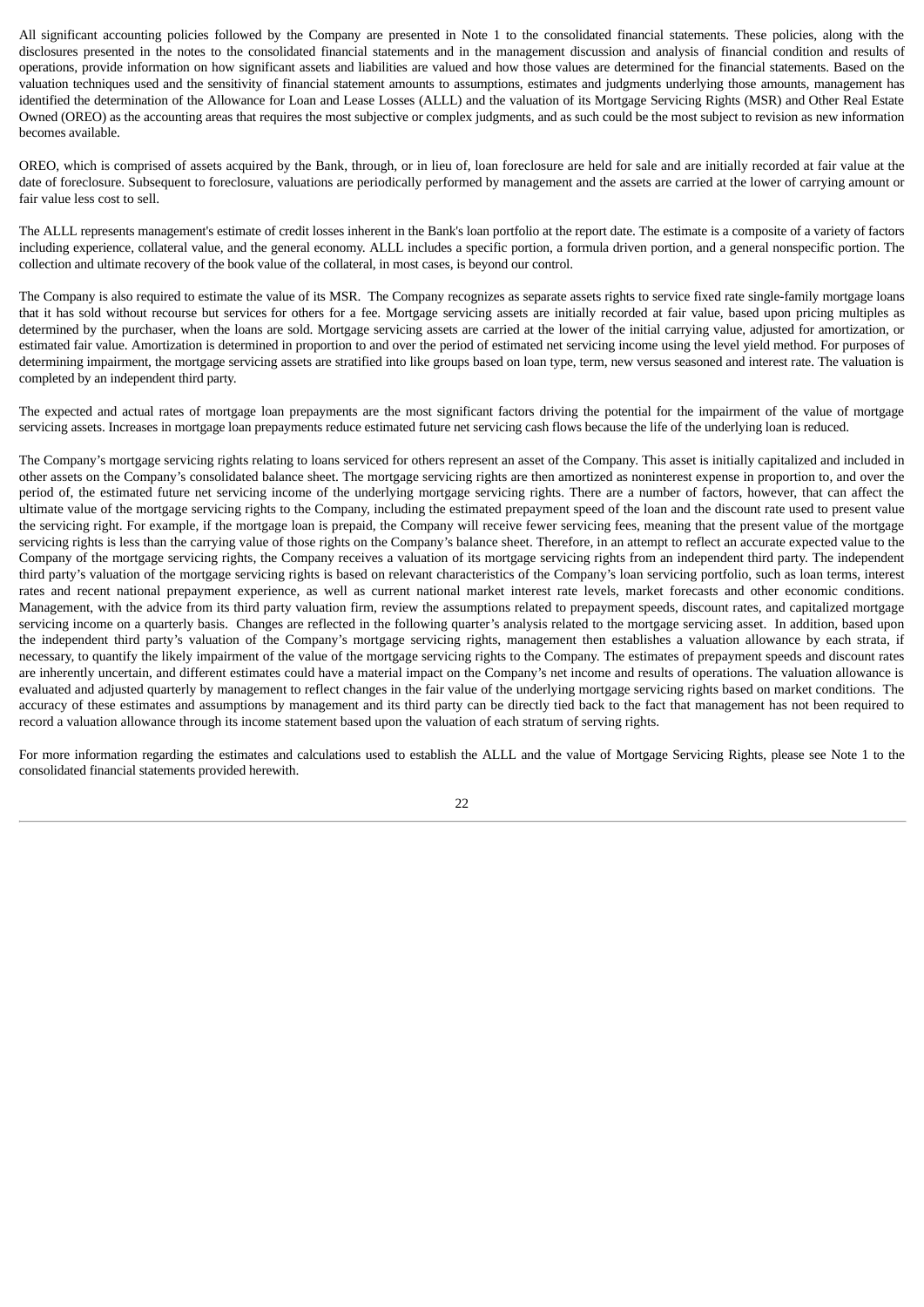#### **2019 in Review**

The Company completed the merger with Limberlost on January 1, 2019 and three weeks later integrated the Bank of Geneva into The Farmers & Merchants State Bank's core operating system. Great benefits will follow as the Company continues its strategy for long-term sustainable growth from the six offices that have been added. Financially, the merger was accretive to earnings during 2019, with a larger legal lending limit enabling the expansion of existing customer's borrowings and a wider range of products and services now available to all customers. F&M continues to operate on the foundation of a strong community bank platform in the communities we serve.

Federal rate increases and the addition of higher yielding assets from the acquisition resulted in a widening of the net interest margin through second quarter 2019. In the second half of the year, Fed reduced rates three times within a ninety one day period beginning on August 1, 2019. Pressure continues to build on cost of funds as depositors seek out higher rates. The Bank has offered new products in 2019 to attract new depositors and for current depositors to increase their holdings with us. Competitive pressure has forced us to increase rates and thereby put pressure on the margin.

The Company again reports record earnings in total and in earnings per share. This was achieved even with the acquisition costs associated with the merger deal completed January 1, 2019. Earnings per share, with acquisition costs excluded, would have been \$1.75 as reported in Note 2 proforma statements which is higher than \$1.66 as reported in Note 12. The improvement is credited to a widening of the net interest margin, loan growth and the change in the effective income tax rate, offset by increases in noninterest expense, primarily attributable to salaries, wages and employee benefits.

The Company's asset size grew \$491.2 million with net loans accounting for \$372.2 million, and the remaining difference mainly coming from an increase in securities of \$53.8 million, goodwill of \$43.3 million and cash and equivalents of \$12.9 million.

A Chief People Officer was added in second quarter 2019 to assist with increasing the level of our Company's talent. The Company has invested in our retail infrastructure and has been conducting extensive training. During the second and third quarters, the Company spent time developing a three year strategic plan. The vision statement was updated to be "Community Vested to Help People Realize Their Best Lives." An outcome of the strategic planning process included the following five strategic initiatives that will help take the Company to the next level: customer acquisition and retention, talent optimization, actively pursue acquisition opportunities, improve operating efficiency and financial performance, and develop a comprehensive digital strategy for internal and external constituencies.

2019 was an unexpected agricultural grain production year as much of our banking territory experienced an unusually wet spring which resulted in a large area of unplanted acres. The year concluded with better revenue results than anticipated as the crops that did get planted yielded better than expected, the government subsidies were more than originally forecasted, and the crop insurance proved to be a key revenue source. This combined with the fact that area farmers in general have been conservative in the preceding years resulted in financial stress that being significantly mitigated. Recent land sales have showed no real sign of reduction in the price per acre. Financial stability and overall optimism in land ownership continues to buoy the market. The agri-businesses had a very tight financial year as they did not have the same safety nets the farmers had available to them to offset the reduced revenues. Their previous financial success however is helping them weather this setback. Conservative management practices have been implemented by many of these businesses with an eagerness to get back to business as usual in 2020. Overall the ag portfolio remains stable.

The commercial performance has been strong in 2019. Labor shortage issues continue to be expressed by most employers as they try to maintain or grow their staffs. Technology efficiencies are creating lending and business opportunities. The competition is very strong in all industries. Price multiples on business sales has been high with more sales occurring than were experienced in previous years. The growth in the loan portfolio was exceptional in the second half of the year making up for some large paydowns and payoffs experienced in the first half of the year. This was especially so in the commercial real estate lending market. F&M being a community bank has played well with borrowers who desire a banking relationship and not a transactional bank.

During the first quarter of 2019, we opened a new office in Decatur, Indiana that had been in process at the time of the acquisition. This office utilizes ITM equipment, offering traditional service with a self-service option. An ITM completes teller transactions using a debit card for recognition - the self-service option. The traditional service completes the transaction by the customer requesting teller assistance and talking to a remote customer assistance representative on-line. Personal Relationship Bankers (PRBs) welcome our customers to the office and provide exceptional customer service as they can complete a teller transaction, open a new deposit account and complete a consumer loan. One additional existing office was physically transformed during 2019 with ITMs. Our other offices have begun the personnel transformations with PRBs at each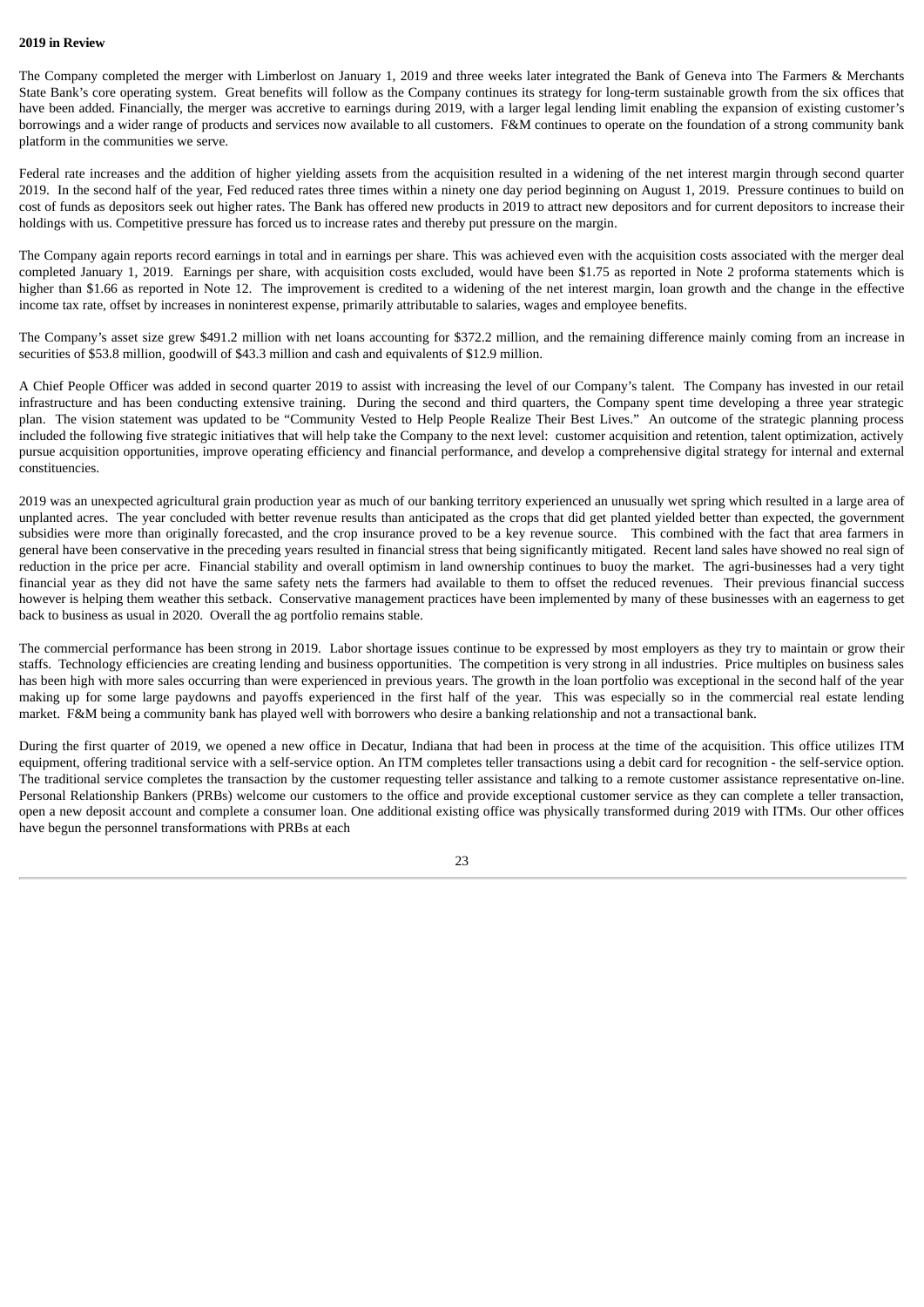office and Community Relationship Bankers (CRBs) covering specific market areas. CRBs focus on the community and especially small business customers. F&M strives to serve our customers where they want, and how they want.

A trend of increasing improvement in net income continued from 2017 through 2019. 2019 increased 23.1% over 2018 and 2018 was 17.5% higher than 2017. Dividends declared also increased over the corresponding years. 2019's declared dividends at \$0.61 a share was 8.9% higher than 2018's \$0.56 per share and 2018 was 12.0% higher than 2017's \$0.50 per share. The Company remains strong, stable and well capitalized and has the capacity to continue to cover the increased costs of doing business. The Company continues to look for new opportunities to generate and protect revenue while providing additional channels through which to serve our customer and maintain our high level of customer satisfaction. The Company plans to continue our strategy of expansion into new markets, whether by acquisition or the establishment of new branch office locations. A new office in Fort Wayne, Indiana is underway for 2020 expansion.

## **Material Changes in Results of Operations**

## **Net Interest Income**

The discussion now centers on the individual line items of the consolidated statement of income and their effect on net income. This section will focus on the most traditional source of revenue contributing to the profitability of the Company which is net interest income.

Net interest income is the difference between interest income earned on interest earning assets, such as loans and securities, and interest expense paid on interest bearing liabilities used to fund those assets, such as interest bearing deposits and other borrowings. Net interest income is affected by changes in both interest rates and the amount and composition of earning assets and liabilities. The change in net interest income is most often measured by two statistics – interest spread and net interest margin. The difference between the yields earned on earning assets and the rates paid for interest bearing liabilities represents the interest spread. The net interest margin is the difference of funds (interest expense) between the yield on earning assets and the cost as a percentage of earning assets. Because noninterest bearing sources of funds such as demand deposits and stockholders' equity also support earning assets, the net interest margin exceeds the net interest spread.

As mentioned previously, the largest factor of the record earnings for 2019 was the \$13.7 million improvement in net interest income as compared to 2018. In 2018, net interest income increased \$3.7 million as compared to 2017. Interest and fee income from loans were responsible for the improvement. Interest income from loans, including fees, increased \$19.9 million in 2019 as compared to 2018. This was preceded by an increase in 2018 of \$5.1 million as compared to 2017. The underlying factors for the reason of the increase differed between the two time periods; however, both years were aided by prime rate increases which drove the effective interest rates on the Bank's variable loans over their floor rates. During the second half of 2019, the prime rate decreased 75 basis points in a 91-day time period. 2019 loan interest income included \$1.985 million for the reversal of a credit loss established for two commercial purchased credit-impaired loans that were paid off during the second quarter. In 2019, the volume of loan growth was the largest contributing factor to the improved profitability. As a comparison to 2018, when the improvement was almost equally impacted by the increased volume and increased rates. Securities were sold or matured with the proceeds used to fund the loan growth. The security portfolio increased \$1.6 million in average during 2019 as compared to 2018, reversing the 2018 average decrease of \$11.0 million over 2017 average balances. Interest income from that balance sheet component increased \$678 thousand over 2018 while 2018 decreased \$67 thousand over 2017. Overall, total interest income was \$21.9 million higher for 2019 than 2018 and was \$5.2 million higher for 2018 than 2017.

Interest expense increased from all interest bearing funding sources with the exception of other borrowed money in 2018 over the time periods shown of 2017 through 2019. Overall, the funding goal the last three years has been to grow core deposits. Two strategies have been employed through the years, one of allowing expensive time deposits to run off until needed for funding and secondly to offer new non-interest bearing deposit products. Both of these strategies were to assist in controlling interest expense in a rising rate environment. Competition has forced us to increase rates for deposits in 2019. During 2019, interest expense from deposits increased by \$7.0 million over 2018 and 2018 increased \$1.5 million over 2017. The majority, approximately 68.6%, of the increased expense of 2019 was influenced by increased rates rather than due to additional cost associated with deposit growth.

Total interest expense (which includes deposit, federal funds purchased, securities sold under agreement to repurchase, and borrowed funds) totaled \$14.8, \$6.6 and \$5.1 million for 2019, 2018 and 2017 respectively. The increased expense is approximately 68.4% attributable to the rising interest rate environment in 2019 as compared to 2018 and almost entirely attributable in the 2018 to 2017 comparison. Borrowed fund balances increased in January of 2019, as a result of the acquisition of Bank of Geneva. All of 2015's borrowings have since matured in December of 2017 and December of 2018.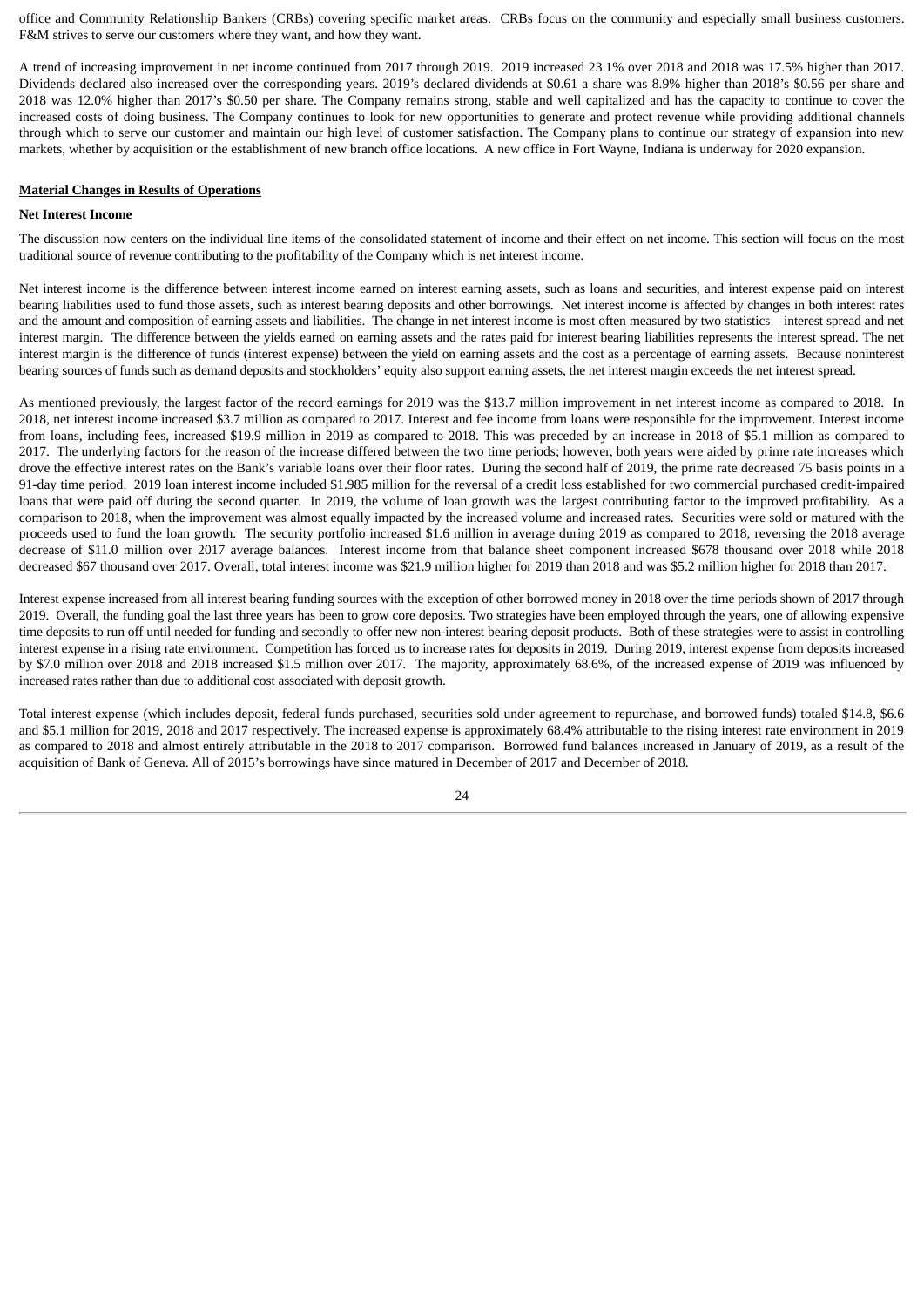The success in improving net interest income confirmed that management's long term strategy of repositioning the balance sheet and increasing loan balances was the correct approach. Funding loan growth with internal funds, whether from the liquidation of investment securities or core deposits, was a beneficial move.

This concludes the discussion by dollar amount of the improvement. Now the discussion moves on to the percentages and the change in the net interest margin and spread.

Overall, we have seen increased improvement in the net interest margin and spread from 2017 to 2018. Interest margin and spread decreased in 2019 as compared to 2018 with the increased interest expense. Looking at the components behind the change in net interest margin for 2019 as compared to 2018, increased average balances in loans of \$297.6 million stands out. The additional revenue of almost \$19.9 million that those balances were responsible for was the largest contributor to the improved net yield on loans of 42 basis points. Beginning in 2017, loan revenue was positively impacted by the change in the interest rate. The majority of variable loans with floor rates attained the point where rate increases caused the rate to go above the floor. The Bank had expected 100 basis points of change was needed for this to occur which was reached with the June 2017 Fed Funds rate hike. The next hike did not occur until December of 2017, too late to largely impact 2017 though it benefitted 2018. 2018 saw four additional rate hikes of 25 basis points while 2019 had three rate decreases of 25 basis points. The large revenue gain in loan interest was aided by the increased earnings in securities of \$678 thousand. The overall asset yield in 2019 improved by 39 basis points over 2018.

Increased interest expense correlated to the higher rate environment in which the deposits needed to be garnered. The Bank experienced pressure to offer higher rates to public funds in Ohio due to competition. In the area where the strategic plan was to gather core deposits, the average balance in savings grew by \$169.1 million during 2019 as compared to 2018's average balance. The other average balance increase for core deposits was the change in non-interest bearing demand deposits. 2019's average balance in this portfolio was \$49.0 million higher than 2018's average balance. Overall, cost of funds increased 56 basis points for 2019 over 2018. The reason behind the increase was largely due to rate increases, not the volume increases.

The net interest margin for 2019 was 3.80% compared to 2018 which was 3.83%. The 0.03% decrease for 2019 was directly related to the increased interest expense. Net interest spread was 3.43% for 2019 compared to 2018's 3.60%, creating a 17 basis point difference in the spread. Loans as a percentage of earning assets was 79.9% while loans to total assets was 75.3% for 2019. The goal is, as always, to improve the net interest margin and spread and thereby improve profitability.

In comparing 2018 to 2017, loan volume was primarily responsible for the improvement in interest income as the yield on the overall loan portfolio increased 33 basis points during 2018. The only category of asset yield to decrease was the investment securities which were used to fund growth. Overall, asset yield increased 30 basis points in 2018 as compared to 2017.

The net interest margin also climbed up in 2018, ending 18 basis points over 2017. Asset yield raised 30 basis points while the cost of funds increased 18 basis points. The yields on the individual segments did cause the overall improvement as all increased with the exception of tax exempt securities. The improvement in the asset yield was primarily a result of the change in rate. In addition, loans as a percentage of earning assets increased to 79.3% in 2018 compared to 77.8% in 2017. Loans to total assets also increased to 74.8% for 2018 compared to 2017's 72.8%. Overall yield improves when the balances of the highest yield asset increases, which is loans.

With respect to the cost of funds, the Bank's goal is to grow the least expensive category of funding sources. The largest average balance increase for 2018 was \$32.2 million in savings deposits over 2017's average balances. This growth was mostly responsible for the increase in funding expense of 18 basis points when comparing 2018 to 2017.

The Company will always prefer to see improvement in real dollars over percentages. The strategy for increasing core deposits, in order to mitigate the higher cost of funds and to continue to establish the opportunity for fee dollars from services provided, remains for 2020.

Total assets of the Company increased overall as did the earning assets in both average and year end during 2019 and 2018. This matched the movement in interest dollars and in yields. The percentage of average earning assets to total average assets reflects the best utilization of funds. For 2019, the percentage at 94.26% was only slightly higher than 2018 at 94.23%. The addition of offices in 2017, 2018 and 2019 increased the non-earning assets with cash balances held at the new offices and also the investment in the capital assets of their building and furniture. What made 2019 more profitable was the percentage of average loans to total assets. For 2019 the average balance of loans to total average assets was 75.32%, for 2018, 74.77%, for 2017, 72.76%. Loans are the highest yielding asset for the Company.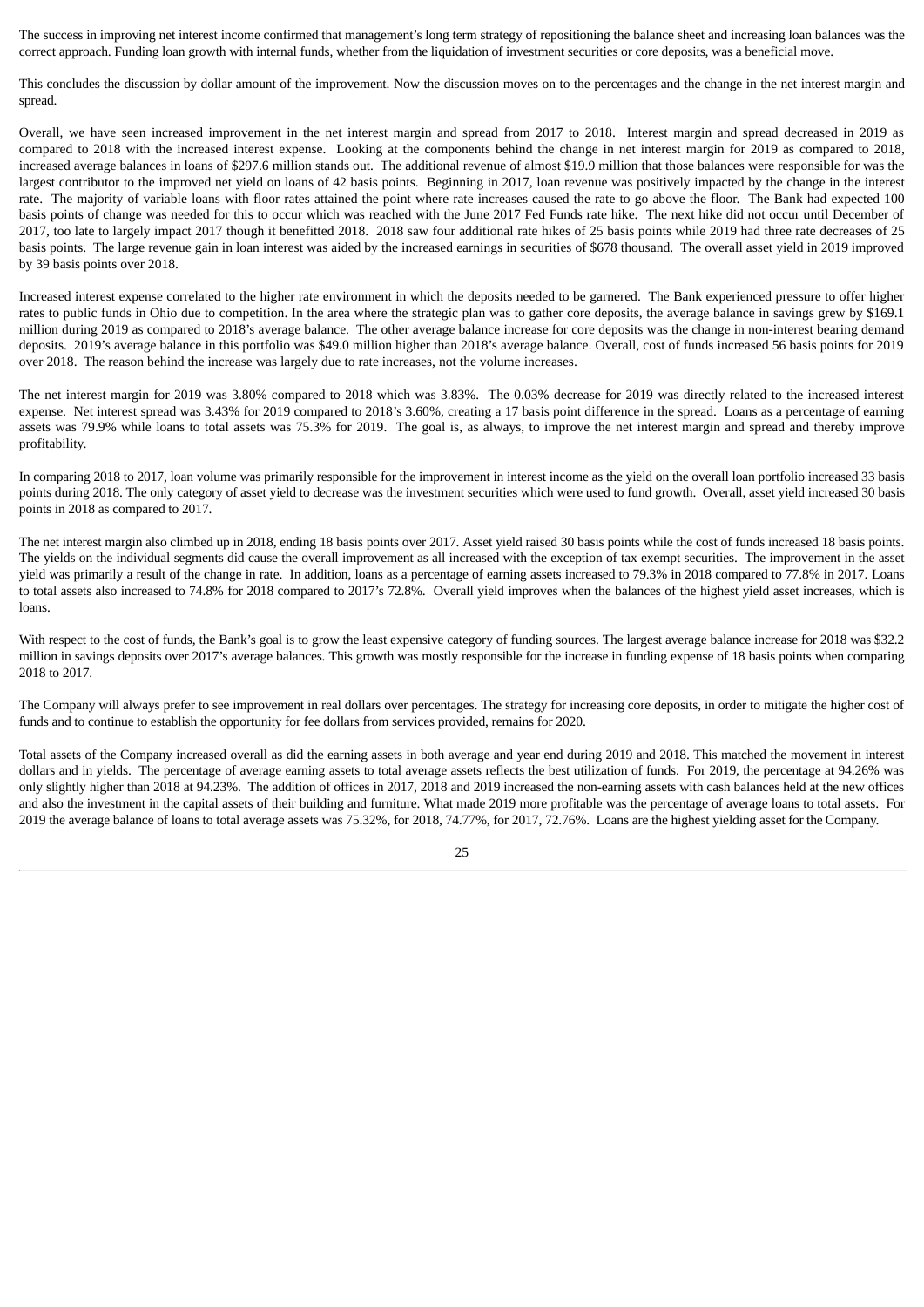Net interest spread is the difference between what the Company earns on its assets and what it pays on its liabilities. It is generally from this spread that the Company must fund its operations and generate profit. When the asset yield decreases so must funding costs in order to maintain profitability. It becomes increasingly challenging as the asset yield gets closer to the prime lending rate, or the break-even point, of operations. The challenge began to change in 2016 as rates increased in December 2015. In a rising rate environment, the challenge is to hold the cost steady while allowing time for the asset portfolio to rise. Floors and ceilings on variable products also impact the level of increase in either scenario. The 25 basis point prime rate increase of 2015 did little to increase the rate on the variable loans because of the floors in place and the spread of rate to prime. The floors provided yield protection in the previous lower rate environment and the rising rates wouldn't benefit the asset yield until the spread plus prime is higher than the floor. The challenge is to increase the spread during renewals and on new loans. After the December 2015 rate increase, it was another year before the next rate hike in December of 2016. These two rate hikes had little effect on the profitability as the majority of loans were still below the floors. It wasn't until the third and fourth rate hikes of March and June 2017, that the majority of loans were now either equal to or over the floors. This helped the asset yield in 2017. In December 2017 along with March, June, September and December of 2018, there were rate hikes which contributed to the increased asset yield for 2018 and 2019. During 2019, there were rate decreases in August, September and October.

In terms of interest expense, 2019's increase as compared to 2018 was approximately 68.4% due to the increase in rates. 2018's increase was due to an increase in rates as compared to 2017.

The impact of the change in the portfolio mix was a factor in the liabilities as it was in the assets. In comparing to 2018, 2019 had movements as average balances increased in all categories. Other borrowed money increased as part of the acquisition of Bank of Geneva with the final advance maturing in 2028. Time deposits and saving deposits increased in interest expense for 2018 as compared to 2017. Fed Funds purchased and securities sold under agreement to repurchase only increased \$6 thousand for 2018 and was due to rate.

The following tables present net interest income, interest spread and net interest margin for the three years 2017 through 2019, comparing average outstanding balances of earning assets and interest bearing liabilities with the associated interest income and expense. The tables show the corresponding average rates of interest earned and paid. Average outstanding loan balances include non-performing loans and mortgage loans held for sale. Average outstanding security balances are computed based on carrying values including unrealized gains and losses on available-for-sale securities. The average cost of funds for 2019 was 1.42%, 56 basis points higher than 2018's 0.86% for interest bearing liabilities.

The yield on tax-exempt investment securities shown in the following charts were computed on a tax equivalent basis. The yield on loans has been tax adjusted for the portion of tax-exempt IDB loans included in the total. Total interest earning assets is therefore also reflecting a tax equivalent yield in both line items, also with the net interest spread and margin. The adjustments were based on a 34% tax rate for 2017 and a 21% tax rate for 2018 and 2019.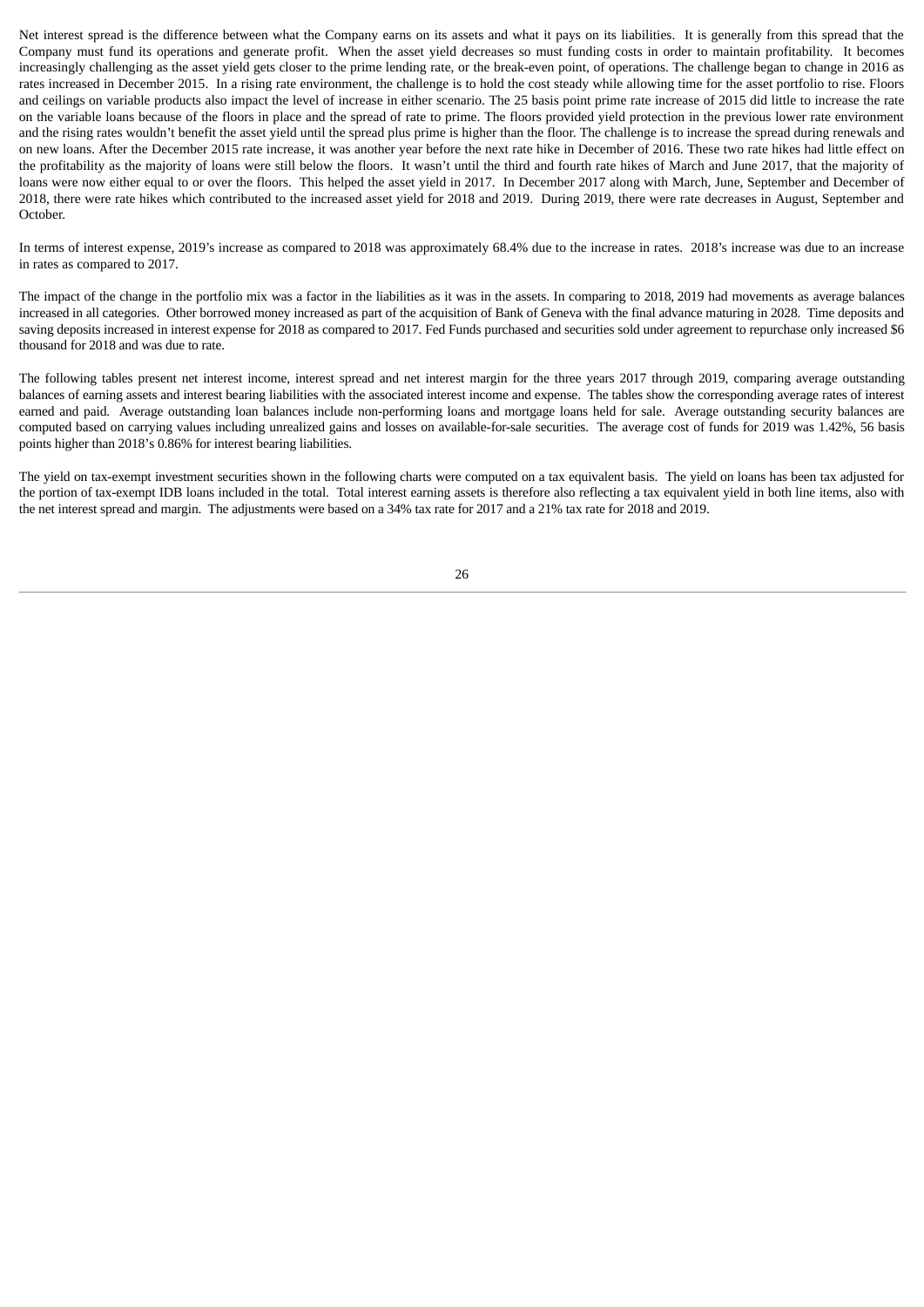|                                                   | 2019            |                           |           |            |  |  |  |
|---------------------------------------------------|-----------------|---------------------------|-----------|------------|--|--|--|
|                                                   | (In Thousands)  |                           |           |            |  |  |  |
|                                                   | Average         | Interest/                 |           |            |  |  |  |
|                                                   | <b>Balance</b>  |                           | Dividends | Yield/Rate |  |  |  |
| <b>ASSETS</b>                                     |                 |                           |           |            |  |  |  |
| <b>Interest Earning Assets:</b>                   |                 |                           |           |            |  |  |  |
| Loans                                             | \$<br>1,129,231 | $\mathbb{S}$              | 62,213    | 5.51%      |  |  |  |
| Taxable investment securities                     | 163,777         |                           | 3,832     | 2.34%      |  |  |  |
| Tax-exempt investment securities                  | 33,112          |                           | 639       | 2.44%      |  |  |  |
| Federal funds sold & other                        | 86,971          |                           | 1,622     | 1.86%      |  |  |  |
| <b>Total Interest Earning Assets</b>              | 1,413,091       | $\boldsymbol{\mathsf{S}}$ | 68,306    | 4.85%      |  |  |  |
| <b>Non-Interest Earning Assets:</b>               |                 |                           |           |            |  |  |  |
| Cash and cash equivalents                         | 43,815          |                           |           |            |  |  |  |
| Other assets                                      | 42,304          |                           |           |            |  |  |  |
| <b>Total Assets</b>                               | \$<br>1,499,210 |                           |           |            |  |  |  |
| <b>LIABILITIES AND SHAREHOLDERS' EQUITY</b>       |                 |                           |           |            |  |  |  |
| <b>Interest Bearing Liabilities:</b>              |                 |                           |           |            |  |  |  |
| Savings deposits                                  | \$<br>720,879   | \$                        | 7,323     | 1.02%      |  |  |  |
| Other time deposits                               | 265,046         |                           | 5,619     | 2.12%      |  |  |  |
| Other borrowed money                              | 25,538          |                           | 1,083     | 4.24%      |  |  |  |
| Federal funds purchased and securities sold under |                 |                           |           |            |  |  |  |
| agreement to repurchase                           | 29,859          |                           | 734       | 2.46%      |  |  |  |
| <b>Total Interest Bearing Liabilities</b>         | 1,041,322       | \$                        | 14,759    | 1.42%      |  |  |  |
| <b>Non-Interest Bearing Liabilities:</b>          |                 |                           |           |            |  |  |  |
| Non-interest bearing demand deposits              | 243,551         |                           |           |            |  |  |  |
| Other                                             | (8,541)         |                           |           |            |  |  |  |
| <b>Total Liabilities</b>                          | 1,276,332       |                           |           |            |  |  |  |
| <b>Shareholders' Equity</b>                       | 222,878         |                           |           |            |  |  |  |
| <b>Total Liabilities and Shareholders' Equity</b> | \$<br>1,499,210 |                           |           |            |  |  |  |
| Interest/Dividend income/yield                    |                 | \$                        | 68,306    | 4.85%      |  |  |  |
| Interest Expense/cost                             |                 |                           | 14,759    | 1.42%      |  |  |  |
| Net Interest Spread                               |                 | \$                        | 53,547    | 3.43%      |  |  |  |
| Net Interest Margin                               |                 |                           |           | 3.80%      |  |  |  |
|                                                   |                 |                           |           |            |  |  |  |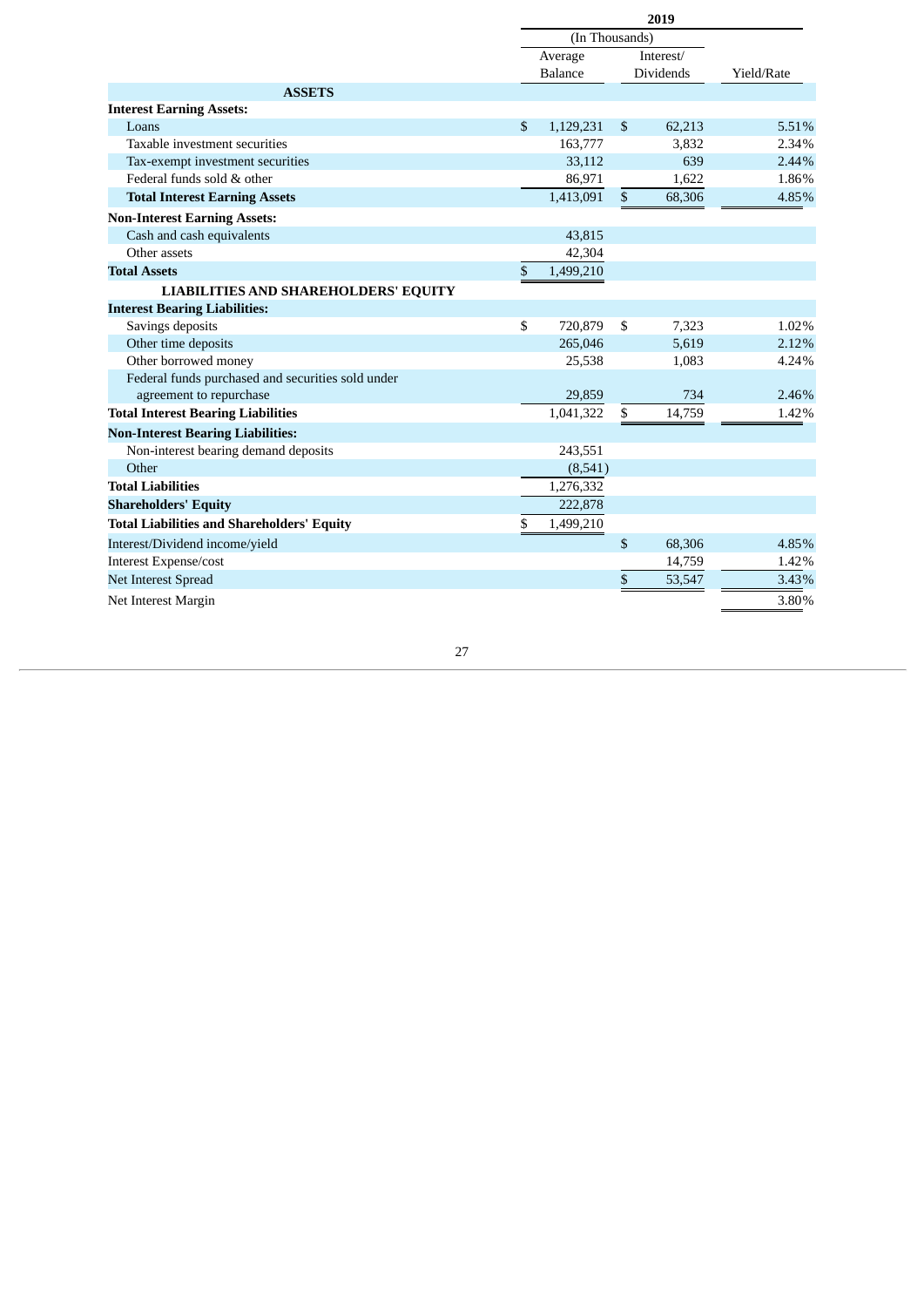| (In Thousands)<br>Interest/<br>Average<br><b>Balance</b><br>Dividends<br>Yield/Rate<br><b>ASSETS</b><br><b>Interest Earning Assets:</b><br>\$<br>$\mathbb{S}$<br>42,303<br>5.09%<br>831,614<br>Loans<br>Taxable investment securities<br>1.95%<br>147,186<br>2,863<br>Tax-exempt investment securities<br>48,059<br>930<br>2.45%<br>Federal funds sold & other<br>333<br>1.57%<br>21,218<br>\$<br>4.46%<br><b>Total Interest Earning Assets</b><br>1,048,077<br>46,429<br><b>Non-Interest Earning Assets:</b><br>Cash and cash equivalents<br>35,486<br>Other assets<br>28,650<br><b>Total Assets</b><br>\$<br>1,112,213<br><b>LIABILITIES AND SHAREHOLDERS' EQUITY</b><br><b>Interest Bearing Liabilities:</b><br>0.63%<br>Savings deposits<br>\$<br>\$<br>551.746<br>3,453<br>Other time deposits<br>1.38%<br>183,512<br>2,536<br>Other borrowed money<br>1.62%<br>4,946<br>80<br>Federal funds purchased and securities sold under<br>agreement to repurchase<br>26,252<br>503<br>1.92%<br>\$<br><b>Total Interest Bearing Liabilities</b><br>766,456<br>6,572<br>0.86%<br><b>Non-Interest Bearing Liabilities:</b><br>Non-interest bearing demand deposits<br>194,548<br>Other<br>13,570<br><b>Total Liabilities</b><br>974,574<br><b>Shareholders' Equity</b><br>137,639<br><b>Total Liabilities and Shareholders' Equity</b><br>1,112,213<br>\$<br>\$<br>Interest/Dividend income/yield<br>46,429<br>4.46%<br>Interest Expense/cost<br>0.86%<br>6,572<br>3.60%<br>Net Interest Spread<br>\$<br>39,857<br>Net Interest Margin<br>3.83% |  | 2018 |  |  |  |  |  |  |
|---------------------------------------------------------------------------------------------------------------------------------------------------------------------------------------------------------------------------------------------------------------------------------------------------------------------------------------------------------------------------------------------------------------------------------------------------------------------------------------------------------------------------------------------------------------------------------------------------------------------------------------------------------------------------------------------------------------------------------------------------------------------------------------------------------------------------------------------------------------------------------------------------------------------------------------------------------------------------------------------------------------------------------------------------------------------------------------------------------------------------------------------------------------------------------------------------------------------------------------------------------------------------------------------------------------------------------------------------------------------------------------------------------------------------------------------------------------------------------------------------------------------------------------------|--|------|--|--|--|--|--|--|
|                                                                                                                                                                                                                                                                                                                                                                                                                                                                                                                                                                                                                                                                                                                                                                                                                                                                                                                                                                                                                                                                                                                                                                                                                                                                                                                                                                                                                                                                                                                                             |  |      |  |  |  |  |  |  |
|                                                                                                                                                                                                                                                                                                                                                                                                                                                                                                                                                                                                                                                                                                                                                                                                                                                                                                                                                                                                                                                                                                                                                                                                                                                                                                                                                                                                                                                                                                                                             |  |      |  |  |  |  |  |  |
|                                                                                                                                                                                                                                                                                                                                                                                                                                                                                                                                                                                                                                                                                                                                                                                                                                                                                                                                                                                                                                                                                                                                                                                                                                                                                                                                                                                                                                                                                                                                             |  |      |  |  |  |  |  |  |
|                                                                                                                                                                                                                                                                                                                                                                                                                                                                                                                                                                                                                                                                                                                                                                                                                                                                                                                                                                                                                                                                                                                                                                                                                                                                                                                                                                                                                                                                                                                                             |  |      |  |  |  |  |  |  |
|                                                                                                                                                                                                                                                                                                                                                                                                                                                                                                                                                                                                                                                                                                                                                                                                                                                                                                                                                                                                                                                                                                                                                                                                                                                                                                                                                                                                                                                                                                                                             |  |      |  |  |  |  |  |  |
|                                                                                                                                                                                                                                                                                                                                                                                                                                                                                                                                                                                                                                                                                                                                                                                                                                                                                                                                                                                                                                                                                                                                                                                                                                                                                                                                                                                                                                                                                                                                             |  |      |  |  |  |  |  |  |
|                                                                                                                                                                                                                                                                                                                                                                                                                                                                                                                                                                                                                                                                                                                                                                                                                                                                                                                                                                                                                                                                                                                                                                                                                                                                                                                                                                                                                                                                                                                                             |  |      |  |  |  |  |  |  |
|                                                                                                                                                                                                                                                                                                                                                                                                                                                                                                                                                                                                                                                                                                                                                                                                                                                                                                                                                                                                                                                                                                                                                                                                                                                                                                                                                                                                                                                                                                                                             |  |      |  |  |  |  |  |  |
|                                                                                                                                                                                                                                                                                                                                                                                                                                                                                                                                                                                                                                                                                                                                                                                                                                                                                                                                                                                                                                                                                                                                                                                                                                                                                                                                                                                                                                                                                                                                             |  |      |  |  |  |  |  |  |
|                                                                                                                                                                                                                                                                                                                                                                                                                                                                                                                                                                                                                                                                                                                                                                                                                                                                                                                                                                                                                                                                                                                                                                                                                                                                                                                                                                                                                                                                                                                                             |  |      |  |  |  |  |  |  |
|                                                                                                                                                                                                                                                                                                                                                                                                                                                                                                                                                                                                                                                                                                                                                                                                                                                                                                                                                                                                                                                                                                                                                                                                                                                                                                                                                                                                                                                                                                                                             |  |      |  |  |  |  |  |  |
|                                                                                                                                                                                                                                                                                                                                                                                                                                                                                                                                                                                                                                                                                                                                                                                                                                                                                                                                                                                                                                                                                                                                                                                                                                                                                                                                                                                                                                                                                                                                             |  |      |  |  |  |  |  |  |
|                                                                                                                                                                                                                                                                                                                                                                                                                                                                                                                                                                                                                                                                                                                                                                                                                                                                                                                                                                                                                                                                                                                                                                                                                                                                                                                                                                                                                                                                                                                                             |  |      |  |  |  |  |  |  |
|                                                                                                                                                                                                                                                                                                                                                                                                                                                                                                                                                                                                                                                                                                                                                                                                                                                                                                                                                                                                                                                                                                                                                                                                                                                                                                                                                                                                                                                                                                                                             |  |      |  |  |  |  |  |  |
|                                                                                                                                                                                                                                                                                                                                                                                                                                                                                                                                                                                                                                                                                                                                                                                                                                                                                                                                                                                                                                                                                                                                                                                                                                                                                                                                                                                                                                                                                                                                             |  |      |  |  |  |  |  |  |
|                                                                                                                                                                                                                                                                                                                                                                                                                                                                                                                                                                                                                                                                                                                                                                                                                                                                                                                                                                                                                                                                                                                                                                                                                                                                                                                                                                                                                                                                                                                                             |  |      |  |  |  |  |  |  |
|                                                                                                                                                                                                                                                                                                                                                                                                                                                                                                                                                                                                                                                                                                                                                                                                                                                                                                                                                                                                                                                                                                                                                                                                                                                                                                                                                                                                                                                                                                                                             |  |      |  |  |  |  |  |  |
|                                                                                                                                                                                                                                                                                                                                                                                                                                                                                                                                                                                                                                                                                                                                                                                                                                                                                                                                                                                                                                                                                                                                                                                                                                                                                                                                                                                                                                                                                                                                             |  |      |  |  |  |  |  |  |
|                                                                                                                                                                                                                                                                                                                                                                                                                                                                                                                                                                                                                                                                                                                                                                                                                                                                                                                                                                                                                                                                                                                                                                                                                                                                                                                                                                                                                                                                                                                                             |  |      |  |  |  |  |  |  |
|                                                                                                                                                                                                                                                                                                                                                                                                                                                                                                                                                                                                                                                                                                                                                                                                                                                                                                                                                                                                                                                                                                                                                                                                                                                                                                                                                                                                                                                                                                                                             |  |      |  |  |  |  |  |  |
|                                                                                                                                                                                                                                                                                                                                                                                                                                                                                                                                                                                                                                                                                                                                                                                                                                                                                                                                                                                                                                                                                                                                                                                                                                                                                                                                                                                                                                                                                                                                             |  |      |  |  |  |  |  |  |
|                                                                                                                                                                                                                                                                                                                                                                                                                                                                                                                                                                                                                                                                                                                                                                                                                                                                                                                                                                                                                                                                                                                                                                                                                                                                                                                                                                                                                                                                                                                                             |  |      |  |  |  |  |  |  |
|                                                                                                                                                                                                                                                                                                                                                                                                                                                                                                                                                                                                                                                                                                                                                                                                                                                                                                                                                                                                                                                                                                                                                                                                                                                                                                                                                                                                                                                                                                                                             |  |      |  |  |  |  |  |  |
|                                                                                                                                                                                                                                                                                                                                                                                                                                                                                                                                                                                                                                                                                                                                                                                                                                                                                                                                                                                                                                                                                                                                                                                                                                                                                                                                                                                                                                                                                                                                             |  |      |  |  |  |  |  |  |
|                                                                                                                                                                                                                                                                                                                                                                                                                                                                                                                                                                                                                                                                                                                                                                                                                                                                                                                                                                                                                                                                                                                                                                                                                                                                                                                                                                                                                                                                                                                                             |  |      |  |  |  |  |  |  |
|                                                                                                                                                                                                                                                                                                                                                                                                                                                                                                                                                                                                                                                                                                                                                                                                                                                                                                                                                                                                                                                                                                                                                                                                                                                                                                                                                                                                                                                                                                                                             |  |      |  |  |  |  |  |  |
|                                                                                                                                                                                                                                                                                                                                                                                                                                                                                                                                                                                                                                                                                                                                                                                                                                                                                                                                                                                                                                                                                                                                                                                                                                                                                                                                                                                                                                                                                                                                             |  |      |  |  |  |  |  |  |
|                                                                                                                                                                                                                                                                                                                                                                                                                                                                                                                                                                                                                                                                                                                                                                                                                                                                                                                                                                                                                                                                                                                                                                                                                                                                                                                                                                                                                                                                                                                                             |  |      |  |  |  |  |  |  |
|                                                                                                                                                                                                                                                                                                                                                                                                                                                                                                                                                                                                                                                                                                                                                                                                                                                                                                                                                                                                                                                                                                                                                                                                                                                                                                                                                                                                                                                                                                                                             |  |      |  |  |  |  |  |  |
|                                                                                                                                                                                                                                                                                                                                                                                                                                                                                                                                                                                                                                                                                                                                                                                                                                                                                                                                                                                                                                                                                                                                                                                                                                                                                                                                                                                                                                                                                                                                             |  |      |  |  |  |  |  |  |
|                                                                                                                                                                                                                                                                                                                                                                                                                                                                                                                                                                                                                                                                                                                                                                                                                                                                                                                                                                                                                                                                                                                                                                                                                                                                                                                                                                                                                                                                                                                                             |  |      |  |  |  |  |  |  |
|                                                                                                                                                                                                                                                                                                                                                                                                                                                                                                                                                                                                                                                                                                                                                                                                                                                                                                                                                                                                                                                                                                                                                                                                                                                                                                                                                                                                                                                                                                                                             |  |      |  |  |  |  |  |  |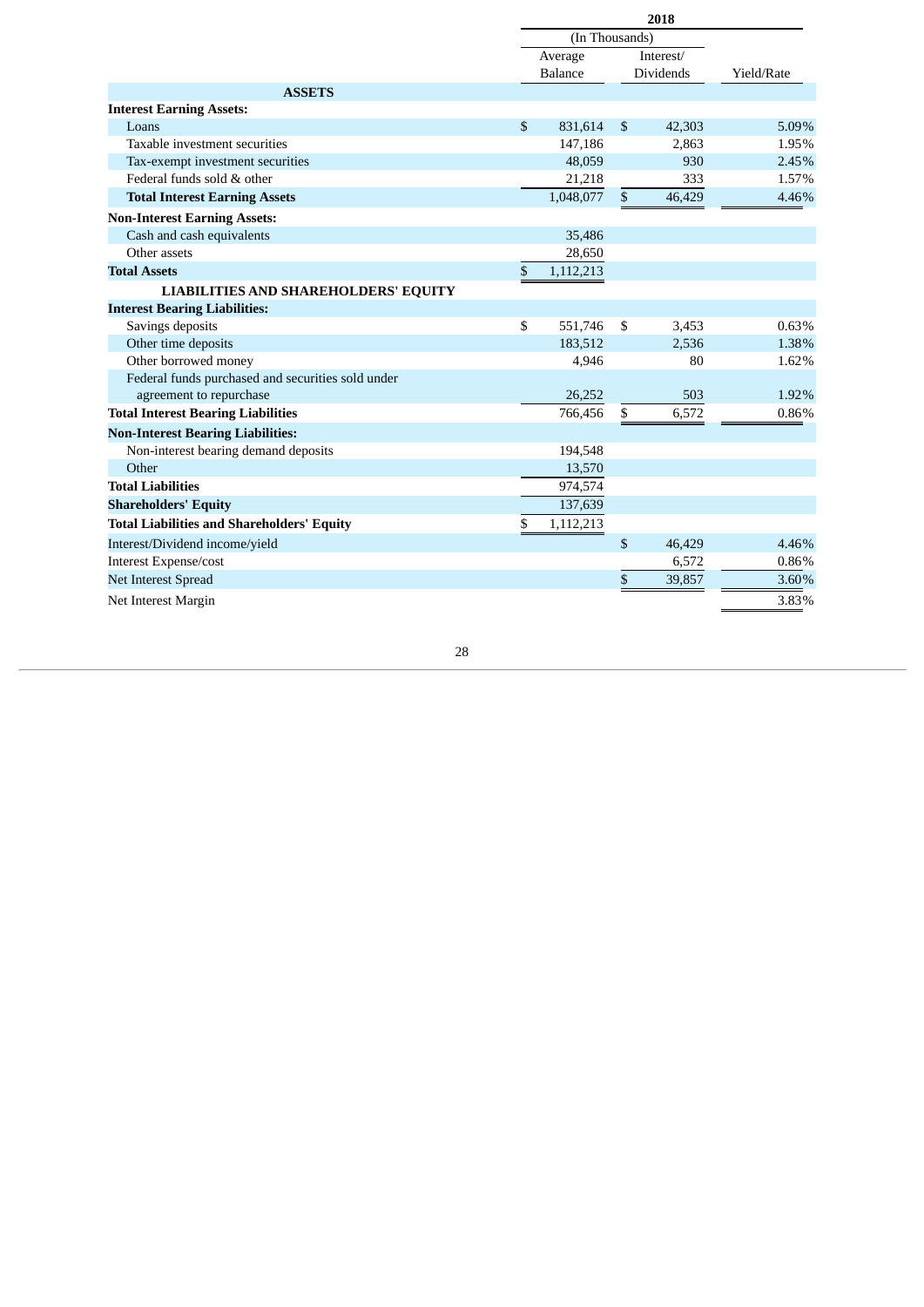|                                                   | 2017 |                |                |           |            |  |  |
|---------------------------------------------------|------|----------------|----------------|-----------|------------|--|--|
|                                                   |      | (In Thousands) |                |           |            |  |  |
|                                                   |      | Average        |                | Interest/ |            |  |  |
|                                                   |      | <b>Balance</b> |                | Dividends | Yield/Rate |  |  |
| <b>ASSETS</b>                                     |      |                |                |           |            |  |  |
| <b>Interest Earning Assets:</b>                   |      |                |                |           |            |  |  |
| Loans                                             | \$   | 783,140        | $\mathbb{S}$   | 37,195    | 4.76%      |  |  |
| Taxable investment securities                     |      | 154,081        |                | 2,815     | 1.83%      |  |  |
| Tax-exempt investment securities                  |      | 52,192         |                | 1,045     | 3.03%      |  |  |
| Federal funds sold & interest bearing deposits    |      | 16,597         |                | 193       | 1.16%      |  |  |
| <b>Total Interest Earning Assets</b>              |      | 1,006,010      | $\mathfrak{S}$ | 41,248    | 4.16%      |  |  |
| <b>Non-Interest Earning Assets:</b>               |      |                |                |           |            |  |  |
| Cash and cash equivalents                         |      | 33,411         |                |           |            |  |  |
| Other assets                                      |      | 36,913         |                |           |            |  |  |
| <b>Total Assets</b>                               | \$   | 1,076,334      |                |           |            |  |  |
| <b>LIABILITIES AND SHAREHOLDERS' EQUITY</b>       |      |                |                |           |            |  |  |
| <b>Interest Bearing Liabilities:</b>              |      |                |                |           |            |  |  |
| Savings deposits                                  | \$   | 519,580        | \$             | 2,302     | $0.44\%$   |  |  |
| Other time deposits                               |      | 188,443        |                | 2,181     | 1.16%      |  |  |
| Other borrowed money                              |      | 9,960          |                | 147       | 1.48%      |  |  |
| Federal funds purchased and securities sold under |      |                |                |           |            |  |  |
| agreement to repurchase                           |      | 32,173         |                | 497       | 1.54%      |  |  |
| <b>Total Interest Bearing Liabilities</b>         |      | 750,156        | \$             | 5,127     | 0.68%      |  |  |
| <b>Non-Interest Bearing Liabilities:</b>          |      |                |                |           |            |  |  |
| Non-interest bearing demand deposits              |      | 180,129        |                |           |            |  |  |
| Other                                             |      | 15,624         |                |           |            |  |  |
| <b>Total Liabilities</b>                          |      | 945,909        |                |           |            |  |  |
| <b>Shareholders' Equity</b>                       |      | 130,425        |                |           |            |  |  |
| <b>Total Liabilities and Shareholders' Equity</b> | \$   | 1,076,334      |                |           |            |  |  |
| Interest/Dividend income/yield                    |      |                | \$             | 41,248    | 4.16%      |  |  |
| Interest Expense/cost                             |      |                |                | 5,127     | 0.68%      |  |  |
| Net Interest Spread                               |      |                | \$             | 36,121    | 3.48%      |  |  |
| Net Interest Margin                               |      |                |                |           | 3.65%      |  |  |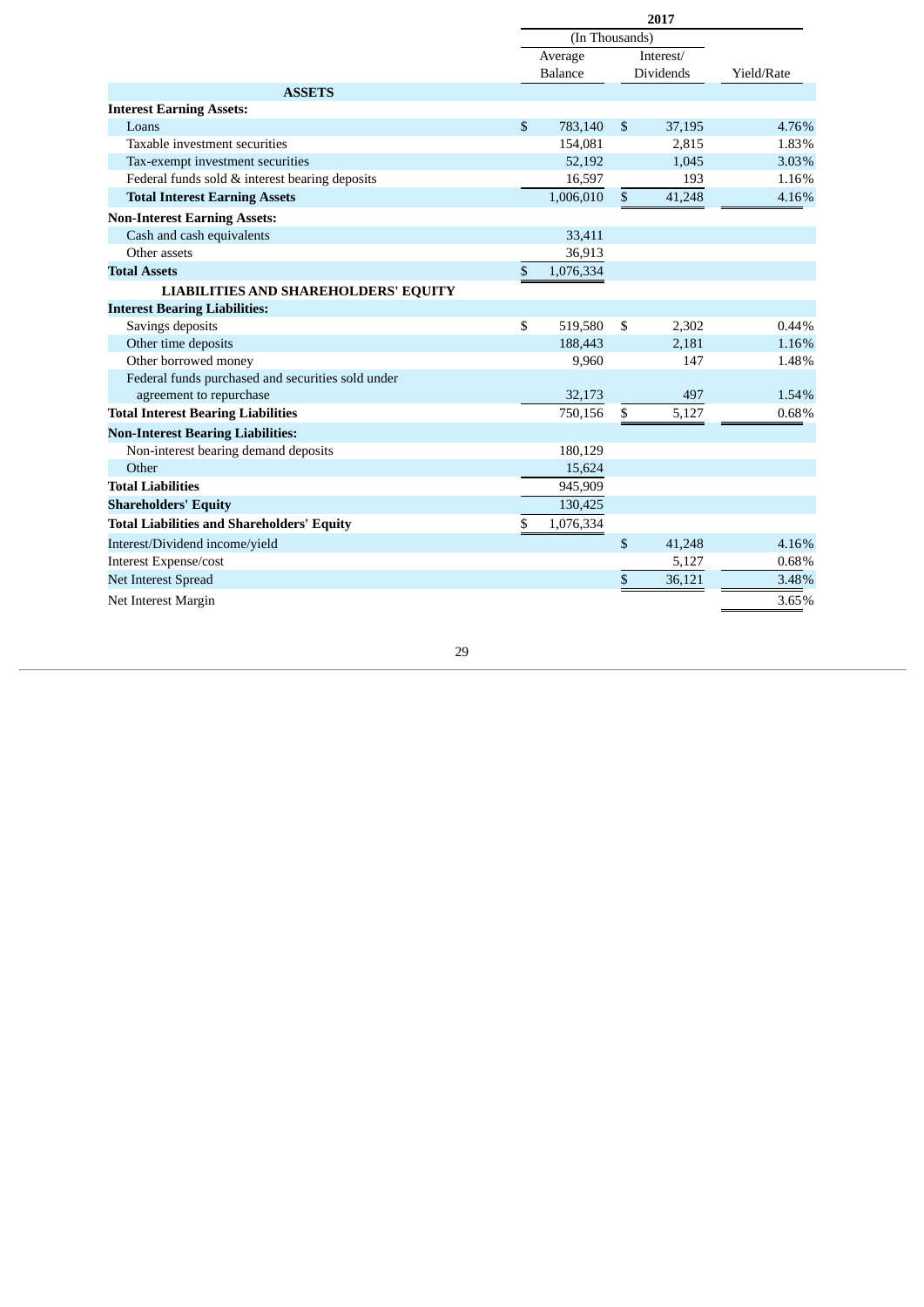The following tables show changes in interest income, interest expense and net interest resulting from changes in volume and rate variances for major categories of earnings assets and interest bearing liabilities.

|                                             | 2019 vs 2018   |            |     |               |              |               |
|---------------------------------------------|----------------|------------|-----|---------------|--------------|---------------|
|                                             | (In Thousands) |            |     |               |              |               |
|                                             |                | <b>Net</b> |     | Change Due to |              | Change Due to |
|                                             |                | Change     |     | Volume        |              | Rate          |
| <b>Interest Earning Assets:</b>             |                |            |     |               |              |               |
| Loans                                       | \$             | 19,910     | \$  | 15,151        | \$           | 4,759         |
| Taxable investment securities               |                | 969        |     | 323           |              | 646           |
| Tax-exempt investment securities            |                | (291)      |     | (366)         |              | 75            |
| Federal funds sold & other                  |                | 1,289      |     | 1,032         |              | 257           |
| <b>Total Interest Earning Assets</b>        |                | 21,877     | \$  | 16,140        | $\mathbf{s}$ | 5,737         |
|                                             |                |            |     |               |              |               |
| <b>Interest Bearing Liabilities:</b>        |                |            |     |               |              |               |
| Savings deposits                            | \$             | 3,870      | -\$ | 1,058         | - \$         | 2,812         |
| Other time deposits                         |                | 3,083      |     | 1,127         |              | 1,956         |
| Other borrowed money                        |                | 1,003      |     | 333           |              | 670           |
| Federal funds purchased and securities sold |                |            |     |               |              |               |
| under agreement to repurchase               |                | 231        |     | 69            |              | 162           |
| <b>Total Interest Bearing Liabilities</b>   | \$             | 8,187      | \$  | 2,587         | \$           | 5,600         |

|                                                | 2018 vs 2017   |        |     |               |      |                 |  |  |
|------------------------------------------------|----------------|--------|-----|---------------|------|-----------------|--|--|
|                                                | (In Thousands) |        |     |               |      |                 |  |  |
|                                                |                | Net    |     | Change Due to |      | Change Due to   |  |  |
|                                                |                | Change |     | Volume        |      | Rate            |  |  |
| <b>Interest Earning Assets:</b>                |                |        |     |               |      |                 |  |  |
| Loans                                          | \$             | 5,108  | \$. | 2,306         | \$   | 2,802           |  |  |
| Taxable investment securities                  |                | 48     |     | (126)         |      | 174             |  |  |
| Tax-exempt investment securities               |                | (115)  |     | (125)         |      | 10              |  |  |
| Federal funds sold & interest bearing deposits |                | 140    |     | 54            |      | 86              |  |  |
| <b>Total Interest Earning Assets</b>           | \$             | 5,181  | \$  | 2,109         | \$   | 3,072           |  |  |
|                                                |                |        |     |               |      |                 |  |  |
| <b>Interest Bearing Liabilities:</b>           |                |        |     |               |      |                 |  |  |
| Savings deposits                               | \$             | 1,151  | -\$ | 143           | - \$ | 1,008           |  |  |
| Other time deposits                            |                | 355    |     | (57)          |      | 412             |  |  |
| Other borrowed money                           |                | (67)   |     | (74)          |      | $7\phantom{.0}$ |  |  |
| Federal funds purchased and securities sold    |                |        |     |               |      |                 |  |  |
| under agreement to repurchase                  |                | 6      |     | (91)          |      | 97              |  |  |
| <b>Total Interest Bearing Liabilities</b>      | \$             | 1,445  | \$  | (79)          | S    | 1,524           |  |  |

## **Non-Interest Income**

The discussion now focuses on the non-interest income and expense generated from the Company for the years ended 2017 through 2019. Non-interest income increased in total for 2019 as compared to 2018, ending at \$11.8 million. 2018 had non-interest income of \$10.9 million which exceeded 2017's \$10.7 million.

Components of non-interest income for 2019 which improved over both 2018 and 2017 were combined service charge revenue from the business accounts and consumer accounts which is included in the other service charges and fees line of the consolidated income statement. 2019 combined service charge revenue was \$20.2 thousand higher than 2018 while 2018 was \$53.1 thousand higher than 2017, mainly due to the increased number of accounts that had service charges attached to them. During the second quarter 2017, new business checking products were announced and existing business accounts were converted to one of three new products, Business Essential, Edge or Elite. The new products provided customers with new options to bundle services and for the Bank to utilize the full relationship to determine pricing. This was a continuation of the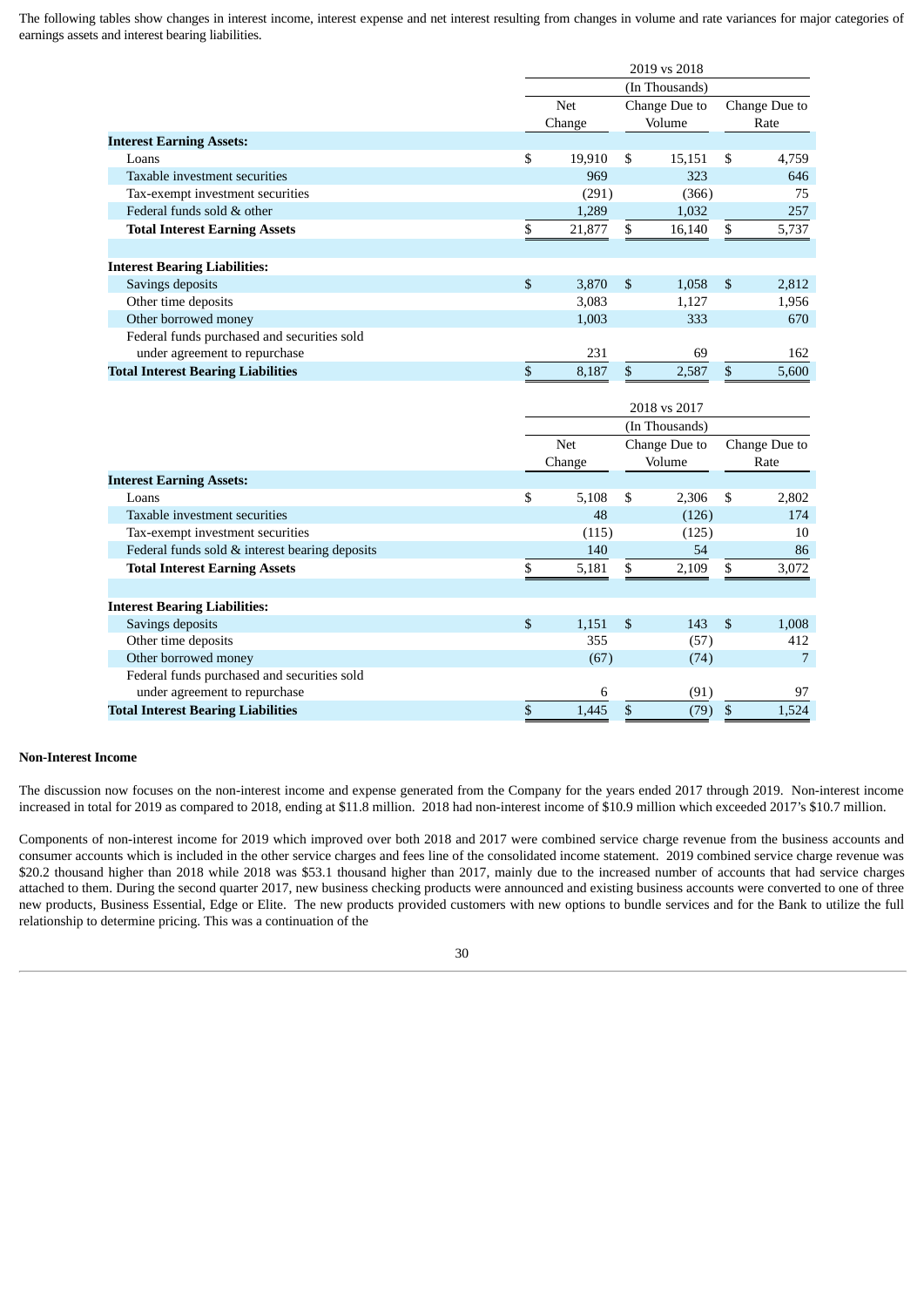Bank's "earn to free" strategic initiative. Overdraft, returned check charges and recurring overdraft fees from combined business accounts and consumer accounts increased \$257.9 thousand over 2018. Upgrades to our digital products and services continue to occur in both retail and business lines. Increases in the number of accounts and the number of services being utilized by our customers accounted for the increase in fees over the last two years.

The Bank has long promoted the use of debit cards by its customers and continues to build on that philosophy with the introduction of new products. During 2019 the Bank collected interchange revenue, combined with fees collected on foreign ATM fees (noncustomers utilizing our ATMs), of \$3.4 million which was \$465.5 thousand higher than 2018 and \$167.5 thousand higher than 2017. While this revenue stream continues to improve with more depositors using electronic methods for purchasing, the expense attributable to card fraud has offset a portion of the revenue gain. Further discussion can be found in the non-interest section regarding the net effect of debit card activity.

Noninterest income from net gain on sales of loans was the highest in 2017 of the three year periods shown. The change may be related to the increase in rates after the long duration of the flat interest rate environment. The net gain on sale of loans is derived from sales of real estate loans into the secondary market. Of these loan types, the Bank sells 100% of the residential loans and 90% of the agricultural loans. 56% of the gains were attributed to the residential loans in 2019, 66.5% in 2018 and 80% in 2017. In conjunction with these sales, the Bank maintains servicing rights and those income amounts during all three years are included in the customer service fee income line item and accounted for \$731 thousand in 2019, \$449 thousand in 2018 and \$460 thousand in revenue for 2017.

The last item in the non-interest income section is the net gain of sale of investments. The Bank has sold securities over the last three years for two main purposes: to provide funds for loan growth and to take advantage of the position of the yield curve when a gain can be recognized on sales without extending the duration of the portfolio longer than wanted. 2019 and 2018 had limited sales for gain recognition due to the flatness of the yield curve which began to occur in second half of 2017. The Bank will not increase short-terms gains at the sacrifice of long-term profitability. The available for sale security portfolio switched from an unrealized loss position into an unrealized gain position in 2019. Sales in 2017 were made early in the first quarter before the additional Federal Reserve rate hike in March and again in May before the June rate hike. These sales recognized much lower gains than in prior years. The Bank recognized net losses of \$26.3 thousand in 2019 and net gains of \$9.8 thousand in 2018 and \$46.9 thousand for 2017. The Company also recognized a gain on sale of securities from the holding company of \$0.4 thousand in 2019 while proceeds from 2018 were used to provide cash for the acquisition with the losses totaling \$19.2 thousand. The net effect of the consolidated number is what shows on the line item of net loss of \$26 thousand for 2019 and \$9 thousand for 2018.

## **Non-Interest Expense**

Noninterest expense increased 29.1% in 2019 as compared to 2018 and was preceded by a 12.1% increase in 2018 as compared to 2017. Represented in dollars, 2019 was \$9.4 million higher than 2018 and 2018 was \$3.5 million higher than 2017. The largest factor behind the increase in both years was the expense of employee salaries and wages. During 2019, an additional \$2.6 million was spent over 2018 which correlates to an 18.7% increase. When making the same analysis for 2018 as compared to 2017, 2018's costs increased \$1.1 million or 9.1%. Three main components flow into salaries and wages: base salary, deferred costs, and incentives composed of the expense of restricted stock awards and performance incentives. Base pay has increased with the addition of the four newer offices of Sylvania, Huntertown, Bowling Green and Findlay in addition to the six offices acquired from Bank of Geneva in 2019, as well as from the operations of the Captive and through normal yearly increases to the remainder of the employees. Base pay was up \$3.2 million for 2019 over the previous year and 2018 was up \$768.3 thousand over 2017. The full time equivalent number of employees at each yearend increased to 357 for 2019, to 288 for 2018 compared to 2017's 275. The Company had also chosen to invest a portion of the tax savings dollars of 2018 to increase the base pay of our lowest paid employees.

Incentive pay as it related to performance was down \$386.3 thousand in 2019 over 2018 and up \$181.7 thousand in 2018 over 2017. The Return on Assets measurement used to award incentive pay dropped in 2019 compared to 2018 resulting in decreased incentive pay. The effect of acquisition costs and fair value accretions/amortizations were removed in 2019 and 2018 for the calculation. The measurements used for award incentive pay had improved in 2018 and 2017 and employees benefited accordingly. The measurements used for 2018 were increased to negate the paying of incentive for the benefit of the lower tax rate. The expense for the restricted stock awards has also increased each of the last three years as more shares have been granted to a larger number of employees and the market value of the shares has increased. The market value of the Company's stock increased significantly with the listing on NASDAQ and being included in the Russell 3000 Index during the second quarter of 2017. 5,100 more shares were awarded in 2019 with a lower value as compared to 2018. 1,000 additional restricted shares were awarded in 2018 as compared to 2017 with the value of these rewards much higher; therefore, the expense for 2019 was higher by \$342.8 thousand which included accelerated expense due to retirement of \$244.7 thousand as compared to 2018. 2018's cost for this program was \$237.7 thousand higher than 2017. The awards incorporate a three year vesting period so the increase of any one year carries forward through the next two years. This expense should continue to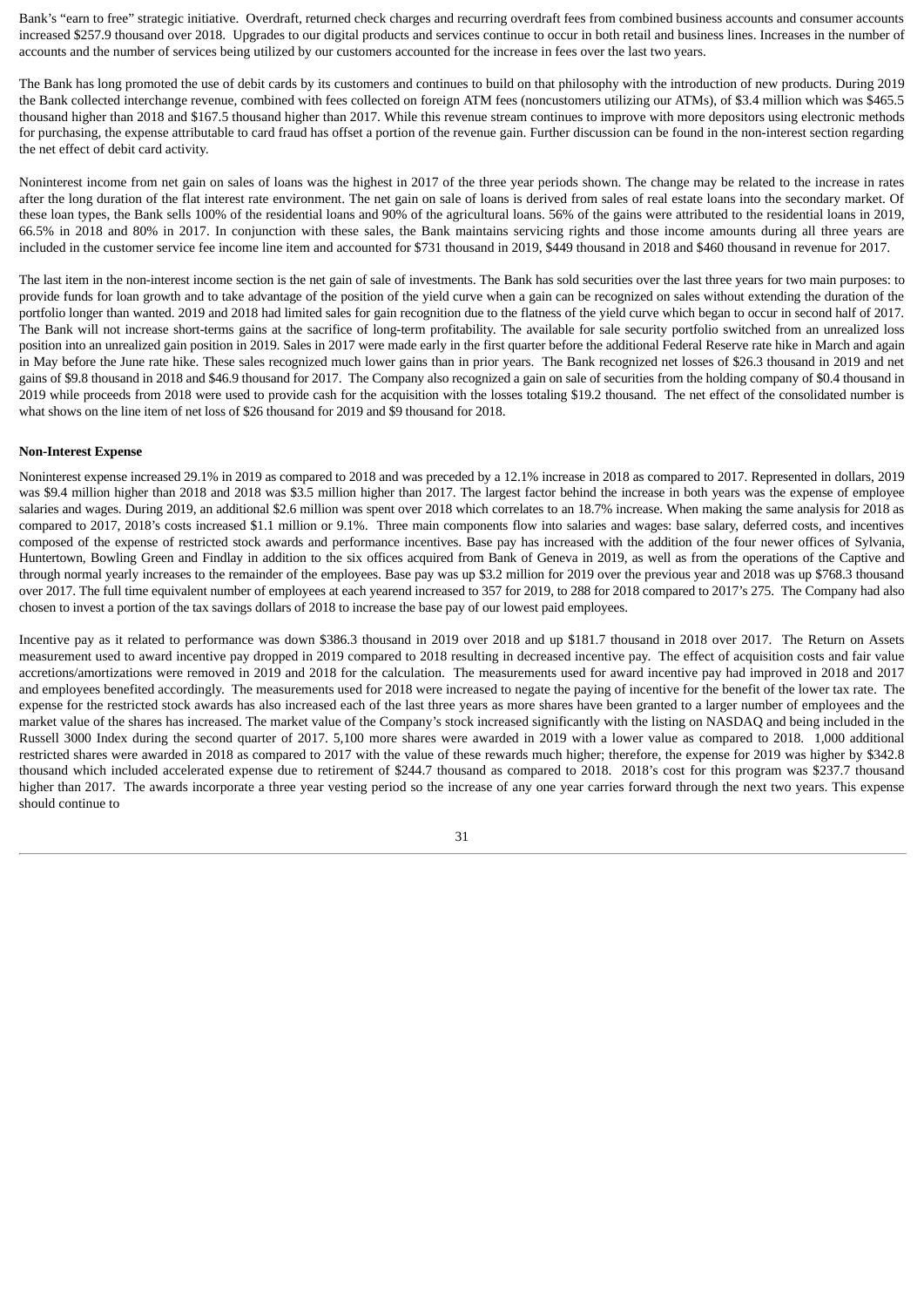increase as the Company continues its expansion strategy. For further discussion in incentive pay and restricted stock awards, see Note 11 of the consolidated financial statements.

Along with the salary and wage increase was an increase in employee benefits in 2019 as compared to 2018. Employee group insurance accounted for the largest portion of the cost, which was an increase of \$775.6 thousand over 2018. This was due to an increase in the cost to provide to a larger number of employees along with a higher level of medical claims. The cost of the 401-K retirement plan also increased \$198.3 thousand for 2019 as compared to 2018. The contribution portion relating to the discretionary profit-sharing percentage was 5.25% in 2019 compared to 6% for 2018. Overall, employee benefits increased \$1.4 million or 39.7% from 2018.

Along with the salary and wage increase was an increase in employee benefits in 2018 as compared to 2017. Employee group insurance accounted for the largest portion of the cost, which was an increase of \$293.3 thousand over 2017. This was due to an increase in the cost to provide to a larger number of employees along with a higher level of medical claims. The cost of the 401-K retirement plan also increased \$79.7 thousand for 2018 as compared to 2017. Overall, employee benefits increased \$480 thousand or 13.2% from 2017.

Net occupancy expense typically increases as the Company expands, which is what has occurred for 2017 through 2019. One factor that can offset occupancy expense is the receipt by the Company of building rent as it is netted out of occupancy expense. The greatest contributor to building rent comes from the division of FM Investments within the Bank. This division experienced a weaker 2019 and 2018; however, the department was short staffed most of 2019 through 2017. For 2019, building rent as generated from FM Investments was lower by \$60.6 thousand due to staff turnover. Rent is received in lieu of commissions. This loss of revenue contributed to the increased net occupancy expense of \$560 thousand for 2019 as compared to 2018. Building rent as generated by FM Investments was lower by \$151.2 thousand in 2018 contributing to the overall increase to net occupancy to \$268.5 thousand in 2018 as compared to 2017.

The 1-4 family mortgage refinancing activity has been slow over the last three years though increasing slightly each year. Fourth quarter 2019 accounted for the largest number of loans being closed in the last 10 years. A correlating expense to that activity as it relates to loans sold to the secondary market, is the amortization of mortgage servicing rights. The amortization is the expense that offsets the income recognized when the loan is first made. Income is recorded when the mortgage loan is first sold with servicing retained and is therefore recognized within one year. The amortization, however, is calculated over the life of the loan and accelerated as loans are paid off early. An increase in this expense can be driven by two activities: an increase in the number of sold loans and/or by the acceleration of the expense from payoff and refinance activity. The best picture of the bottom line impact is achieved by netting the income with the expense each year. The net income for 2019 was \$244 thousand; 2018 had net income of \$86 thousand and was preceded by net income of \$107 thousand for 2017. Of course, the value (or income) of the mortgage servicing right when sold also impacts the net position. As of December 31, 2019, 3,691 loans are being serviced with corresponding balances of \$303.9 million. 2018 had 3,588 loans serviced with corresponding balances of \$289.2 million. As of December 2017, 3,630 loans were being serviced with balances of \$288.6 million.

The impact of mortgage servicing rights to both noninterest income and expense is shown in the following table:

|                              | (In Thousands) |       |  |       |   |       |  |  |  |  |  |
|------------------------------|----------------|-------|--|-------|---|-------|--|--|--|--|--|
|                              |                | 2019  |  | 2018  |   | 2017  |  |  |  |  |  |
| Beginning Year               | Φ              | 2,385 |  | 2,299 | S | 2,192 |  |  |  |  |  |
| <b>Capitalized Additions</b> |                | 731   |  | 450   |   | 460   |  |  |  |  |  |
| Amortization                 |                | (487) |  | (364) |   | (353) |  |  |  |  |  |
| <b>Valuation Allowance</b>   |                | ۰     |  |       |   |       |  |  |  |  |  |
| End of Year                  |                | 2,629 |  | 2,385 | D | 2,299 |  |  |  |  |  |

Furniture and equipment steadily increase as we continue to add facilities and invest in technology. Annual maintenance costs continue to grow and become a greater piece of the overall cost. As new services are provided to our customers, the backroom cost to supply them continues to rise. The Company accepts it is an expected cost of doing business and keeping our services relevant to the industry.

Data processing costs were higher in 2019 as compared to 2018 by \$1.3 million of which \$867.6 thousand was acquisition related for termination fees. Overall, data processing expense for 2019 was expected to be higher with the addition of the six acquired Indiana offices. Data processing expense increased \$104.4 thousand during 2018 as compared to 2017.

As the pricing on many services is based on number of accounts and the Bank fully expects those to increase with the growth from the newer offices and overall Bank growth, this line item is expected to also increase.

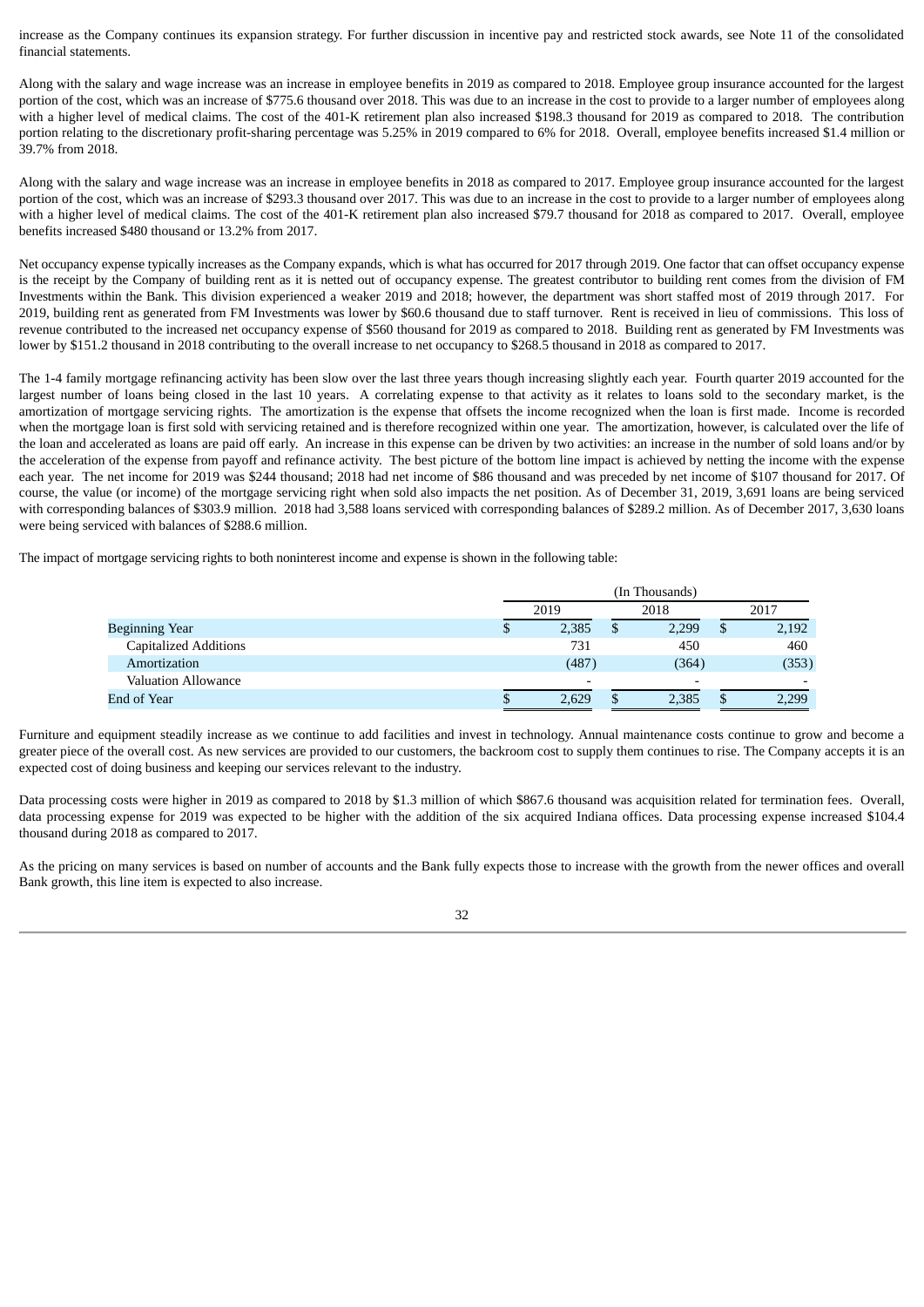The FDIC assessment has a decreasing cost trend over the years shown. This line item speaks to the health of the Bank and the financial industry. The assessment for 2019 was down \$143.5 thousand compared to 2018 as a result of the Small Bank Assessment Credits applied to 3rd and 4th quarter's invoices. The assessment for 2018 was down \$4 thousand from 2017.

The last line items with significant variation in noninterest expense to discuss is "consulting fees" and "other general and administrative." Two main events are behind the increase of \$865 thousand in 2018 as compared to 2017 in this line item. Both events incurred one-time costs which required the use of outside consultants. First related to the use of an executive recruiter firm to conduct a search for a CEO due to an upcoming retirement. The second related to the costs of researching, analyzing and negotiating possible mergers and acquisition opportunities. The consulting fees were beneficial in both instances as a new CEO was hired and a merger was closed on January 1, 2019. Consulting fees increased by \$551.2 thousand in 2018 over 2017 while decreasing \$259.9 thousand in 2019 compared to 2018. During 2019, consultants were used to complete a pay study review, assist with developing a three year strategic plan and to identify profit enhancement initiatives. Acquisition costs incurred in 2019 and 2018 total \$1.28 million and \$742.1 thousand respectively with expenses being recorded in multiple line items. Core deposit intangible expense which is included in the other general and administrative line decreased in 2018 as compared to 2017 by \$77.7 thousand; however, increased in 2019 compared to 2018 by \$560 thousand with the acquisition. Advertising and public relations increased also in 2019 by \$682 thousand following an increase of \$129.9 thousand in 2018. With the addition of new offices in both years behind the increases, 2019 was expected to increase due to additional offices being added. The Bank also celebrates the anniversary of office openings with a special event in each community.

#### **Allowance for Credit Losses**

Provision expense increased by \$814 thousand for 2019 as compared to 2018 and \$102 thousand for 2018 as compared to 2017 to account for the net charge-off activity of 2019 and 2018. Provision expense decreased by \$899 thousand for 2017 due to the consistent strong asset quality of the Bank's loan portfolio as evidenced by low levels of both net charge-offs and delinquencies. Sustained strong asset quality kept the provision expense lower than the growth alone would have warranted. The consumer portfolios had the highest levels of charge-off activity in 2019, 2018 and 2017 at \$491, \$359 and \$263 thousand respectively. Net charge offs in the consumer portfolio were \$371, \$245 and \$161 thousand for 2019, 2018 and 2017 respectively. Total net charge-offs were \$685, \$417 and \$138 thousand for 2019, 2018 and 2017, respectively.

The Company segregates its Allowance for Credit Losses (ACL) into two reserves: The ALLL and the Allowance for Unfunded Loan Commitments and Letters of Credit (AULC). When combined, these reserves constitute the total ACL. The AUCL is included in other liabilities on the consolidated balance sheets.

The Bank's ALLL methodology captures trends in leading, current, and lagging indicators which will directly affect the Bank's allocation amount. The Bank monitors trends in such leading indicators as delinquency, unemployment changes in the Bank's service area, experience and ability of staff, regulatory trends, and credit concentrations. A current indicator such as the total watch list loan amount to Capital, and a lagging indicator such as the charge off amount are referenced as well. A matrix formed by loan type from these indicators is used in making ALLL adjustments.

Watch list loan balances are comprised of loans graded 5-8. At yearend December 31, 2019 these loans totaled \$60.2 million and were \$52.3 million higher than December 31, 2018. Grade 5 increased \$19.9 million in 2019 as compared to 2018 and Grade 6 increased by \$32.2 million in the same comparison. Grade 7 increased \$200 thousand in 2019 as compared to 2018. Much of the total increase in 2019, \$33.4 million, is in the agricultural real estate portfolio which expanded with the acquired loan portfolio. The watch list loans as of December 31, 2018 were \$13.3 million lower than December 31, 2017. Grade 5 decreased \$6.6 million and Grade 6 decreased \$7.3 million in 2018 as compared to 2017.

At December 31, 2019, 39.3% of the watch list was classified as special mention, with an additional 58.9% classified as substandard. A small 1.8% or \$1.1 million of the \$60.2 million watch list was classified as doubtful. At yearend 2018, 47.5% of the watch list was comprised of loans classified as special mention, with an additional 41.4% classified as substandard and the remaining 11.1% classified as doubtful.

Of the aggregate watch list loan balances, as of December 31, 2017, special mention accounted for 49.0% with substandard comprising 50.1% and doubtful accounting for the final 0.9%.

In response to these fluctuations and loan growth during 2017 through 2019, the Bank's ALLL to outstanding loan coverage percentage changed to 0.59% as of December 31, 2019, 0.80% as of December 31, 2018, and 0.83% as of December 31, 2017. In addition, for 2019 our allowance for loan and lease does not include a \$2.1 million credit mark associated with the Limberlost acquisition, which further supports the current position of the ALLL.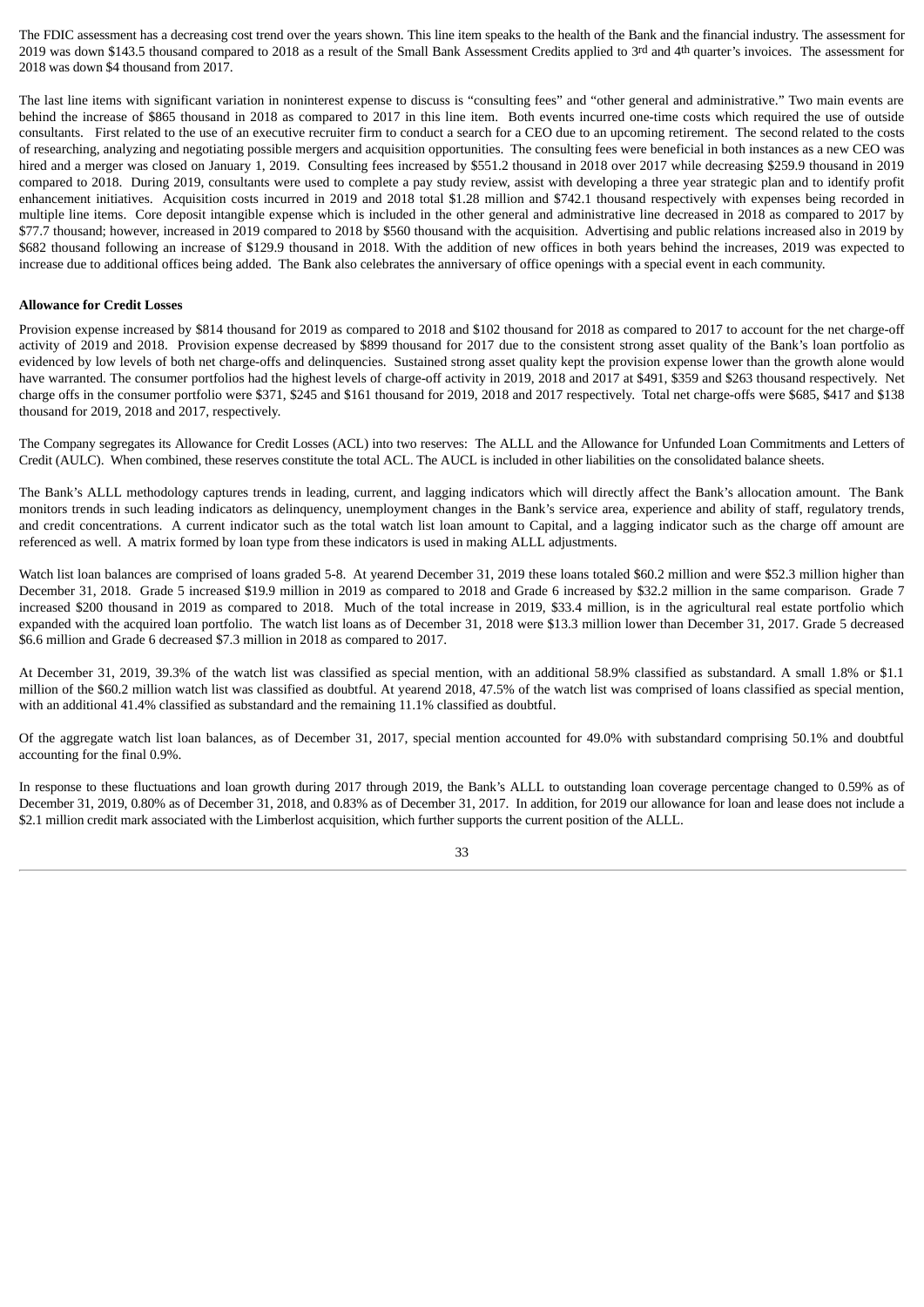The above indicators impacting ALLL are reviewed quarterly. Some of the indicators are quantifiable and, as such, will automatically adjust the ALLL once calculated. These indicators include the ratio of past due loans to total loans, loans past due greater than 30 days, and the ratio of watch list loans to capital, with the watch list made up of loans graded 5, 6 or 7 on a scale of 1 (best) to 7 (worst). Other indicators consist of more subjective data used to evaluate the potential for inherent losses in the Bank's loan portfolio. For example, the economic indicator uses the unemployment statistics from the communities in our market area to help determine whether the ALLL should be adjusted. At the end of each of 2017, 2018 and 2019, improvements were noted in unemployment figures.

All aggregate commercial and agricultural credits including real estate loans of \$250,000 and over are reviewed annually by both credit committees and internal loan review to look for early signs of deterioration.

To establish the specific reserve allocation for real estate, a discount to the market value is established to account for liquidation expenses. The discounting percentage used for real estate mirrors the discounting of real estate as provided for in the Bank's Loan Policy. However, unique or unusual circumstances may be present which will affect the real estate value and, when appropriately identified, can adjust the discounting percentage at the discretion of management.

The ACL increased \$658 thousand during 2019 while decreasing \$46 thousand and increasing \$94 thousand during 2018 and 2017 respectively. With the improved asset quality, the metrics upon which the ACL is calculated did not support a larger increase in 2017 even though loan growth occurred. The percentage of ACL to the total loan portfolio was 0.86% as of December 31, 2017 and 0.83% as of December 31, 2018, and 0.63% as of December 31, 2019. December 31, 2018 had the lowest loans past due 30+ day percentage at 0.09% in the last ten years. December 31, 2017 and 2019 were still at respectable lows of 0.13% and 0.18%.

Please see Note 4 in the consolidated financial statement for additional tables regarding the composition of the ACL.

## **Federal Income Taxes**

Federal income tax expense was approximately \$1.0 million more for 2019 than 2018 as result of approximately \$4.5 million of additional income. The Tax Cuts and Jobs Act, which was signed into law on December 22, 2017, became effective for the Company's 2018 fiscal year. Effective tax rates were 18.70%, 17.75% and 28.95%, for 2019, 2018 and 2017 respectively. The effect of tax-exempt interest from holding tax-exempt securities and Industrial Development Bonds (IDBs) was \$182, \$229 and \$413 thousand for 2019, 2018 and 2017, respectively less the TEFRA adjustments of \$56, \$40 and \$38 thousand respectively. 2017 included an increase into a higher tax bracket for income over \$10 million. 2019 and 2018 had a flat corporate tax rate of 21%. One of the benefits from the establishment of the Captive subsidiary was a lower effective tax rate.

## **Material Changes in Financial Condition**

The shifts in the balance sheet during 2019 through 2017 have positioned the Company for continued improvement in profitability. On the asset side, interest income increased primarily from loan growth with funding for the increase provided by a decrease in the investment portfolio, growth in core deposits and growth in other borrowings generated in 2015 which had laddered maturities, that were then paid off in the following years. \$5 million of other borrowings were paid off in December of 2017 and 2018. With the acquisition of Bank of Geneva, other borrowings were acquired. The cost of funds has been impacted by the increase of both interest bearing liabilities and the pressure on rates from competition for funds. Increased balances in non-interest bearing deposits aided in profitability also. Loan growth and a widened net interest margin contributed to improved profitability in 2019 and 2018, and the Company expects continued improvement through 2020.

Average earning assets increased in balances throughout 2019 and 2018. Newer offices have contributed the most towards new loan production. Loan growth in both years was the main factor. 2016 had two offices open, one in each half of the year and operating fully throughout 2017. An additional office opened in early 2018.

#### **Securities**

The investment portfolio is primarily used to provide overall liquidity for the Bank. It is also used to provide required collateral for pledging to the Bank's Ohio public depositors for amounts on deposit in excess of the FDIC coverage limits. It may also be used to pledge for additional borrowings from third parties. Investments are made with the above criteria in mind while still seeking a fair market rate of return and looking for maturities that fall within the projected overall strategy of the Bank. The possible need to fund future loan growth is also a consideration.

During 2016, the Bank began to utilize Promontory's ICS, product to replace pledged securities; thereby increasing liquidity. ICS utilizes a nation-wide bank network to provide FDIC insurance coverage to the Bank's depositors. The Bank is using the

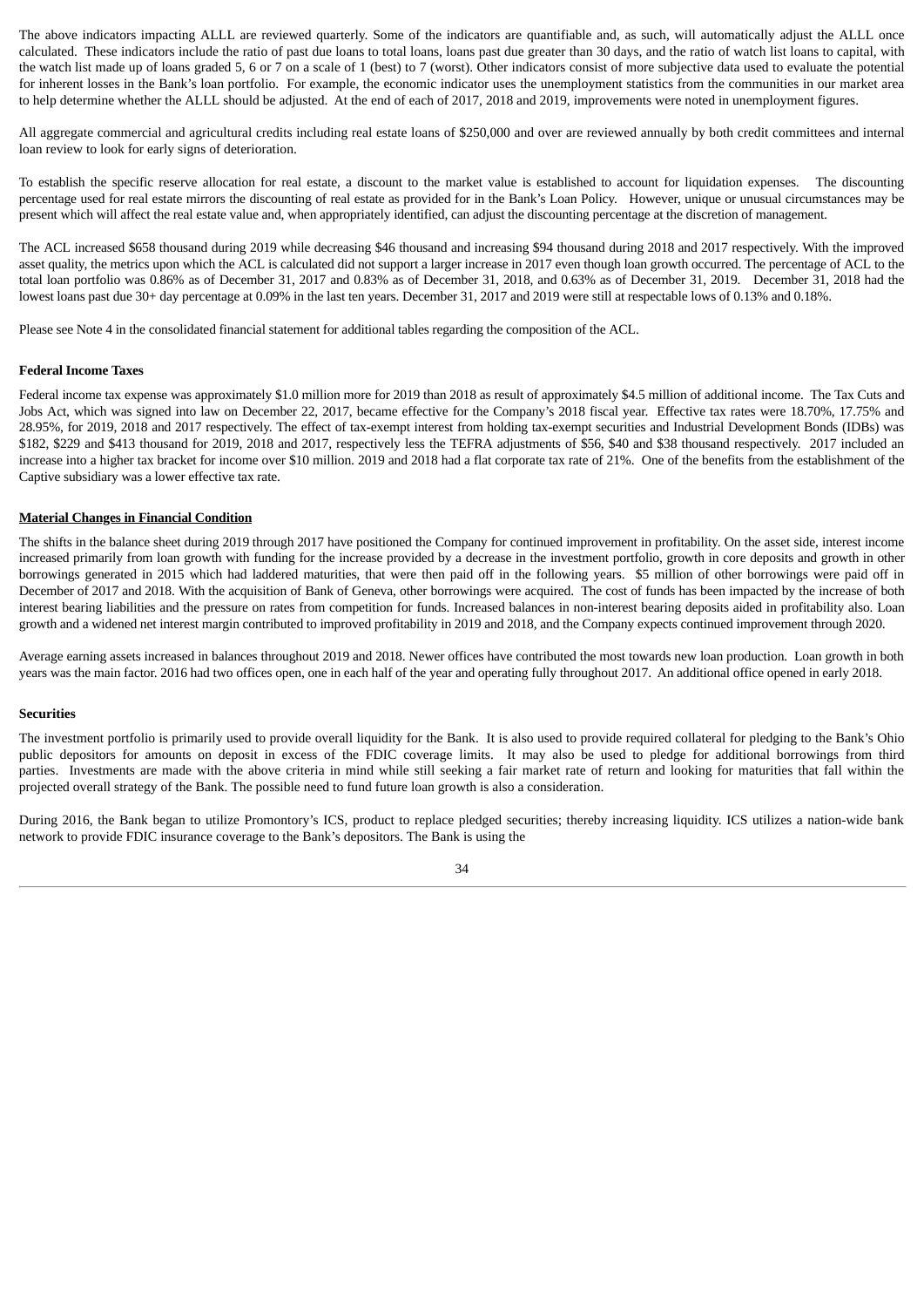product to replace pledged securities to the Bank's Ohio public customers and for commercial sweep customers previously utilizing daily repurchase agreements to protect balances over \$250 thousand. The majority of the commercial accounts converted in 2017 and is evidenced by the movement of funds out of repurchase agreements into interest bearing deposits.

All of the Bank's security portfolio is categorized as available for sale and as such is recorded at market value.

Security balances as of December 31 are summarized below:

|                             | (In Thousands) |  |         |   |         |  |  |  |  |
|-----------------------------|----------------|--|---------|---|---------|--|--|--|--|
|                             | 2019           |  | 2018    |   | 2017    |  |  |  |  |
| U.S. Treasury               | 10,021         |  | 22,830  | S | 20,978  |  |  |  |  |
| U.S. Government agencies    | 62,445         |  | 69,327  |   | 80,466  |  |  |  |  |
| Mortgage-backed securities  | 95,197         |  | 36,262  |   | 39,510  |  |  |  |  |
| State and local governments | 54,630         |  | 40,028  |   | 55,444  |  |  |  |  |
|                             | 222,293        |  | 168,447 |   | 196,398 |  |  |  |  |

The following table sets forth the maturities of investment securities as of December 31, 2019 and the weighted average yields of such securities calculated on the basis of cost and effective yields weighted for the scheduled maturity of each security. Tax-equivalent adjustments, using a twenty-one percent rate, have been made in yields on obligations of state and political subdivisions. Stocks of domestic corporations have not been included. Maturities of mortgage-backed securities are based on the stated maturity date of the security. Due to prepayments, actual maturities may be different.

|                                     |    | (Amounts in Thousands)   |             |                   |          |  |  |  |  |
|-------------------------------------|----|--------------------------|-------------|-------------------|----------|--|--|--|--|
|                                     |    |                          |             | After One Year    |          |  |  |  |  |
|                                     |    | Within One Year          |             | Within Five Years |          |  |  |  |  |
|                                     |    | Amount                   | Yield       | Amount            | Yield    |  |  |  |  |
| U.S. Treasury                       | P. | 10,021                   | $1.75\%$ \$ | -                 | $0.00\%$ |  |  |  |  |
| U.S. Government agencies            |    | 9.767                    | 1.74%       | 25,621            | 1.83%    |  |  |  |  |
| Mortgage-backed securities          |    | $\overline{\phantom{0}}$ | $0.00\%$    | 668               | 2.58%    |  |  |  |  |
| State and local governments         |    | 1,341                    | 1.63%       | 16,444            | 1.89%    |  |  |  |  |
| Taxable state and local governments |    | 1,029                    | 2.25%       | 918               | 2.67%    |  |  |  |  |

|                                     | <b>After Five Years</b><br>Within Ten Years |             | After Ten Years |          |  |  |  |  |
|-------------------------------------|---------------------------------------------|-------------|-----------------|----------|--|--|--|--|
|                                     | Amount                                      | Yield       | Amount          | Yield    |  |  |  |  |
| U.S. Treasury                       | \$                                          | $0.00\%$ \$ |                 | $0.00\%$ |  |  |  |  |
| U.S. Government agencies            | 27,057                                      | 2.43%       |                 | $0.00\%$ |  |  |  |  |
| Mortgage-backed securities          | 10,648                                      | 2.26%       | 83.881          | 2.37%    |  |  |  |  |
| State and local governments         | 14,169                                      | 1.83%       | 969             | 2.55%    |  |  |  |  |
| Taxable state and local governments | 16,923                                      | 2.70%       | 2,837           | 1.79%    |  |  |  |  |

As of December 31, 2019, the Bank did not hold a large block of any one investment security in excess of 10% of stockholders' equity. The largest segment of holdings is in U.S. Government agencies. The Bank also holds stock in the Federal Home Loan Bank of Cincinnati and Indianapolis at a cost of \$5.8 million. This is required in order to obtain Federal Home Loan Bank loans.

## **Loan Portfolio**

The Bank's various loan portfolios are subject to varying levels of credit risk. Management mitigates these risks through portfolio diversification and through standardization of lending policies and procedures.

Risks are mitigated through an adherence to the Bank's loan policies, with any exception being recorded and approved by senior management or committees comprised of senior management. The Bank's loan policies define parameters to essential underwriting guidelines such as loan-to-value ratio, cash flow and debt-toincome ratio, loan requirements and covenants, financial information tracking, collection practice and others. The maximum loan amount to any one borrower is limited by the Bank's legal lending limits and is stated in policy. On a broader basis, the Bank restricts total aggregate funding in comparison to Bank capital to any one business or agricultural sector by an approved sector percentage to capital limitation.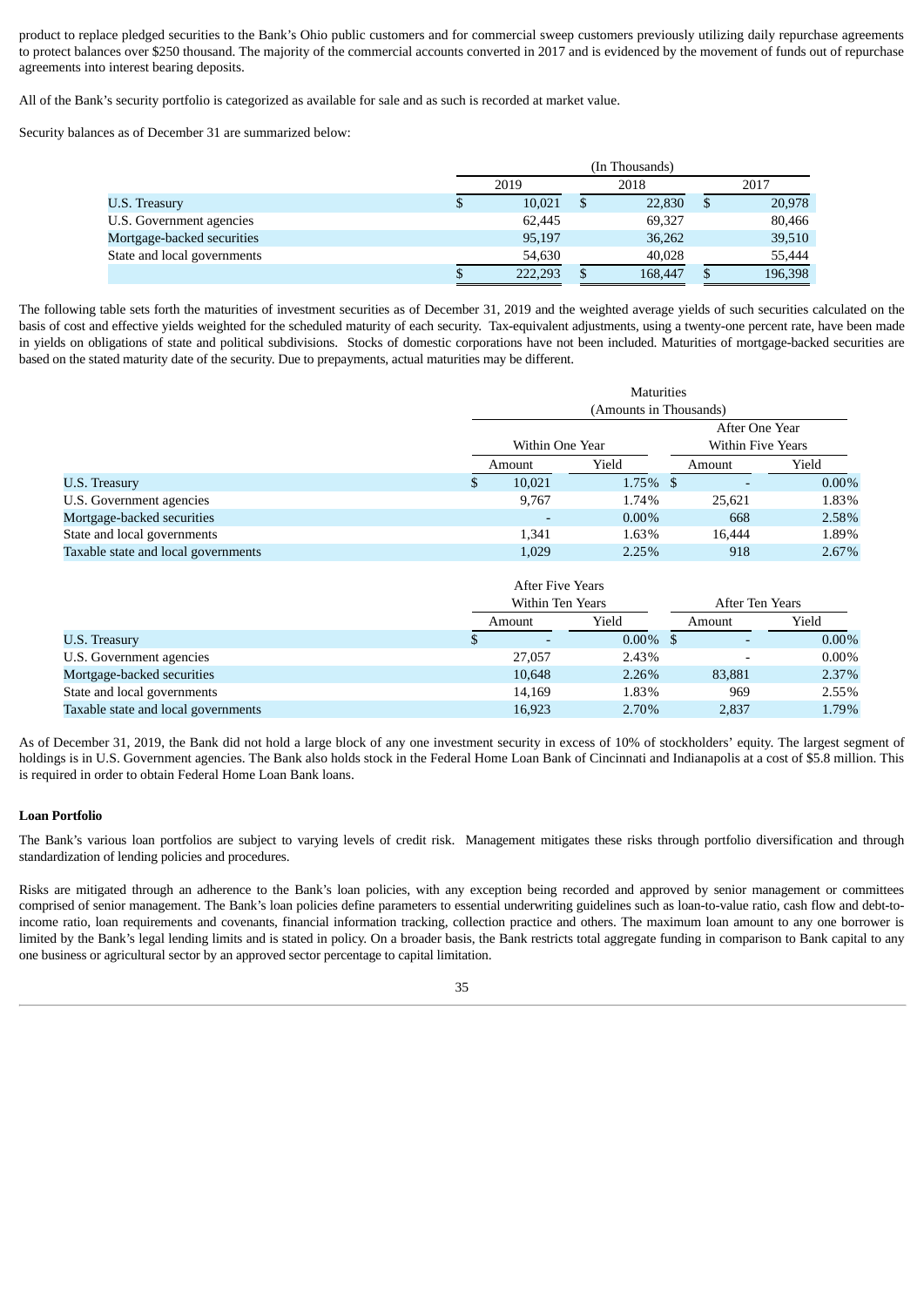The following table shows the Bank's loan portfolio, excluding loans held for sale, by category of loan as of December 31st of each year, net of deferred fees and costs:

|                           | (In Thousands) |          |   |         |   |         |   |         |   |         |
|---------------------------|----------------|----------|---|---------|---|---------|---|---------|---|---------|
| Loans:                    |                | 2019     |   | 2018    |   | 2017    |   | 2016    |   | 2015    |
| Consumer Real Estate      | S              | 165,349  | S | 80,766  | S | 83,620  | S | 86.234  | S | 88,189  |
| Agricultural Real Estate  |                | 199,105  |   | 68,609  |   | 64,073  |   | 62,375  |   | 57,277  |
| Agricultural              |                | 111,820  |   | 108,495 |   | 95,111  |   | 84,563  |   | 82,654  |
| Commercial Real Estate    |                | 551,309  |   | 419.784 |   | 410,520 |   | 377.481 |   | 322,762 |
| Commercial and Industrial |                | 135,631  |   | 121,793 |   | 126,275 |   | 109,256 |   | 100,125 |
| Consumer                  |                | 49.237   |   | 41,953  |   | 37,757  |   | 33,179  |   | 27,770  |
| Other                     |                | 8,314    |   | 5,889   |   | 6,415   |   | 5,732   |   | 6,491   |
|                           |                | ,220,765 |   | 847,289 | S | 823,771 | S | 758,820 |   | 685,268 |

The following table shows the maturity of loans excluding fair value adjustments as of December 31, 2019:

|                           |    | (In Thousands) |    |                   |                   |         |  |  |  |
|---------------------------|----|----------------|----|-------------------|-------------------|---------|--|--|--|
|                           |    | After One      |    |                   |                   |         |  |  |  |
|                           |    | Within         |    | Year Within       |                   | After   |  |  |  |
|                           |    | One Year       |    | <b>Five Years</b> | <b>Five Years</b> |         |  |  |  |
| Consumer Real Estate      | S  | 5,163          | \$ | 19,025            | \$                | 141,231 |  |  |  |
| Agricultural Real Estate  |    | 272            |    | 4,668             |                   | 195,162 |  |  |  |
| Agricultural              |    | 66,851         |    | 29,954            |                   | 15,006  |  |  |  |
| Commercial Real Estate    |    | 49,976         |    | 230,817           |                   | 270,698 |  |  |  |
| Commercial and Industrial |    | 68,257         |    | 54,718            |                   | 12,708  |  |  |  |
| Consumer                  |    | 6,215          |    | 32,711            |                   | 10,227  |  |  |  |
| Other                     |    | 340            |    | 804               |                   | 7,163   |  |  |  |
|                           | \$ | 197,074        | \$ | 372,697           | \$                | 652,195 |  |  |  |

The following table presents the total of loans excluding fair value adjustments due after one year which has either 1) predetermined interest rates (fixed) or 2) floating or adjustable interest rates (variable):

|                           |         | (In Thousands) |           |  |  |  |  |
|---------------------------|---------|----------------|-----------|--|--|--|--|
|                           | Fixed   | Variable       |           |  |  |  |  |
|                           | Rate    | Rate           | Total     |  |  |  |  |
| Consumer Real Estate      | 147,925 | 12,331         | 160,256   |  |  |  |  |
| Agricultural Real Estate  | 177,049 | 22,781         | 199,830   |  |  |  |  |
| Agricultural              | 43,248  | 1,712          | 44,960    |  |  |  |  |
| Commercial Real Estate    | 383,122 | 118,393        | 501,515   |  |  |  |  |
| Commercial and Industrial | 62,156  | 5,270          | 67,426    |  |  |  |  |
| Consumer                  | 42,924  | 14             | 42,938    |  |  |  |  |
| Other                     | 7,967   |                | 7,967     |  |  |  |  |
|                           | 864.391 | 160.501        | 1,024,892 |  |  |  |  |

The following table summarizes the Company's nonaccrual, past due 90 days or more and still accruing loans, and accruing troubled debt restructurings as of December 31 for each of the last five years:

|                                                  | (In Thousands) |                          |      |     |      |                          |  |                          |  |       |  |  |
|--------------------------------------------------|----------------|--------------------------|------|-----|------|--------------------------|--|--------------------------|--|-------|--|--|
|                                                  | 2019<br>2018   |                          | 2017 |     | 2016 |                          |  | 2015                     |  |       |  |  |
| Non-accrual loans                                |                | 3.400                    |      | 542 |      | 1.003                    |  | 1,384                    |  | 2,041 |  |  |
| Accruing loans past due 90 days or more          |                | $\overline{\phantom{0}}$ |      |     |      | $\overline{\phantom{a}}$ |  | $\overline{\phantom{0}}$ |  |       |  |  |
| Troubled Debt Restructurings, not included above |                | 980                      |      | 104 |      | 587                      |  | 559                      |  | 878   |  |  |
| Total                                            |                | 4.380                    |      | 646 |      | 1,590                    |  | 1.943                    |  | 2,919 |  |  |

Although loans may be classified as non-performing, some pay on a regular basis, and many continue to pay interest irregularly or at less than original contractual rates. Interest income that would have been recorded under the original terms of

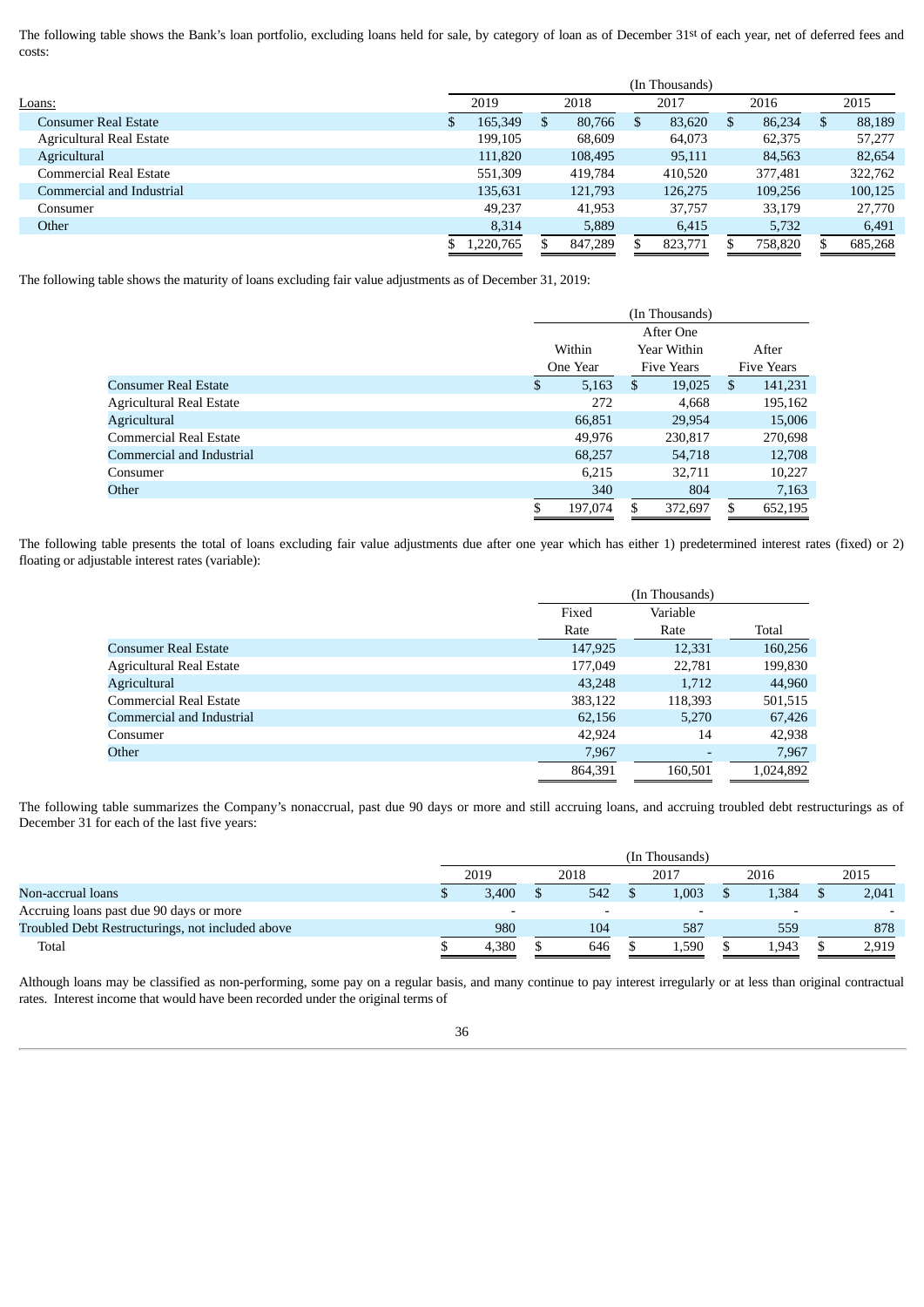these loans would have aggregated \$193 thousand for 2019, \$99 for 2018 and \$205.4 thousand for 2017. Any collections of interest on nonaccrual loans are included in interest income when collected unless it is on an impaired loan with a specific allocation. A collection of interest on an impaired loan with a specific allocation is applied to the loan balance to decrease the allocation. Total interest collections, whether on an accrued or cash basis, amounted to \$117 thousand for 2019, \$69 thousand for 2018 and \$57 thousand for 2017.

Loans are placed on nonaccrual status in the event that the loan is in past due status for more than 90 days or payment in full of principal and interest is not expected. The Bank had nonaccrual loan balances of \$3.4 million at December 31, 2019 compared to balances of \$542 thousand and \$1.0 million as of year-end 2018 and 2017. All of the balances of nonaccrual loans for the past three years were collaterally secured.

As of December 31, 2019, the Bank had \$60.2 million of loans which it considers to be "potential problem loans" in that the borrowers are experiencing financial difficulties which are not reflected in the table above. At December 31, 2018, the Bank had \$7.9 million of these loans. At December 31, 2017, the Bank had \$21.2 million of these loans. These loans are subject to constant management attention and are reviewed at least monthly. The amount of the potential problem loans was considered in management's review of the loan loss reserve at December 31, 2019 and 2018.

In extending credit to families, businesses and governments, banks accept a measure of risk against which an allowance for possible loan loss is established by way of expense charges to earnings. This expense is determined by management based on a detailed monthly review of the risk factors affecting the loan portfolio, including general economic conditions, changes in the portfolio mix, past due loan-loss experience and the financial condition of the bank's borrowers.

As of December 31, 2019, the Bank had loans outstanding to individuals and firms engaged in the various fields of agriculture in the amount of \$111.8 million with an additional \$199.1 million in agricultural real estate loans these compared to \$108.5 and \$68.6 million respectively as of December 31, 2018. The ratio of this segment of loans to the total loan portfolio is not considered unusual for a bank engaged in and servicing rural communities.

Interest rate modification to reflect a decrease in market interest rates or maintain a relationship with the debtor, where the debtor is not experiencing financial difficulty and can obtain funding from other sources, is not considered a troubled debt restructuring. As of December 31, 2019, the Bank had \$1.03 million of its loans that were classified as troubled debt restructurings, of which \$50.3 thousand are included in non-accrual loans. This compares to \$178.1 thousand of troubled debt restructurings, of which \$74.4 thousand are included in non-accrual loans for 2018 and \$712.0 thousand of troubled debt restructuring, of which \$124.8 thousand are included in non-accrual loans for 2017.

Updated appraisals are required on all collateral dependent loans once they are deemed impaired. The Bank may also require an updated appraisal of a watch list loan which the Bank monitors under their loan policy. On a quarterly basis, Bank management reviews properties supporting asset dependent loans to consider market events that may indicate a change in value has occurred.

To determine observable market value, collateral asset values securing an impaired loan are periodically evaluated. Maximum time of re-evaluation is every 12 months for chattels and titled vehicles and every two years for real estate. In this process, third party evaluations are obtained and heavily relied upon. Until such time that updated appraisals are received, the Bank may discount the existing collateral value used.

Performing "non-watch list" loans secured in whole or in part by real estate, do not require an updated appraisal unless the loan is rewritten and additional funds advanced. Watch List loans secured in whole or in part by real estate require updated appraisals every two years. All loans are subject to loan to values as found in the Bank's loan policies irrespective of their grade. The Bank's watch list is reviewed on a quarterly basis by management and any questions to value are addressed at that time.

The majority of the Bank's loans are made in the market by lenders who live and work in the market. Thus, their evaluation of the independent valuation is also valuable and serves as a double check.

On extremely rare occasions, the Bank will make adjustments to the recorded values of collateral securing commercial real estate loans without acquiring an updated appraisal for the subject property. The Bank has no formalized policy for determining when collateral value adjustments between regularly scheduled appraisals are necessary, nor does it use any specific methodology for applying such adjustments. However, on a quarterly basis as part of its normal operations, the Bank's senior management and the Loan Review Committee will meet to review all commercial credits either deemed to be impaired or on the Bank's watch list. In addition to analyzing the recent performance of these loans, management and the Enterprise Risk Management Committee will also consider any general market conditions that might warrant adjustments to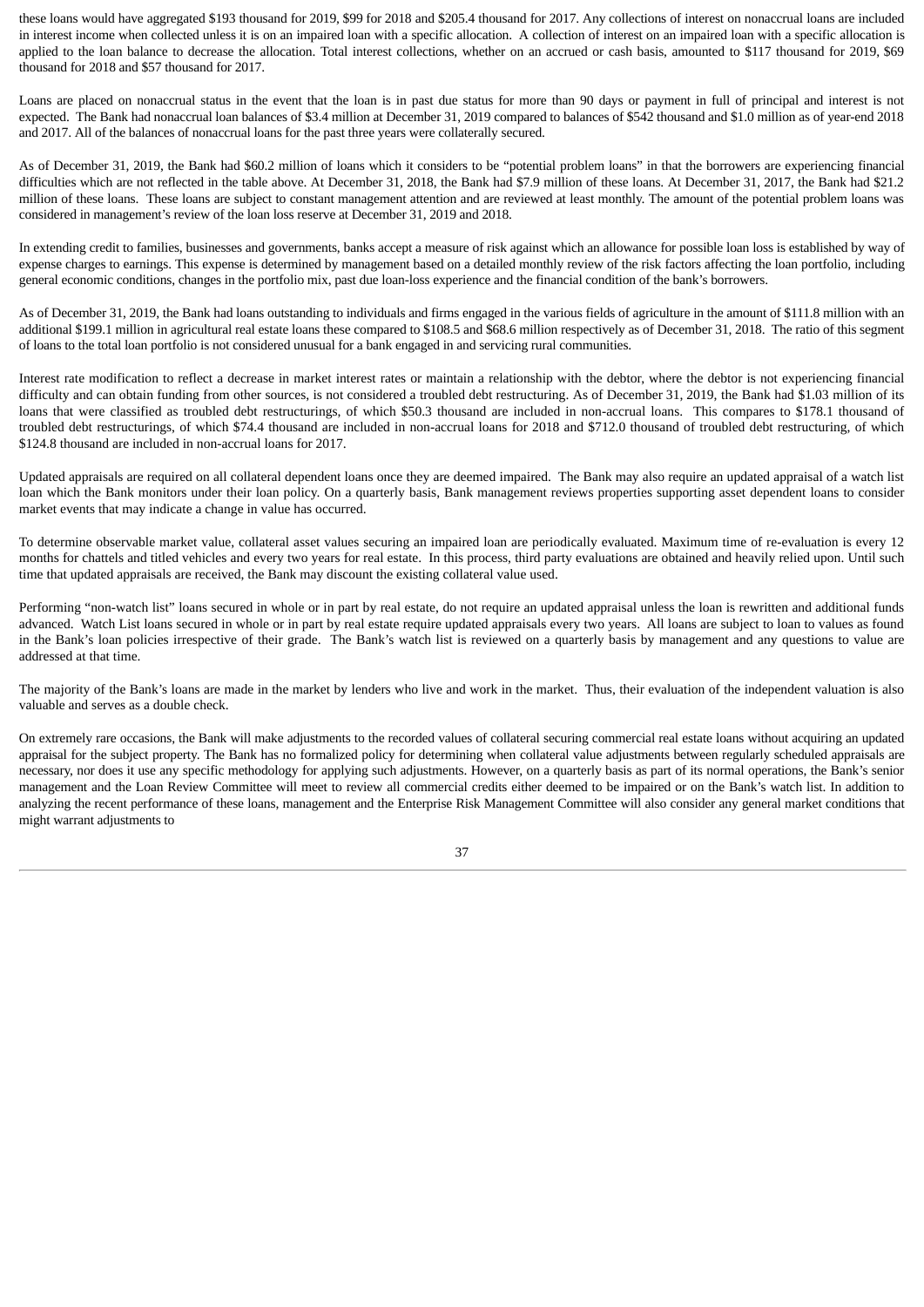the value of particular real estate collateralizing commercial loans. In addition, management conducts annual reviews of all commercial loans exceeding certain outstanding balance thresholds. In each of these situations, any information available to management regarding market conditions impacting a specific property or other relevant factors are considered, and lenders familiar with a particular commercial real estate loan and the underlying collateral may be present to provide their opinion on such factors. If the available information leads management to conclude a valuation adjustment is warranted, such an adjustment may be applied on the basis of the information available. If management concludes that an adjustment is warranted but lacks the specific information needed to reasonably quantify the adjustment, management will order a new appraisal on the subject property even though one may not be required under the Bank's general policies for updating appraisal.

Note 4 of the Consolidated Financial Statements may also be reviewed for additional tables dealing with the Bank's loans and ALLL.

ALLL is evaluated based on an assessment of the losses inherent in the loan portfolio. This assessment results in an allowance consisting of two components, allocated and unallocated.

Management considers several different risk assessments in determining ALLL. The allocated component of ALLL reflects expected losses resulting from an analysis of individual loans, developed through specific credit allocations for individual loans and historical loss experience for each loan category. For those loans where the internal credit rating is at or below a predetermined classification and management can reasonably estimate the loss that will be sustained based upon collateral, the borrowers operating activity and economic conditions in which the borrower operates, a specific allocation is made. For those borrowers that are not currently behind in their payment, but for which management believes, based on economic conditions and operating activities of the borrower, the possibility exists for future collection problems, a reserve is established. The amount of reserve allocated to each loan portfolio is based on past loss experiences and the different levels of risk within each loan portfolio. The historical loan loss portion is determined using a historical loss analysis by loan category.

The unallocated portion of the reserve for loan losses is determined based on management's assessment of general economic conditions as well as specific economic factors in the Bank's marketing area. This assessment inherently involves a higher degree of uncertainty. It represents estimated inherent but undetected losses within the portfolio that are probable due to uncertainties in economic conditions, delays in obtaining information, including unfavorable information about a borrower's financial condition and other current risk factors that may not have yet manifested themselves in the Bank's historical loss factors used to determine the allocated component of the allowance.

Actual charge-off of loan balances is based upon periodic evaluations of the loan portfolio by management. These evaluations consider several factors, including, but not limited to, general economic conditions, financial condition of the borrower, and collateral.

As presented in the table on the next page, charge-offs increased to \$841 thousand for 2019. 70.1% of the charge-offs stemmed from the consumer related portfolios. Charge-offs were \$580 thousand for 2018, \$288 thousand for 2017, preceded by \$550 thousand for 2016 and \$1.0 million for 2015. Recoveries were \$156 thousand in 2019 compared to \$163, \$150, \$156, and \$557 thousand for 2018, 2017, 2016 and 2015, respectively. The net charge-offs for the last five years were all under \$1 million. 2017 was the lowest at \$138 thousand.

Higher provision expense was used to fund the ALLL for loan growth in 2016. For 2015 and 2017, the provision was used to replenish the balance decreased by the net charge-off activity. Overall, the ALLL increased from \$6.3 million at yearend 2015 to \$7.2 million at yearend 2019. After adding the allowance for unfunded loan commitments, the ACL ended 2019 \$7.7 million. As the ratios on the bottom of the following table show, the trends for each have continually improved over the five years shown. Asset quality and the ACL are both strong and emphasize the level of credit quality.

In reviewing the bigger picture of the allowance for credit loss, the years with the higher percentage of ACL to total nonperforming loans ratio account for the lower level of nonaccrual and watch list loans. This demonstrates the extended time period with which it has taken to achieve resolution and/or collection of these loans. The ratio of ACL to nonperforming loans increased beginning in 2015 with a significant drop in 2019. 2019's provision expense was the highest of the five years shown largely due to an increase in watch list loans. Loan growth occurred in 2019 reaching a double-digit percentage increase like 2016. The ACL to nonperforming loans for all years remained more than adequate and emphasizes the existing strong level of credit quality.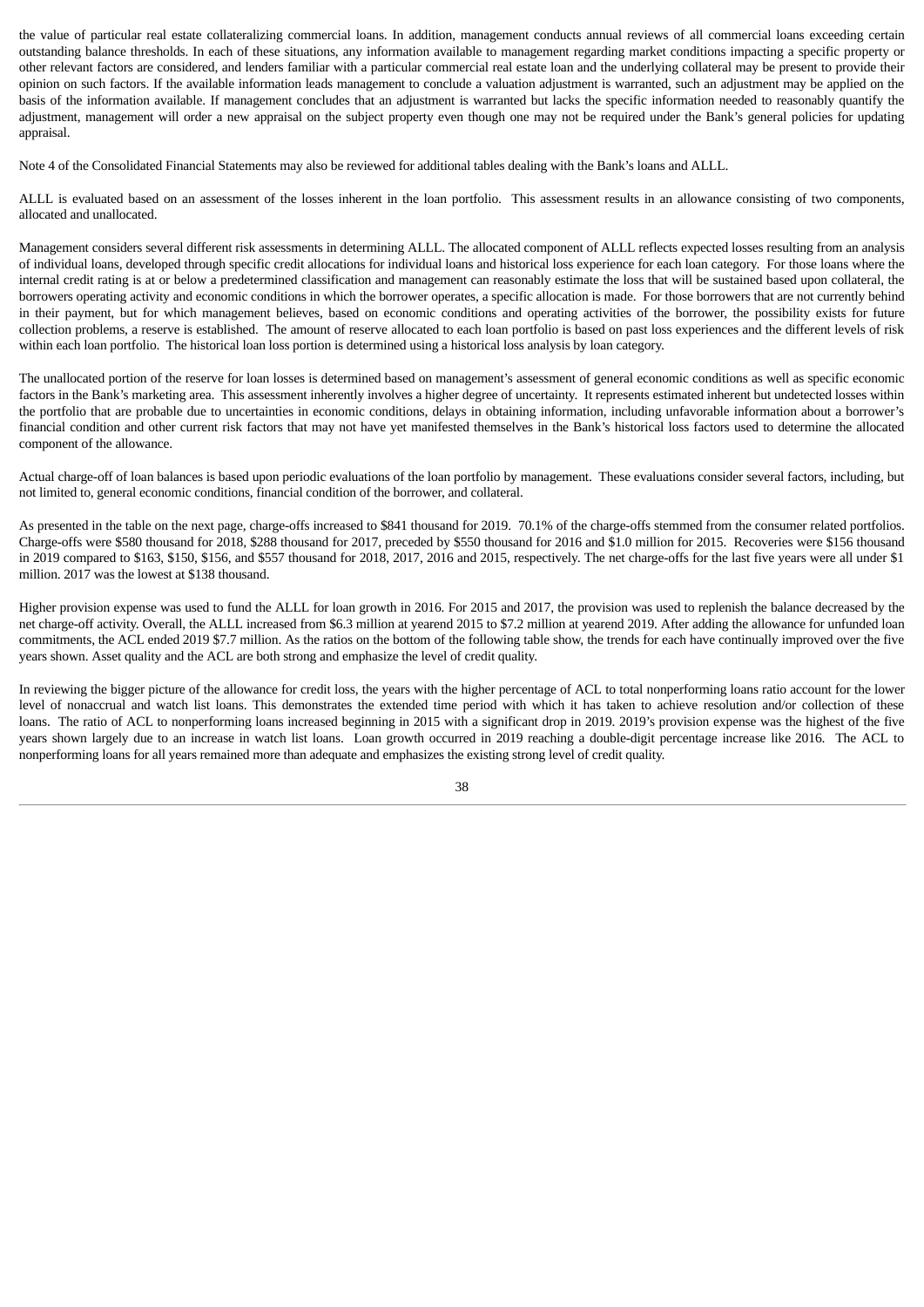The following table presents a reconciliation of the allowance for credit losses for the years ended December 31, 2019, 2018, 2017, 2016 and 2015:

|                                                                | (In Thousands) |           |              |          |              |                |              |         |    |         |
|----------------------------------------------------------------|----------------|-----------|--------------|----------|--------------|----------------|--------------|---------|----|---------|
|                                                                |                | 2019      |              | 2018     |              | 2017           |              | 2016    |    | 2015    |
| Loans                                                          | \$             | 1,218,999 | \$           | 846,374  | \$           | 823,024        | \$           | 758,094 | \$ | 684,630 |
| Daily average of outstanding loans                             | \$             | 1,129,231 | \$           | 831,614  | \$           | 783,140        | \$           | 724,076 | \$ | 627,194 |
| Allowance for Loan Losses - Jan 1                              | \$             | 6,775     | $\mathbb{S}$ | 6,868    | $\mathbb{S}$ | 6,784          | $\mathbb{S}$ | 6,057   | \$ | 5,905   |
| Loans Charged off:                                             |                |           |              |          |              |                |              |         |    |         |
| <b>Consumer Real Estate</b>                                    |                | 98        |              | 63       |              | $\overline{4}$ |              | 106     |    | 38      |
| Agricultural Real Estate                                       |                |           |              |          |              |                |              |         |    |         |
| Agricultural                                                   |                | 37        |              |          |              |                |              | 21      |    |         |
| <b>Commercial Real Estate</b>                                  |                |           |              | 16       |              | 21             |              | 93      |    | 143     |
| Commercial and Industrial                                      |                | 215       |              | 142      |              |                |              | 20      |    | 536     |
| Consumer                                                       |                | 491       |              | 359      |              | 263            |              | 310     |    | 313     |
|                                                                |                | 841       |              | 580      |              | 288            |              | 550     |    | 1,030   |
| Loan Recoveries:                                               |                |           |              |          |              |                |              |         |    |         |
| <b>Consumer Real Estate</b>                                    |                |           |              | 18       |              | 13             |              | 28      |    | 41      |
| Agricultural Real Estate                                       |                |           |              |          |              |                |              |         |    |         |
| Agricultural                                                   |                | 3         |              | 8        |              | 8              |              | 10      |    | 64      |
| <b>Commercial Real Estate</b>                                  |                | 11        |              | 10       |              | 15             |              | 20      |    | 204     |
| Commercial and Industrial                                      |                | 22        |              | 13       |              | 12             |              | 11      |    | 91      |
| Consumer                                                       |                | 120       |              | 114      |              | 102            |              | 87      |    | 157     |
|                                                                |                | 156       |              | 163      |              | 150            |              | 156     |    | 557     |
| Net Charge Offs                                                |                | 685       |              | 417      |              | 138            |              | 394     |    | 473     |
| Provision for loan loss                                        |                | 1,138     |              | 324      |              | 222            |              | 1,121   |    | 625     |
| Acquisition provision for loan loss                            |                |           |              |          |              |                |              |         |    |         |
| Allowance for Loan & Lease Losses - Dec 31                     |                | 7,228     |              | 6,775    |              | 6,868          |              | 6,784   |    | 6,057   |
| Allowance for Unfunded Loan                                    |                |           |              |          |              |                |              |         |    |         |
| Commitments & Letters of Credit - Dec 31                       |                | 479       |              | 274      |              | 227            |              | 217     |    | 208     |
| Total Allowance for Credit Losses - Dec 31                     | \$             | 7,707     | $\mathbb{S}$ | 7,049    | \$           | 7,095          | \$           | 7,001   | \$ | 6,265   |
| Ratio of net charge-offs to average Loans outstanding          |                | 0.06%     |              | 0.05%    |              | 0.02%          |              | 0.05%   |    | 0.08%   |
| Ratio of the Allowance for Loan Loss to<br>Nonperforming Loans |                | 209.70%   |              | 1249.57% |              | 684.83%        |              | 490.39% |    | 293.75% |

\*Nonperforming loans are defined as all loans on nonaccrual, plus any loans past due 90 days not on nonaccrual.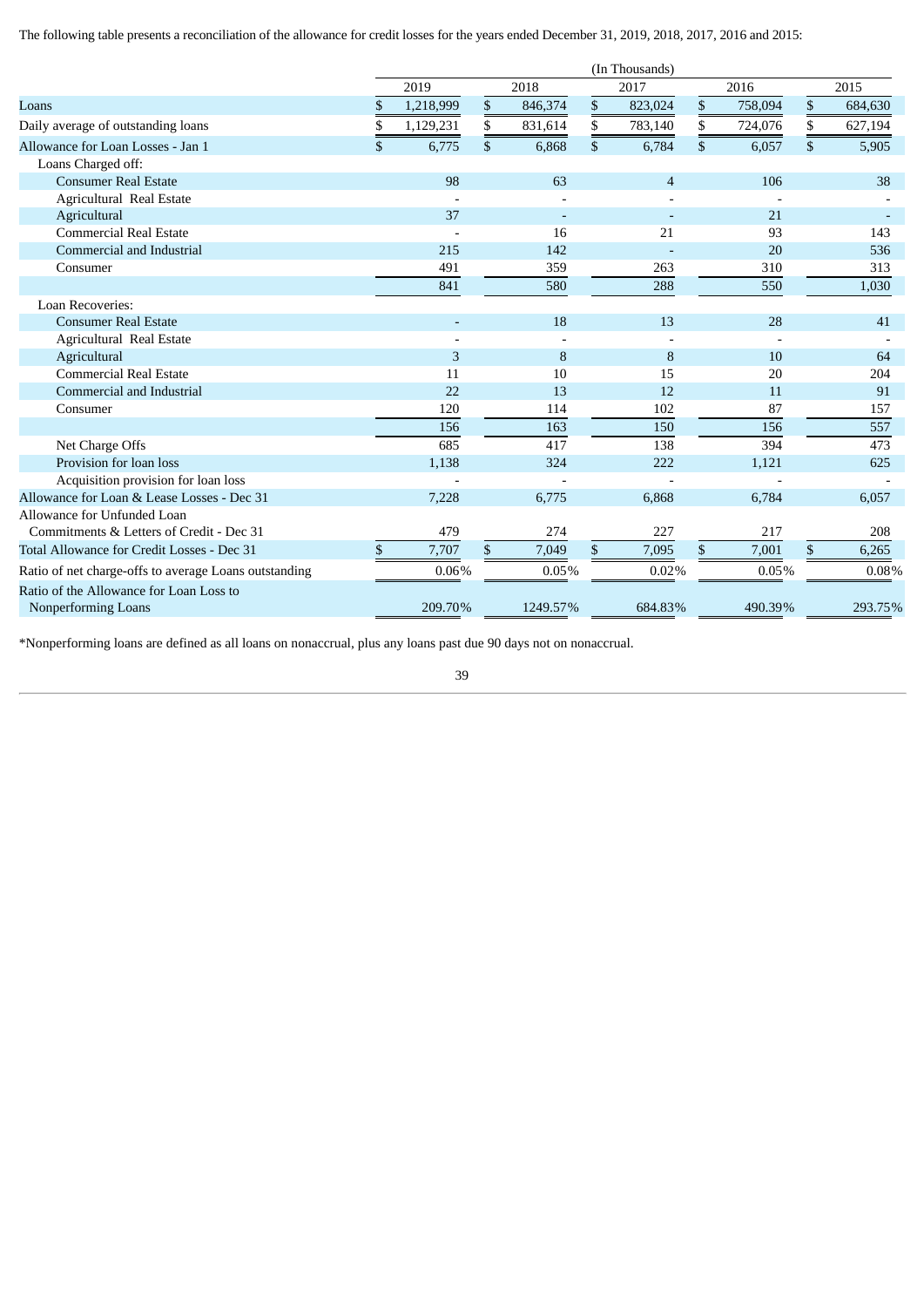Allocation of ALLL per Loan Category in terms of dollars and percentage of loans in each category to total loans is as follows:

|                          |         |              |         |              |         | 2016      |         | 2015      |         |
|--------------------------|---------|--------------|---------|--------------|---------|-----------|---------|-----------|---------|
| Amount                   |         | Amount       |         | Amount       |         | Amount    |         | Amount    |         |
|                          |         |              |         |              |         |           |         |           | %       |
|                          |         |              |         |              |         |           |         |           |         |
| \$.<br>311               | 13.51   | \$<br>247    | 9.48    | \$<br>343    | 10.11   | 316<br>\$ | 11.33   | \$<br>338 | 12.85   |
| 314                      | 16.31   | 250          | 8.10    | 244          | 7.78    | 241       | 8.22    | 211       | 8.35    |
| 691                      | 9.18    | 768          | 12.83   | 667          | 11.57   | 616       | 11.17   | 582       | 12.09   |
| 3,634                    | 45.14   | 3,217        | 49.52   | 3,149        | 49.81   | 3,250     | 49.72   | 2,516     | 47.07   |
| 1,727                    | 11.81   | 1,305        | 15.10   | 1,546        | 16.14   | 1,318     | 15.18   | 1,229     | 15.58   |
| 551                      | 4.05    | 484          | 4.97    | 441          | 4.59    | 394       | 4.38    | 337       | 4.06    |
| $\overline{\phantom{a}}$ | 0.00    | 504          | 0.00    | 478          | 0.00    | 649       | 0.00    | 844       | 0.00    |
|                          |         |              |         |              |         |           |         |           |         |
| \$7,228                  | 100.00  | \$6,775      | 100.00  | \$6,868      | 100.00  | \$6,784   | 100.00  | \$6,057   | 100.00  |
|                          |         |              |         |              |         |           |         |           |         |
| 479                      |         | 274          |         | 227          |         | 217       |         | 208       |         |
|                          |         |              |         |              |         |           |         |           |         |
| \$7,707                  |         | 7,049<br>\$  |         | \$7,095      |         | \$7,001   |         | \$6,265   |         |
|                          | (000's) | 2019<br>$\%$ | (000's) | 2018<br>$\%$ | (000's) | 2017<br>% | (000's) | $\%$      | (000's) |

# **Deposits**

The amount of outstanding time certificates of deposits and other time deposits in amounts of \$100,000 or more by maturity as of December 31, 2019 are as follows:

|              | Over Three | Over Six           |                |
|--------------|------------|--------------------|----------------|
|              | Months     | <b>Months Less</b> | Over           |
| Under        | Less than  | Than One           | One            |
| Three Months | Six Months | Year               | Year           |
| 21,608       | 26,504     | 45,314             | 67,066         |
|              |            |                    | (In Thousands) |

The following table presents the average amount of and average rate paid on each deposit category:

|                    | (In Thousands) |              |    |             |          |                |    |          |  |
|--------------------|----------------|--------------|----|-------------|----------|----------------|----|----------|--|
|                    |                | Non-Interest |    | Interest    |          | <b>Savings</b> |    | Time     |  |
|                    |                | <b>DDAs</b>  |    | <b>DDAs</b> | Accounts |                |    | Accounts |  |
| December 31, 2019: |                |              |    |             |          |                |    |          |  |
| Average balance    | \$             | 243.551      | \$ | 422,778     | \$       | 298.101        | \$ | 265,046  |  |
| Average rate       |                | $0.00\%$     |    | 1.49%       |          | 0.45%          |    | 1.95%    |  |
| December 31, 2018: |                |              |    |             |          |                |    |          |  |
| Average balance    | \$             | 194.548      | \$ | 313,785     | \$.      | 237,961        | \$ | 183,512  |  |
| Average rate       |                | $0.00\%$     |    | 1.05%       |          | 0.15%          |    | 1.38%    |  |
| December 31, 2017: |                |              |    |             |          |                |    |          |  |
| Average balance    | \$             | 180.129      | \$ | 286,912     | \$       | 232.668        | \$ | 188,443  |  |
| Average rate       |                | $0.00\%$     |    | 0.76%       |          | 0.14%          |    | 1.16%    |  |

# **Liquidity**

Liquidity remains adequate and up from prior years as the Bank has increased the investment portfolio in 2019. Prior to 2019, the investment portfolio decreased to fund loans. The Bank has access to \$69 million of unsecured borrowings through correspondent banks and \$116.3 million of unpledged securities which may be sold or used as collateral. The amount of unpledged securities increased almost \$42.6 million as compared to 2018. For the Bank, an additional \$1.6 million is also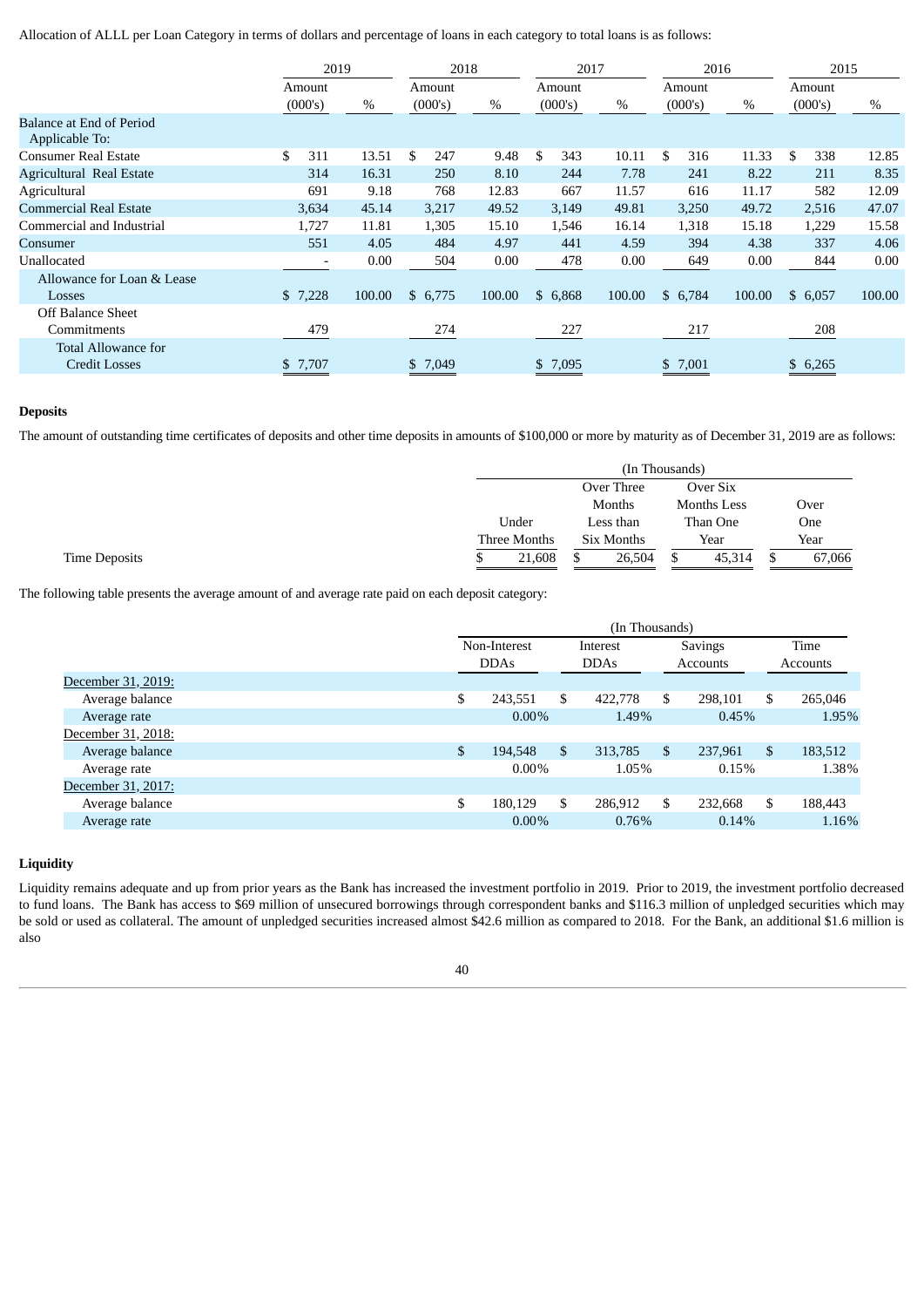available from the Federal Home Loan Bank based on current collateral pledging with up to \$97.0 million available provided adequate collateral is pledged.

Maintaining sufficient funds to meet depositor and borrower needs on a daily basis continues to be among management's top priorities. This is accomplished not only by immediate liquid resources of cash, due from banks and federal funds sold, but also by the Bank's available for sale securities portfolio. The average aggregate balance of these assets was \$196.9 for 2019, \$195.2 for 2018 and \$206.3 million for 2017. This represented 13.1%, 17.6% and 19.2% of total average assets, respectively. Of the almost \$205.1 million of debt securities in the Bank's portfolio as of December 31, 2019, \$21.8 million, or 10.6% of the portfolio, is expected to receive payments or mature in 2020. This liquidity provides the opportunity to fund loan growth by analysis of the lowest cost and source of funds whether by increasing deposits, sales or runoff of investments or utilizing debt.

In addition to the Bank's investment portfolio, the Company has \$17.2 million held in the holding company's investment portfolio. \$391.7 thousand of those investments will mature or receive payments in the next twelve months. These funds provide liquidity to the Company. The Bank has been declaring additional dividends each quarter to provide this liquidity to the Company. The Captive has also upstreamed dividends to the Company and is expected to continue annually as long as reserve levels are adequately provided for. This provides additional liquidity for Company activities. The company sold securities in December 2018 to provide \$8.5 million in cash for the preparation of the acquisition on January 1, 2019.

Historically, the primary source of liquidity has been core deposits that include noninterest bearing and interest bearing demand deposits, savings, money market accounts and time deposits of individuals. Core deposit balances increased in all categories as of December 31, 2019 compared to same date 2018. Average total savings balances increased \$169.1 million in 2019 as compared to 2018. Core deposit balances as of year-end 2018 increased in non-interest bearing deposits but decreased in all other categories as compared to 2017. Overall deposits increased an average of \$41.7 million in 2018 and \$76.9 million in 2017. The Bank also utilized Federal Funds purchased at times during 2017 through 2019. The average balance for 2019 was \$2.1 million, for 2018 and 2017 was \$1.4 million and \$2.2 million respectively. The Bank is comfortable accessing these funds on a regular basis.

Historically, the primary use of new funds is placing the funds back into the community through loans for the acquisition of new homes, consumer products and for business development. The use of new funds for loans is measured by the loan to deposit ratio. The Bank's average loan to deposit ratio was 91.8% for 2019, 89.4% for 2018, and 88.2% for 2017. The Bank's goal is for this ratio to be higher in the 80-90 percent range with loan growth being the driver. The Bank ended the year 2019 at a 94.8% loan to deposit ratio.

Short-term debt such as federal funds purchased and securities sold under agreement to repurchase also provides the Company with liquidity. Short-term debt for both federal funds purchased and securities sold under agreement to repurchase amounted to \$48.1 million at December 31, 2019, \$32.2 million at December 31, 2018, and \$39.5 million at the end of 2017. These accounts are used to provide a sweep product to the Bank's commercial customers and for some term deposits. As ICS was implemented, the sweep balances moved into interest bearing deposits. The repurchase agreements are for term deposits only.

"Other borrowings" are also a source of funds. Other borrowings consist of loans from the Federal Home Loan Bank of Cincinnati and Indianapolis. These funds are then used to provide loans in our community. The Bank utilized this funding source in December 2015 by borrowing \$10 million. In December of 2017 and 2018 \$5 million matured and was paid off each year. At yearend 2018, all borrowings were paid off and this has increased the availability from this source of funds. On January 1, 2019, the Bank acquired \$49.5 million of borrowings from the Federal Home Loan Bank of Indianapolis. During 2019, \$23.9 million matured and was paid off.

## **Asset/Liability Management**

The primary functions of asset/liability management are to assure adequate liquidity and maintain an appropriate balance between interest earning assets and interest bearing liabilities. It involves the management of the balance sheet mix, maturities, re-pricing characteristics and pricing components to provide an adequate and stable net interest margin with an acceptable level of risk. Interest rate sensitivity management seeks to avoid fluctuating net interest margins and to enhance consistent growth of net interest income through periods of changing interest rates.

Changes in net income, other than those related to volume arise when interest rates on assets re-price in a time frame or interest rate environment that is different from that of the re-pricing period for liabilities. Changes in net interest income also arise from changes in the mix of interest-earning assets and interest-bearing liabilities.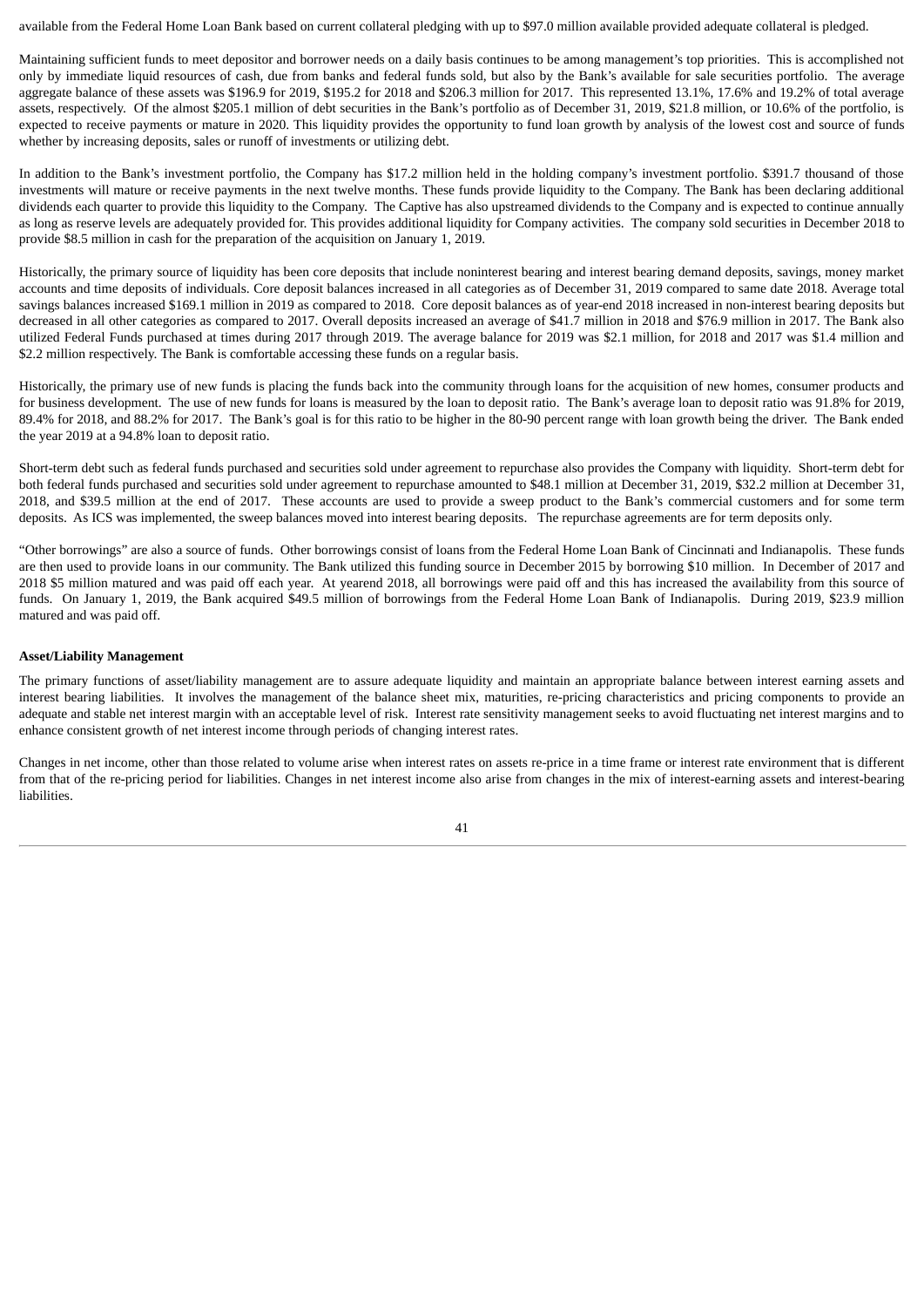Historically, the Bank has maintained liquidity through cash flows generated in the normal course of business, loan repayments, maturing earning assets, the acquisition of new deposits, and borrowings. The Bank's asset and liability management program is designed to maximize net interest income over the long term while taking into consideration both credit and interest rate risk. Interest rate sensitivity varies with different types of interest-earning assets and interest-bearing liabilities. Overnight federal funds on which rates change daily and loans that are tied to the market rate differ considerably from long-term investment securities and fixed rate loans. Similarly, time deposits over \$100,000 and money market certificates are much more interest rate sensitive than passbook savings accounts. The Bank utilizes shock analysis to examine the amount of exposure an instant rate change of 100, 200, 300 and 400 basis points in both increasing and decreasing directions would have on the financials. Acceptable ranges of earnings and equity at risk are established and decisions are made to maintain those levels based on the shock results.

## **Impact of Inflation and Changing Prices**

The consolidated financial statements and notes thereto presented herein have been prepared in accordance with generally accepted accounting principles, which require the measurement of financial position and operating results in terms of historical dollars without considering the changes in the relative purchasing power of money over time due to inflation. The impact of inflation is reflected in the increased cost of the Company's operations. Unlike most industrial companies, nearly all the assets and liabilities of the Company are monetary in nature. As a result, interest rates have a greater impact on the Company's performance than do the effects of general levels of inflation. Interest rates do not necessarily move in the same direction or to the same extent as the prices of goods and service.

## **Contractual Obligations**

Contractual Obligations of the Company totaled \$333.8 million as of December 31, 2019. Excluded from the chart is Federal Funds Purchased of \$17.8 million which are immediately payable the next business day. Time deposits represent contractual agreements for certificates of deposits held by its customers. Long term debt represents the borrowings with the Federal Home Loan Bank and is further defined in Note 9 of the Consolidated Financial Statements.

|                                               | Payment Due by Period (In Thousands) |                 |  |           |  |                          |         |                          |           |       |  |
|-----------------------------------------------|--------------------------------------|-----------------|--|-----------|--|--------------------------|---------|--------------------------|-----------|-------|--|
|                                               |                                      |                 |  | Less than |  | $1 - 3$                  | $3 - 5$ |                          | More than |       |  |
| <b>Contractual Obligations</b>                |                                      | Total<br>1 year |  | Years     |  | Years                    |         | 5 years                  |           |       |  |
| Securities sold under agreement to repurchase |                                      | 30,230          |  | 9,627     |  | 20,603                   | -S      | $\overline{\phantom{0}}$ |           |       |  |
| Time Deposits                                 |                                      | 276,563         |  | 157,228   |  | 111,987                  |         | 7,348                    |           |       |  |
| Dividends Payable                             |                                      | 1,768           |  | 1,768     |  | $\overline{\phantom{0}}$ |         |                          |           |       |  |
| <b>Building Leases</b>                        |                                      | 441             |  | 90        |  | 186                      |         | 110                      |           | 55    |  |
| Long Term Debt                                |                                      | 24,806          |  | 7,338     |  | 988                      |         | 13,000                   |           | 3,480 |  |
| Total                                         |                                      | 333,808         |  | 176,051   |  | 133.764                  |         | 20,458                   |           | 3,535 |  |

## **Capital Resources**

Stockholders' equity was \$230.3 million as of December 31, 2019 compared to \$143.3 million at December 31, 2018. Dividends declared during 2019 were \$0.61 per share totaling \$6.7 million and dividends declared during 2018 were \$0.56 per share totaling \$5.1 million. Throughout 2019, the Company awarded 38,100 shares of restricted stock awards to 94 employees. During 2018, the Company awarded 33,000 shares of restricted stock to 80 employees. For a summary of activity as it relates to the Company's restricted stock awards, please refer to Note 11: Employee Benefit Plans in the consolidated financial statements. On December 31, 2019 the Company held 1,093,065 shares in Treasury Stock and 88,450 unvested shares of restricted stock. At yearend 2018, the Company held 1,114,739 shares in Treasury stock and 93,940 unvested shares of restricted stock. On January 17, 2020 the Company announced the authorization by its Board of Directors for the Company's repurchase, either on the open market, or in privately negotiated transactions, of up to 550,000 shares of its outstanding common stock commencing January 17, 2020 and ending December 31, 2020. The Company has a history of approving a similar resolution to be in effect each year for at least the last five years.

The Company continues to have a strong capital base and maintains regulatory capital ratios that are above the defined regulatory capital ratios. At December 31, 2019, the Bank had total risk-based capital ratio of 12.30%. Core capital to risk-based asset ratio of 11.71% for the Bank, is well in excess of regulatory guidelines. The Bank's leverage ratio of 10.02% is also substantially in excess of regulatory guidelines. Under Basel III, the common equity Tier 1 Capital to riskweighted assets ratio is also well above the required 4.50% and the 6.50% well capitalized levels with the Bank at 11.71%. As a result of the passage of the Economic Growth, Regulatory Relief and Consumer Protection Act (EGRRCPA) in 2018, the Company is no longer subject to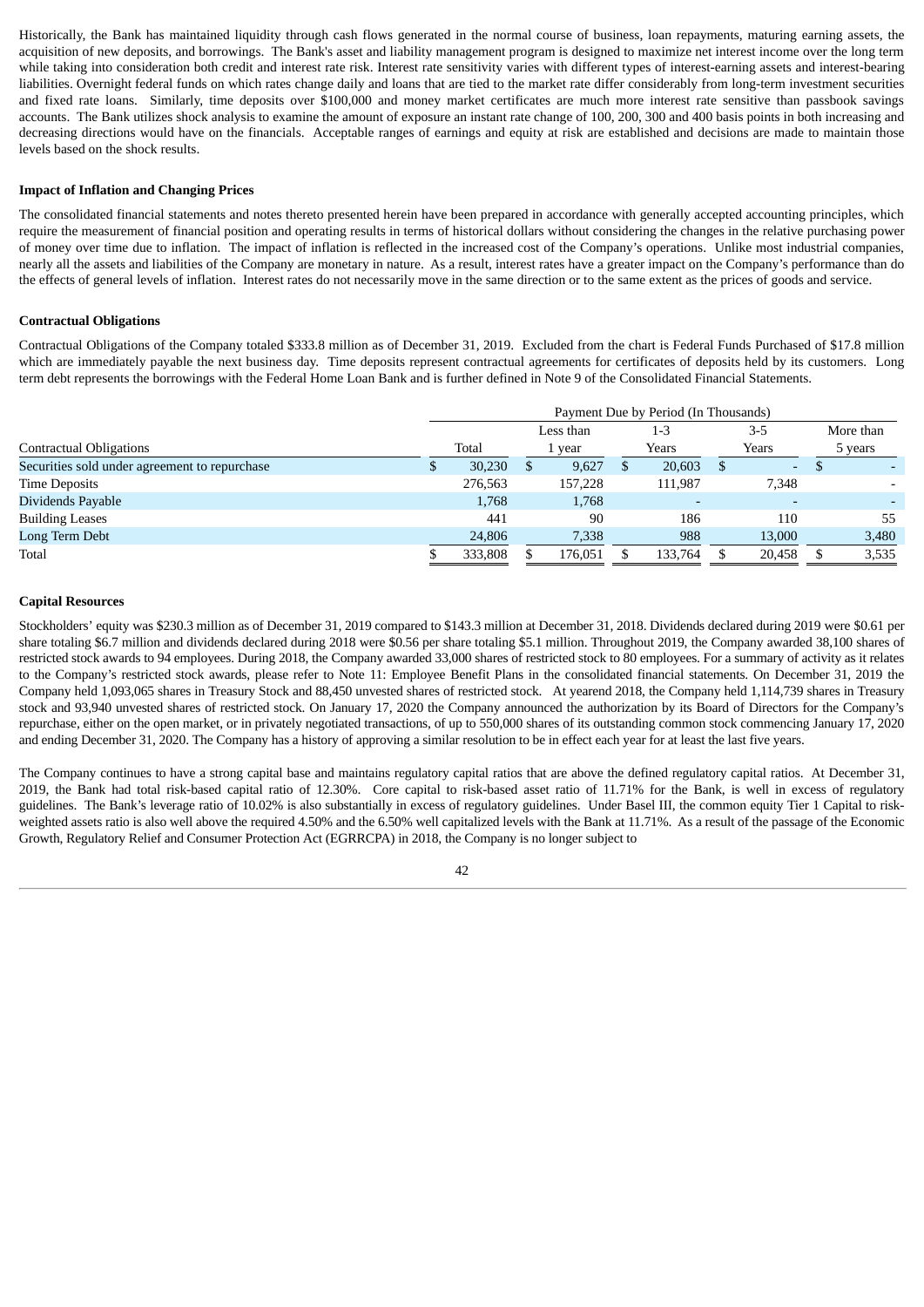regulatory capital ratio requirements as long as its total consolidating assets are less than \$3.0 billion. For further discussion and analysis of regulatory capital requirements, refer to Note 15 of the Audited Financial Statements.

The Company's subsidiaries are restricted by regulations from making dividend distributions in excess of certain prescribed amounts. Upon prior regulatory approval, the Bank may be allowed to pay above the prescribed amount.

## **ITEM 7a. QUANTITATIVE AND QUALITATIVE DISCLOSURES ABOUT MARKET RISK**

### **Market Risk**

Market risk is the exposure to loss resulting from changes in interest rates and equity prices. The primary market risk to which we are subject is interest rate risk. The majority of our interest rate risk arises from the instruments, positions and transactions entered into for purposes other than trading such as loans, available for sale securities, interest bearing deposits, short term borrowings and long term borrowings. Interest rate risk occurs when interest bearing assets and liabilities re-price at different times as market interest rates change. For example, if fixed rate assets are funded with variable rate debt, the spread between asset and liability rates will decline or turn negative if rates increase.

Interest rate risk is managed within an overall asset/liability framework. The principal objectives of asset/liability management are to manage sensitivity of net interest spreads and net income to potential changes in interest rates. Funding positions are kept within predetermined limits designed to ensure that risk-taking is not excessive and that liquidity is properly managed. In the event that our asset/liabilities management strategies are unsuccessful, our profitability may be adversely affected. The Company employs a sensitivity analysis utilizing interest rate shocks to help in this analysis.

The shocks presented below assume an immediate change of rate in the percentages and directions shown:

|                | Interest Rate Shock on<br>Net Interest Margin |               |            | Interest Rate Shock on<br>Net Interest Income |              |
|----------------|-----------------------------------------------|---------------|------------|-----------------------------------------------|--------------|
| Net Interest   | % Change                                      | Rate          | Rate       | Cumulative                                    | % Change     |
| Margin (Ratio) | to Flat Rate                                  | Direction     | changes by | Total (\$000)                                 | to Flat Rate |
| 4.15%          | 6.97%                                         | <b>Rising</b> | 3.00%      | 61,001                                        | 6.98%        |
| 4.05%          | 4.31%                                         | <b>Rising</b> | 2.00%      | 59,482                                        | 4.32%        |
| 3.94%          | 1.63%                                         | <b>Rising</b> | 1.00%      | 57,951                                        | 1.63%        |
| 3.88%          | $0.00\%$                                      | Flat          | $0.00\%$   | 57,020                                        | $0.00\%$     |
| 3.80%          | $-2.08%$                                      | Falling       | $-1.00\%$  | 55,832                                        | $-2.08%$     |
| 3.67%          | $-5.50\%$                                     | Falling       | $-2.00\%$  | 53,879                                        | $-5.51\%$    |
| 3.54%          | $-8.85%$                                      | Falling       | $-3.00\%$  | 51,967                                        | $-8.86%$     |

The shock chart currently shows a widening in net interest margin over the next twelve months in an increasing rate environment and a tightening in a falling rate environment. Due to nine rate increases since December 2015 and three rate decreases in a 91 day time period beginning on August 1, 2019, the model predicts an expansion in a rising rate environment. The 200 and 300 basis rising rates scenarios are predicted to expand the net interest margin and produce higher levels of net interest income. This would indicate that the assets yield is predicted to increase faster than the cost of funds will rise. The Bank continues to enhance its use of the software model and performs additional stress tests whose results management and the director's review. The Bank also monitors and adjusts the assumptions for decay rates and key rate ties on certain deposit accounts and continues to review and modify those rates as the index rates change. Both directional changes are well within risk exposure guidelines. The effect of the rate shocks may be mitigated to the extent that not all lines of business are directly tied to an external index and actual balance sheet composition may differ from prediction.

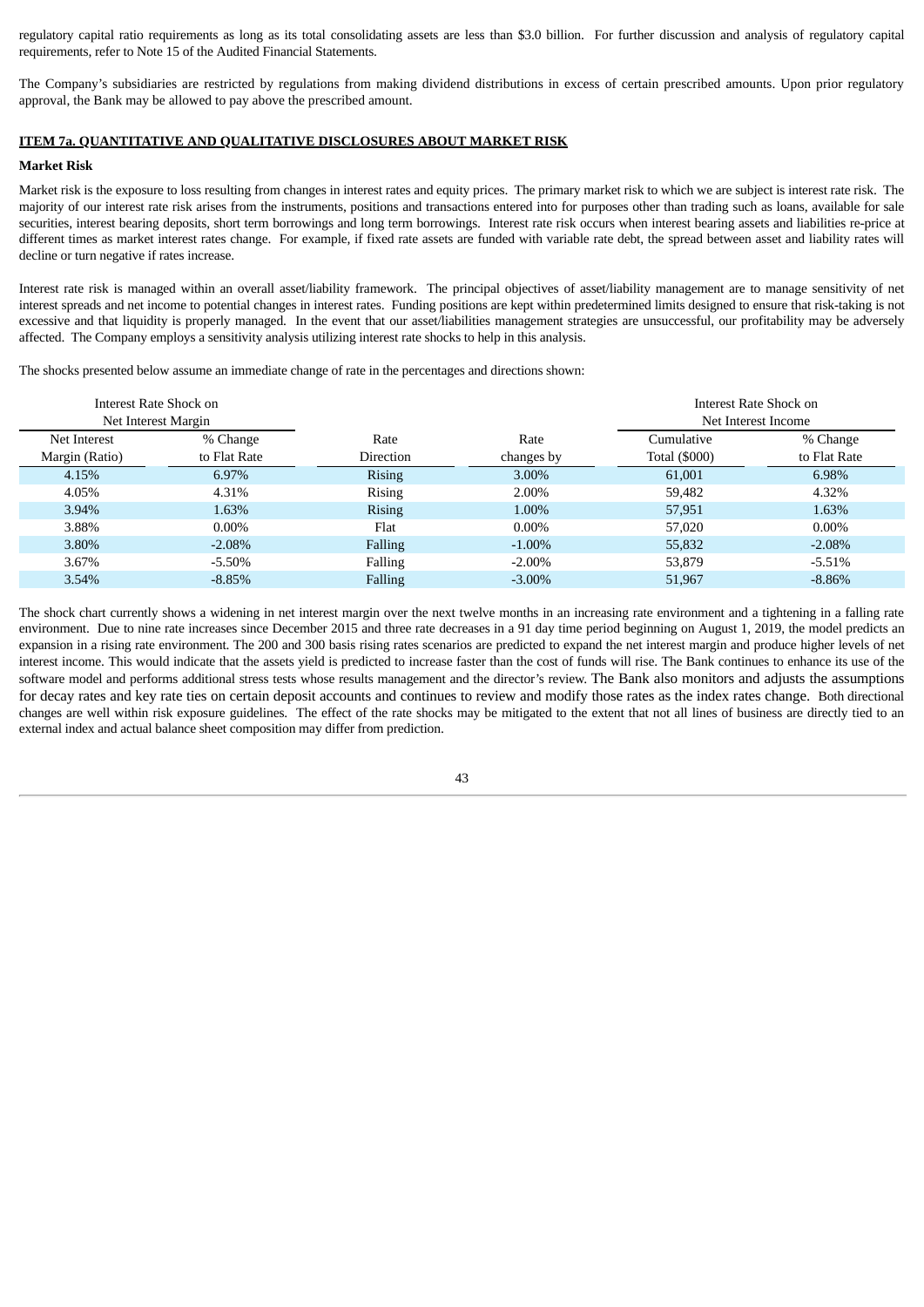## **ITEM 8. FINANCIAL STATEMENTS**

## **Index To Consolidated Financial Statements**

Reports of Independent Registered Public Accounting Firm.

Consolidated Balance Sheets at December 31, 2019 and 2018.

Consolidated Statements of Income for the years ended December 31, 2019, 2018 and 2017.

Consolidated Statements of Comprehensive Income for the years ended December 31, 2019, 2018 and 2017.

Consolidated Statements of Changes to Shareholders' Equity for the years ended December 31, 2019, 2018 and 2017.

Consolidated Statements of Cash Flows for the years ended December 31, 2019, 2018 and 2017.

Notes to Consolidated Financial Statements.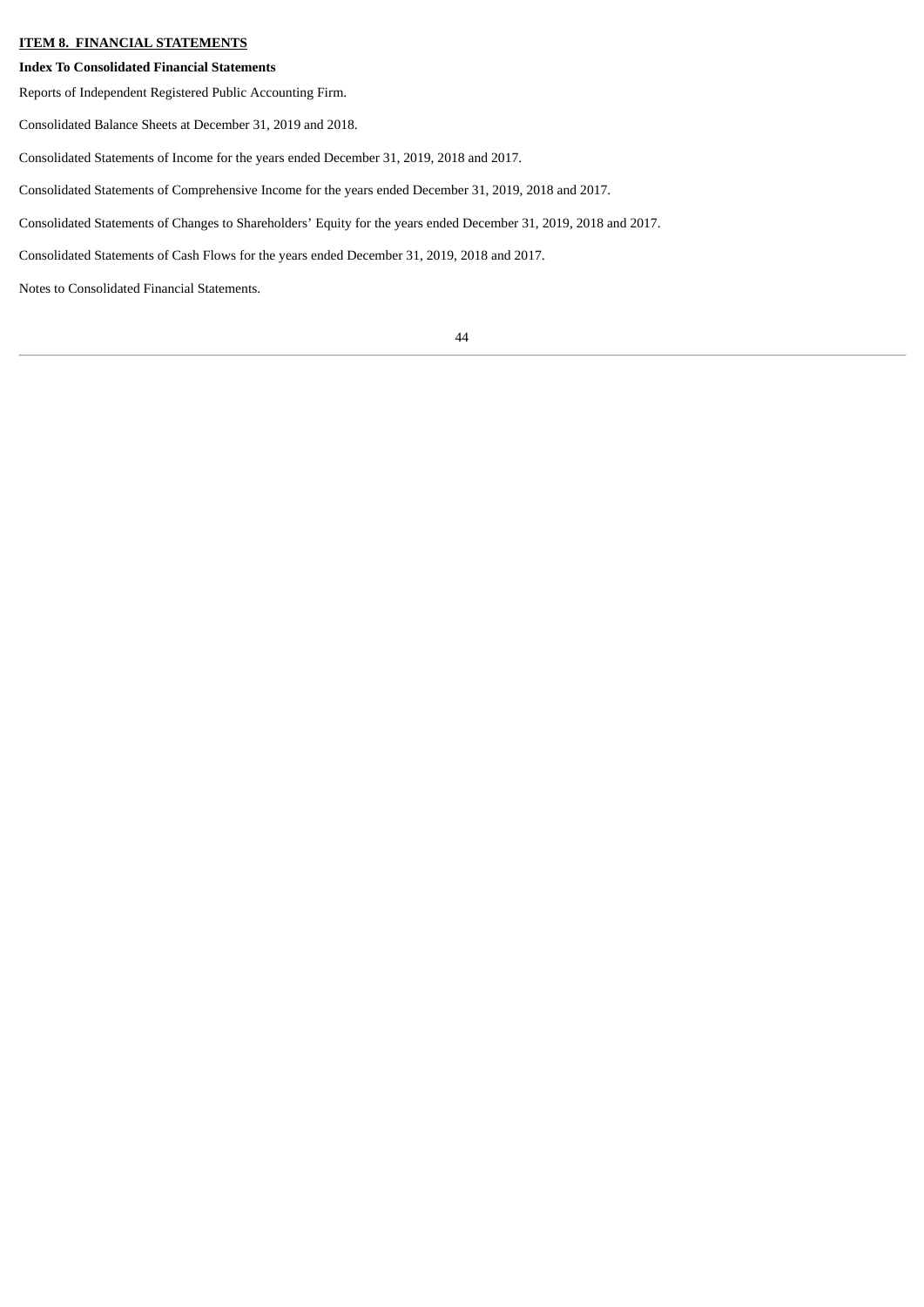

## **Report of Independent Registered Public Accounting Firm**

To the Shareholders, Board of Directors and Audit Committee Farmers & Merchants Bancorp, Inc. Archbold, Ohio

## **Opinion on the Financial Statements**

We have audited the accompanying consolidated balance sheets of Farmers & Merchants Bancorp, Inc. (Company) as of December 31, 2019 and 2018, the related consolidated statements of income, comprehensive income, changes in stockholders' equity and cash flows for each of the years in the threeyear period ended December 31, 2019, and the related notes (collectively referred to as the financial statements). In our opinion, the consolidated financial statements referred to above present fairly, in all material respects, the financial position of the Company as of December 31, 2019 and 2018, and the results of its operations and its cash flows for each of the years in the three-year period ended

December 31, 2019, in conformity with accounting principles generally accepted in the United States of America.

We also have audited, in accordance with the standards of the Public Company Accounting Oversight Board (United States) ("PCAOB"), the Company's internal control over financial reporting as of

December 31, 2019, based on criteria established in *Internal Control-Integrated Framework (2013) issued by the Committee of Sponsoring Organizations of the Treadway Commission (COSO)* and our report dated February 26, 2020, expressed an unqualified opinion of the effectiveness of the Company's internal control over financial reporting.

## *Basis for Opinion*

These financial statements are the responsibility of the Company's management. Our responsibility is to express an opinion on the Company's financial statements based on our audits.

We are a public accounting firm registered with the PCAOB and are required to be independent with respect to the Company in accordance with the U.S. federal securities laws and the applicable rules and regulations of the Securities and Exchange Commission and the PCAOB.

We conducted our audits in accordance with the standards of the PCAOB. Those standards require that we plan and perform the audits to obtain reasonable assurance about whether the financial statements are free of material misstatement, whether due to error or fraud. Our audits included performing procedures to assess the risks of material misstatement of the financial statements, whether due to error or fraud, and performing procedures that respond to those risks. Such procedures include examining, on a test basis, evidence regarding the amounts and disclosures in the financial statements. Our audits also included evaluating the accounting principles used and significant estimates made by management, as well as evaluating the overall presentation of the financial statements. We believe that our audits provide a reasonable basis for our opinion.

BKDUP

We have served as the Company's auditor since 2014.

Fort Wayne, Indiana February 26, 2020

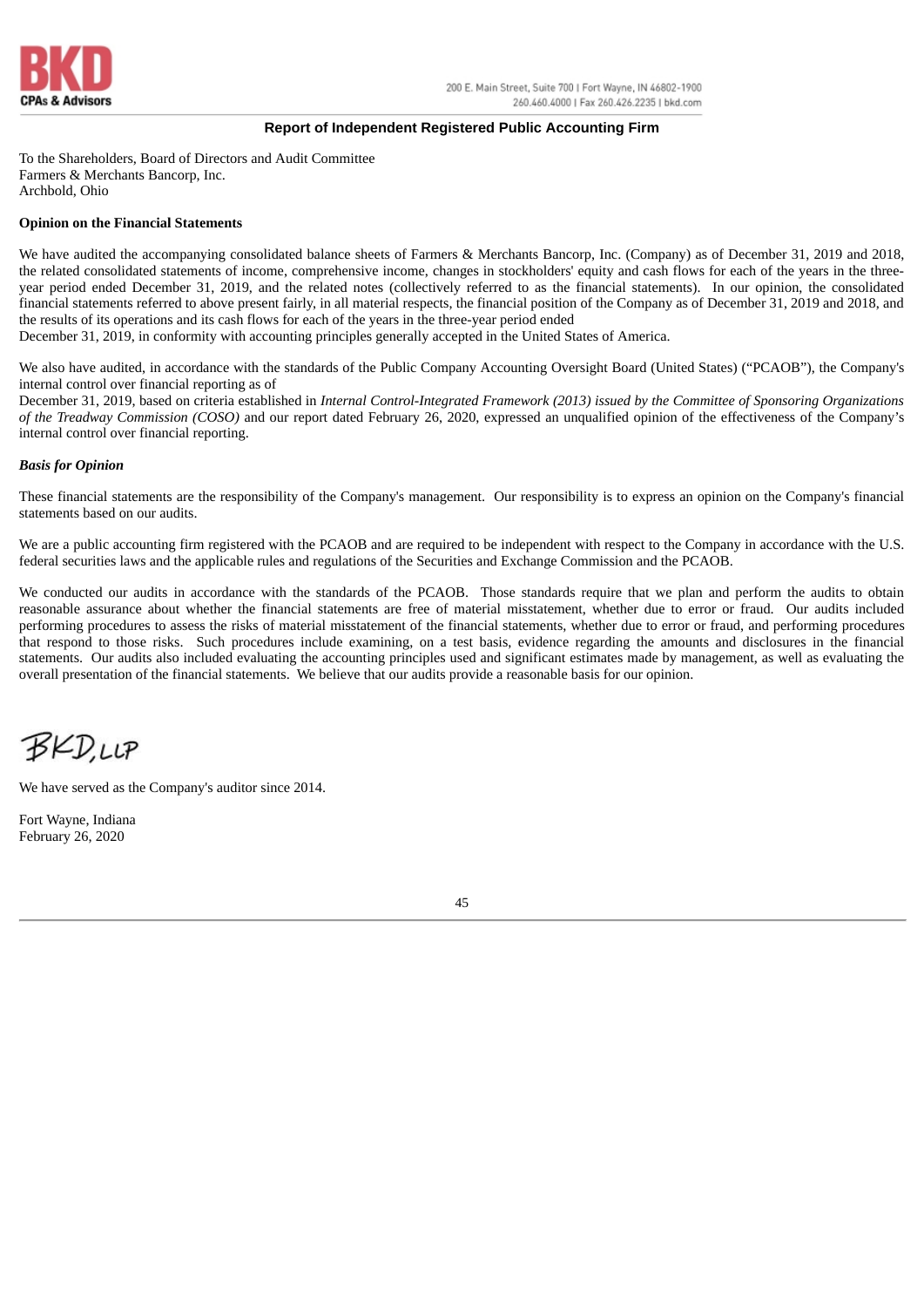

**Report of Independent**

## **Registered Public Accounting Firm**

To the Shareholders, Board of Directors and Audit Committee Farmers & Merchants Bancorp, Inc. Archbold, Ohio

## **Opinion on Internal Control Over Financial Reporting**

We have audited Farmers & Merchants Bancorp, Inc.'s (Company) internal control over financial reporting as of December 31, 2019, based on criteria established in Internal Control - Integrated Framework: (2013) issued by the Committee of Sponsoring Organizations of the Treadway Commission (COSO).

In our opinion, the Company maintained, in all material respects, effective internal control over financial reporting as of December 31, 2019, based on criteria established in *Internal Control – Integrated Framework: (2013) issued by COSO*.

We also have audited, in accordance with the standards of the Public Company Accounting Oversight Board (United States) ("PCAOB"), the consolidated financial statements of the Company and our report dated February 26, 2020, expressed an unqualified opinion.

## *Basis for Opinion*

The Company's management is responsible for maintaining effective internal control over financial reporting and for its assessment of the effectiveness of internal control over financial reporting, included in the accompanying Management Report on Internal Control Over Financial Reporting. Our responsibility is to express an opinion on the Company's internal control over financial reporting based on our audit.

We are a public accounting firm registered with the PCAOB and are required to be independent with respect to the Company in accordance with the U.S. federal securities laws and the applicable rules and regulations of the Securities and Exchange Commission and the PCAOB.

We conducted our audit in accordance with the standards of the PCAOB. Those standards require that we plan and perform the audit to obtain reasonable assurance about whether effective internal control over financial reporting was maintained in all material respects.

Our audit included obtaining an understanding of internal control over financial reporting, assessing the risk that a material weakness exists and testing and evaluating the design and operating effectiveness of internal control based on the assessed risk. Our audit also included performing such other procedures as we considered necessary in the circumstances. We believe that our audit provides a reasonable basis for our opinion.

### *Definitions and Limitations of Internal Control Over Financial Reporting*

A company's internal control over financial reporting is a process designed to provide reasonable assurance regarding the reliability of financial reporting and the preparation of financial statements for external purposes in accordance with generally accepted accounting principles. A company's internal control over financial reporting includes those policies and procedures that (1) pertain to the maintenance of records that, in reasonable detail, accurately and fairly reflect the transactions and dispositions of the assets of the company; (2) provide reasonable assurance that transactions are recorded as necessary to permit preparation of financial statements in accordance with generally accepted accounting principles, and that receipts and expenditures of the company are being made only in accordance with authorizations of management and directors of the company; and (3) provide reasonable assurance regarding prevention or timely detection of unauthorized acquisition, use or disposition of the company's assets that could have a material effect on the financial statements.

Because of its inherent limitations, internal control over financial reporting may not prevent or detect misstatements. Also, projections of any evaluation of effectiveness to future periods are subject to the risk that controls may become inadequate because of changes in conditions or that the degree of compliance with the policies or procedures may deteriorate.

**BKD,LLP** 

Fort Wayne, Indiana February 26, 2020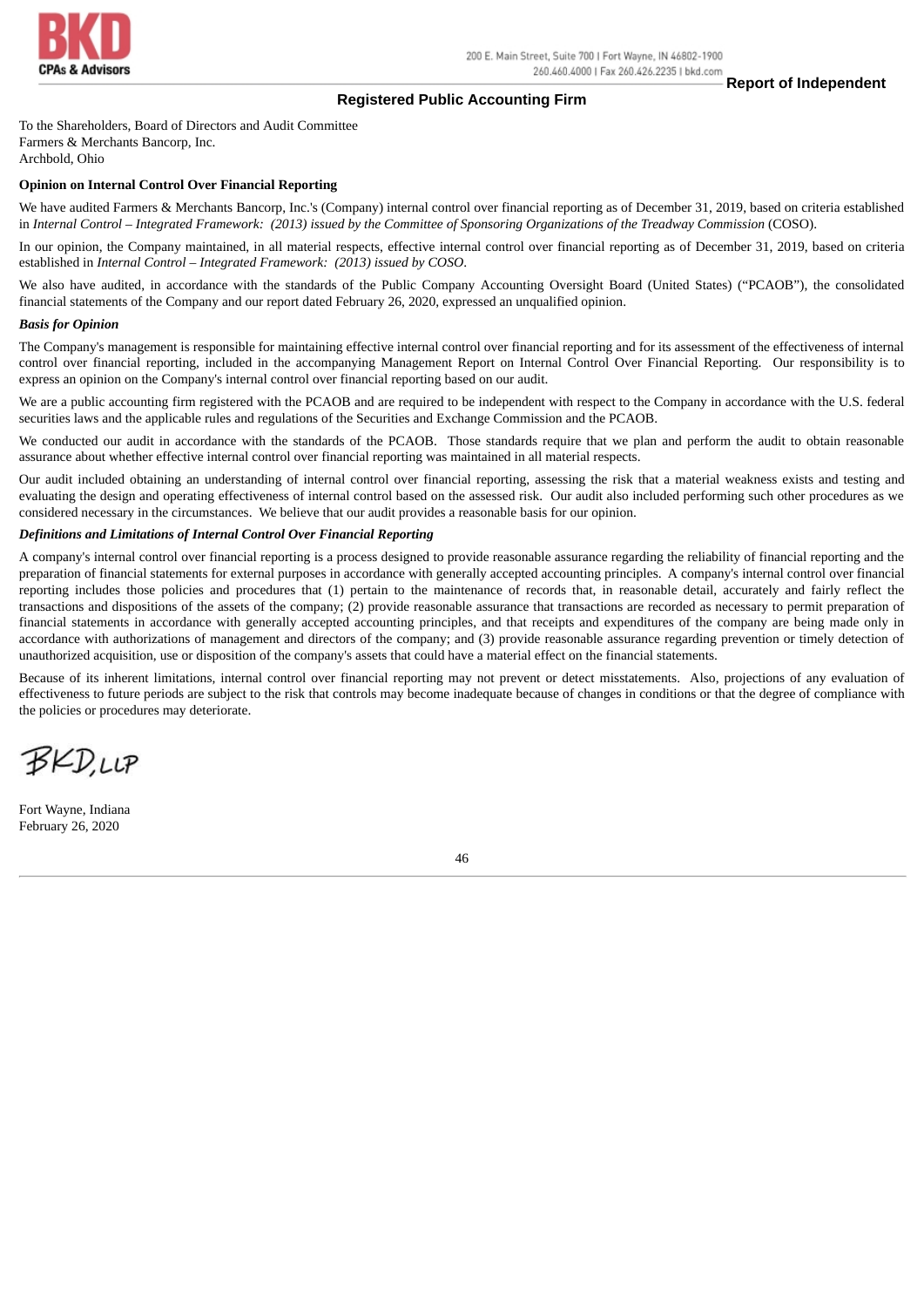# **Farmers & Merchants Bancorp, Inc. and Subsidiaries**

# **Consolidated Balance Sheets December 31, 2019 and 2018 (000's Omitted, Except Share Data)**

|                                                                                                                                               |              | 2019      | 2018            |
|-----------------------------------------------------------------------------------------------------------------------------------------------|--------------|-----------|-----------------|
| <b>Assets</b>                                                                                                                                 |              |           |                 |
| <b>Assets</b>                                                                                                                                 |              |           |                 |
| Cash and due from banks                                                                                                                       | $\mathbb{S}$ | 50,137    | \$<br>37,492    |
| Federal funds sold                                                                                                                            |              | 1,159     | 873             |
| Total cash and cash equivalents                                                                                                               |              | 51,296    | 38,365          |
| Interest-bearing time deposits                                                                                                                |              | 4,309     | 4,019           |
| Securities - available-for-sale                                                                                                               |              | 222,293   | 168,447         |
| Other securities, at cost                                                                                                                     |              | 5,810     | 3,679           |
| Loans held for sale                                                                                                                           |              | 4,248     | 495             |
| Loans, net                                                                                                                                    |              | 1,211,771 | 839,599         |
| Premises and equipment                                                                                                                        |              | 26,283    | 22,612          |
| Construction in progress                                                                                                                      |              | 68        | 3               |
| Goodwill                                                                                                                                      |              | 47,340    | 4,074           |
| Mortgage servicing rights                                                                                                                     |              | 2,629     | 2,385           |
| Other real estate owned                                                                                                                       |              | 214       | 600             |
| Bank owned life insurance                                                                                                                     |              | 15,235    | 14,884          |
| Other assets                                                                                                                                  |              | 15,834    | 17,001          |
| <b>Total Assets</b>                                                                                                                           | \$           | 1,607,330 | \$<br>1,116,163 |
| <b>Liabilities and Stockholders' Equity</b>                                                                                                   |              |           |                 |
| <b>Liabilities</b>                                                                                                                            |              |           |                 |
| <b>Deposits</b>                                                                                                                               |              |           |                 |
| Noninterest-bearing                                                                                                                           | \$           | 265,156   | \$<br>215,422   |
| Interest-bearing                                                                                                                              |              |           |                 |
| <b>NOW accounts</b>                                                                                                                           |              | 423,655   | 298,254         |
| <b>Savings</b>                                                                                                                                |              | 322,973   | 227,701         |
| Time                                                                                                                                          |              | 276,563   | 187,413         |
| <b>Total deposits</b>                                                                                                                         |              | 1,288,347 | 928,790         |
| Federal funds purchased and securities sold under agreement to repurchase                                                                     |              | 48,073    | 32,181          |
| Federal Home Loan Bank (FHLB) advances                                                                                                        |              | 24,806    |                 |
| Dividend payable                                                                                                                              |              | 1,768     | 1,379           |
| Accrued expenses and other liabilities                                                                                                        |              | 14,078    | 10,526          |
| <b>Total liabilities</b>                                                                                                                      |              | 1,377,072 | 972,876         |
|                                                                                                                                               |              |           |                 |
| <b>Commitments and Contingencies</b>                                                                                                          |              |           |                 |
|                                                                                                                                               |              |           |                 |
| <b>Stockholders' Equity</b>                                                                                                                   |              |           |                 |
| Common stock - No par value 20,000,000 shares authorized; issued and<br>outstanding 12,230,000 shares 12/31/19 and 10,400,000 shares 12/31/18 |              | 81,535    | 10,823          |
| Treasury stock - 1,093,065 shares 12/31/19, 1,114,739 shares 12/31/18                                                                         |              | (12, 456) | (12, 409)       |
| Retained earnings                                                                                                                             |              | 160,081   | 147,887         |
| Accumulated other comprehensive income (loss)                                                                                                 |              | 1,098     | (3,014)         |
|                                                                                                                                               |              | 230,258   | 143,287         |
| Total stockholders' equity                                                                                                                    | \$           | 1,607,330 | \$<br>1,116,163 |
| <b>Total Liabilities and Stockholders' Equity</b>                                                                                             |              |           |                 |

See Notes to Consolidated Financial Statements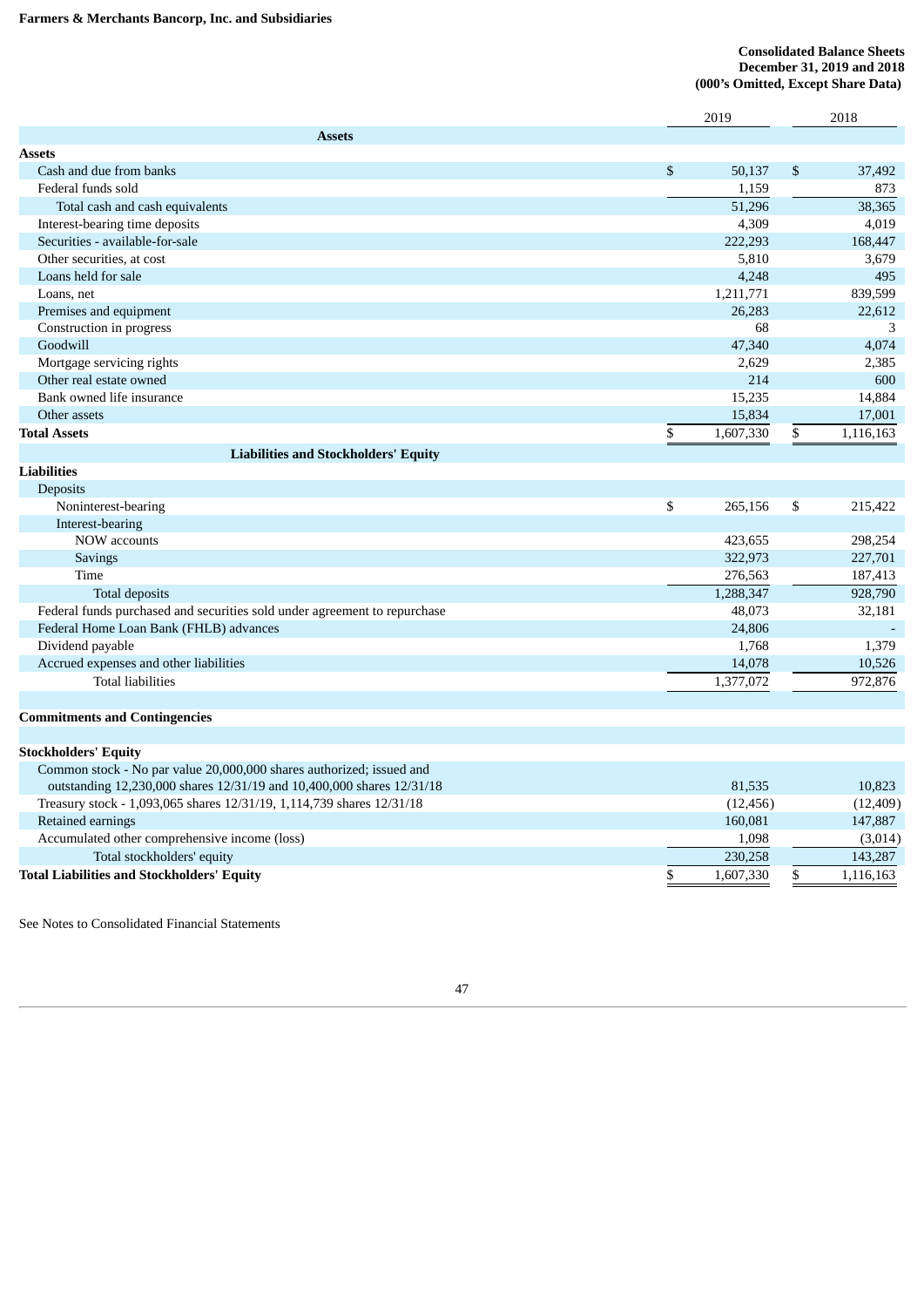# **Farmers & Merchants Bancorp, Inc. and Subsidiaries**

# **Consolidated Statements of Income Years Ended December 31, 2019, 2018 and 2017 (000's Omitted, Except Per Share Data)**

|                                                                 | 2019         |                 | 2018   |             | 2017     |
|-----------------------------------------------------------------|--------------|-----------------|--------|-------------|----------|
| <b>Interest Income</b>                                          |              |                 |        |             |          |
| Loans, including fees                                           | \$<br>62,213 | \$              | 42,303 | \$          | 37,195   |
| Debt securities:                                                |              |                 |        |             |          |
| U.S. Treasury and government agencies                           | 3,341        |                 | 2,478  |             | 2,480    |
| Municipalities                                                  | 837          |                 | 1,095  |             | 1,193    |
| Dividends                                                       | 293          |                 | 220    |             | 187      |
| Federal funds sold                                              | 416          |                 | 19     |             | 69       |
| Other                                                           | 1,206        |                 | 314    |             | 124      |
| Total interest income                                           | 68,306       |                 | 46,429 |             | 41,248   |
| <b>Interest Expense</b>                                         |              |                 |        |             |          |
| Deposits                                                        | 12,942       |                 | 5,989  |             | 4,483    |
| Federal funds purchased and securities sold under agreements to |              |                 |        |             |          |
| repurchase                                                      | 734          |                 | 503    |             | 497      |
| <b>Borrowed funds</b>                                           | 1,083        |                 | 80     |             | 147      |
| Total interest expense                                          | 14,759       |                 | 6,572  |             | 5,127    |
| <b>Net Interest Income Before Provision for Loan Losses</b>     | 53,547       |                 | 39,857 |             | 36,121   |
| <b>Provision for Loan Losses</b>                                | 1,138        |                 | 324    |             | 222      |
| <b>Net Interest Income After Provision for Loan Losses</b>      | 52,409       |                 | 39,533 |             | 35,899   |
| <b>Noninterest Income</b>                                       |              |                 |        |             |          |
| Customer service fees                                           | 6,726        |                 | 5,935  |             | 5,609    |
| Other service charges and fees                                  | 4,443        |                 | 4,181  |             | 4,268    |
| Net gain on sale of loans                                       | 677          |                 | 757    |             | 811      |
| Net gain (loss) on sale of available-for-sale securities        | (26)         |                 | (9)    |             | 47       |
| Total noninterest income                                        | 11,820       |                 | 10,864 |             | 10,735   |
| <b>Noninterest Expense</b>                                      |              |                 |        |             |          |
| Salaries and wages                                              | 16,329       |                 | 13,760 |             | 12,613   |
| Employee benefits                                               | 5,558        |                 | 4,115  |             | 3,635    |
| Net occupancy expense                                           | 2,317        |                 | 1,757  |             | 1,489    |
| Furniture and equipment                                         | 2,775        |                 | 2,110  |             | 1,858    |
| Data processing                                                 | 2,553        |                 | 1,318  |             | 1,213    |
| Franchise taxes                                                 | 981          |                 | 954    |             | 902      |
| ATM expense                                                     | 1,715        |                 | 1,340  |             | 1,173    |
| Advertising                                                     | 1,569        |                 | 887    |             | 757      |
| Net loss on sale of other assets owned                          | 81           |                 | 44     |             | 27       |
| FDIC assessment                                                 | 183          |                 | 326    |             | 330      |
| Mortgage servicing rights amortization                          | 487          |                 | 364    |             | 353      |
| Consulting fees                                                 | 668          |                 | 928    |             | 377      |
| Other general and administrative                                | 6,379        |                 | 4,318  |             | 4,004    |
| Total noninterest expense                                       | 41,595       |                 | 32,221 |             | 28,731   |
|                                                                 |              |                 |        |             |          |
| <b>Income Before Income Taxes</b>                               | 22,634       |                 | 18,176 |             | 17,903   |
| <b>Income Taxes</b>                                             | 4,232        |                 | 3,227  |             | 5,183    |
| <b>Net Income</b>                                               | \$<br>18,402 | $\overline{\$}$ | 14,949 | $\mathbb S$ | 12,720   |
| <b>Basic and Diluted Earnings Per Share</b>                     | \$<br>1.66   | \$              | 1.61   | \$          | 1.38     |
| <b>Dividends Declared</b>                                       | \$<br>0.61   | \$              | 0.56   | $\mathbb S$ | $0.50\,$ |

See Notes to Consolidated Financial Statements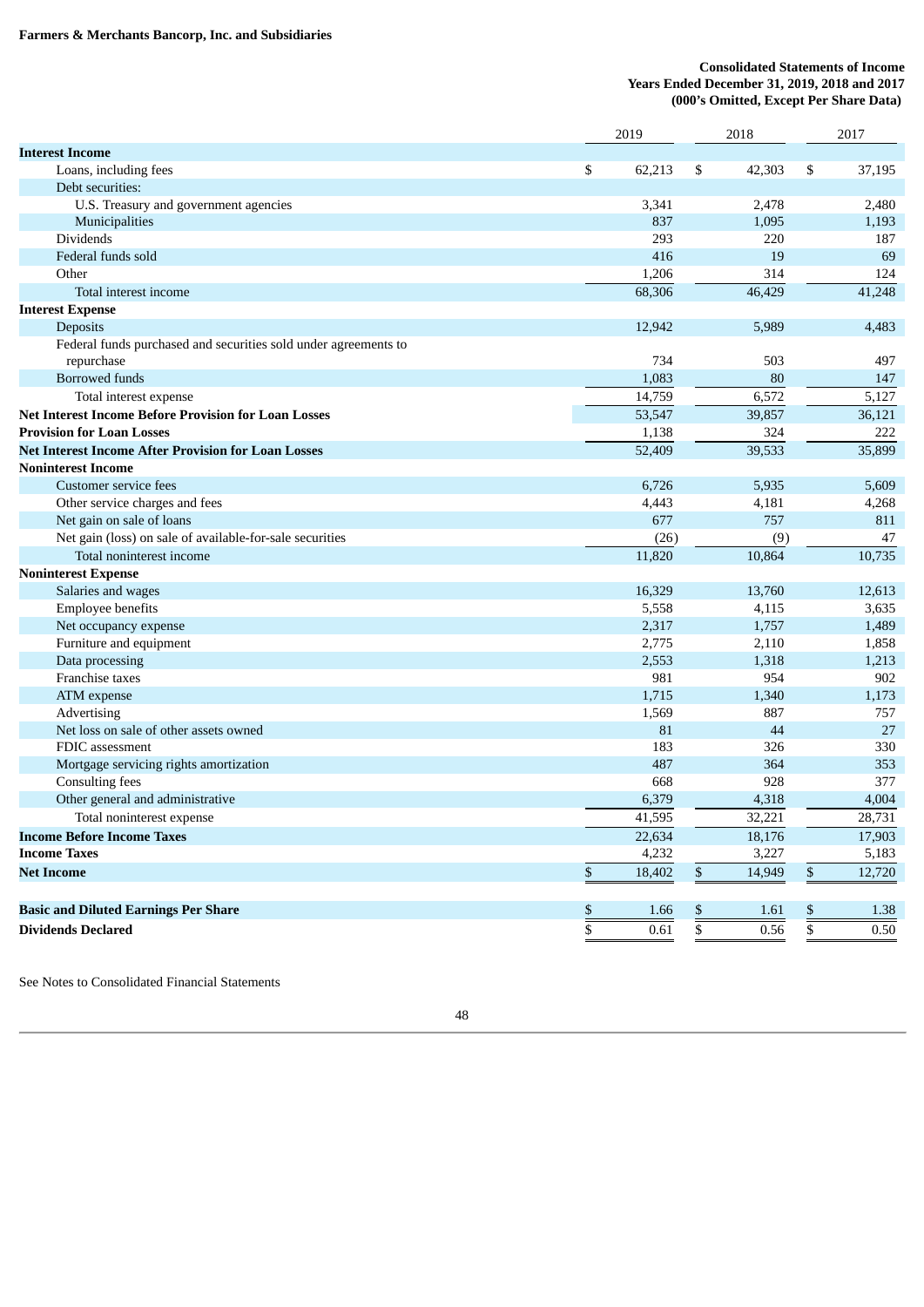## **Consolidated Statements of Comprehensive Income Years Ended December 31, 2019, 2018 and 2017 (000's Omitted)**

|                                                                           | 2019   | 2018    | 2017   |
|---------------------------------------------------------------------------|--------|---------|--------|
| Net Income                                                                | 18,402 | 14,949  | 12,720 |
| Other Comprehensive Income (Loss) (Net of Tax):                           |        |         |        |
| Net unrealized gain (loss) on available-for-sale securities               | 5,179  | (1,058) | 267    |
| Reclassification adjustment for (gain) loss on sale of available-for-sale |        |         |        |
| securities                                                                | 26     | 9       | (47)   |
| Net unrealized gain (loss) on available-for-sale securities               | 5,205  | (1,049) | 220    |
| Tax expense (benefit)                                                     | 1,093  | (220)   | 74     |
| Other comprehensive income (loss)                                         | 4,112  | (829)   | 146    |
| <b>Comprehensive Income</b>                                               | 22.514 | 14.120  | 12.866 |

See Notes to Consolidated Financial Statements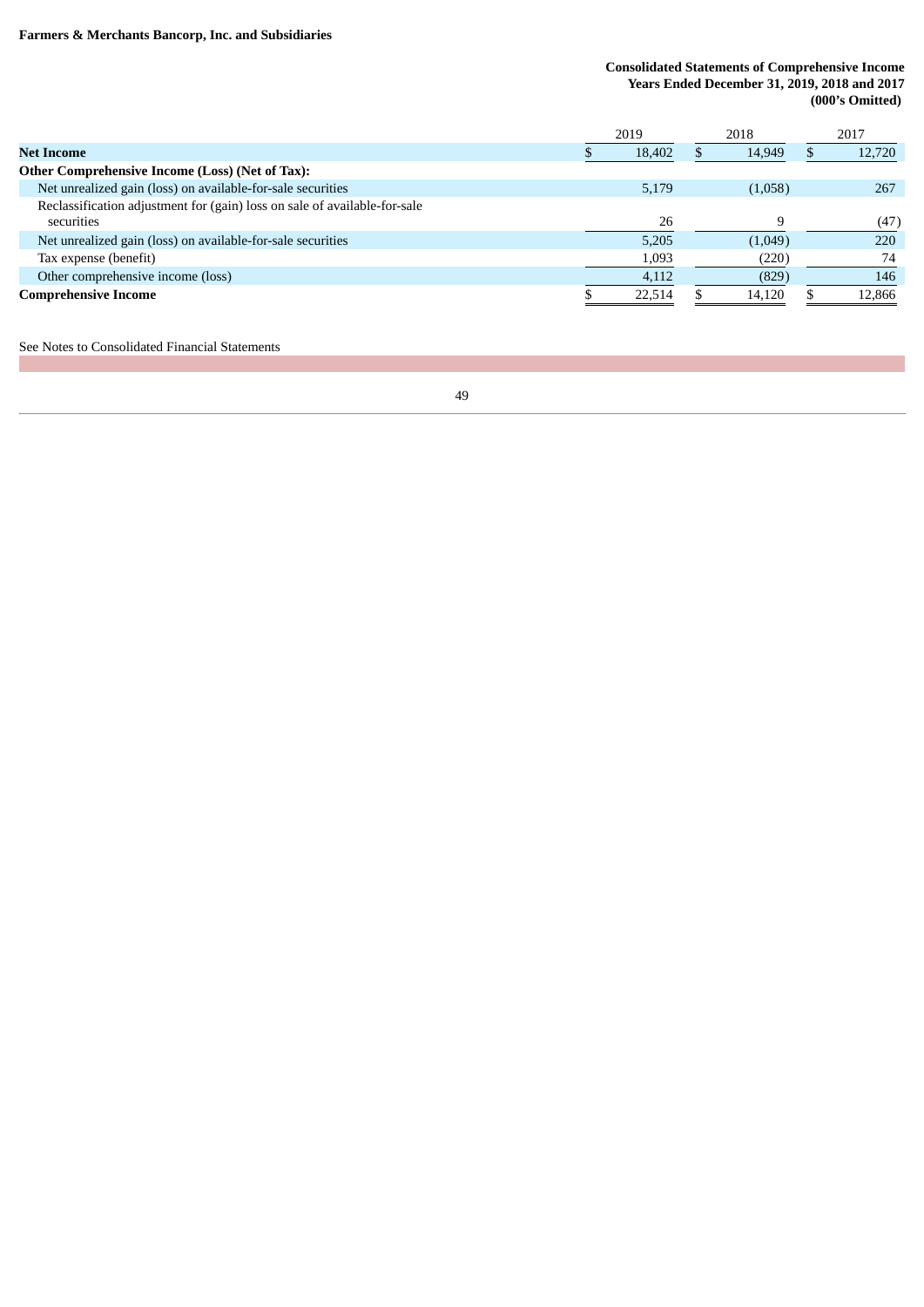## **Consolidated Statements of Changes to Stockholders' Equity For the Years Ended December 31, 2019, 2018 and 2017 (000's Omitted, Except Per Share Data)**

|                                                             |            |                        |                 |               | Accumulated             |                       |
|-------------------------------------------------------------|------------|------------------------|-----------------|---------------|-------------------------|-----------------------|
|                                                             | Shares of  |                        |                 |               | Other                   | <b>Total</b>          |
|                                                             | Common     | Common                 | Treasury        | Retained      | Comprehensive           | Stockholders'         |
|                                                             | Stock      | <b>Stock</b>           | <b>Stock</b>    | Earnings      | Income (Loss)           | Equity                |
| Balance - January 1, 2017                                   | 9,241,750  | $\mathbb{S}$<br>11,947 | \$(12,267)      | \$127,869     | $\mathbb{S}$<br>(1,972) | $\sqrt{3}$<br>125,577 |
| Net income                                                  |            |                        |                 | 12,720        |                         | 12,720                |
| Other comprehensive income                                  |            |                        |                 |               | 146                     | 146                   |
| Purchase of treasury stock                                  | (6,790)    |                        | (196)           |               |                         | (196)                 |
| Issuance of 32,000 shares of restricted stock               |            |                        |                 |               |                         |                       |
| (Net of forfeitures - 1,080)                                | 30,920     | (908)                  | 303             | 570           |                         | (35)                  |
| Stock-based compensation expense                            |            | 507                    |                 |               |                         | 507                   |
| Cash dividends declared - \$0.50 per share                  |            |                        |                 | (4,582)       |                         | (4,582)               |
| Balance - December 31, 2017                                 | 9,265,880  | 11,546                 | (12, 160)       | 136,577       | (1,826)                 | 134,137               |
| Adoption of ASU 2017-08, cumulative effect                  |            |                        |                 | (30)          |                         | (30)                  |
| Balance - December 31, 2017, adjusted                       | 9,265,880  | 11,546                 | (12, 160)       | 136,547       | (1,826)                 | 134,107               |
| Net income                                                  |            |                        |                 | 14,949        |                         | 14,949                |
| Other comprehensive loss                                    |            |                        |                 |               | (829)                   | (829)                 |
| Adoption of ASU 2018-02                                     |            |                        |                 | 359           | (359)                   |                       |
| Purchase of treasury stock                                  | (10, 999)  |                        | (490)           |               |                         | (490)                 |
| Issuance of 33,000 shares of restricted stock               |            |                        |                 |               |                         |                       |
| (Net of forfeitures - 2,620)                                | 30,380     | (1,468)                | 241             | 1,174         |                         | (53)                  |
| Stock-based compensation expense                            |            | 745                    |                 |               |                         | 745                   |
| Cash dividends declared - \$0.56 per share                  |            |                        |                 | (5, 142)      |                         | (5, 142)              |
| <b>Balance - December 31, 2018</b>                          | 9,285,261  | 10,823                 | (12, 409)       | 147,887       | (3,014)                 | 143,287               |
| Net income                                                  |            |                        |                 | 18,402        |                         | 18,402                |
| Other comprehensive income                                  |            |                        |                 |               | 4,112                   | 4,112                 |
| Issuance of 1,830,000 shares of common stock in acquisition | 1,830,000  | 70,437                 |                 |               |                         | 70,437                |
| Purchase of treasury stock                                  | (13,206)   |                        | (381)           |               |                         | (381)                 |
| Issuance of 38,100 shares of restricted stock               |            |                        |                 |               |                         |                       |
| (Net of forfeitures - 3,220)                                | 34,880     | (813)                  | 334             | 526           |                         | 47                    |
| Stock-based compensation expense                            |            | 1,088                  |                 |               |                         | 1,088                 |
| Cash dividends declared - \$0.61 per share                  |            |                        |                 | (6, 734)      |                         | (6,734)               |
| Balance - December 31, 2019                                 | 11,136,935 | 81,535<br>\$           | (12, 456)<br>S. | \$<br>160,081 | \$<br>1,098             | 230,258<br>\$         |

See Notes to Consolidated Financial Statements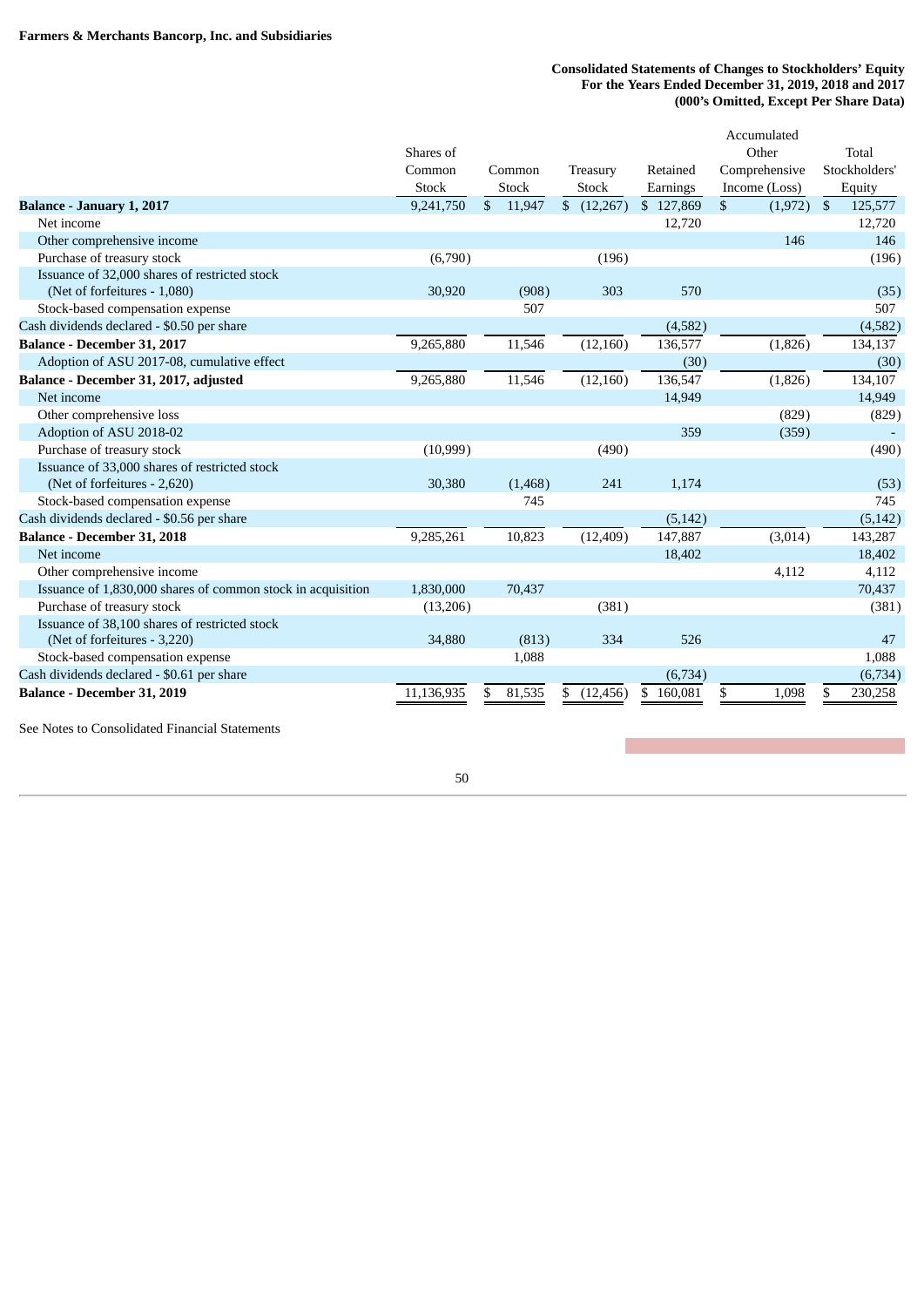|                                                        | 2019         | 2018         |    | 2017      |  |
|--------------------------------------------------------|--------------|--------------|----|-----------|--|
| <b>Cash Flows from Operating Activities</b>            |              |              |    |           |  |
| Net income                                             | \$<br>18,402 | \$<br>14,949 | \$ | 12,720    |  |
| Adjustments to reconcile net income to net cash        |              |              |    |           |  |
| from operating activities:                             |              |              |    |           |  |
| Depreciation                                           | 2,307        | 1,711        |    | 1,551     |  |
| Amortization of available-for-sale securities, net     | 822          | 957          |    | 1,106     |  |
| Amortization of servicing rights                       | 487          | 364          |    | 353       |  |
| Amortization of core deposit intangible                | 727          | 167          |    | 245       |  |
| Net amortization (accretion) of fair value adjustments | (1,379)      | 6            |    | 62        |  |
| Stock-based compensation expense                       | 1,088        | 745          |    | 507       |  |
| Deferred income taxes                                  | 227          | 472          |    | 21        |  |
| Provision for loan loss                                | 1,138        | 324          |    | 222       |  |
| Gain on sale of loans held for sale                    | (677)        | (757)        |    | (811)     |  |
| Originations of loans held for sale                    | (73, 562)    | (51, 807)    |    | (57, 391) |  |
| Proceeds from sale of loans held for sale              | 68,579       | 51,381       |    | 59,520    |  |
| Loss on sale of other assets owned                     | 81           | 44           |    | 27        |  |
| (Gain) loss on sales of available-for-sale securities  | 26           | 9            |    | (47)      |  |
| Change in other assets and other liabilities, net      | 5,665        | (7,828)      |    | (436)     |  |
| Net cash provided by operating activities              | 23,931       | 10,737       |    | 17,649    |  |
| <b>Cash Flows from Investing Activities</b>            |              |              |    |           |  |
| Activity in available-for-sale securities:             |              |              |    |           |  |
| Maturities, prepayments and calls                      | 67,071       | 29,691       |    | 23,064    |  |
| Sales                                                  | 11,100       | 10,081       |    | 13,562    |  |
| Purchases                                              | (110, 166)   | (13,866)     |    | (15, 335) |  |
| Activity in other securities, at cost:                 |              |              |    |           |  |
| <b>Sales</b>                                           | 237          |              |    |           |  |
| Purchases                                              | (21)         |              |    |           |  |
| Change in interest-bearing time deposits               | (290)        | (1)          |    | (2,103)   |  |
| Proceeds from sales of other assets owned              | 564          | 120          |    | 138       |  |
| Additions to premises and equipment                    | (3,510)      | (2,628)      |    | (1,888)   |  |
| Loan originations and principal collections, net       | (112,212)    | (21, 926)    |    | (65, 611) |  |
| Acquisition of Limberlost, net of cash received        | (2,089)      |              |    |           |  |
| Net cash provided by (used in) investing activities    | (149, 316)   | 1,471        |    | (48, 173) |  |
| <b>Cash Flows from Financing Activities</b>            |              |              |    |           |  |
| Net change in deposits                                 | 153,088      | 9,450        |    | 77,137    |  |
| Net change in federal funds purchased and              |              |              |    |           |  |
| securities sold under agreements to repurchase         | 15,892       | (7,314)      |    | (30, 829) |  |
| Repayment of FHLB advances                             | (23, 938)    | (5,000)      |    | (5,000)   |  |
| Purchase of Treasury stock                             | (381)        | (490)        |    | (196)     |  |
| Cash dividends paid on common stock                    | (6, 345)     | (4,956)      |    | (4, 443)  |  |
| Net cash provided by (used in) financing activities    | 138,316      | (8,310)      |    | 36,669    |  |
| <b>Net Increase in Cash and Cash Equivalents</b>       | 12,931       | 3,898        |    | 6,145     |  |
| <b>Cash and Cash Equivalents - Beginning of Year</b>   | 38,365       | 34,467       |    | 28,322    |  |
| <b>Cash and Cash Equivalents - End of Year</b>         | \$<br>51,296 | \$<br>38,365 | \$ | 34,467    |  |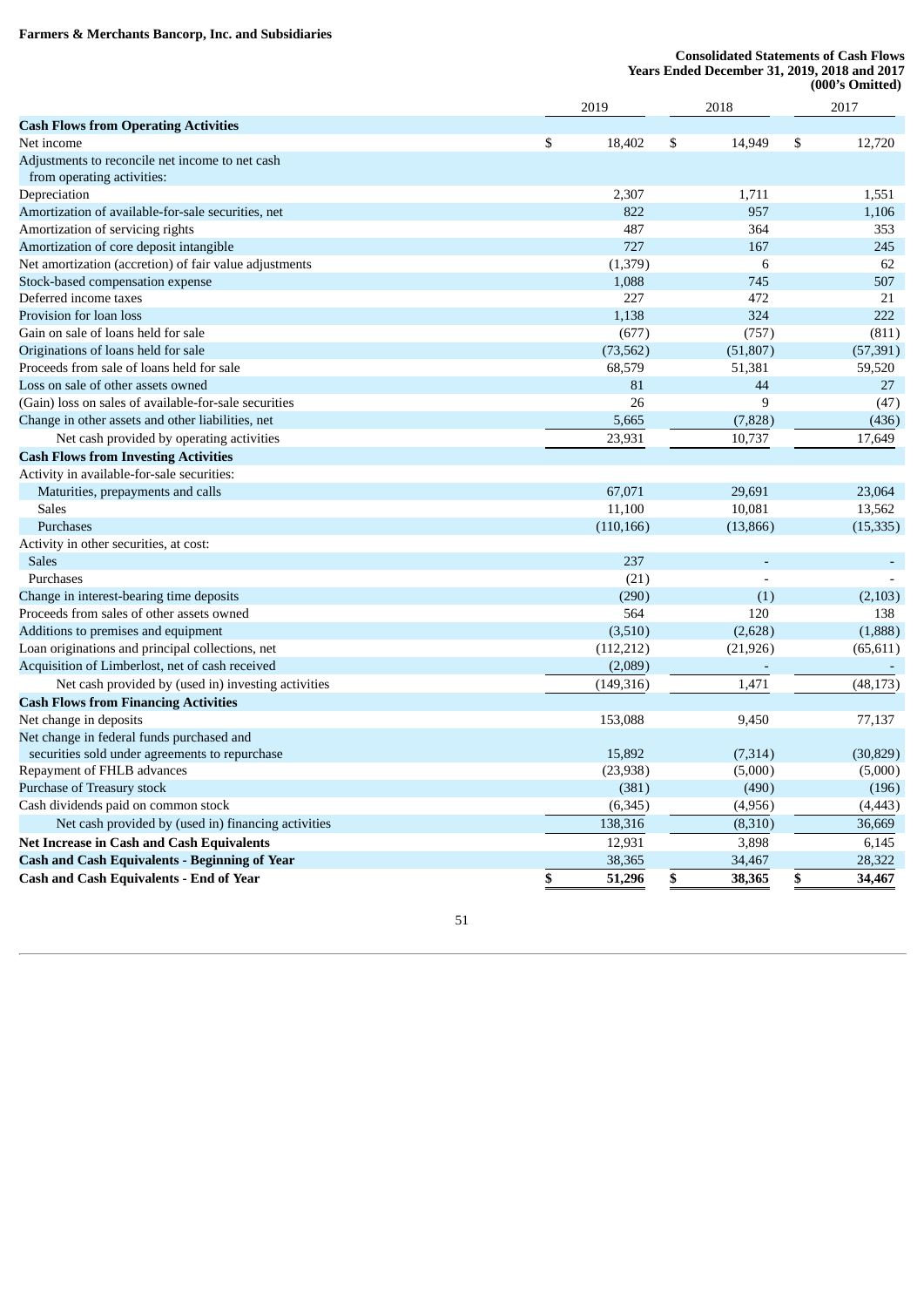|                                                                                                                                                                            | 2019 |         | 2018  | 2017  |
|----------------------------------------------------------------------------------------------------------------------------------------------------------------------------|------|---------|-------|-------|
| <b>Supplemental Information</b>                                                                                                                                            |      |         |       |       |
| Cash paid during the year for:                                                                                                                                             |      |         |       |       |
| Interest                                                                                                                                                                   |      | 13,540  | 6,472 | 5,064 |
| Income taxes                                                                                                                                                               |      | 3,845   | 3.107 | 5,102 |
| Noncash investing activities:                                                                                                                                              |      |         |       |       |
| Transfer of loans to other real estate owned                                                                                                                               |      | 287     | 68    | 59    |
| The Company purchased all of the capital stock of Limberlost for \$78,902 on January 1,<br>2019. In conjunction with the acquisition, liabilities were assumed as follows: |      |         |       |       |
| Fair value of assets acquired                                                                                                                                              |      | 336,380 |       |       |
| Less: common stock issued                                                                                                                                                  |      | 70.437  |       |       |
| Cash paid for the capital stock                                                                                                                                            |      | 8,465   |       |       |
| Liabilities assumed                                                                                                                                                        |      | 257,478 |       |       |

See Notes to Consolidated Financial Statements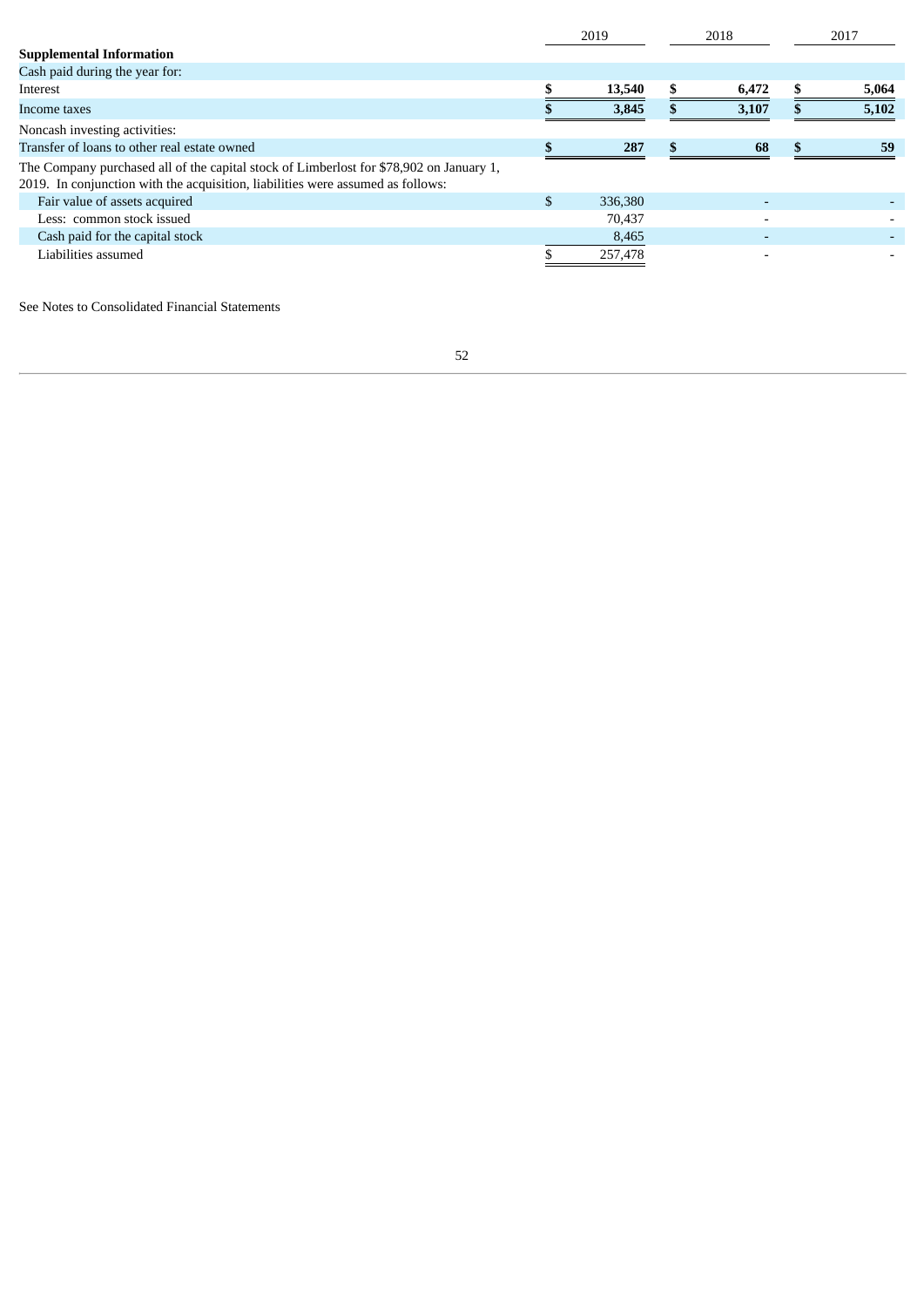#### **Note 1 - Summary of Significant Accounting Policies**

## **Nature of Operations**

The Farmers & Merchants Bancorp, Inc. (the Company) through its bank subsidiary, The Farmers & Merchants State Bank (the Bank) provides a variety of financial services to individuals and small businesses through its offices in Northwest Ohio and Northeast Indiana.

#### **Consolidation Policy**

The consolidated financial statements include the accounts of Farmers & Merchants Bancorp, Inc. and its wholly-owned subsidiaries, The Farmers & Merchants State Bank (the Bank), a commercial banking institution and Farmers & Merchants Risk Management, Inc. (the Captive), a Captive insurance company. All significant inter-company balances and transactions have been eliminated.

#### **Use of Estimates**

The preparation of financial statements in conformity with accounting principles generally accepted in the United States of America requires management to make estimates and assumptions that affect the reported amounts of assets and liabilities and disclosure of contingent assets and liabilities at the date of the financial statements and the reported amounts of revenues and expenses during the reporting period. Material estimates that are particularly susceptible to significant change in the near term relate to the determination of the allowance for loan losses and the valuation of mortgage servicing rights. Actual results could differ from those estimates.

The determination of the adequacy of the allowance for loan losses is based on estimates that are particularly susceptible to significant changes in the economic environment and market conditions. In connection with the determination of the estimated losses on loans, management obtains independent appraisals for significant collateral.

The Bank's loans are generally secured by specific items of collateral including real property, consumer assets, and business assets. Although the Bank has a diversified loan portfolio, a substantial portion of its debtors' ability to honor their contracts is dependent on local economic conditions in the agricultural industry.

While management uses available information to recognize losses on loans, further reductions in the carrying amounts of loans may be necessary based on changes in local economic conditions. In addition regulatory agencies, as an integral part of their examination process, periodically review the estimated losses on loans. Such agencies may require the Bank to recognize additional losses based on their judgments about information available to them at the time of their examination. Because of these factors, it is reasonably possible that the estimated losses on loans may change materially in the near term. However, the amount of the change that is reasonably possible cannot be estimated.

#### **Cash and Cash Equivalents**

For purposes of the consolidated statement of cash flows, the Company considers all highly liquid debt instruments purchased with an original maturity of three months or less to be cash equivalents. This includes cash on hand, amounts due from banks, and federal funds sold. Generally, federal funds sold are outstanding for one day periods.

#### **Restrictions on Cash and Amounts Due from Banks**

The Bank is required to maintain average balances on hand with the Federal Reserve Bank. The aggregate reserve was \$22.5 million for December 31, 2019 and it was \$12.6 million for December 31, 2018. The Company and its subsidiaries maintain cash balances with high quality credit institutions. At times such balances may be in excess of the federally insured limits.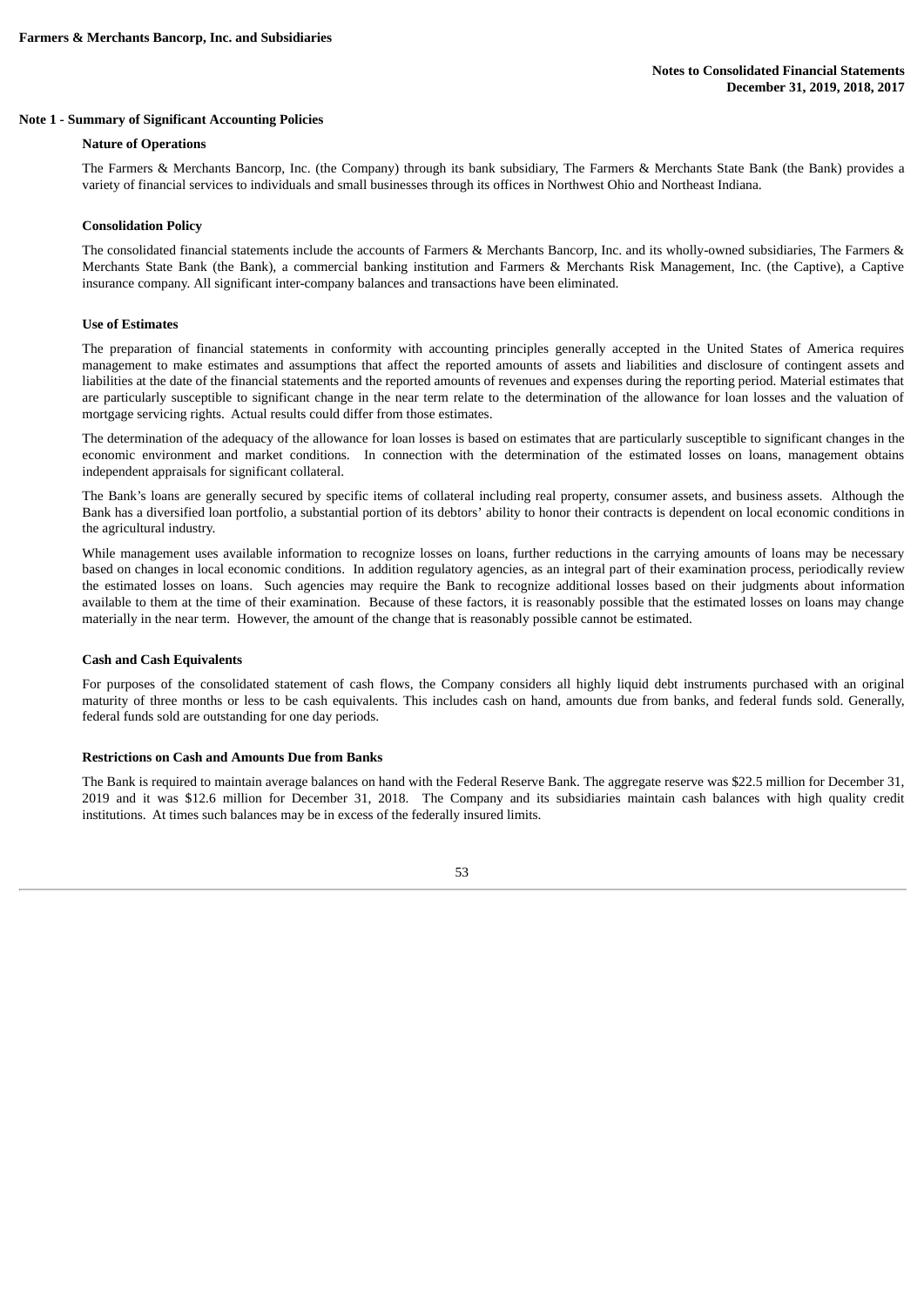## **Securities**

Debt securities are classified as available-for-sale. Securities available-for-sale are carried at fair value with unrealized gains and losses reported in other comprehensive income (loss). Net realized gains and losses on securities available for sale are included in noninterest income and, when applicable, are reported as a reclassification adjustment, net of tax, in other comprehensive income (loss). Gains and losses on sales of securities are determined on the specific-identification method.

Declines in the fair value of securities below their cost that are deemed to be other than temporary are reflected in earnings as realized losses. In estimating other-than-temporary impairment losses, management considers (1) the length of time and the extent to which the fair value has been less than cost, (2) the financial condition and near-term prospects of the issuer, and (3) the intent and ability of the Company to retain its investment in the issuer for a period of time sufficient to allow for any anticipated recovery in fair value. The related write-downs are included in earnings as realized losses.

## **Other Securities**

Other Securities consist of stock in the Federal Home Loan Banks of Cincinnati and Indianapolis (the "FHLBs"), which is held to enable the Bank to conduct business with the entities. The FHLBs sell and purchase their stock at par. The FHLBs stock is carried at cost and held as collateral security for all indebtedness of the Bank to the Federal Home Loan Bank. The FHLBs stock is evaluated for impairment as conditions warrant.

#### **Loans**

Loans that management has the intent and ability to hold for the foreseeable future or until maturity or pay-off are reported at the amount of unpaid principal, reduced by unearned discounts, unamortized premiums or discounts on purchased loans, and deferred loan fees and costs, as well as, by the allowance for loan losses. Interest income is accrued on a daily basis based on the principal outstanding.

Generally, a loan is classified as nonaccrual and the accrual of interest income is generally discontinued when a loan becomes ninety days past due as to principal or interest and these loans are placed on a "cash basis" for purposes of income recognition. Management may elect to continue the accrual of interest when the estimated net realizable value of collateral is sufficient to cover the principal and accrued interest, and the loan is in the process of collection. When a loan is placed on nonaccrual status, all previously accrued and unpaid interest receivable is charged against income.

Loan origination and commitment fees and certain direct loan origination costs are deferred and amortized as a net adjustment to the related loan's yield. The Bank is generally amortizing these costs over the contractual life of such loans.

#### **Allowance for Loan Losses**

The allowance for loan losses is established through a provision for loan losses charged to income. Loans deemed to be uncollectable and changes in the allowance relating to loans are charged against the allowance for loan losses, and subsequent recoveries, if any, are credited to the allowance.

The allowance for loan losses is evaluated on a regular basis by management and is based on management's periodic review of the collectability of the loans in light of historical experiences, the nature and volume of the loan portfolio, adverse situations that may affect the borrower's ability to repay, estimated value of any underlying collateral, and prevailing economic conditions. This evaluation is inherently subjective, as it requires estimates that are subject to revision as more information becomes available.

The allowance consists of specific, general and unallocated components. The specific component relates to loans that are classified as doubtful, substandard or special mention. For such loans that are also classified as impaired, an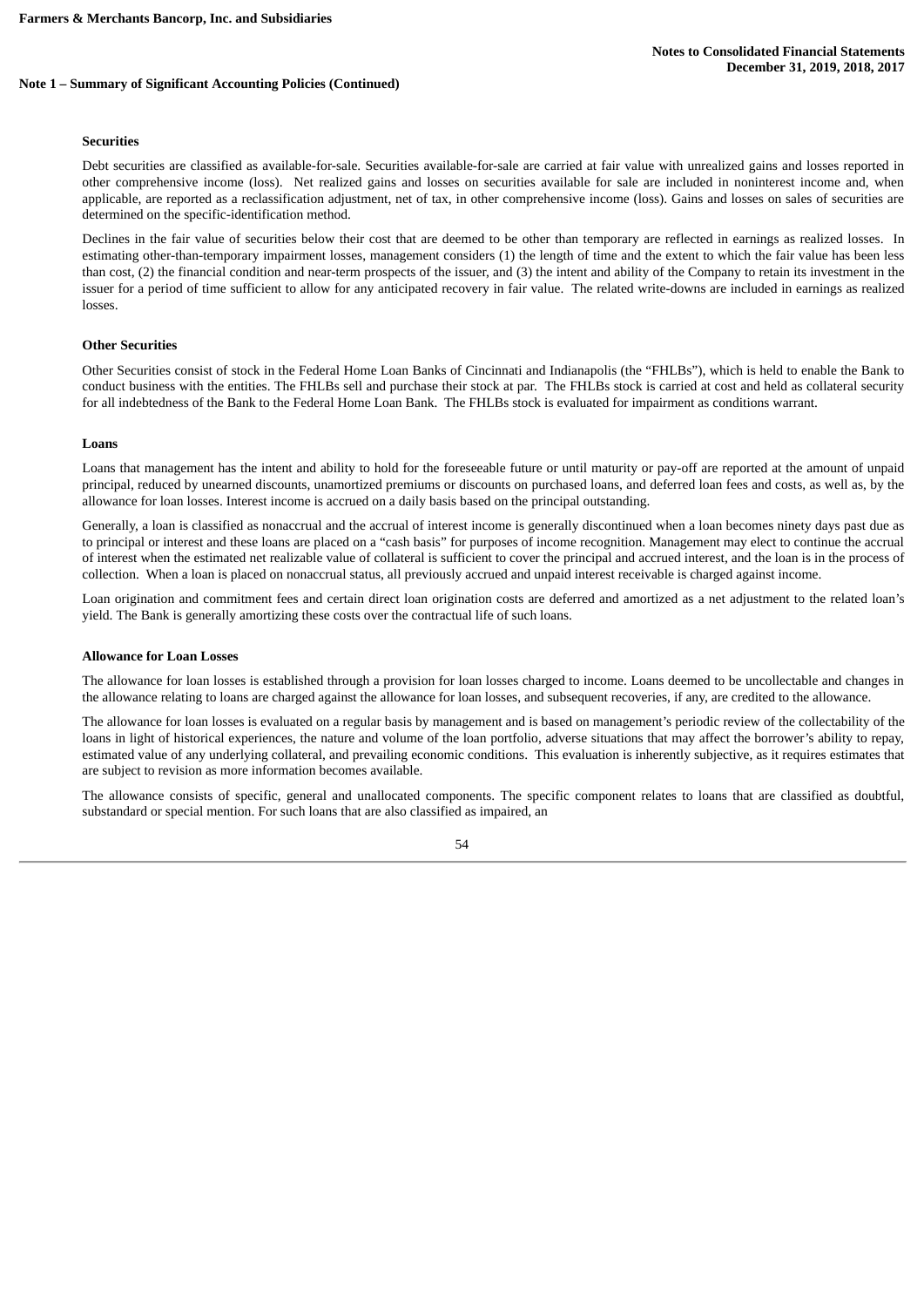allowance is established when the discounted cash flows (or collateral value) of the impaired loan is lower than the carrying value of that loan. The general component covers non-classified loans and is based on historical loss experience adjusted for qualitative factors. The unallocated component is maintained to cover uncertainties that could affect management's estimate of probable losses.

A loan is considered impaired when, based on current information and events, it is probable that the Bank will be unable to collect the scheduled payments of principal or interest when due according to the contractual terms of the loan agreement. Factors considered by management in determining impairment include payment status, collateral value, and the probability of collecting scheduled principal and interest payments when due. Loans that experience insignificant payment delays and payment shortfalls generally are not classified as impaired. Management determines the significance of payment delays and payment shortfalls on a case-by-case basis, taking into consideration all of the circumstances surrounding the loan and the borrower, including length of the delay, the reasons for the delay, the borrower's prior payment record, and the amount of the shortfall in relation to the principal and interest owed. Impairment is measured on a loan by loan basis for commercial and agricultural loans by either the present value of expected future cash flows discounted at the loan's effective interest rate or the fair value of the collateral if the loan is collateral dependent.

At 90 days delinquent, secured consumer loans are charged down to the value of the collateral, if repossession of the collateral is assured and/or in the process of repossession. Consumer mortgage loan deficiencies are charged down upon the sale of the collateral or sooner upon the recognition of collateral deficiency.

For the majority of the Bank's impaired loans, the Bank will apply the fair value of collateral or use a measurement incorporating the present value of expected future cash flows discounted at the loan's effective rate of interest. To determine fair value of collateral, collateral asset values securing an impaired loan are periodically evaluated. Maximum time of re-evaluation is every 12 months for chattels and titled vehicles and every two years for real estate. In this process, third party evaluations are obtained. Until such time that updated appraisals are received, the Bank may discount the collateral value used.

Large groups of homogeneous loans are collectively evaluated for impairment. Accordingly, the Bank does not separately identify individual consumer loans for impairment, unless such loans are the subject of a restructuring agreement due to financial difficulties of the borrower.

For more information regarding the actual composition and classification of loans involved in the establishment of the allowance for loan loss, please see Note 4 provided here with the notes to consolidated financial statements.

## **Loans Held for Sale**

Loans originated and intended for sale in the secondary market are carried at the lower of cost or estimated fair value in the aggregate. Net unrealized losses, if any, are recognized in a valuation allowance by charges to income.

## **Servicing Assets**

Servicing assets are recognized as separate assets when rights are acquired through purchase or sale of financial assets. Capitalized servicing rights are amortized into noninterest expense in proportion to, and over the period of, the estimated future net servicing income of the underlying financial assets. Servicing assets are evaluated for impairment based upon the fair value of the rights as compared to amortized cost. Impairment is determined by stratifying rights by predominant characteristics, such as interest rates and terms. Fair value is determined using prices for similar assets with similar characteristics, when available, or based upon discounted cash flows using market based assumptions. Impairment is recognized through a valuation allowance for an individual stratum, to the extent that fair value is less than the capitalized amount for the stratum. Fees received for servicing loans owned by investors are based on a percentage of the outstanding monthly principal balance of such loans and are included in operating income as loan payments are received. Costs of servicing loans are charged to expense as incurred.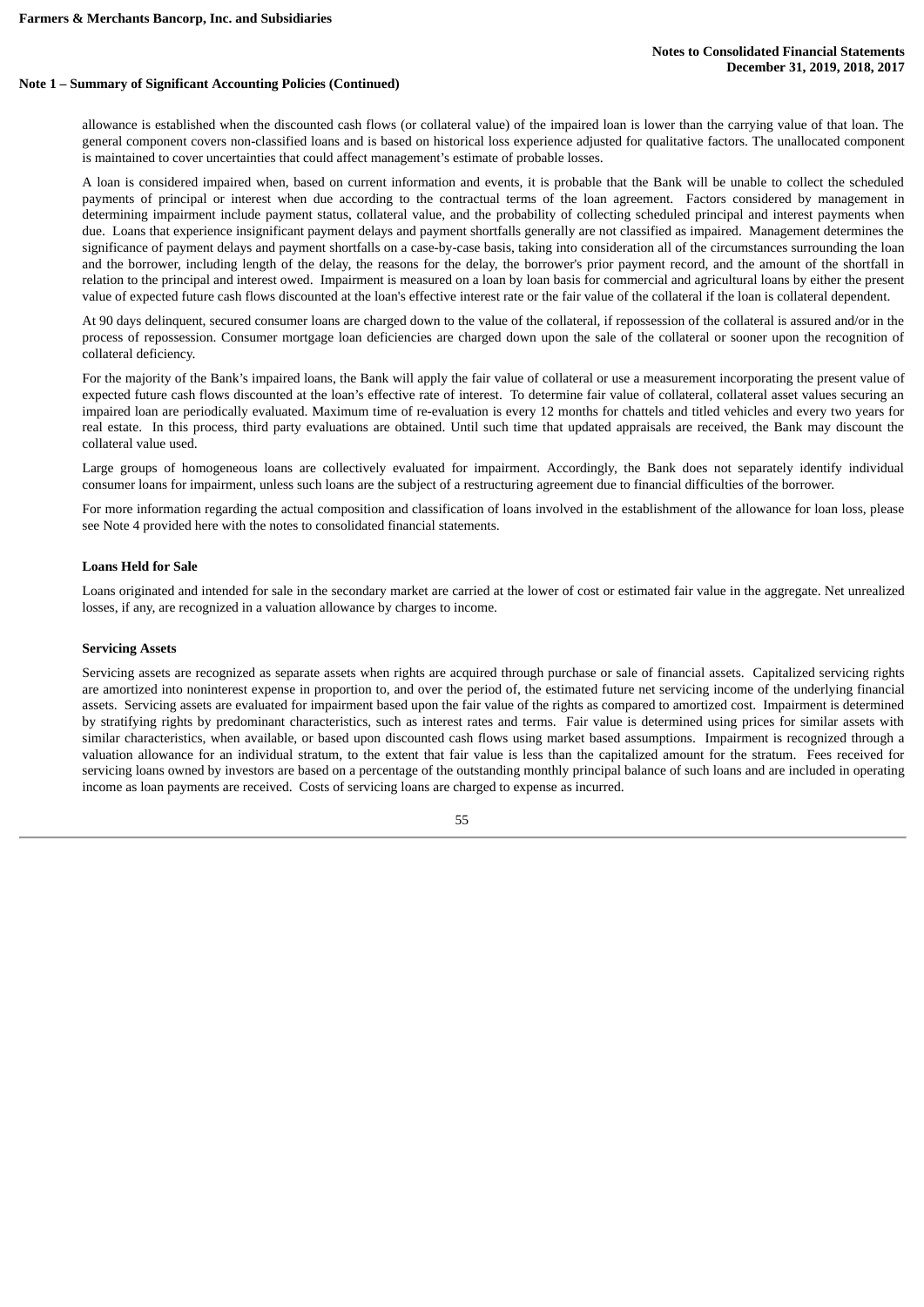#### **Goodwill and Other Intangible Assets**

Goodwill results from business acquisitions and represents the excess of the purchase price over the fair value of acquired tangible assets and liabilities and identifiable intangible assets. Goodwill is assessed at least annually. If possible impairment is likely, the Bank will utilize the assistance of an independent third party for impairment and any such impairment is recognized in the period identified. Periodically the Bank will have an independent third party assess the possibility of impairment of Goodwill. Such an assessment was performed as of September 30, 2017. The goodwill impairment analysis consisted of a first step goodwill impairment test which was used to identify potential impairment by comparing the fair value of the relevant reporting unity with its carrying value, including goodwill. The analysis was performed under guidance of FASB ASC 350. The engagement would have expanded to the second step goodwill impairment valuation if necessary; however, the findings showed the second step was not warranted. The analysis confirmed no impairment was likely. In quantitative testing done in 2019, the excess fair value of capital was \$75.7 million or 37.0% over the carrying value and was over one and a half times the value of the goodwill being carried Therefore, the Bank concluded it is unlikely impairment of Goodwill has occurred from the goodwill established from the Bank's acquisition of Knisely which occurred on December 31, 2007, and the acquisition of Bank of Geneva which occurred on January 1, 2019.

Other intangible assets consist of core deposit intangible assets arising from business acquisitions. They are initially measured at fair value and then are amortized on a straight line method over their estimated useful lives and evaluated for impairment. These assets are included in other assets on the consolidated balance sheets.

#### **Off Balance Sheet Instruments**

In the ordinary course of business, the Bank has entered into commitments to extend credit, including commitments under credit card arrangements, commercial letters of credit and standby letters of credit. Such financial instruments are recorded when they are funded.

#### **Foreclosed Real Estate**

Foreclosed real estate held for sale is carried at the lower of fair value minus estimated costs to sell, or cost. Costs of holding foreclosed real estate are charged to expense in the current period, except for significant property improvements, which are capitalized. Valuations are periodically performed by management and an allowance is established by a charge to non-interest expense if the carrying value exceeds the fair value minus the estimated costs to sell. Foreclosed real estate is classified as other real estate owned. The net loss from operations of foreclosed real estate held for sale is reported in non-interest expense. At December 31, the Bank's holding of other real estate owned totaled \$214 thousand and \$600 thousand for 2019 and 2018, respectively.

#### **Bank Premises and Equipment**

Land is carried at cost. Bank premises and equipment are stated at cost less accumulated depreciation. Depreciation is based on the estimated useful lives of the various properties and is computed using straight line and accelerated methods. Costs for maintenance and repairs are charged to operations as incurred. Gains and losses on dispositions are included in current operations.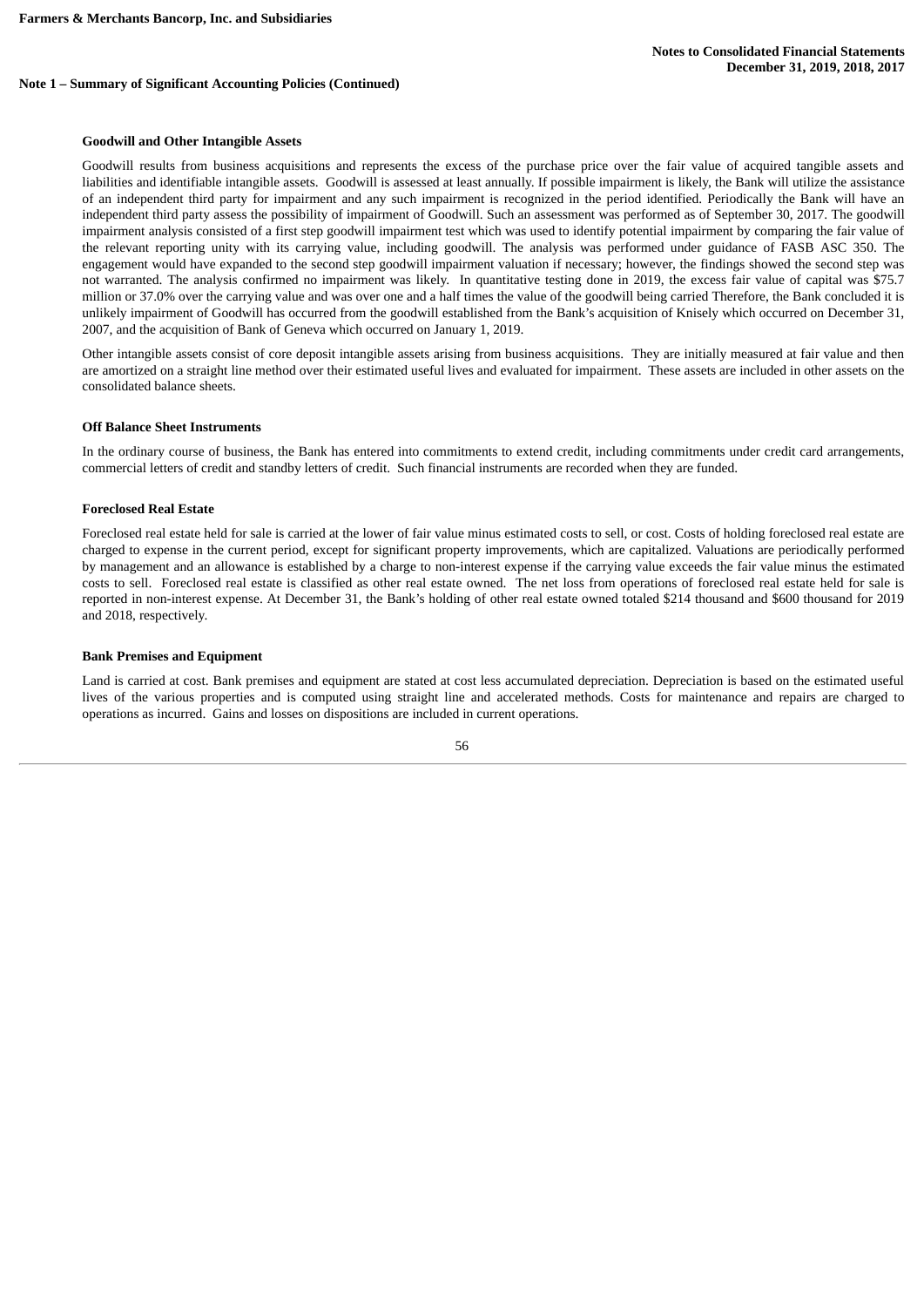#### **Revenue Recognition**

Accounting Standards Codification 606, "Revenue from Contracts with Customer" (ASC 606) provides that an entity should recognize revenue to depict the transfer of promised goods or services to customers in an amount that reflects the consideration to which the entity expects to be entitled in exchange for those goods or services. Revenue generated from financial instruments, including loans and investment securities, are not included within the scope of ASC 606. The adoption of ASC 606 did not result in a change to the accounting for any of the Company's revenue streams that are within scope of the amendments. Revenue-generating activities that are within the scope of ASC 606 that are presented as non-interest income in the Company's consolidated statements of income include:

- o Customer service fees these include miscellaneous service fees and transaction-based fees charged for certain services, such as debit card or credit card. Revenue is recognized when the performance obligation is completed, which is generally after a transaction is completed or monthly for account maintenance services.
- o Other service charges and fees these include service fees charged for deposit account maintenance and activity along with transactionbased fees charged for certain services, such as overdraft activities, returned check charges and wire transfers. Revenue is recognized when the performance obligation is completed, which is generally after a transaction is completed or monthly for account maintenance services.

## **Federal Income Tax**

The Company's income tax expense consists of the following components: current and deferred. Current income tax expense reflects taxes to be paid or refunded for the current period by applying the provisions of the enacted tax law to the taxable income or excess of deductions over revenues. The Company determines deferred income taxes using the liability (or balance sheet) method. Under this method, the net deferred tax asset or liability is based on the tax effects of the differences between the book and tax bases of assets and liabilities, and enacted changes in tax rates and laws are recognized in the period in which they occur.

Deferred income tax expense results from changes in deferred tax assets and liabilities between periods. Deferred tax assets are recognized if it is more likely than not, based on the technical merits, that the tax position will be realized or sustained upon examination. The term more likely than not means a likelihood of more than 50 percent; the terms examined and upon examination also include resolution of the related appeals or litigation processes, if any. A tax position that meets the more-likely-than-not recognition threshold is initially and subsequently measured as the largest amount of tax benefit that has a greater than 50 percent likelihood of being realized upon settlement with a taxing authority that has full knowledge of all relevant information. The determination of whether or not a tax position has met the more-likely-than-not recognition threshold considers the facts, circumstances, and information available at the reporting date and is subject to management's judgment. Deferred tax assets are reduced by a valuation allowance if, based on the weight of evidence available, it is more likely than not that some portion or all of a deferred tax asset will not be realized.

The Company recognizes interest and penalties, if any, related to unrecognized tax benefits in tax expense. Based on management's analysis, the Company did not have any uncertain tax positions as of December 31, 2019 and 2018. With a few exceptions, the Company is no longer subject to U.S. Federal, state or local examinations by tax authorities for years before 2016.

#### **Earnings Per Share**

Basic earnings per share represent income available to common stockholders divided by the weighted-average number of common shares outstanding during the period. On August 18, 2017, the Company's Board of Directors authorized a two-for-one stock split payable on September 20, 2017, for shareholders of record on September 5, 2017. See Note 12 for additional information.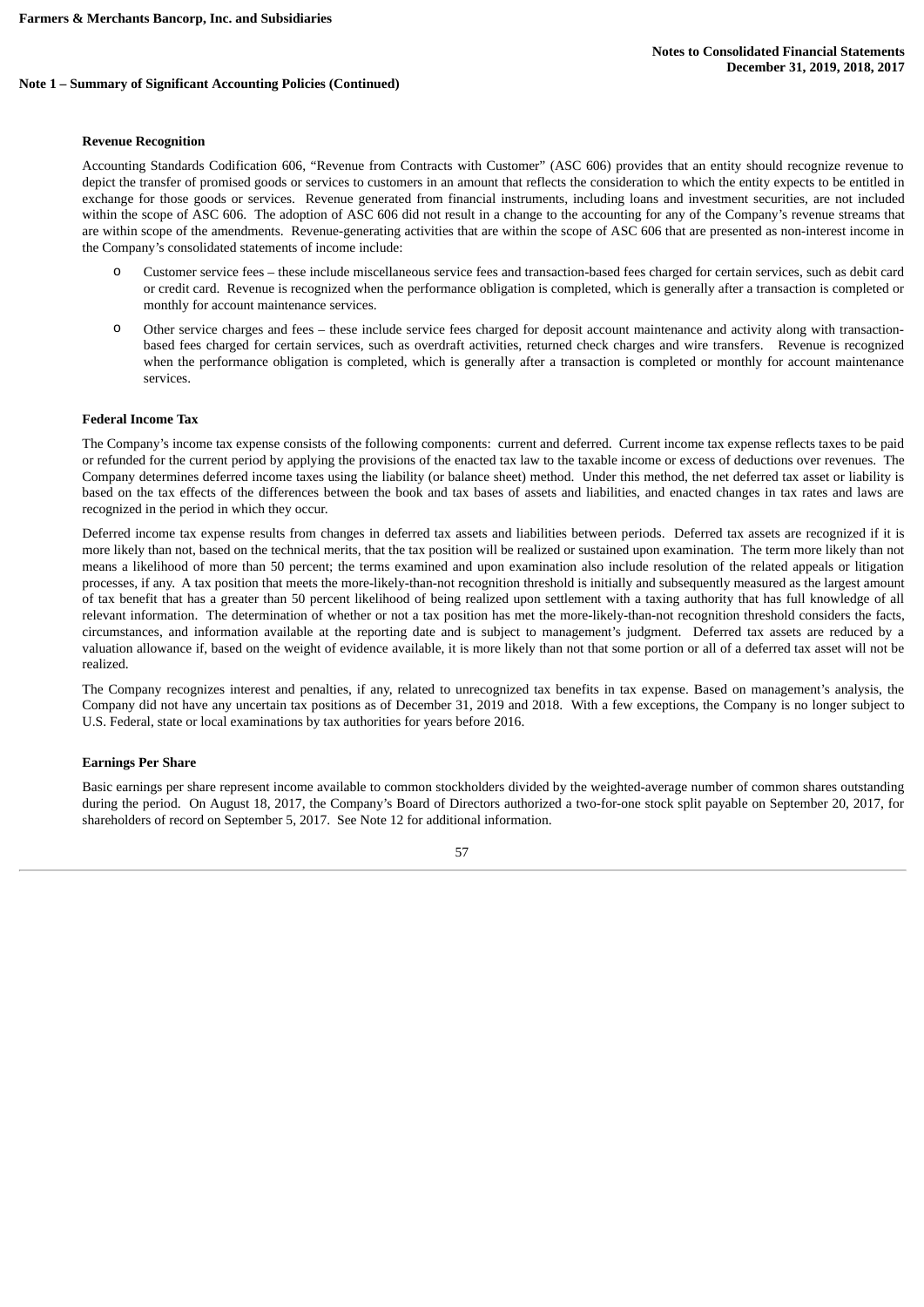#### **Stock-Based Compensation**

The fair value of restricted common stock is their fair market value on the date of grant. The fair value of restricted stock is amortized as compensation expense on a straight-line basis over the vesting period of the grants. Compensation expense recognized is included in salaries and wages in the consolidated statements of income.

## **Transfers of Financial Assets**

Transfers of financial assets are accounted for as sales, when control over the assets has been surrendered. Control over transferred assets is deemed to be surrendered when (1) the assets have been isolated from the Corporation – put presumptively beyond the reach of the transferor and its creditors, even in bankruptcy or other receivership, (2) the transferee obtains the right (free of conditions that constrain it from taking advantage of that right) to pledge or exchange the transferred assets and (3) the Corporation does not maintain effective control over the transferred assets through an agreement to repurchase them before their maturity or the ability to unilaterally cause the holder to return specific assets.

## **Treasury Stock**

Common stock shares repurchased are recorded at market value on date of purchase. Restricted shares when awarded are removed from treasury stock using the weighted average method.

## **Other Comprehensive Income (Loss)**

Accounting principles generally require that recognized revenue, expenses, gains and losses be included in net income. Certain changes in assets and liabilities, such as unrealized gains and losses on available-for-sale securities, are reported as a separate component of the equity section of the balance sheet. Such items, along with net income, are components of other comprehensive income (loss).

The company adopted ASU 2018-02 on January 1, 2018 and elected to reclassify the income tax effects of the Tax Cuts and Jobs Act from accumulated other comprehensive income (AOCI) to retained earnings. The reclassification increased retained earnings and decreased AOCI by \$359 thousand, with zero net effect on total stockholder's equity.

The components of other comprehensive income (loss) and related tax effects are as follows:

|                                                                                         | (In Thousands) |       |  |                      |  |      |  |  |
|-----------------------------------------------------------------------------------------|----------------|-------|--|----------------------|--|------|--|--|
|                                                                                         |                | 2019  |  | 2018                 |  | 2017 |  |  |
| Net unrealized gain (loss) on available-for-sale<br>securities                          | \$             | 5,179 |  | $(1,058)$ \$<br>- \$ |  | 267  |  |  |
| Reclassification adjustment for (gain) loss on sale of<br>available-for-sale securities |                | 26    |  | 9                    |  | (47) |  |  |
| Net unrealized gain (loss) on available-for-sale<br>securities                          |                | 5,205 |  | (1,049)              |  | 220  |  |  |
| Tax expense (benefit)                                                                   |                | 1,093 |  | (220)                |  | 74   |  |  |
| Other comprehensive income (loss)                                                       |                | 4,112 |  | (829)                |  | 146  |  |  |

#### **Reclassification**

Certain amounts in the 2018 and 2017 consolidated financial statements have been reclassified to conform with the 2019 presentation. These reclassifications had no effect on net income.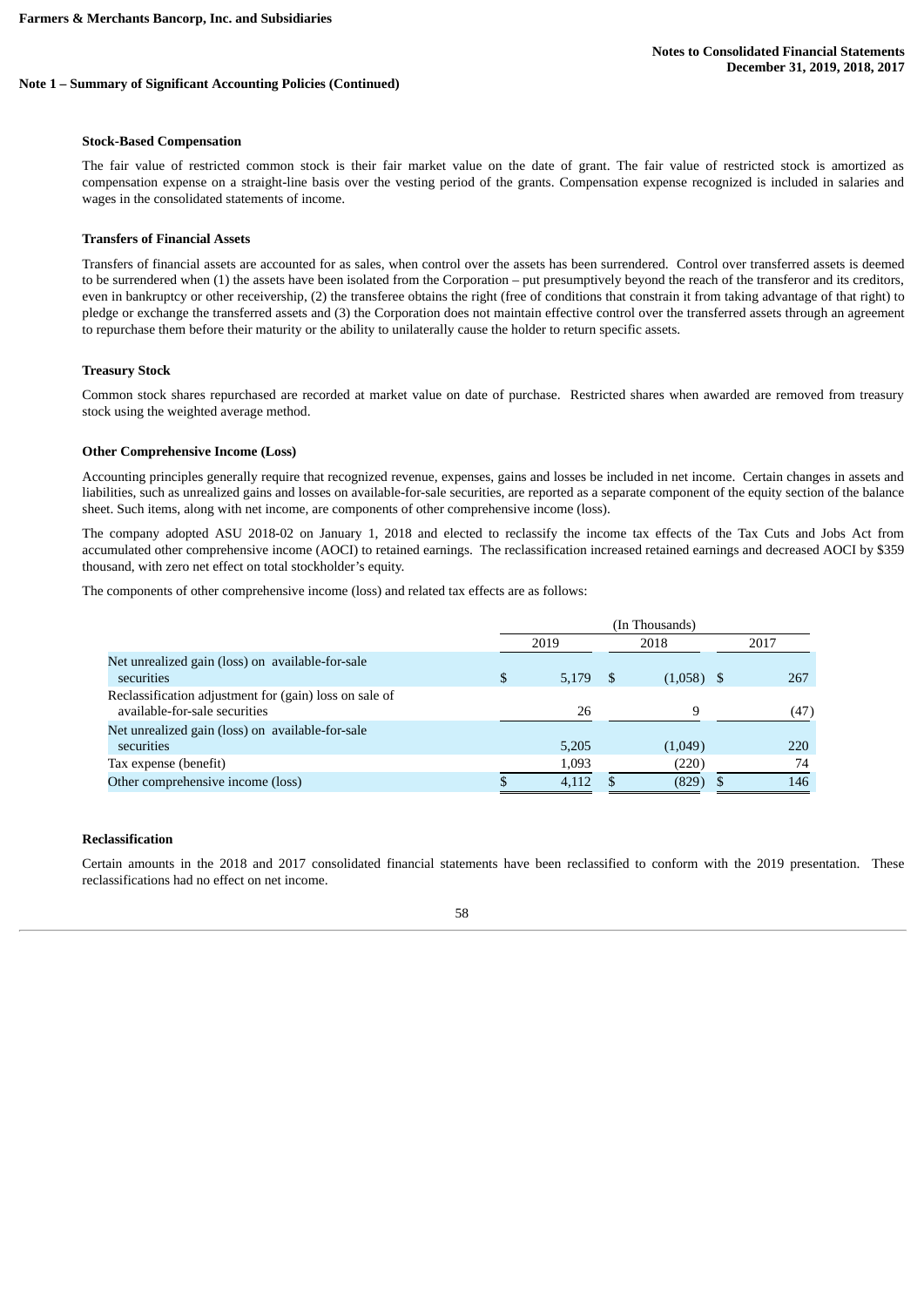#### **Recent Accounting Pronouncements**

In February 2016, the FASB issued ASU No. 2016-02 *"Leases (Topic 842)."* ASU 2016-02 establishes a right of use model that requires a lessee to record a right of use asset and a lease liability for all leases with terms longer than 12 months. Leases will be classified as either financing or operating, with classification affecting the pattern of expense recognition in the income statement. For lessors, the guidance modifies the classification criteria and the accounting for sales-type and direct financing leases. A lease will be treated as a sale if it transfers all of the risks and rewards, as well as control of the underlying asset, to the lessee. If risks and rewards are conveyed without the transfer of control, the lease is treated as a financing. If the lessor doesn't convey risks and rewards or control, an operating lease results. The amendments are effective for fiscal years beginning after December 15, 2018, including interim periods within those fiscal years for public business entities. Entities are required to use a modified retrospective approach for leases that exist or are entered into after the beginning of the earliest comparative period in the financial statements, with certain practical expedients available. Early adoption is permitted. The Company has adopted ASU 2016-02 on January 1, 2019 and recorded a right of use asset and a corresponding liability in the amount of \$491.7 thousand. This did not have a significant impact on the Company's financial statements.

In June 2016, FASB issued ASU No. 2016-13 "Financial Instruments - Credit Losses (Topic 326): Measurement of Credit Losses on Financial *Instruments."* The ASU requires the measurement of all expected credit losses for financial assets held at the reporting date based on historical experience, current conditions, and reasonable and supportable forecasts. Financial institutions and other organizations will now use forward-looking information to better inform their credit loss estimates. Many of the loss estimation techniques applied today will still be permitted, although the inputs to those techniques will change to reflect the full amount of expected credit losses. Organizations will continue to use judgment to determine which loss estimation method is appropriate for their circumstances. The ASU requires enhanced disclosures to help investors and other financial statement users better understand significant estimates and judgments used in estimating credit losses, as well as the credit quality and underwriting standards of an organization's portfolio. These disclosures include qualitative and quantitative requirements that provide additional information about the amounts recorded in the financial statements. In addition, the ASU amends the accounting for credit losses on available-for-sale debt securities and purchased financial assets with credit deterioration.

The ASU is effective for SEC filers for fiscal years, and interim periods within those fiscal years, beginning after December 15, 2019 (i.e., January 1, 2020, for calendar year entities). FASB recently approved a delay in adoption for Smaller Reporting Companies. The Company has completed an analysis to determine that it qualifies as a Smaller Reporting Company. As such, adoption can be postponed until periods beginning after December 15, 2022 (i.e., January 1, 2023, for calendar year entities). Early application will be permitted for all organizations for fiscal years, and interim periods within those fiscal years, beginning after December 15, 2018.

The Company has contracted with an external advisor and has formed a committee to determine the methodology to be used. Most importantly, the Company is gathering as much data as possible to enable review scenarios and determine which calculations will produce the most reliable results. The Company began working with the third party service provider to review parallel reports starting in June 2019. The Company will not adopt ASU 2016-13 in calendar year 2020 and management is currently evaluating when or if they would elect to early adopt ASU 2016-13.

In January 2017, the FASB issued ASU No. 2017-04 *"Intangibles – Goodwill and other (Topic 350) – Simplifying the Test for Goodwill Impairment."* These amendments eliminate Step 2 from the goodwill impairment test. The amendments also eliminate the requirements for any reporting unit with a zero or negative carrying amount to perform a qualitative assessment and, if it fails that qualitative test, to perform Step 2 of the goodwill impairment test. An entity still has the option to perform the qualitative assessment for a reporting unit to determine if the quantitative impairment test is necessary. The guidance is effective for annual or any interim goodwill impairment tests in fiscal years beginning after December 15, 2019. Early adoption is permitted for interim or annual goodwill impairment tests performed on testing dates after January 1, 2017. ASU 2017-04 should be adopted on a prospective basis. The Company does not expect ASU 2017-04 to have a material impact on its financial statements, as goodwill testing has been completed annually without any impairment concerns.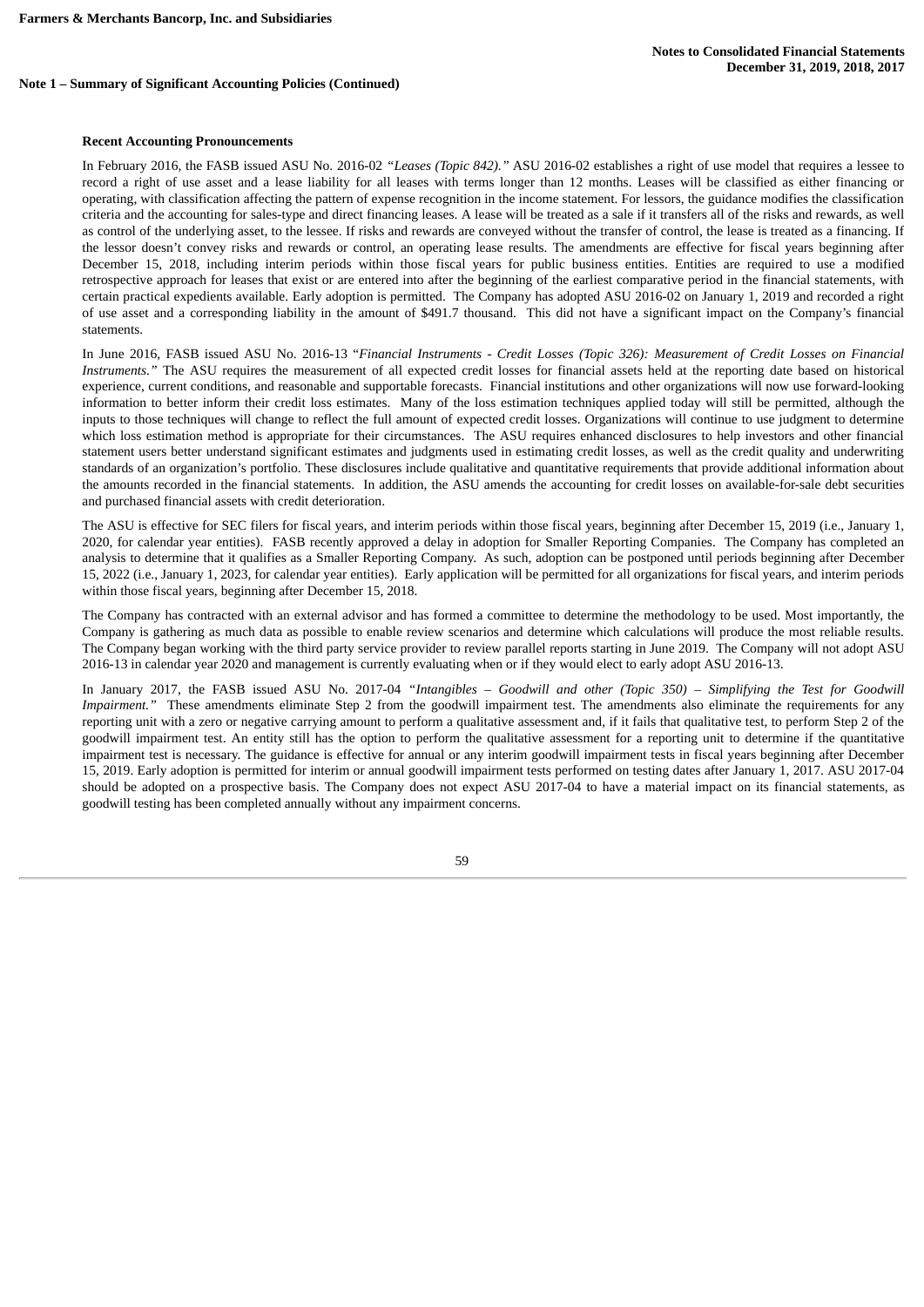In August 2018, the FASB issued ASU No. 2018-13 *"Fair Value Measurement (Topic 820) - Disclosure Framework-Changes to the Disclosure Requirements for Fair Value Measuremen*t." ASU 2018-13 modifies the disclosure requirements on fair value measurements in Topic 820. The amendments in this update remove disclosures that no longer are considered cost beneficial, modify/clarify the specific requirements of certain disclosures, and add disclosure requirements identified as relevant. ASU 2018-13 is effective for years beginning after December 15, 2019, with early adoption permitted. The Company is in the process of evaluating and does not expect ASU 2018-13 to have a material impact on its accounting disclosures.

[Remainder of this page intentionally left blank.]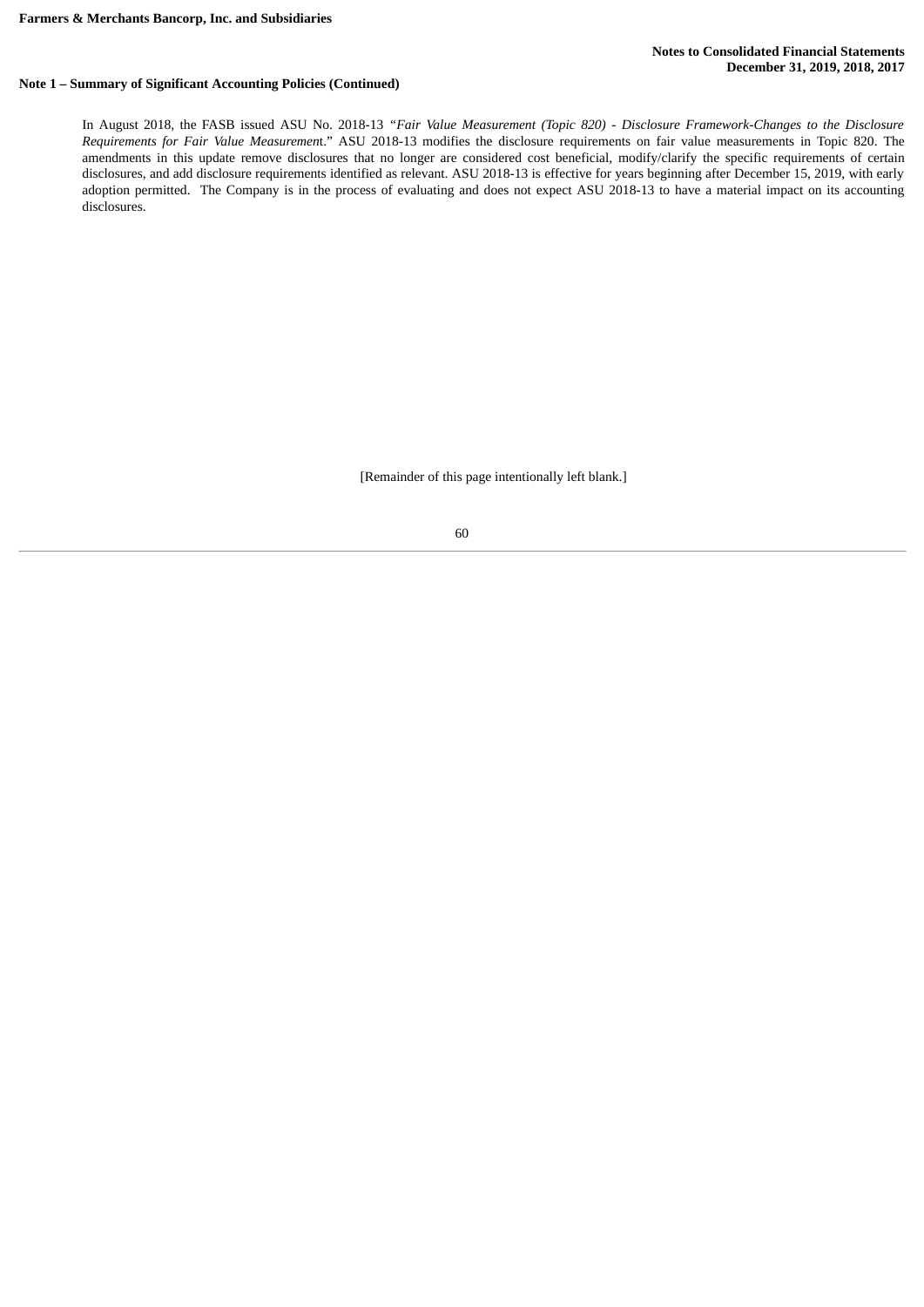#### **Note 2 – Business Combination & Asset Purchase**

On January 1, 2019, the Company acquired Limberlost Bancshares, Inc. ("Limberlost"), the bank holding company for Bank of Geneva, a community bank based in Geneva, Indiana. Bank of Geneva operated six full-service offices in the northeast Indiana communities of Geneva, Berne, Decatur, Monroe, Portland and Monroeville. Shareholders of Limberlost received 1,830 shares of FMAO common stock and \$8,465.00 in cash for each share. Limberlost had 1,000 shares outstanding on January 1, 2019. The share price of Farmers & Merchants Bancorp, Inc. (FMAO) stock on January 1, 2019 was \$38.49. Total consideration for the acquisition was approximately \$78.9 million consisting of \$8.5 million in cash and \$70.4 million in stock. As a result of the acquisition, the Company will have an opportunity to increase its deposit base and reduce transaction costs. The Company also expects to reduce costs through economies of scale.

In 2018, the Company incurred \$742.1 thousand of third-party acquisition-related costs. The largest portion of the expenses recognized in 2018 related to consulting fees of \$340 thousand, other general and administration expenses of \$331.5 thousand and data processing expenses of \$58.6 thousand. These three categories of expense accounted for 98.4% of the total acquisition expenses impacting the 2018 financial statements of the Company.

In 2019, the Company has incurred additional third-party acquisition-related costs of \$1.28 million. These expenses are comprised of data processing of \$867.6 thousand, employee benefits of \$163.0 thousand, ATM expense of \$31.4 thousand, consulting fees of \$19.3 thousand and other general and administrative expense of \$199.8 thousand in the Company's consolidated statement of income for the year ended December 31, 2019.

Under the acquisition method of accounting, the total purchase is allocated to net tangible and intangible assets based on their current estimated fair values on the date of acquisition. Of the total purchase price of \$78.9 million, \$3.9 million has been allocated to core deposit intangible included in other assets and will be amortized over seven years on a straight line basis. Goodwill of \$43.3 million resulting from the acquisition consists largely of the synergies and economies of scale expected from combining the operations of the Company and Bank of Geneva. Of that total amount, none of the purchase price is deductible for tax purposes. The following table summarizes the consideration paid for Bank of Geneva and the amounts of the assets acquired and liabilities assumed recognized at the acquisition date.

[Remainder of this page intentionally left blank.]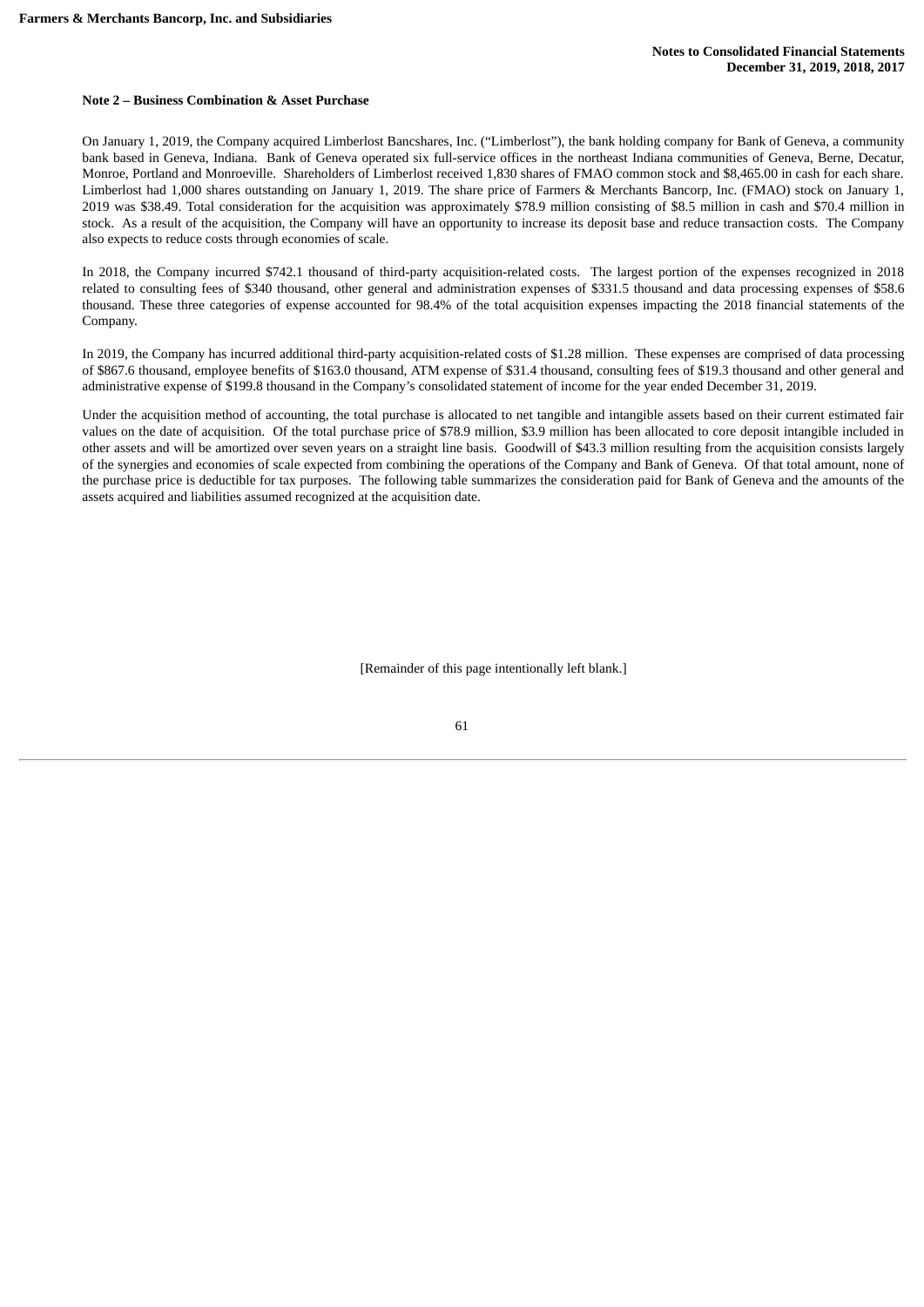## **Note 2 – Business Combination & Asset Purchase (Continued)**

## **Fair Value of Consideration Transferred**

|                                  | (In Thousands) |
|----------------------------------|----------------|
| Cash                             | 8,465          |
| Common Shares (1,830,000 shares) | 70.437         |
| Total                            | 78,902         |

#### **Recognized amounts of identifiable assets acquired and liabilities assumed**

| <b>Assets</b>                   |   |         |
|---------------------------------|---|---------|
| Cash and cash equivalents       | จ | 6,376   |
| Securities - available-for-sale |   | 17,494  |
| Other securities, at cost       |   | 2,347   |
| Loans, net                      |   | 257,183 |
| Premises and equipment          |   | 2,538   |
| Goodwill                        |   | 43,266  |
| Other assets                    |   | 7,176   |
| <b>Total Assets Purchased</b>   |   | 336,380 |

| Liabilities                            |         |
|----------------------------------------|---------|
| <b>Deposits</b>                        |         |
| Noninterest bearing                    | 37,822  |
| Interest bearing                       | 168,312 |
| Total deposits                         | 206,134 |
| Federal Home Loan Bank (FHLB) advances | 48,196  |
| Accrued expenses and other liabilities | 3,148   |
| <b>Total Liabilities Assumed</b>       | 257,478 |

The fair value of the assets acquired includes loans with a fair value of \$257.2 million. The gross principal and contractual interest due under the contracts is \$359.2 million, of which \$4.7 million is expected to be uncollectible. The loans have a weighted average life of 70 months.

The fair value of building and land included in premises and equipment was written down by \$1.2 million and will be amortized based on the remaining life of each building. The combined average remaining life is 16.75 years.

The fair value for certificates of deposit incorporates a valuation amount of \$0.5 million which will be amortized over 1.5 years. The fair value of Federal Home Loan Bank (FHLB) advances includes a valuation amount of \$1.3 million which will be amortized over 2.3 years.

The Company acquired loans in the acquisition that had evidence of deterioration of credit quality since origination and it was probable, at acquisition, that all contractually required payments would not be collected.

Loans purchased with evidence of credit deterioration since origination and for which it is probable that all contractually required payments will not be collected are considered to be credit impaired. Evidence of credit quality deterioration as of the purchase date may include information such as past-due and nonaccrual status, borrower credit scores and recent loan to value percentages. Purchased credit-impaired loans are accounted for under the accounting guidance for loans and debt securities acquired with deteriorated credit quality (ASC 310-30) and initially measured at fair value, which includes estimated future credit losses expected to be incurred over the life of the loan. Accordingly, an allowance for credit losses related to these loans is not carried over and recorded at the acquisition date. Management estimated the cash flows expected to be collected at acquisition using our internal risk models, which incorporate the estimate of current key assumptions, such as default rates, severity and prepayment speeds.

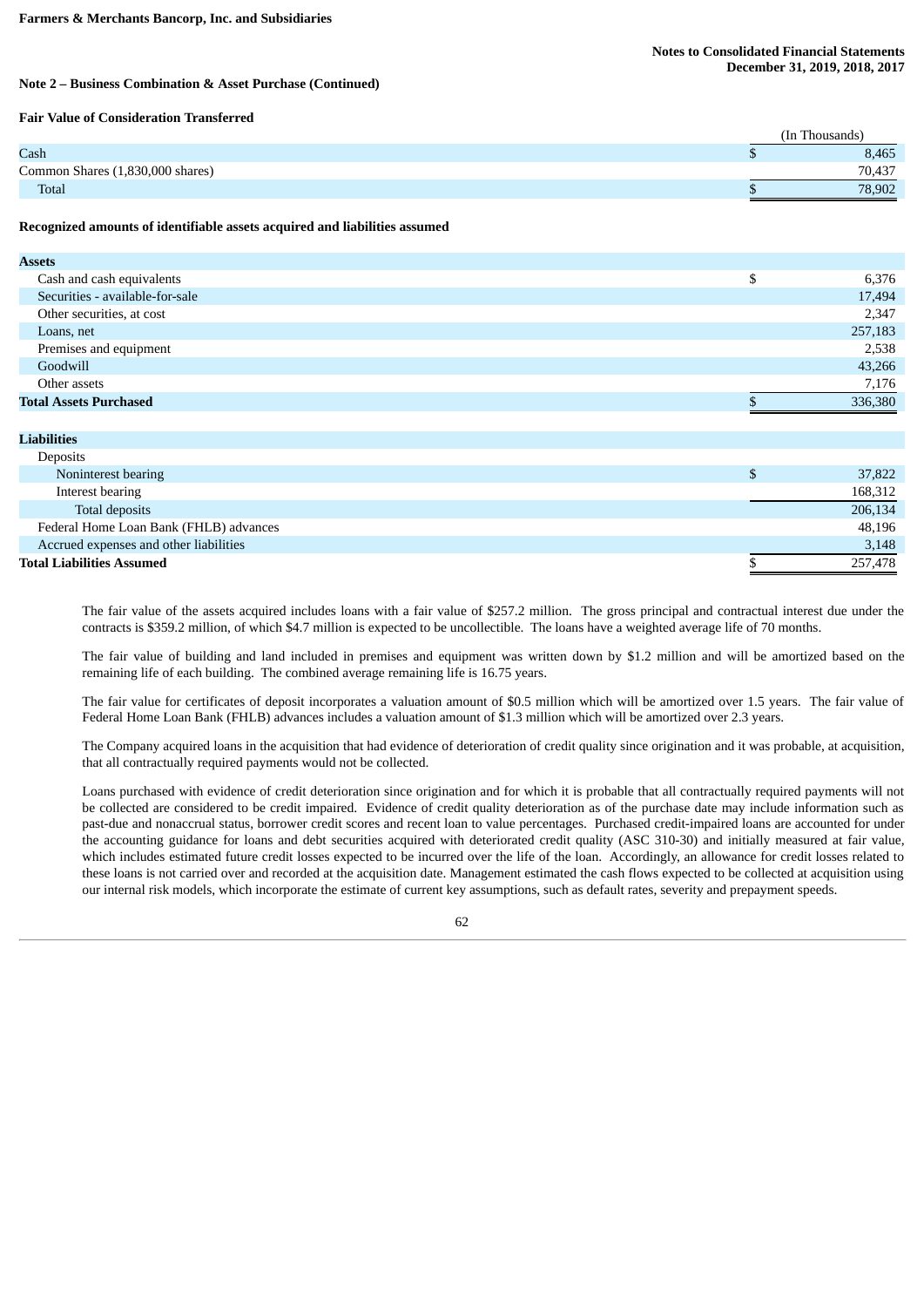## **Note 2 – Business Combination & Asset Purchase (Continued)**

The carrying amount of those loans is included in loans, net on the balance sheet at December 31, 2019. The amounts of loans at December 31, 2019 are as follows:

|                                                          | 2019           |
|----------------------------------------------------------|----------------|
|                                                          | (In Thousands) |
| Balance - January 1, 2019                                |                |
| Commercial                                               | \$<br>4,094    |
| <b>Consumer RE</b>                                       | 231            |
| Consumer                                                 | 71             |
| Carrying amount, net of fair value adjustment of \$2,118 | 2,278          |
| Balance - December 31, 2019                              |                |
| Commercial                                               | \$<br>106      |
| <b>Consumer RE</b>                                       |                |
| Consumer                                                 |                |
| Carrying amount, net of fair value adjustment of \$62    | 44             |

Loans acquired during 2019 for which it was probable at acquisition that all contractually required payments would not be collected are as follows:

|                                                           | (In Thousands) |
|-----------------------------------------------------------|----------------|
| Contractually required payments receivable at acquisition |                |
| Commercial                                                | 4,215          |
| Consumer RE                                               | 261            |
| Consumer                                                  | 94             |
| Total required payments receivable                        | 4.570          |
|                                                           |                |
| Cash flows expected to be collected at acquisition        | 2,788          |
|                                                           |                |
| Basis in acquired loans at acquisition                    | \$<br>4,396    |
|                                                           |                |

During the second quarter, two commercial purchased credit-impaired loans were paid off in full after the customer was able to secure financing at another financial institution. The associated discount originally recognized at acquisition of \$1.985 million has been included in loan interest income in the Company's consolidated statement of income for the year ended December 31, 2019. The balance of the fair value adjustment for loans acquired and accounted for under this guidance (ASC 310-30) was \$62 thousand at December 31, 2019 and \$2.118 million on January 1, 2019, respectively.

Changes in accretable yield, or income expected to be collected, are as follows:

|                                                | 2019           |          |
|------------------------------------------------|----------------|----------|
|                                                | (In Thousands) |          |
| <b>Beginning Balance</b>                       |                | 2,544    |
| <b>Additions</b>                               |                | 6        |
| Accretion                                      |                | (2, 426) |
| Reclassification from nonaccretable difference |                | 2,019    |
| <b>Disposals</b>                               |                | (122)    |
| <b>Ending Balance</b>                          |                | 2,021    |
|                                                |                |          |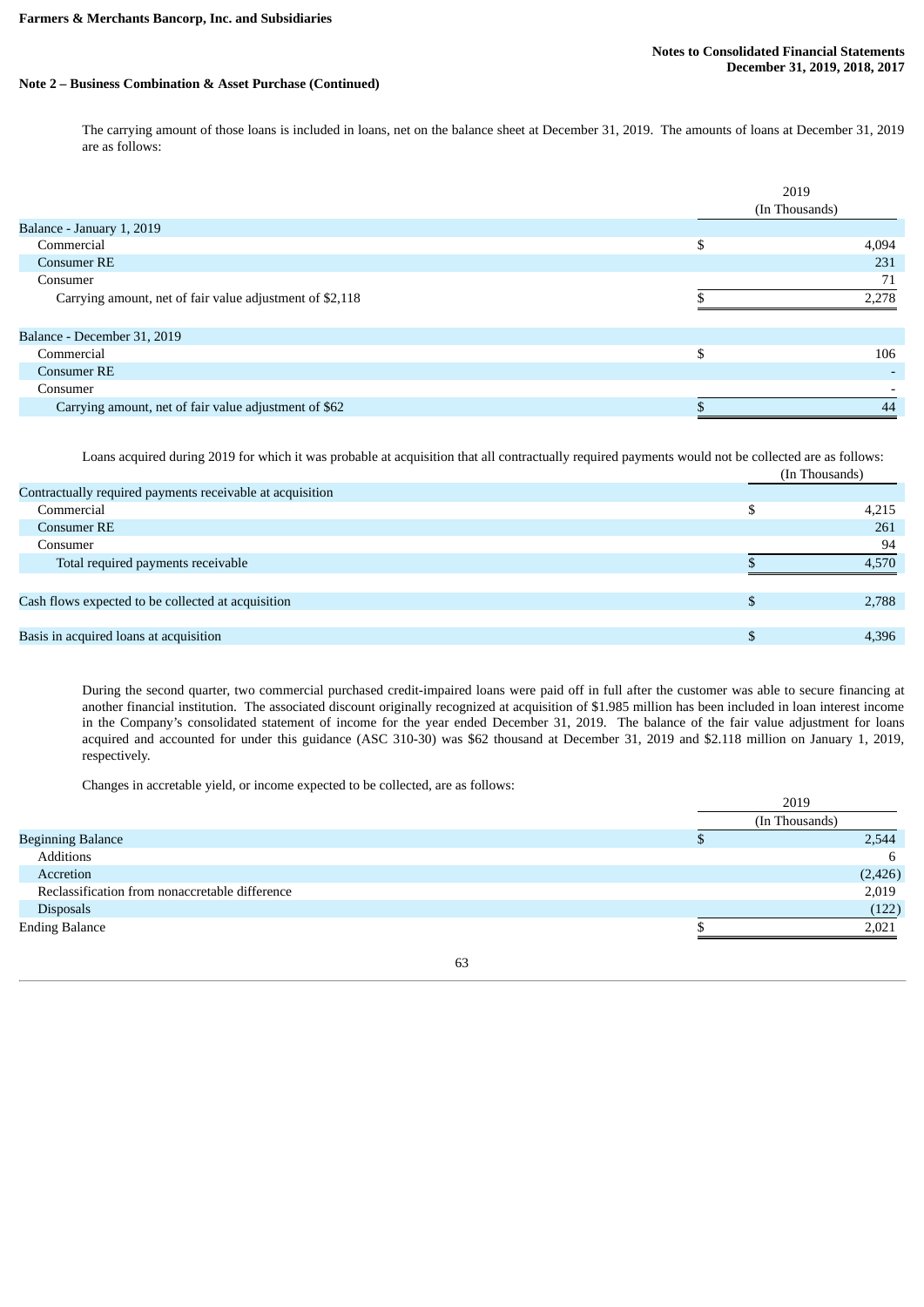#### **Note 2 – Business Combination & Asset Purchase (Continued)**

The results of operations of Bank of Geneva have been included in the Company's consolidated financial statements since the acquisition date of January 1, 2019. The following schedule includes pro-forma results for the years ended December 31, 2019 and 2018 as if the Bank of Geneva acquisitions had occurred as of the beginning of the comparable prior reporting period.

|                                                        | 2019         | 2018        |
|--------------------------------------------------------|--------------|-------------|
| <b>Summary of Operations</b>                           |              |             |
| Net Interest Income - Before Provision for Loan Losses | \$<br>53,547 | 54,234<br>S |
| Provision for Loan Losses                              | 1,138        | 579         |
| Net Interest Income After Provision for Loan Losses    | 52,409       | 53,655      |
| Noninterest Income                                     | 11,820       | 11,750      |
| Noninterest Expense                                    | 40,314       | 40,517      |
| Income Before Income Taxes                             | 23,915       | 24,888      |
| Income Taxes                                           | 4,484        | 4,530       |
| Net Income                                             | 19.431       | 20,358      |
| Basic and Diluted Earnings Per Share                   | 1.75         | 1.83        |

The pro-forma information includes adjustments for interest income on loans, amortization of intangibles arising from the transaction, interest expense on deposits acquired, premises expense for the branches acquired and the related income tax effects. The pro-forma information for the year ended December 31, 2019 includes approximately \$7.4 million, net of tax, of operating revenue from Bank of Geneva since acquisition.

The pro-forma financial information is presented for informational purposes only and is not indicative of the results of operations that actually would have been achieved had the acquisition been consummated as of that time, nor is it intended to be a projection of future results.

The Company purchased an office on December 13, 2013 in Custar, Ohio. Core deposit intangible assets of \$1.17 million were recognized and are being amortized over its remaining economic useful life of the deposits of 7 years on a straight line basis.

As mentioned previously, the acquisition of Bank of Geneva resulted in the recognition of \$3.9 million in core deposit intangible assets which are being amortized over its remaining economic useful life of 7 years on a straight line basis. Core deposit intangible is included in other assets on the consolidated balance sheets.

The amortization expense for the years ended December 31, 2019, 2018 and 2017 was \$727, \$167, and \$245 thousand, respectively.

Future amortization expense of core deposit intangible assets is as follows:

|              |    | Custar                   | Geneva   | Total |
|--------------|----|--------------------------|----------|-------|
| 2020         | Φ  | 161 \$                   | 560 \$   | 721   |
| 2021         |    |                          | 560      | 560   |
| 2022         |    | $\overline{\phantom{0}}$ | 560      | 560   |
| 2023         |    |                          | 560      | 560   |
| 2024         |    |                          | 560      | 560   |
| 2025         |    |                          | 560      | 560   |
| <b>Total</b> | \$ | 161 \$                   | 3,360 \$ | 3,521 |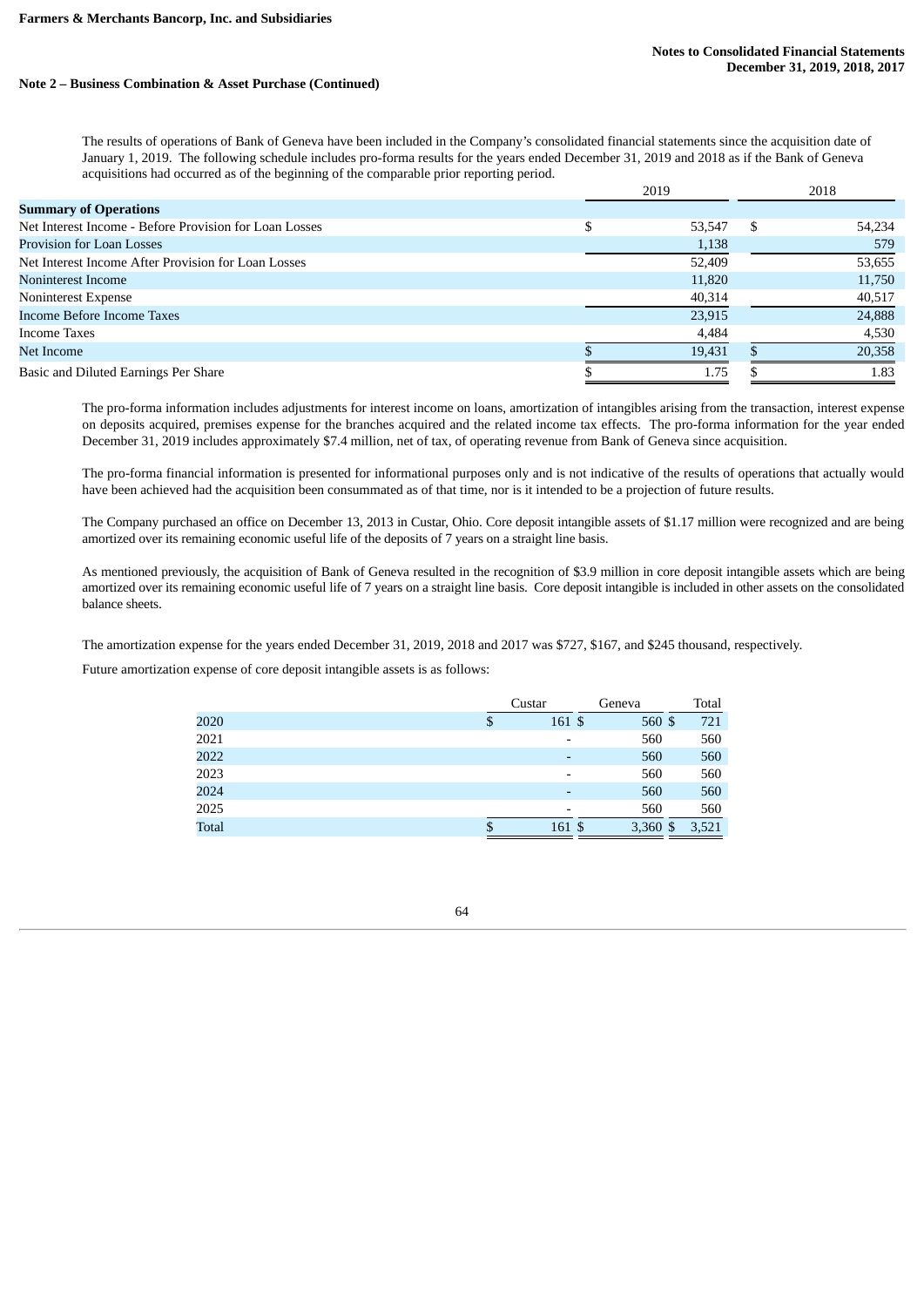## **Note 3 – Securities**

**The amortized cost and fair value of securities, with gross unrealized gains and losses, follows:**

|                                     | (In Thousands) |   |            |       |            |      |         |  |
|-------------------------------------|----------------|---|------------|-------|------------|------|---------|--|
|                                     | 2019           |   |            |       |            |      |         |  |
|                                     | Gross          |   |            | Gross |            |      | Fair    |  |
|                                     | Amortized      |   | Unrealized |       | Unrealized |      | Market  |  |
|                                     | Cost           |   | Gains      |       | Losses     |      | Value   |  |
| Available-for-Sale:                 |                |   |            |       |            |      |         |  |
| U.S. Treasury                       | \$<br>10.023   | S | 10         | \$    | (12)       | - \$ | 10,021  |  |
| U.S. Government agencies            | 61,882         |   | 584        |       | (21)       |      | 62,445  |  |
| Mortgage-backed securities          | 94,998         |   | 426        |       | (227)      |      | 95,197  |  |
| State and local governments         | 54,001         |   | 749        |       | (120)      |      | 54,630  |  |
| Total available-for-sale securities | 220.904        | S | 1,769      | £.    | (380)      |      | 222,293 |  |

|                                     | (In Thousands) |    |                |        |            |       |         |  |
|-------------------------------------|----------------|----|----------------|--------|------------|-------|---------|--|
|                                     | 2018           |    |                |        |            |       |         |  |
|                                     | Gross          |    |                | Gross  |            |       | Fair    |  |
|                                     | Amortized      |    | Unrealized     |        | Unrealized |       | Market  |  |
|                                     | Cost           |    | Gains          | Losses |            | Value |         |  |
| Available-for-Sale:                 |                |    |                |        |            |       |         |  |
| U.S. Treasury                       | \$<br>23,078   | \$ | 6              | \$     | (254)      | -\$   | 22,830  |  |
| U.S. Government agencies            | 71,235         |    | $\overline{2}$ |        | (1,910)    |       | 69,327  |  |
| Mortgage-backed securities          | 37,342         |    | 62             |        | (1, 142)   |       | 36,262  |  |
| State and local governments         | 40,608         |    | 225            |        | (805)      |       | 40,028  |  |
| Total available-for-sale securities | \$<br>172,263  |    | 295            | \$     | (4, 111)   |       | 168,447 |  |

Investment securities will at times depreciate to an unrealized loss position. The Bank utilizes the following criteria to assess whether impairment is other than temporary. No one item by itself will necessarily signal that a security should be recognized as an other than temporary impairment.

- 1. The fair value of the security has significantly declined from book value.
- 2. A downgrade has occurred that lowered the credit rating to below investment grade (below Baa3 by Moody and BBB by Standard and Poors.)
- 3. Dividends have been reduced or eliminated or scheduled interest payments have not been made.
- 4. The underwater security has longer than 10 years to maturity and the loss position had existed for more than 3 years.
- 5. Management does not possess both the intent and ability to hold the security for a period of time sufficient to allow for any anticipated recovery in fair value.

If the impairment is judged to be other than temporary, the cost basis of the individual security shall be written down to fair value, thereby establishing a new cost basis. The new cost basis shall not be changed for subsequent recoveries in fair value. The amount of the write down shall be included in current earnings as a realized loss. The recovery in fair value, if any, shall be recognized in earnings when the security is sold. The table below is presented by category of security and length of time in a continuous loss position. The Bank currently does not hold any securities with other than temporary impairment.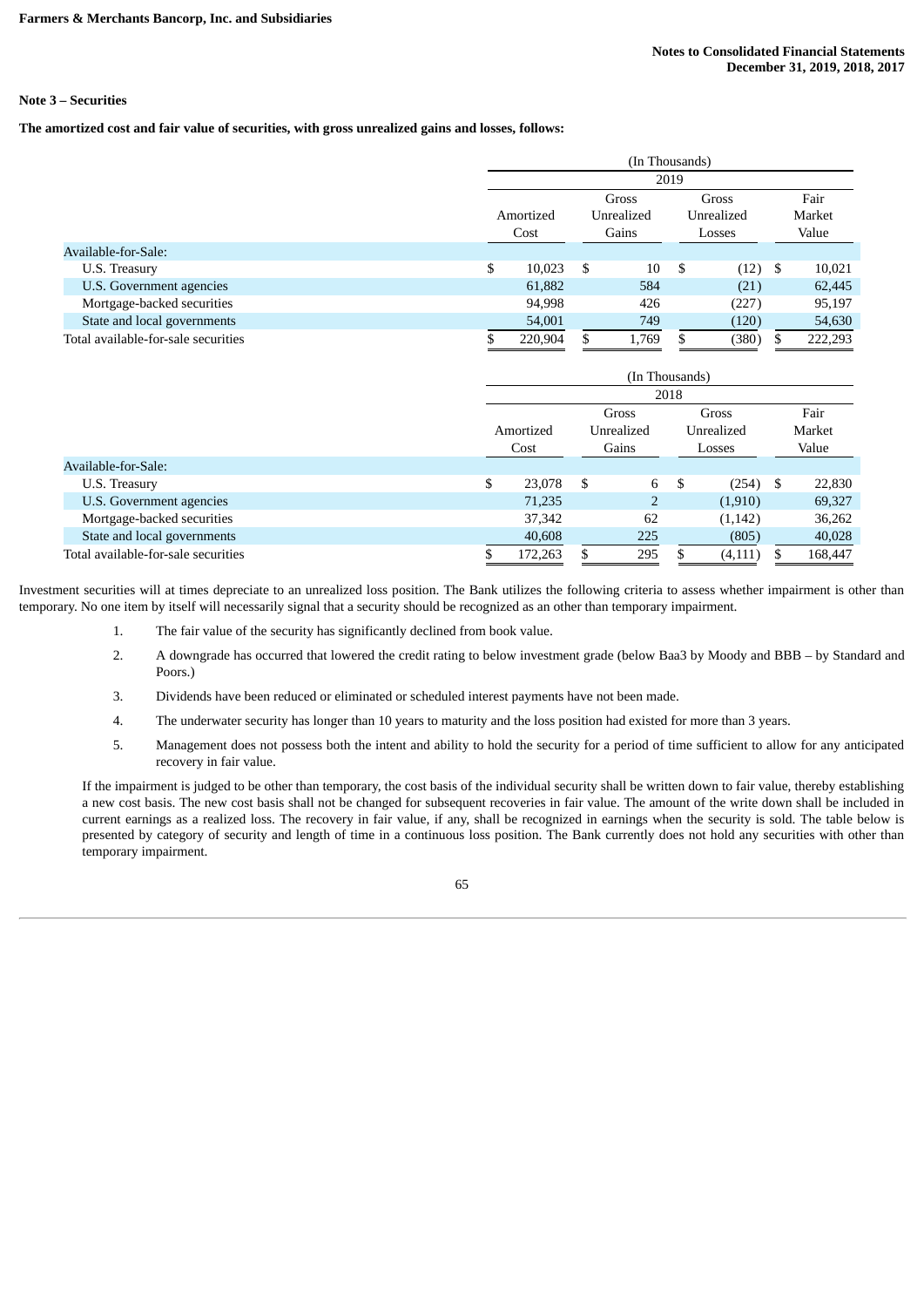Information pertaining to securities with gross unrealized losses at December 31, 2019 and 2018, aggregated by investment category and length of time that individual securities have been in a continuous loss position follows:

|                                      | 2019                    |  |                          |                      |            |                |        |
|--------------------------------------|-------------------------|--|--------------------------|----------------------|------------|----------------|--------|
|                                      | (In Thousands)          |  |                          |                      |            | (In Thousands) |        |
|                                      | Less Than Twelve Months |  |                          | Twelve Months & Over |            |                |        |
|                                      | Gross                   |  | Gross                    |                      |            |                |        |
|                                      | Unrealized              |  | Fair                     |                      | Unrealized |                | Fair   |
|                                      | Losses                  |  | Value                    |                      | Losses     |                | Value  |
| U.S. Treasury                        | $\sim$                  |  | $\overline{\phantom{a}}$ | D                    | (12)       | S,             | 5,030  |
| U.S. Government agencies             | (16)                    |  | 10,549                   |                      | (5)        |                | 10,745 |
| Mortgage-backed securities           | (102)                   |  | 27,696                   |                      | (125)      |                | 11,332 |
| State and local governments          | (120)                   |  | 16,845                   |                      |            |                |        |
| Total available-for-sales securities | (238)                   |  | 55,090                   |                      | (142)      |                | 27,107 |

|                                      |                         |    |        | 2018 |                      |    |         |  |
|--------------------------------------|-------------------------|----|--------|------|----------------------|----|---------|--|
|                                      | (In Thousands)          |    |        |      | (In Thousands)       |    |         |  |
|                                      | Less Than Twelve Months |    |        |      | Twelve Months & Over |    |         |  |
|                                      | Gross                   |    |        |      | Gross                |    |         |  |
|                                      | Unrealized              |    | Fair   |      | Unrealized           |    | Fair    |  |
|                                      | Losses                  |    | Value  |      | Losses               |    | Value   |  |
| U.S. Treasury                        | ۰.                      | S. | $\sim$ | S    | (254)                | -S | 20,861  |  |
| U.S. Government agencies             |                         |    |        |      | (1,910)              |    | 64,727  |  |
| Mortgage-backed securities           | (4)                     |    | 697    |      | (1,138)              |    | 30,347  |  |
| State and local governments          | (22)                    |    | 3,254  |      | (783)                |    | 29,413  |  |
| Total available-for-sales securities | (26)                    |    | 3,951  |      | (4,085)              |    | 145,348 |  |

Unrealized losses on securities have not been recognized into income because the issuers' bonds are of high credit quality, values have only been impacted by rate changes, and the Company has the intent and ability to hold the securities for the foreseeable future. The fair value is expected to recover as the bonds approach the maturity date.

Sales of \$11.1, \$10.1, and \$13.6 million for 2019, 2018, and 2017 respectively, generated gross realized gains and losses for the years ended December 31, as presented below:

|                                                              |  |      |      | (In Thousands) |  |      |
|--------------------------------------------------------------|--|------|------|----------------|--|------|
|                                                              |  | 2019 | 2018 |                |  | 2017 |
| Gross realized gains                                         |  | 16   |      | 51             |  | 58   |
| Gross realized losses                                        |  | (42) |      | (60)           |  | (11) |
| Net realized gains (losses)                                  |  | (26) |      | (9`            |  | 47   |
| Tax expense (benefit) related to net realized gains (losses) |  | Έ,   |      | $\mathcal{L}$  |  | 16   |

The net realized gain (loss) on sales and related tax expense (benefit) is a reclassification out of accumulated other comprehensive income (loss). The net realized gain (loss) is included in net gain (loss) on sale of securities available-for-sale and the related tax expense (benefit) is included in income taxes in the consolidated statements of income.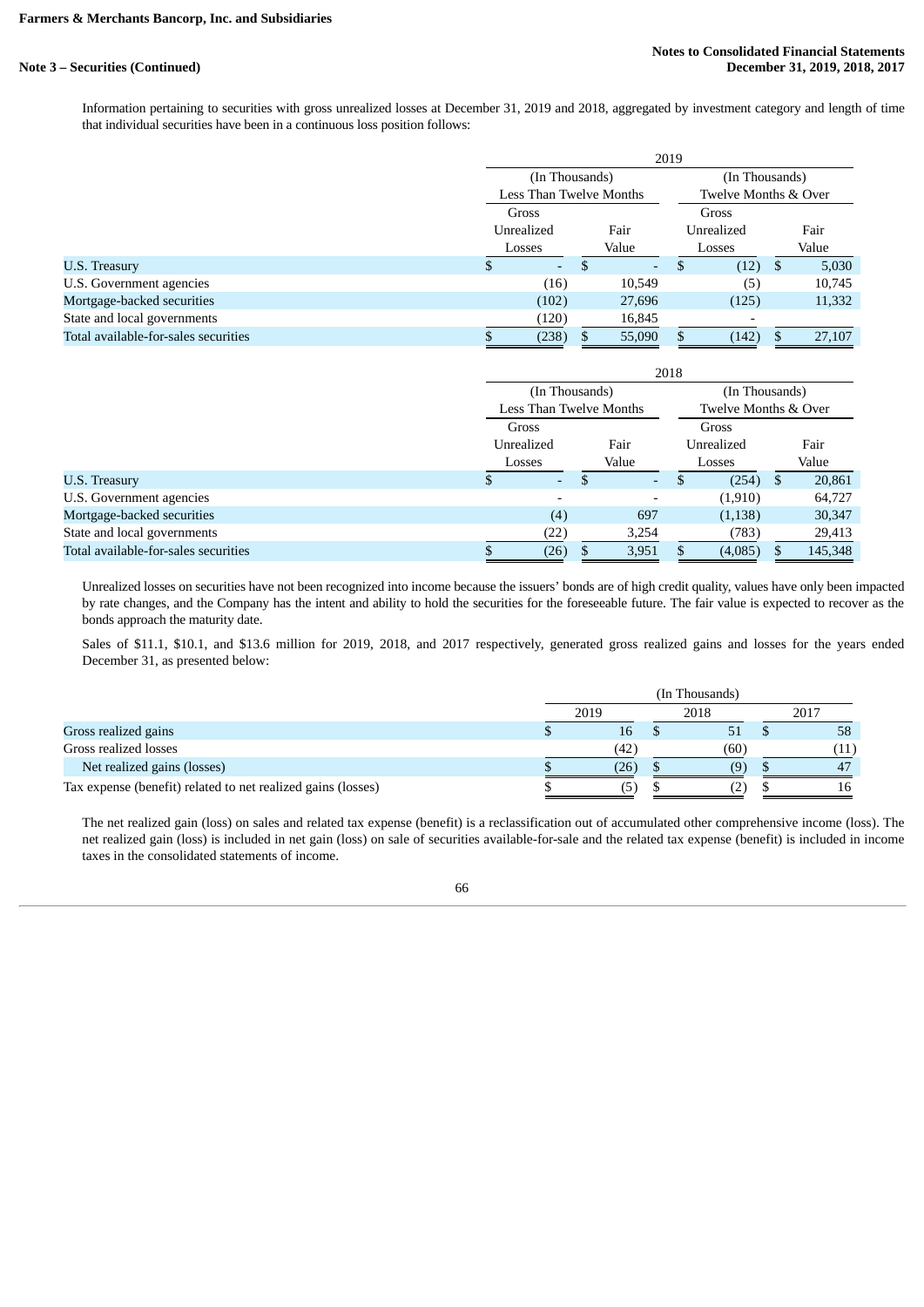The amortized cost and fair value of debt securities at December 31, 2019, by contractual maturity, are shown below. Expected maturities will differ from contractual maturities because borrowers may have the right to call or prepay obligations with or without call or prepayment penalties.

|                                    | (In Thousands) |    |            |  |  |  |  |  |
|------------------------------------|----------------|----|------------|--|--|--|--|--|
|                                    | Amortized      |    |            |  |  |  |  |  |
|                                    | Cost           |    | Fair Value |  |  |  |  |  |
| One year or less                   | \$<br>22,150   | \$ | 22,158     |  |  |  |  |  |
| After one year through five years  | 42,705         |    | 42,983     |  |  |  |  |  |
| After five years through ten years | 57,231         |    | 58,149     |  |  |  |  |  |
| After ten years                    | 3,820          |    | 3,806      |  |  |  |  |  |
| Total                              | \$<br>125,906  | \$ | 127,096    |  |  |  |  |  |
| Mortgage-backed securities         | 94,998         |    | 95,197     |  |  |  |  |  |
| Total                              | \$<br>220.904  | \$ | 222.293    |  |  |  |  |  |

Investments with a carrying value and fair value of \$88.8 million at December 31, 2019 and \$81.8 million at December 31, 2018 were pledged to secure public deposits and securities sold under repurchase agreements.

Other securities include Federal Home Loan Bank of Cincinnati and Indianapolis stock as of December 31, 2019 while December 31, 2018 only includes Federal Home Loan Bank of Cincinnati stock.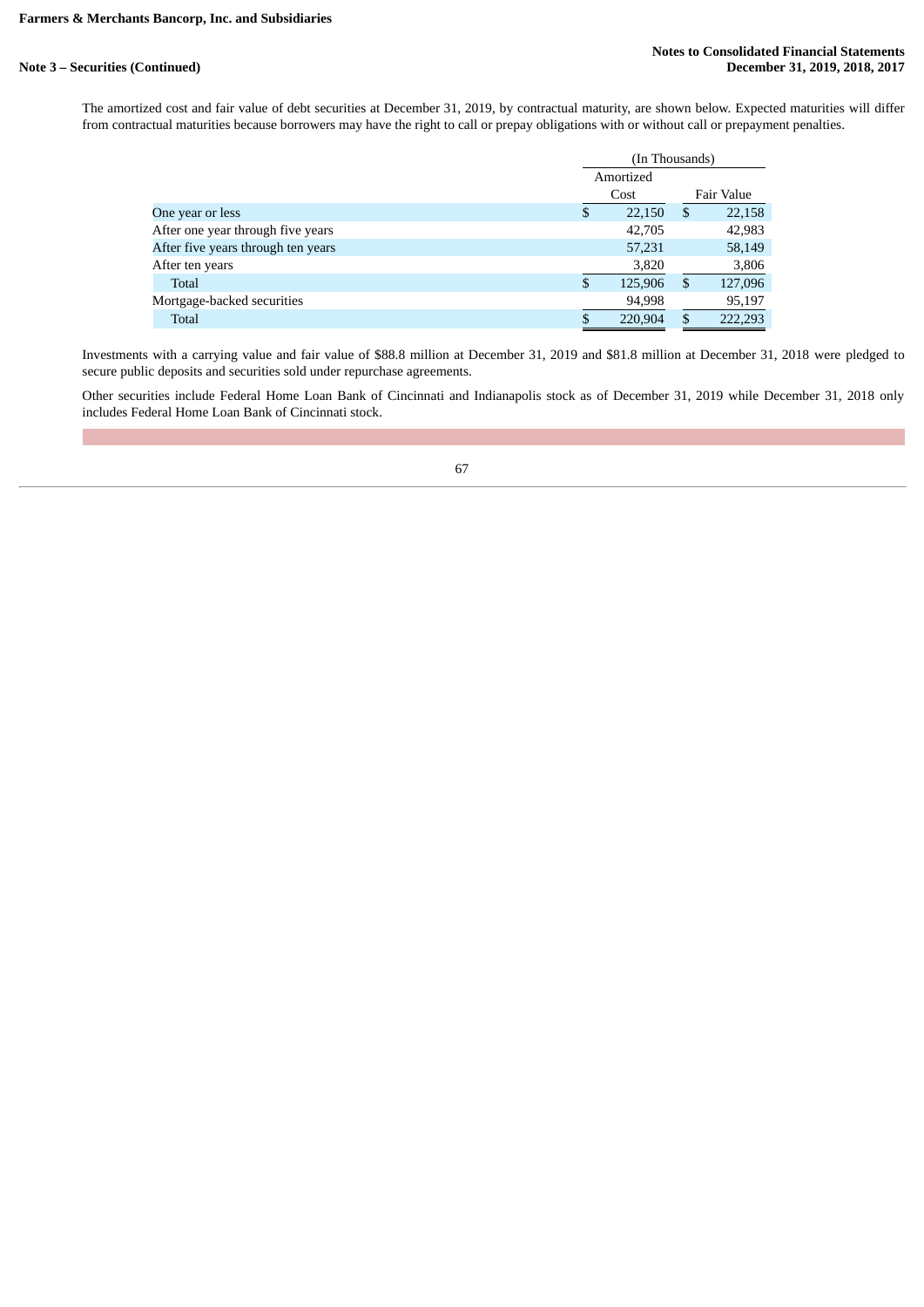#### **Note 4 - Loans**

The Company had \$4.2 million in loans held for sale at December 31, 2019 as compared to \$495 thousand in loans held for sale at December 31, 2018.

Loans at December 31 are summarized below:

|                                        | (In Thousands)  |    |         |
|----------------------------------------|-----------------|----|---------|
| Loans:                                 | 2019            |    | 2018    |
| <b>Consumer Real Estate</b>            | \$<br>165,349   | \$ | 80,766  |
| <b>Agricultural Real Estate</b>        | 199,105         |    | 68,609  |
| Agricultural                           | 111,820         |    | 108,495 |
| Commercial Real Estate                 | 551,309         |    | 419.784 |
| Commercial and Industrial              | 135,631         |    | 121,793 |
| Consumer                               | 49.237          |    | 41,953  |
| Other                                  | 8,314           |    | 5,889   |
|                                        | \$<br>1,220,765 | S. | 847,289 |
| Less: Net deferred loan fees and costs | (1,766)         |    | (915)   |
|                                        | 1,218,999       |    | 846,374 |
| Less: Allowance for loan losses        | (7,228)         |    | (6,775) |
| Loans - Net                            | \$<br>1.211.771 | \$ | 839.599 |

Following are the characteristics and underwriting criteria for each major type of loan the Bank offers:

Consumer Real Estate: Purchase, refinance, or equity financing of one to four family owner occupied dwelling. Success in repayment is subject to borrower's income, debt level, character in fulfilling payment obligations, employment, and others.

Agricultural Real Estate: Purchase of farm real estate or for permanent improvements to the farm real estate. Cash flow from the farm operation is the repayment source and is therefore subject to the financial success of the farm operation.

Agricultural: Loans for the production and housing of crops, fruits, vegetables, and livestock or to fund the purchase or re-finance of capital assets such as machinery and equipment and livestock. The production of crops and livestock is especially vulnerable to commodity prices and weather. The vulnerability to commodity prices is offset by the farmer's ability to hedge their position by the use of the future contracts. The risk related to weather is often mitigated by requiring crop insurance.

Commercial Real Estate: Construction, purchase, and refinance of business purpose real estate. Risks include potential construction delays and overruns, vacancies, collateral value subject to market value fluctuations, interest rate, market demands, borrower's ability to repay in orderly fashion, and others. The Bank does employ stress testing on higher balance loans to mitigate risk by ensuring the customer's ability to repay in a changing rate environment before granting loan approval.

Commercial and Industrial: Loans to proprietorships, partnerships, or corporations to provide temporary working capital and seasonal loans as well as long term loans for capital asset acquisition. Risks include adequacy of cash flow, reasonableness of projections, financial leverage, economic trends, management ability and estimated capital expenditures during the fiscal year. The Bank does employ stress testing on higher balance loans to mitigate risk by ensuring the customer's ability to repay in a changing rate environment before granting loan approval.

Consumer: Funding for individual and family purposes. Success in repayment is subject to borrower's income, debt level, character in fulfilling payment obligations, employment, and others.

Other: Primarily funds public improvements in the Bank's service area. Repayment ability is based on the continuance of the taxation revenue as the source of repayment.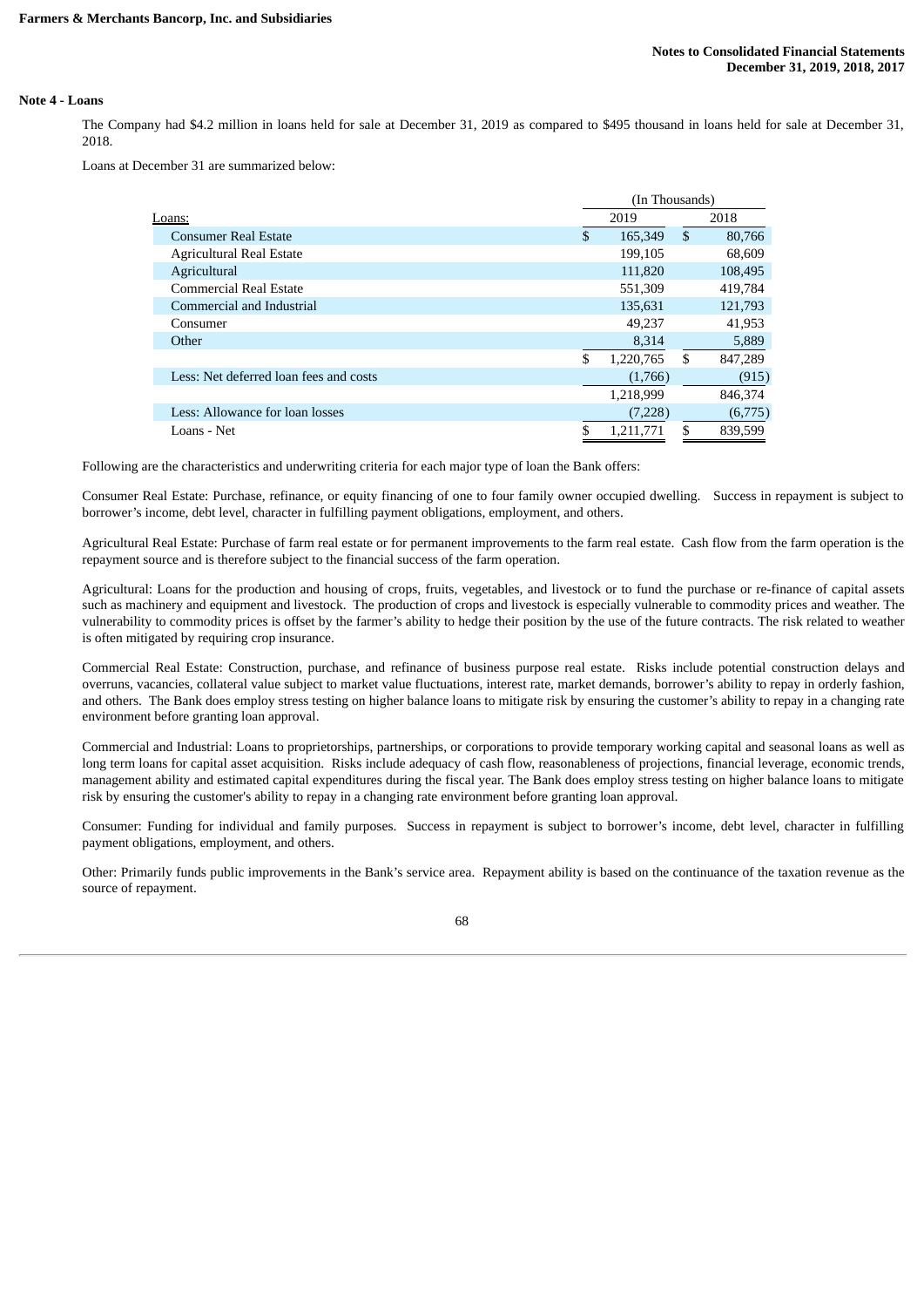The following is a maturity schedule by major category of loans excluding fair value adjustments at December 31, 2019:

|                                 | (In Thousands) |                               |    |             |     |                   |    |           |  |  |  |
|---------------------------------|----------------|-------------------------------|----|-------------|-----|-------------------|----|-----------|--|--|--|
|                                 |                |                               |    |             |     |                   |    |           |  |  |  |
|                                 |                | Within                        |    | Year Within |     | After             |    |           |  |  |  |
|                                 |                | One Year<br><b>Five Years</b> |    |             |     | <b>Five Years</b> |    | Total     |  |  |  |
| <b>Consumer Real Estate</b>     | \$             | 5,163                         | \$ | 19,025      | \$. | 141,231           | S  | 165,419   |  |  |  |
| <b>Agricultural Real Estate</b> |                | 272                           |    | 4,668       |     | 195,162           |    | 200,102   |  |  |  |
| Agricultural                    |                | 66,851                        |    | 29,954      |     | 15,006            |    | 111,811   |  |  |  |
| Commercial Real Estate          |                | 49,976                        |    | 230,817     |     | 270,698           |    | 551,491   |  |  |  |
| Commercial and Industrial       |                | 68.257                        |    | 54,718      |     | 12,708            |    | 135,683   |  |  |  |
| Consumer                        |                | 6,215                         |    | 32,711      |     | 10.227            |    | 49,153    |  |  |  |
| Other                           |                | 340                           |    | 804         |     | 7,163             |    | 8,307     |  |  |  |
|                                 | \$             | 197,074                       | S  | 372,697     | S.  | 652,195           | S. | 1,221,966 |  |  |  |

The distribution of fixed rate loans and variable rate loans by major loan category is as follows as of December 31, 2019:

|                                 | (In Thousands) |    |          |  |  |  |  |  |
|---------------------------------|----------------|----|----------|--|--|--|--|--|
|                                 | Fixed          |    | Variable |  |  |  |  |  |
|                                 | Rate           |    | Rate     |  |  |  |  |  |
| <b>Consumer Real Estate</b>     | \$<br>88,907   | \$ | 76,442   |  |  |  |  |  |
| <b>Agricultural Real Estate</b> | 97,684         |    | 101,421  |  |  |  |  |  |
| Agricultural                    | 66,555         |    | 45,265   |  |  |  |  |  |
| Commercial Real Estate          | 392,933        |    | 158,376  |  |  |  |  |  |
| Commercial and Industrial       | 85,108         |    | 50,523   |  |  |  |  |  |
| Consumer                        | 44,422         |    | 4,815    |  |  |  |  |  |
| Other                           | 8.219          |    | 95       |  |  |  |  |  |

Other loans are included in the commercial and industrial category for the remainder of the tables in this Note 4, unless specifically noted separately.

The following table represents the contractual aging of the recorded investment in past due loans by portfolio classification of loans as of December 31, 2019 and 2018, net of deferred loan fees and costs:

|     |                          |            |                          |          |                          |         |                          |                   |  |                                                                                         |         |                        | Recorded<br>Investment   |
|-----|--------------------------|------------|--------------------------|----------|--------------------------|---------|--------------------------|-------------------|--|-----------------------------------------------------------------------------------------|---------|------------------------|--------------------------|
|     |                          |            |                          |          | Total                    |         |                          | $> 90$ Days       |  |                                                                                         |         |                        |                          |
|     |                          |            | 60-89 Days               |          | Than                     |         |                          |                   |  | Financing                                                                               |         |                        | and                      |
|     | Past Due                 |            |                          |          | 90 Days                  |         |                          |                   |  | Receivables                                                                             |         |                        | <b>Accruing</b>          |
| Эb. | 355                      |            | 70                       |          | $\overline{\phantom{0}}$ | S       | 425                      | S.                |  |                                                                                         | 164,691 |                        |                          |
|     | $\overline{\phantom{a}}$ |            | 107                      |          | $\overline{\phantom{a}}$ |         | 107                      |                   |  |                                                                                         | 198,859 |                        |                          |
|     | 78                       |            | 7                        |          | ۰.                       |         | 85                       |                   |  |                                                                                         | 111,949 |                        | ۰.                       |
|     | $\overline{\phantom{0}}$ |            | $\overline{\phantom{a}}$ |          | $\overline{\phantom{a}}$ |         | $\overline{\phantom{a}}$ |                   |  |                                                                                         |         |                        | $\overline{\phantom{0}}$ |
|     | 201                      |            | 267                      |          | ٠                        |         | 468                      |                   |  |                                                                                         | 144,009 |                        | $\overline{\phantom{0}}$ |
|     | 54                       |            | $\overline{\phantom{a}}$ |          | $\overline{\phantom{a}}$ |         | 54                       |                   |  |                                                                                         | 49,409  |                        |                          |
|     | 688                      |            | 451                      |          | $\overline{\phantom{a}}$ |         | 1,139                    |                   |  |                                                                                         |         |                        |                          |
|     |                          | 30-59 Days |                          | Past Due |                          | Greater |                          | Total<br>Past Due |  | Current<br>164,266<br>198,752<br>111,864<br>550,082<br>143,541<br>49,355<br>\$1,217,860 |         | 550,082<br>\$1,218,999 |                          |

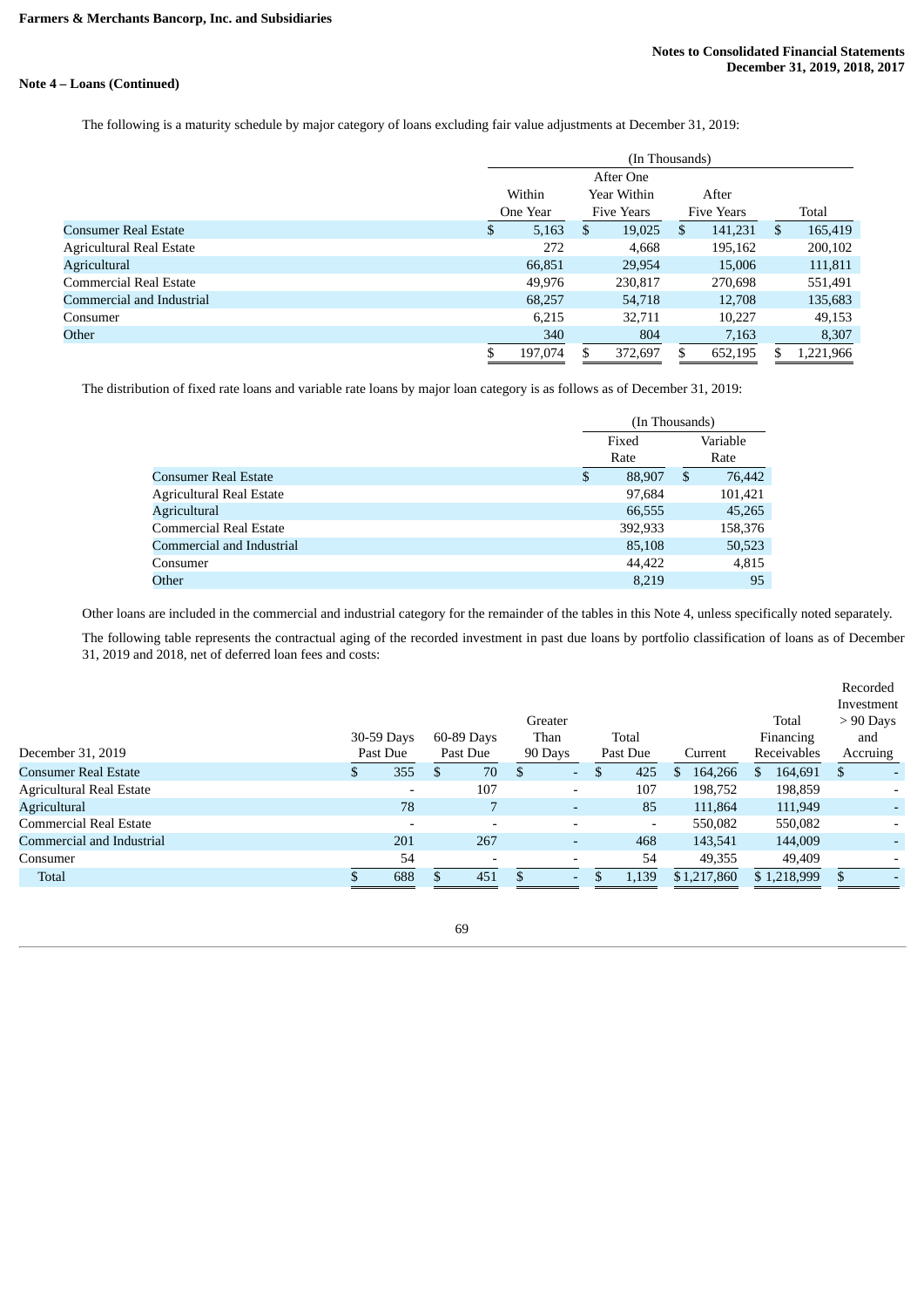|                                 |    |                          |   |                          |         |                          |          |                          |  |            |             |         |          | Recorded<br>Investment   |
|---------------------------------|----|--------------------------|---|--------------------------|---------|--------------------------|----------|--------------------------|--|------------|-------------|---------|----------|--------------------------|
|                                 |    |                          |   |                          | Greater |                          | Total    | $> 90$ Days              |  |            |             |         |          |                          |
|                                 |    | 30-59 Days               |   | 60-89 Days               |         | Than                     |          | Total                    |  |            | Financing   |         |          | and                      |
| December 31, 2018               |    | Past Due                 |   | Past Due                 | 90 Days |                          | Past Due |                          |  | Current    | Receivables |         | Accruing |                          |
| Consumer Real Estate            | S. | 342                      | S | 24                       |         | 254                      | \$.      | 620                      |  | 79,612     | <b>S</b>    | 80,232  | -S       | $\blacksquare$           |
| <b>Agricultural Real Estate</b> |    |                          |   | $\overline{\phantom{0}}$ |         |                          |          | $\overline{\phantom{0}}$ |  | 68,588     |             | 68,588  |          |                          |
| Agricultural                    |    | $\overline{\phantom{0}}$ |   | ٠                        |         | $\overline{\phantom{a}}$ |          | ۰.                       |  | 108,616    |             | 108,616 |          | $\overline{\phantom{a}}$ |
| Commercial Real Estate          |    | $\overline{\phantom{0}}$ |   | $\overline{\phantom{0}}$ |         | $\overline{\phantom{0}}$ |          | $\overline{\phantom{0}}$ |  | 419,131    |             | 419,131 |          | $\overline{\phantom{a}}$ |
| Commercial and Industrial       |    | $\overline{\phantom{0}}$ |   | $\overline{\phantom{0}}$ |         | $\overline{\phantom{a}}$ |          | ٠                        |  | 127,752    |             | 127,752 |          |                          |
| Consumer                        |    | 85                       |   | 24                       |         | 8                        |          | 117                      |  | 41,938     |             | 42,055  |          |                          |
| <b>Total</b>                    |    | 427                      |   | 48                       |         | 262                      |          | 737                      |  | \$ 845,637 |             | 846,374 |          |                          |
|                                 |    |                          |   |                          |         |                          |          |                          |  |            |             |         |          |                          |

The following table presents the recorded investment in nonaccrual loans by portfolio class of loans as of December 31, 2019 and December 31, 2018:

|                                 |      | (In Thousands) |      |  |  |  |  |  |  |
|---------------------------------|------|----------------|------|--|--|--|--|--|--|
|                                 | 2019 |                | 2018 |  |  |  |  |  |  |
| <b>Consumer Real Estate</b>     | Φ    | 1,209<br>S     | 462  |  |  |  |  |  |  |
| <b>Agricultural Real Estate</b> |      | 88             |      |  |  |  |  |  |  |
| <b>Agriculture</b>              |      | 1,769          |      |  |  |  |  |  |  |
| <b>Commercial Real Estate</b>   |      | 37             |      |  |  |  |  |  |  |
| Commercial and Industrial       |      | 288            | 72   |  |  |  |  |  |  |
| Consumer                        |      | 9              | 8    |  |  |  |  |  |  |
| <b>Total</b>                    |      | 3,400          | 542  |  |  |  |  |  |  |

The Bank uses a nine tier risk rating system to grade its loans. The grade of a loan may change during the life of the loan.

The risk ratings are described as follows.

- 1. Zero (0) Unclassified. Any loan which has not been assigned a classification.
- 2. One (1) Excellent. Credit to premier customers having the highest credit rating based on an extremely strong financial condition, which compares favorably with industry standards (upper quartile of Risk Management Association ratios). Financial statements indicate a sound earnings and financial ratio trend for several years with satisfactory profit margins and excellent liquidity exhibited. Prime credits may also be borrowers with loans fully secured by highly liquid collateral such as traded stocks, bonds, certificates of deposit, savings account, etc. No credit or collateral exceptions exist and the loan adheres to the Bank's loan policy in every respect. Financing alternatives would be readily available and would qualify for unsecured credit. This grade is summarized by high liquidity, minimum risk, strong ratios, and low handling costs.
- 3. Two (2) Good. Desirable loans of somewhat less stature than Grade 1, but with strong financial statements. Loan supported by financial statements containing strong balance sheets, generally with a leverage position less than 1.50, and a history of profitability. Probability of serious financial deterioration is unlikely. Possessing a sound repayment source (and a secondary source), which would allow repayment in a reasonable period of time. Individual loans backed by liquid personal assets, established history and unquestionable character.
- 4. Three (3) Satisfactory. Satisfactory loans of average or slightly above average risk having some deficiency or vulnerability to changing economic conditions, but still fully collectible. Projects should normally demonstrate acceptable debt service coverage. Generally, customers should have a leverage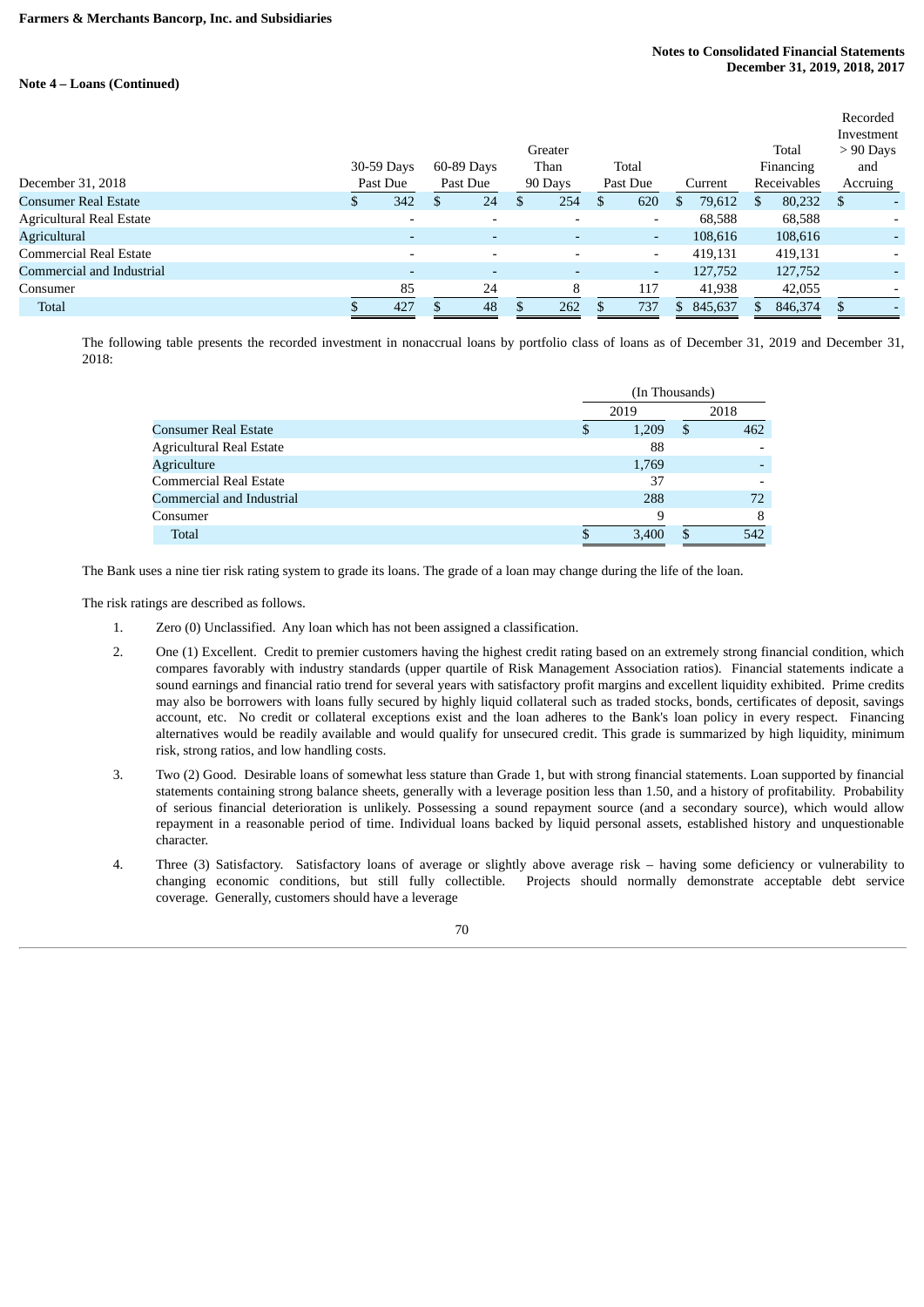position less than 2.00. May be some weakness but with offsetting features of other support readily available. Loans are meeting the terms of repayment.

Loans may be graded 3 when there is no recent information on which to base a current risk evaluation and the following conditions apply:

At inception, the loan was properly underwritten and did not possess an unwarranted level of credit risk:

- a. At inception, the loan was secured with collateral possessing a loan-to-value adequate to protect the Bank from loss;
- b. The loan exhibited two or more years of satisfactory repayment with a reasonable reduction of the principal balance;
- c. During the period that the loan has been outstanding, there has been no evidence of any credit weakness. Some examples of weakness include slow payment, lack of cooperation by the borrower, breach of loan covenants, or the business is in an industry which is known to be experiencing problems. If any of these credit weaknesses are observed, a lower risk grade is warranted.
- 5. Four (4) Satisfactory / Monitored. A "4" (Satisfactory/Monitored) risk grade may be established for a loan considered satisfactory but which is of average credit risk due to financial weakness or uncertainty. The loans warrant a higher than average level of monitoring to ensure that weaknesses do not advance. The level of risk in Satisfactory/Monitored classification is considered acceptable and within normal underwriting guidelines so long as the loan is given management supervision.
- 6. Five (5) Special Mention. Loans that possess some credit deficiency or potential weakness which deserve close attention but do not yet warrant substandard classification. Such loans pose unwarranted financial risk that if not corrected could weaken the loan and increase risk in the future. The key distinctions of a 5 (Special Mention) classification are that (1) it is indicative of an unwarranted level of risk, and (2) weaknesses are considered "potential" versus "defined" impairments to the primary source of loan repayment and collateral.
- 7. Six (6) Substandard. One or more of the following characteristics may be exhibited in loans classified substandard:
	- a. Loans which possess a defined credit weakness and the likelihood that a loan will be paid from the primary source and are uncertain. Financial deterioration is underway and very close attention is warranted to ensure that the loan is collected without loss.
	- b. Loans are inadequately protected by the current net worth and paying capacity of the borrower.
	- c. The primary source of repayment is weakened, and the Bank is forced to rely on a secondary source of repayment such as collateral liquidation or guarantees.
	- d. Loans are characterized by the distinct possibility that the Bank will sustain some loss if deficiencies are not corrected.
	- e. Unusual courses of action are needed to maintain a high probability of repayment.
	- f. The borrower is not generating enough cash flow to repay loan principal but continues to make interest payments.
	- g. The lender is forced into a subordinate position or unsecured collateral position due to flaws in documentation.
	- h. Loans have been restructured so that payment schedules, terms and collateral represent concessions to the borrower when compared to the normal loan terms.

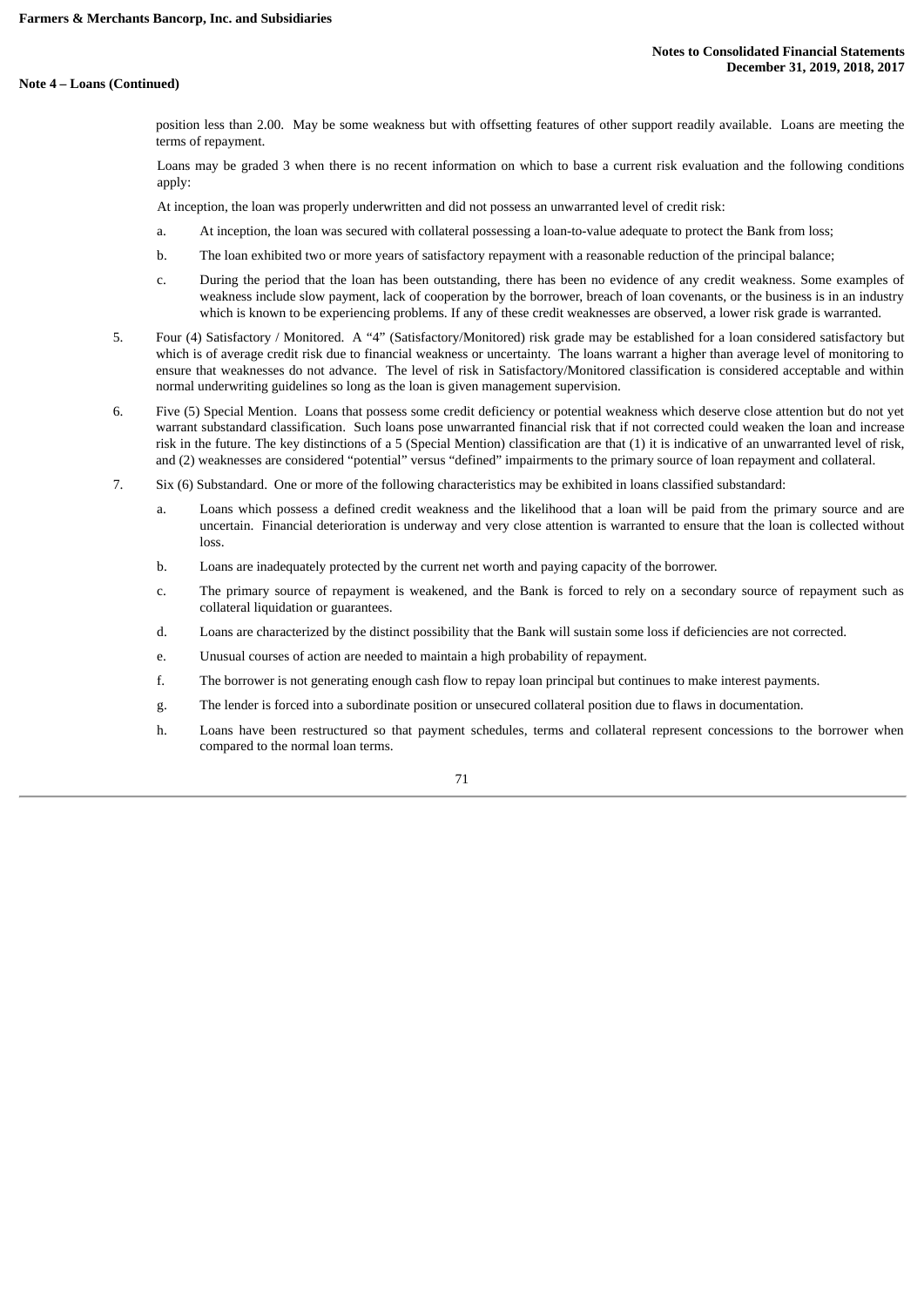- i. The lender is seriously contemplating foreclosure or legal action due to the apparent deterioration in the loan
- j. There is significant deterioration in the market conditions and the borrower is highly vulnerable to these conditions.
- 8. Seven (7) Doubtful. One or more of the following characteristics may be exhibited in loans classified Doubtful:
	- a. Loans have all of the weaknesses of those classified as Substandard. Additionally, these weaknesses make collection or liquidation in full based on existing conditions improbable.
	- b. The primary source of repayment is gone, and there is considerable doubt as to the quality of the secondary source of repayment.
	- c. The possibility of loss is high, but, because of certain important pending factors which may strengthen the loan, loss classification is deferred until its exact status is known. A Doubtful classification is established deferring the realization of the loss.
- 9. Eight (8) Loss. Loans are considered uncollectable and of such little value that continuing to carry them as assets on the institution's financial statements is not feasible. Loans will be classified Loss when it is neither practical nor desirable to defer writing off or reserving all or a portion of a basically worthless asset, even though partial recovery may be possible at some time in the future.

The following table represents the risk category of loans by portfolio class, net of deferred fees, based on the most recent analysis performed as of the time periods shown of December 31, 2019 and December 31, 2018.

|                |   |                          |  |                          |     |                          |   |                          |     | (In Thousands)         |     |         |                |         |                               |         |  |                          |   |       |
|----------------|---|--------------------------|--|--------------------------|-----|--------------------------|---|--------------------------|-----|------------------------|-----|---------|----------------|---------|-------------------------------|---------|--|--------------------------|---|-------|
|                |   |                          |  |                          |     |                          |   |                          |     |                        |     |         | Commercial and |         | <b>Industrial Development</b> |         |  |                          |   |       |
|                |   | Agricultural Real Estate |  |                          |     | Agricultural             |   |                          |     | Commercial Real Estate |     |         | Industrial     |         |                               |         |  |                          |   |       |
|                |   | 2019                     |  | 2018                     |     | 2019                     |   | 2018                     |     | 2019                   |     | 2018    |                | 2019    |                               | 2018    |  | 2019                     |   | 2018  |
| $1 - 2$        | S | 14,655                   |  | 4,442                    | \$. | 4,093                    | S | 5,753                    | S   | 7,860                  | \$. | 4,698   |                | 3,844   |                               | 3,199   |  | $\overline{\phantom{0}}$ | D |       |
| 3              |   | 33,951                   |  | 14,118                   |     | 36,913                   |   | 38,852                   |     | 131,780                |     | 64,341  |                | 19,790  |                               | 16,284  |  | 3,168                    |   | 3,135 |
| $\overline{4}$ |   | 116,834                  |  | 49,596                   |     | 65,414                   |   | 63,380                   |     | 401,404                |     | 346,072 |                | 103,527 |                               | 100,644 |  | 5,146                    |   | 2,754 |
| 5              |   | 14,836                   |  | 422                      |     | 2,300                    |   | 631                      |     | 3,699                  |     | 2,171   |                | 2,465   |                               | 308     |  |                          |   |       |
| 6              |   | 18,583                   |  | 10                       |     | 3,229                    |   | $\overline{\phantom{0}}$ |     | 5,339                  |     | 1,849   |                | 4,983   |                               | 542     |  | $\overline{\phantom{0}}$ |   |       |
|                |   | $\overline{\phantom{0}}$ |  |                          |     | $\overline{\phantom{a}}$ |   | $\overline{\phantom{0}}$ |     |                        |     |         |                | 1,086   |                               | 886     |  |                          |   |       |
| 8              |   | $\overline{\phantom{0}}$ |  | $\overline{\phantom{0}}$ |     | $\overline{\phantom{0}}$ |   |                          |     |                        |     |         |                |         |                               |         |  |                          |   |       |
| Total          |   | 198,859                  |  | 68,588                   |     | 111,949                  |   | 108,616                  | \$. | 550,082                | ፍ   | 419,131 | \$             | 135,695 |                               | 121,863 |  | 8,314                    |   | 5,889 |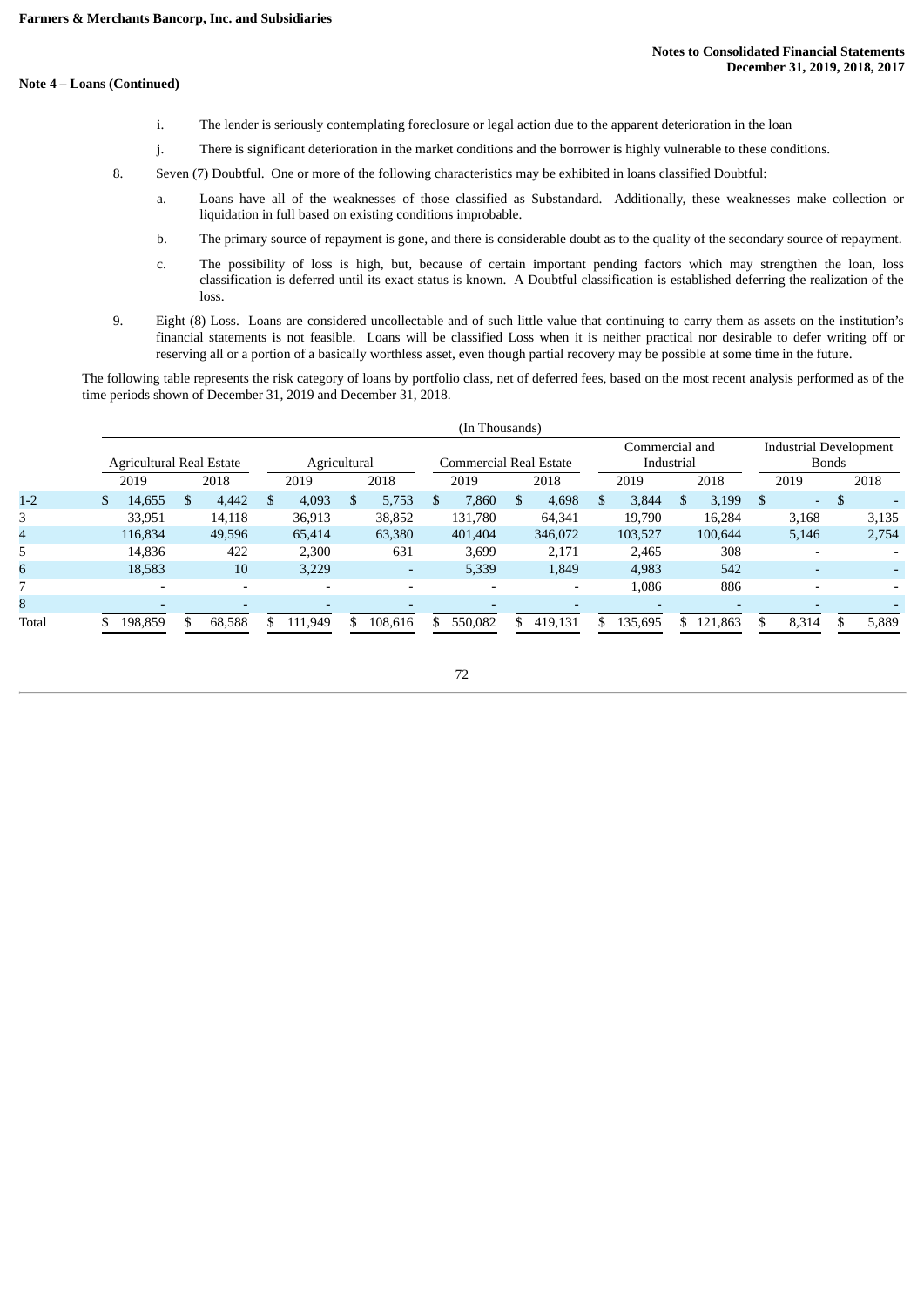For consumer residential real estate, and other, the Company also evaluates credit quality based on the aging status of the loan, which was previously stated, and by payment activity. The following tables present the recorded investment in those classes based on payment activity and assigned risk grading as of December 31, 2019 and December 31, 2018.

|                     | (In Thousands)              |    |                          |  |  |  |
|---------------------|-----------------------------|----|--------------------------|--|--|--|
|                     | <b>Consumer Real Estate</b> |    |                          |  |  |  |
|                     | 2019                        |    | 2018                     |  |  |  |
| Grade               |                             |    |                          |  |  |  |
| Pass                | \$<br>160,930               | \$ | 79,121                   |  |  |  |
| Special mention (5) | 415                         |    | 232                      |  |  |  |
| Substandard (6)     | 3,346                       |    | 879                      |  |  |  |
| Doubtful (7)        |                             |    | $\overline{\phantom{0}}$ |  |  |  |
| Total               | 164.691                     | .S | 80,232                   |  |  |  |

|               | (In Thousands)         |       |  |       |  |                  |  |        |  |
|---------------|------------------------|-------|--|-------|--|------------------|--|--------|--|
|               | Consumer - Credit Card |       |  |       |  | Consumer - Other |  |        |  |
|               |                        | 2019  |  | 2018  |  | 2019             |  | 2018   |  |
| Performing    |                        | 4,076 |  | 3,909 |  | 44,831           |  | 38,073 |  |
| Nonperforming |                        | 15    |  | 19    |  | 487              |  | 54     |  |
| <b>Total</b>  |                        | 4,091 |  | 3,928 |  | 45,318           |  | 38,127 |  |

Information about impaired loans as of and for the years ended December 31, 2019 and 2018 are as follows:

|                                                             | (In Thousands) |    |       |  |  |  |
|-------------------------------------------------------------|----------------|----|-------|--|--|--|
|                                                             | 2019           |    | 2018  |  |  |  |
| Impaired loans without a valuation allowance                | 2.420          |    | 1,808 |  |  |  |
| Impaired loans with a valuation allowance                   | 641            |    | 246   |  |  |  |
| Total impaired loans                                        | 3.061          | п. | 2,054 |  |  |  |
| Valuation allowance related to impaired loans               | 197            |    | 31    |  |  |  |
| Total non-accrual loans                                     | 3.400          |    | 542   |  |  |  |
| Total loans past-due ninety days or more and still accruing |                |    |       |  |  |  |

|                                                        | (In Thousands) |  |       |   |       |  |  |  |  |
|--------------------------------------------------------|----------------|--|-------|---|-------|--|--|--|--|
|                                                        | 2019           |  | 2018  |   | 2017  |  |  |  |  |
| Average investment in impaired loans                   | 2.649          |  | 1.958 | D | 1.885 |  |  |  |  |
| Interest income recognized on impaired loans           | 118            |  | 69    |   |       |  |  |  |  |
| Interest income recognized on a cash basis on impaired |                |  |       |   |       |  |  |  |  |
| loans                                                  |                |  |       |   |       |  |  |  |  |

Additional funds of \$4 thousand are committed to be advanced in connection with impaired loans.

The Bank had approximately \$956 thousand and \$178 thousand of its impaired loans classified as troubled debt restructured as of December 31, 2019 and December 31, 2018.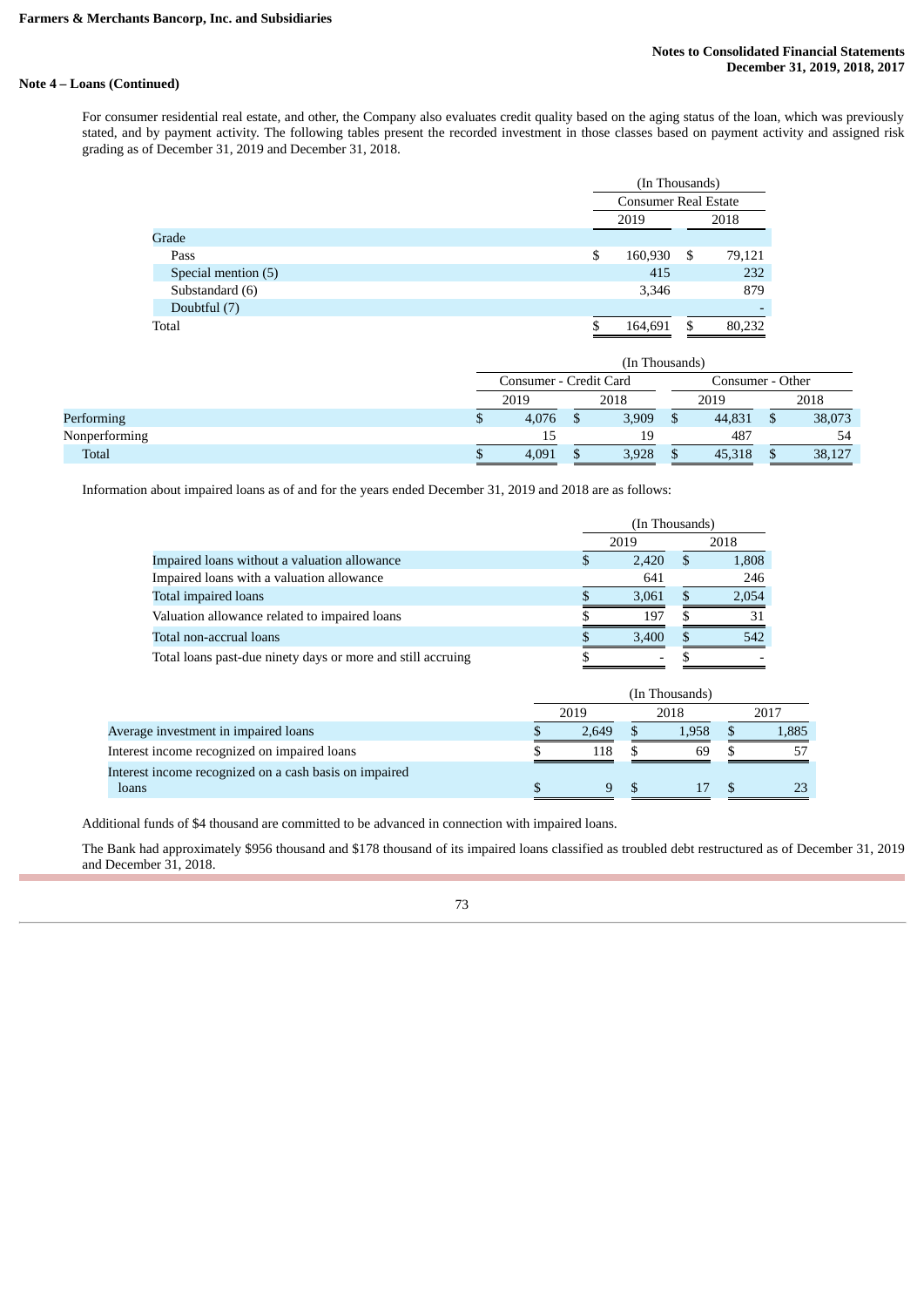Modification programs focused on payment pattern changes and/or modified maturity dates with most receiving a combination of the two concessions. The modifications did not result in the contractual forgiveness of principal. In 2019, four of the loans resulted in payment changes to interest only for an extended period of time and one loan had a lowering of payment to match an extended maturity. Consequently, the financial impact of the modifications was immaterial. The following table represents the years ended December 31, 2019 and 2018.

| December 31, 2019            |                 |              |                | December 31, 2018            |                 |                |              |  |  |  |  |  |
|------------------------------|-----------------|--------------|----------------|------------------------------|-----------------|----------------|--------------|--|--|--|--|--|
|                              |                 |              | (In thousands) |                              |                 | (In thousands) |              |  |  |  |  |  |
|                              |                 | Pre-         | Post-          |                              |                 | Pre-           | Post-        |  |  |  |  |  |
|                              | Number of       | Modification | Modification   |                              | Number of       | Modification   | Modification |  |  |  |  |  |
|                              | Contracts       | Outstanding  | Outstanding    |                              | Contracts       | Outstanding    | Outstanding  |  |  |  |  |  |
|                              | Modified in the | Recorded     | Recorded       |                              | Modified in the | Recorded       | Recorded     |  |  |  |  |  |
| Troubled Debt Restructurings | Last 12 Months  | Investment   | Investment     | Troubled Debt Restructurings | Last 12 Months  | Investment     | Investment   |  |  |  |  |  |
| <b>Consumer Real Estate</b>  |                 | 74 \$        | 74             | <b>Consumer Real Estate</b>  |                 | $\sim$         |              |  |  |  |  |  |
| Commercial and Industrial    |                 | 812          | 812            | Commercial and Industrial    |                 |                |              |  |  |  |  |  |

For the years ended December 31, 2019 and 2018, there were no TDR's that subsequently defaulted after modification.

For the Bank's impaired TDR loans, the Bank may utilize a measurement incorporating the present value of expected future cash flows discounted at the loan's effective rate of interest or the fair value of collateral if the loan is collateral dependent. To determine the fair value of collateral, collateral asset values securing an impaired loan are periodically evaluated. Maximum time of re-evaluation is every 12 months for chattels and titled vehicles and every two years for real estate. In this process, third party evaluations are obtained and heavily relied upon. Until such time that updated appraisals are received, the Bank may discount the collateral value used.

The Bank uses the following guidelines as stated in policy to determine when to realize a charge-off, whether a partial or full loan balance. A charge down in whole or in part is realized when unsecured consumer loans, credit card credits and overdraft lines of credit reach 90 days delinquency. At 120 days delinquent, secured consumer loans are charged down to the value of the collateral, if repossession of the collateral is assured and/or in the process of repossession. Consumer mortgage loan deficiencies are charged down upon the sale of the collateral or sooner upon the recognition of collateral deficiency. Commercial and agricultural credits are charged down at 120 days delinquency, unless an established and approved work-out plan is in place or litigation of the credit will likely result in recovery of the loan balance. Upon notification of bankruptcy, unsecured debt is charged off. Additional charge-off may be realized as further unsecured positions are recognized.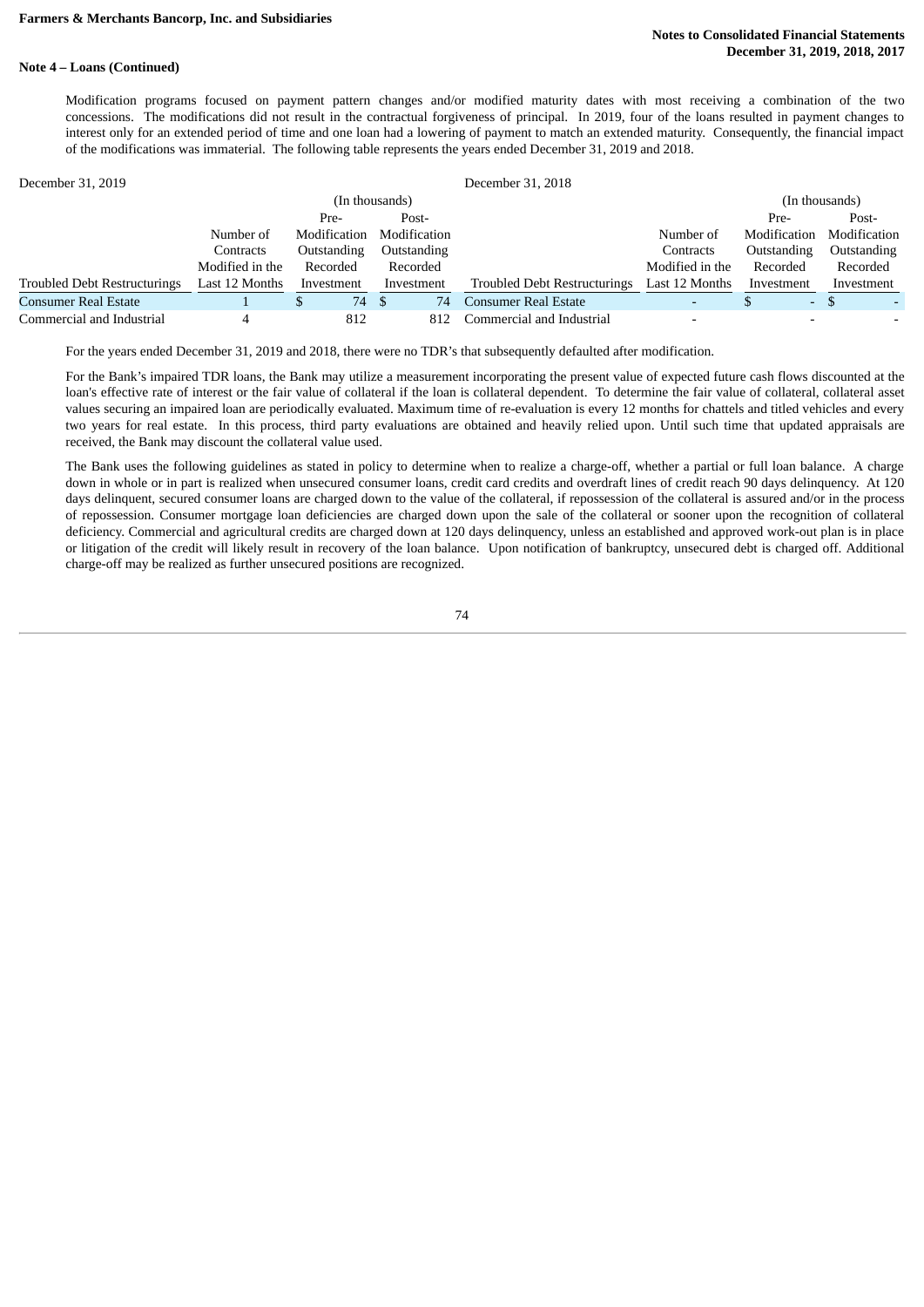The following tables present loans individually evaluated for impairment by portfolio class of loans as of December 31, 2019 and 2018:

|                                     | (In Thousands) |                        |                                |       |                      |                          |                                   |       |                                  |                          |    |                                                       |  |
|-------------------------------------|----------------|------------------------|--------------------------------|-------|----------------------|--------------------------|-----------------------------------|-------|----------------------------------|--------------------------|----|-------------------------------------------------------|--|
| 2019                                |                | Recorded<br>Investment | Unpaid<br>Principal<br>Balance |       | Related<br>Allowance |                          | Average<br>Recorded<br>Investment |       | Interest<br>Income<br>Recognized |                          |    | Interest<br>Income<br>Recognized<br><b>Cash Basis</b> |  |
| With no related allowance recorded: |                |                        |                                |       |                      |                          |                                   |       |                                  |                          |    |                                                       |  |
| <b>Consumer Real Estate</b>         | \$             | 648                    | \$                             | 648   | \$                   |                          | \$                                | 626   | \$                               | 32                       | \$ | 9                                                     |  |
| <b>Agricultural Real Estate</b>     |                |                        |                                |       |                      |                          |                                   | 204   |                                  |                          |    |                                                       |  |
| Agricultural                        |                | 491                    |                                | 491   |                      |                          |                                   | 124   |                                  |                          |    |                                                       |  |
| <b>Commercial Real Estate</b>       |                | 299                    |                                | 299   |                      |                          |                                   | 238   |                                  | 19                       |    |                                                       |  |
| Commercial and Industrial           |                | 982                    |                                | 982   |                      |                          |                                   | 637   |                                  | 66                       |    |                                                       |  |
| Consumer                            |                |                        |                                |       |                      |                          |                                   |       |                                  | $\overline{\phantom{a}}$ |    |                                                       |  |
| With a specific allowance recorded: |                |                        |                                |       |                      |                          |                                   |       |                                  |                          |    |                                                       |  |
| <b>Consumer Real Estate</b>         |                | 181                    |                                | 184   |                      | 30                       |                                   | 211   |                                  |                          |    |                                                       |  |
| <b>Agricultural Real Estate</b>     |                |                        |                                |       |                      |                          |                                   | 22    |                                  | $\mathbf{1}$             |    |                                                       |  |
| Agricultural                        |                | 200                    |                                | 200   |                      | 21                       |                                   | 29    |                                  |                          |    |                                                       |  |
| <b>Commercial Real Estate</b>       |                |                        |                                |       |                      |                          |                                   |       |                                  |                          |    |                                                       |  |
| Commercial and Industrial           |                | 227                    |                                | 377   |                      | 142                      |                                   | 555   |                                  |                          |    |                                                       |  |
| Consumer                            |                | 33                     |                                | 33    |                      | 4                        |                                   | 3     |                                  | $\overline{\phantom{a}}$ |    |                                                       |  |
| Totals:                             |                |                        |                                |       |                      |                          |                                   |       |                                  |                          |    |                                                       |  |
| <b>Consumer Real Estate</b>         | \$             | 829                    | \$                             | 832   | \$                   | 30                       | \$                                | 837   | \$                               | 32                       | \$ | 9                                                     |  |
| <b>Agricultural Real Estate</b>     |                |                        | \$                             |       | \$                   | $\overline{\phantom{a}}$ | \$                                | 226   | \$                               | $\mathbf{1}$             | S. |                                                       |  |
| Agricultural                        |                | 691                    | \$                             | 691   | \$                   | 21                       |                                   | 153   | \$                               | $\overline{\phantom{a}}$ |    |                                                       |  |
| <b>Commercial Real Estate</b>       |                | 299                    | \$                             | 299   | \$                   |                          | \$                                | 238   | \$                               | 19                       |    |                                                       |  |
| Commercial and Industrial           |                | 1,209                  | \$                             | 1,359 | \$                   | 142                      | \$                                | 1,192 | \$                               | 66                       |    |                                                       |  |
| Consumer                            | \$             | 33                     | \$                             | 33    | S.                   | $\overline{4}$           | \$                                | 3     | \$                               | $\overline{\phantom{0}}$ | S  |                                                       |  |
|                                     |                |                        |                                |       |                      |                          |                                   |       |                                  |                          |    |                                                       |  |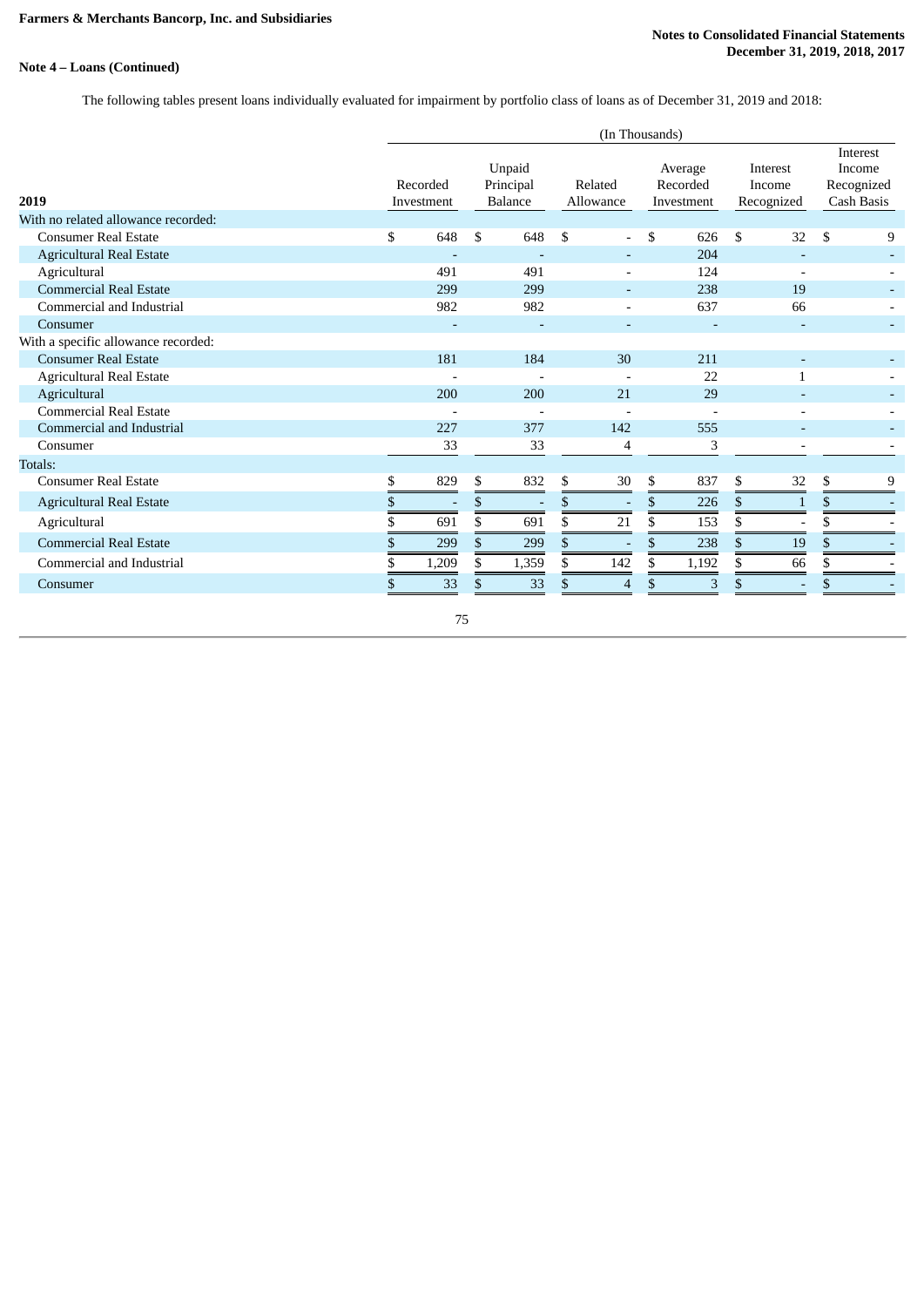|                                     | (In Thousands) |                        |    |                                       |                      |                          |    |                                   |    |                                  |                                                |    |
|-------------------------------------|----------------|------------------------|----|---------------------------------------|----------------------|--------------------------|----|-----------------------------------|----|----------------------------------|------------------------------------------------|----|
| 2018                                |                | Recorded<br>Investment |    | Unpaid<br>Principal<br><b>Balance</b> | Related<br>Allowance |                          |    | Average<br>Recorded<br>Investment |    | Interest<br>Income<br>Recognized | Interest<br>Income<br>Recognized<br>Cash Basis |    |
| With no related allowance recorded: |                |                        |    |                                       |                      |                          |    |                                   |    |                                  |                                                |    |
| <b>Consumer Real Estate</b>         | \$             | 583                    | \$ | 583                                   | \$                   | $\overline{\phantom{0}}$ | \$ | 562                               | \$ | 31                               | \$                                             | 17 |
| <b>Agricultural Real Estate</b>     |                |                        |    |                                       |                      | $\overline{\phantom{a}}$ |    | 17                                |    |                                  |                                                |    |
| Agricultural                        |                |                        |    |                                       |                      |                          |    |                                   |    |                                  |                                                |    |
| <b>Commercial Real Estate</b>       |                | 194                    |    | 194                                   |                      |                          |    | 198                               |    | 11                               |                                                |    |
| Commercial and Industrial           |                | 1,031                  |    | 1,031                                 |                      |                          |    | 438                               |    | 25                               |                                                |    |
| Consumer                            |                |                        |    |                                       |                      | $\overline{a}$           |    |                                   |    | $\overline{\phantom{0}}$         |                                                |    |
| With a specific allowance recorded: |                |                        |    |                                       |                      |                          |    |                                   |    |                                  |                                                |    |
| <b>Consumer Real Estate</b>         |                | 174                    |    | 174                                   |                      | 26                       |    | 158                               |    |                                  |                                                |    |
| <b>Agricultural Real Estate</b>     |                |                        |    |                                       |                      |                          |    |                                   |    |                                  |                                                |    |
| Agricultural                        |                |                        |    | $\overline{\phantom{a}}$              |                      | $\overline{\phantom{a}}$ |    | $\qquad \qquad \blacksquare$      |    | $\overline{a}$                   |                                                |    |
| Commercial Real Estate              |                |                        |    | ٠                                     |                      |                          |    | 140                               |    |                                  |                                                |    |
| Commercial and Industrial           |                | 72                     |    | 72                                    |                      | 5                        |    | 445                               |    | $\overline{2}$                   |                                                |    |
| Consumer                            |                |                        |    |                                       |                      |                          |    |                                   |    | $\overline{\phantom{a}}$         |                                                |    |
| Totals:                             |                |                        |    |                                       |                      |                          |    |                                   |    |                                  |                                                |    |
| <b>Consumer Real Estate</b>         | \$             | 757                    | \$ | 757                                   | \$                   | 26                       | \$ | 720                               | \$ | 31                               | \$                                             | 17 |
| <b>Agricultural Real Estate</b>     |                |                        |    | $\overline{a}$                        |                      |                          |    | 17                                | \$ | $\overline{a}$                   |                                                |    |
| Agricultural                        |                |                        |    |                                       |                      |                          |    |                                   | \$ |                                  |                                                |    |
| <b>Commercial Real Estate</b>       |                | 194                    | \$ | 194                                   | \$                   |                          | \$ | 338                               | \$ | 11                               | \$                                             |    |
| Commercial and Industrial           |                | 1,103                  | S  | 1,103                                 |                      | 5                        |    | 883                               |    | 27                               |                                                |    |
| Consumer                            |                |                        |    |                                       |                      |                          |    |                                   |    |                                  |                                                |    |

As of December 31, 2019 the Company had \$50 thousand of foreclosed residential real estate property obtained by physical possession and \$383 thousand of consumer mortgage loans secured by residential real estate properties for which foreclosure proceedings are in process according to local jurisdictions. This compares to the Company having \$61 thousand of foreclosed residential real estate property obtained by physical possession and \$278 thousand of consumer mortgage loans secured by residential real estate properties for which foreclosure proceedings are in process according to local jurisdictions as of December 31, 2018.

The ALLL has a direct impact on the provision expense. An increase in the ALLL is funded through recoveries and provision expense. The following tables summarize the activities in the allowance for credit losses.

The following is an analysis of the allowance for credit losses for the years ended December 31:

|                                          | (In Thousands) |              |              |       |     |       |  |  |
|------------------------------------------|----------------|--------------|--------------|-------|-----|-------|--|--|
|                                          |                | 2019<br>2018 |              |       |     | 2017  |  |  |
| Allowance for Loan Losses                |                |              |              |       |     |       |  |  |
| Balance at beginning of year             | \$             | 6,775        | S            | 6,868 | \$  | 6,784 |  |  |
| Provision for loan loss                  |                | 1,138        |              | 324   |     | 222   |  |  |
| Loans charged off                        |                | (841)        |              | (580) |     | (288) |  |  |
| <b>Recoveries</b>                        |                | 156          |              | 163   |     | 150   |  |  |
| Balance at ending of year                |                | 7,228        |              | 6,775 |     | 6,868 |  |  |
| Allowance for Unfunded Loan Commitments  |                |              |              |       |     |       |  |  |
| & Letters of Credit                      |                | 479          | $\mathbf{s}$ | 274   | \$. | 227   |  |  |
| <b>Total Allowance for Credit Losses</b> |                | 7.707        | \$           | 7.049 | S.  | 7,095 |  |  |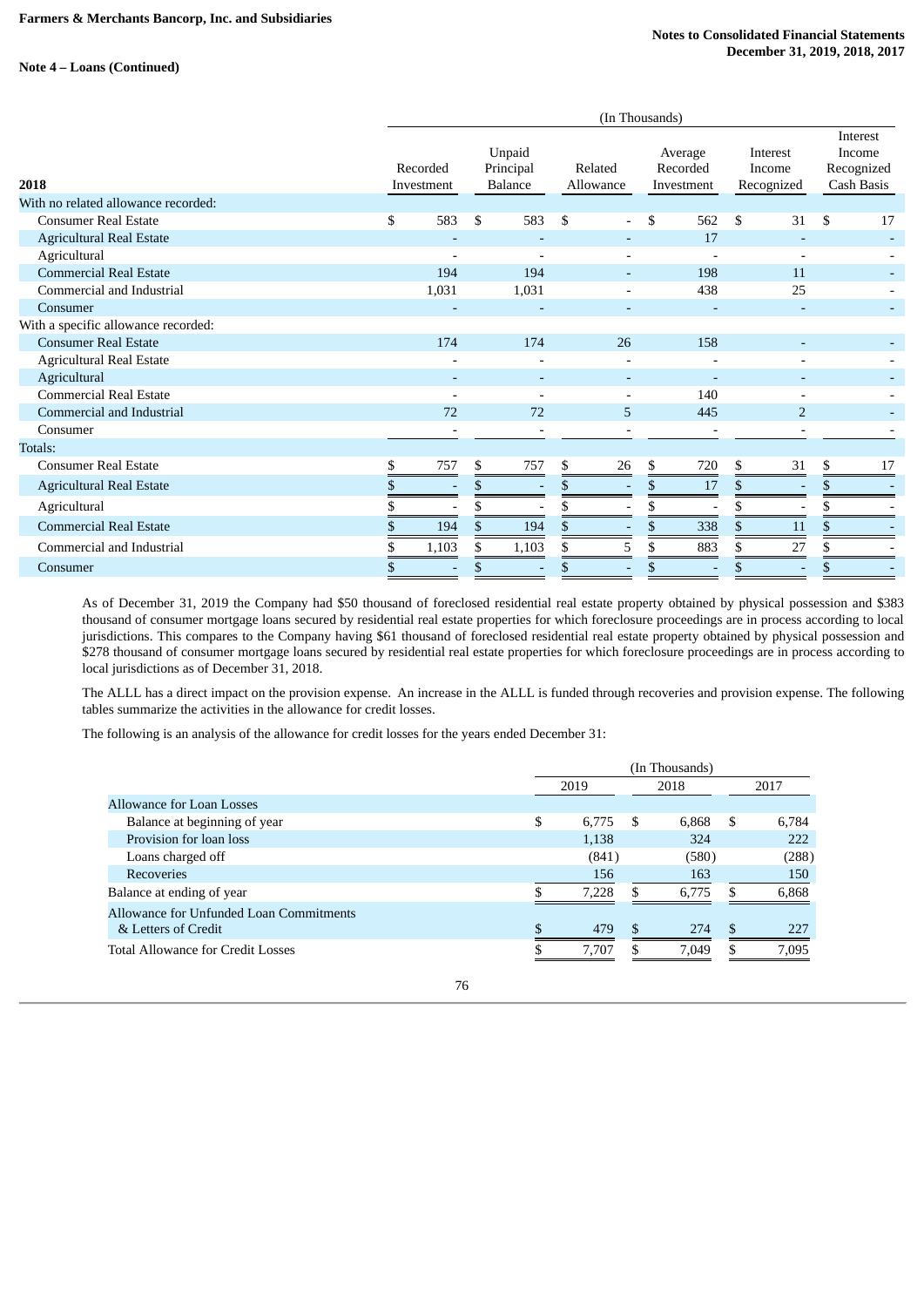The Company segregates its Allowance for Loan and Lease Losses (ALLL) into two reserves: The ALLL and the Allowance for Unfunded Loan Commitments and Letters of Credit (AULC). When combined, these reserves constitute the total Allowance for Credit Losses (ACL).

The AULC is reported within other liabilities on the balance sheet while the ALLL is netted within the loans on the consolidated balance sheet. The ACL presented above represents the full amount of reserves available to absorb possible credit losses.

The following table breaks down the activity within ALLL for each loan portfolio segment and shows the contribution provided by both the recoveries and the provision along with the reduction of the allowance caused by charge-offs.

[Remainder of this page intentionally left blank.]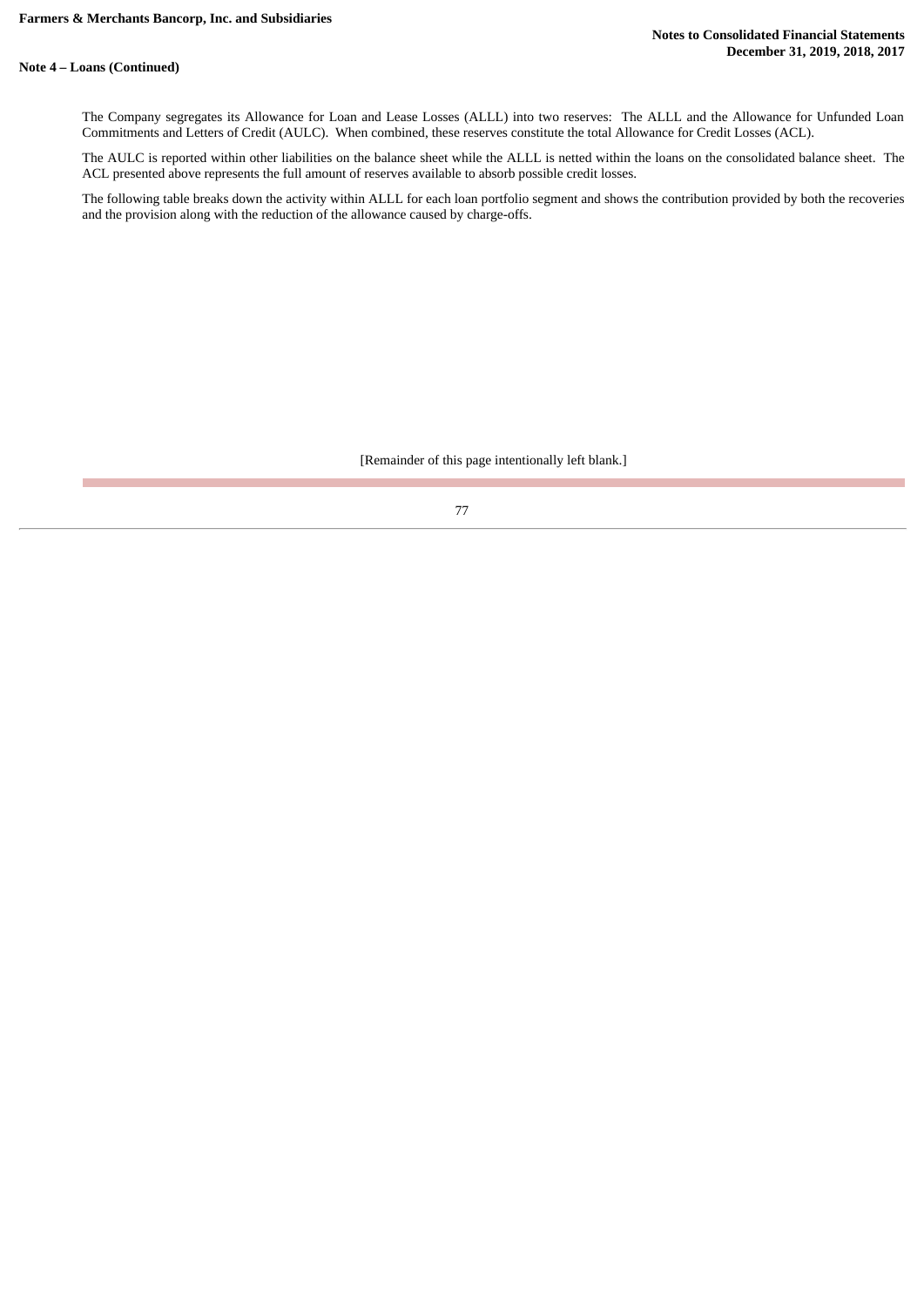Additional analysis related to the allowance for credit losses as of December 31, 2019 and 2018 is as follows:

|                                                                            |               |                                |                           |                             |                |              |                           |                           |            | (In Thousands)               |               |          |                           |                                                          |              |                |                |              |
|----------------------------------------------------------------------------|---------------|--------------------------------|---------------------------|-----------------------------|----------------|--------------|---------------------------|---------------------------|------------|------------------------------|---------------|----------|---------------------------|----------------------------------------------------------|--------------|----------------|----------------|--------------|
| 2019                                                                       |               | Consumer<br><b>Real Estate</b> |                           | Agricultural<br>Real Estate |                | Agricultural |                           | Commercial<br>Real Estate |            | Commercial<br>and Industrial |               | Consumer |                           | Unfunded<br>Loan<br>Commitment<br>& Letters of<br>Credit |              | Unallocated    |                | Total        |
| <b>ALLOWANCE FOR</b>                                                       |               |                                |                           |                             |                |              |                           |                           |            |                              |               |          |                           |                                                          |              |                |                |              |
| <b>CREDIT LOSSES:</b>                                                      |               |                                |                           |                             |                |              |                           |                           |            |                              |               |          |                           |                                                          |              |                |                |              |
| <b>Beginning balance</b>                                                   | \$            | 247                            | \$                        | 250                         | \$             | 768 \$       |                           | 3,217 \$                  |            | 1,305                        | \$            | 484 \$   |                           | 274                                                      | \$           | 504            | $\mathfrak{s}$ | 7,049        |
| Charge Offs                                                                |               | (98)                           |                           | $\overline{a}$              |                | (37)         |                           |                           |            | (215)                        |               | (491)    |                           |                                                          |              |                |                | (841)        |
| Recoveries                                                                 |               | $\blacksquare$<br>162          |                           | 64                          |                | 3            |                           | 11                        |            | 22                           |               | 120      |                           |                                                          |              | $\overline{a}$ |                | 156          |
| Provision (Credit)<br>Other Non-interest<br>expense related to<br>unfunded |               |                                |                           |                             |                | (43)         |                           | 406                       |            | 615                          |               | 438      |                           | $\overline{a}$<br>205                                    |              | (504)          |                | 1,138<br>205 |
| <b>Ending Balance</b>                                                      | $\mathbf{\$}$ | 311                            | $\boldsymbol{\mathsf{S}}$ | 314                         | $\mathfrak{s}$ | 691          | $\mathbb{S}$              | 3,634                     | $\sqrt{2}$ | 1,727                        | $\mathfrak s$ | 551      | $\mathsf{\$}$             | 479                                                      | $\mathbb{S}$ | $\Box$         | $\sqrt{3}$     | 7,707        |
| Ending balance:<br>individually evaluated for<br>impairment                | \$            | 30                             | \$                        | $\overline{\phantom{a}}$    | \$             | 21           | \$                        | $\overline{\phantom{a}}$  | \$         | 142                          | \$            | 4        | \$                        |                                                          | \$           |                | \$             | 197          |
| Ending balance:<br>collectively evaluated for<br>impairment                | \$            | 281                            | \$                        | 314                         | \$             | 670          | -\$                       | 3,634                     | \$         | 1,585                        | \$            | 547      | $\boldsymbol{\mathsf{S}}$ | 479                                                      | \$           |                | \$             | 7,510        |
| Ending balance: loans<br>acquired with deteriorated<br>credit quality      | \$            |                                | \$                        |                             | \$             |              | \$                        |                           | \$         |                              | \$            |          | \$                        |                                                          | \$           |                | \$             |              |
| <b>FINANCING</b><br><b>RECEIVABLES:</b>                                    |               |                                |                           |                             |                |              |                           |                           |            |                              |               |          |                           |                                                          |              |                |                |              |
| <b>Ending balance</b>                                                      |               | \$164,691                      | \$                        | 198,859                     | \$             | 111,949      | \$                        | 550,082                   | \$         | 144,009                      |               | \$49,409 | \$                        |                                                          | \$           | $\overline{a}$ |                | \$1,218,999  |
| <b>Ending balance:</b><br>individually evaluated for<br>impairment         | \$            | 829                            | \$                        |                             | \$             | 691          | $\boldsymbol{\mathsf{S}}$ | 299                       | \$         | 1,209                        | \$            | 33       | \$                        |                                                          | \$           |                | \$             | 3,061        |
| Ending balance:<br>collectively evaluated for<br>impairment                |               | \$163,816                      | S.                        | 198,859                     | \$             | 111,258      | \$                        | 549,783                   | \$         | 142,694                      |               | \$49,376 | -\$                       |                                                          | \$           |                |                | \$1,215,786  |
| Ending balance: loans<br>acquired with<br>deteriorated credit<br>quality   | \$            | 46                             | \$                        |                             | \$             |              | \$                        |                           | \$         | 106                          | \$            |          | \$                        |                                                          | \$           |                | \$             | 152          |
|                                                                            |               |                                |                           |                             |                |              |                           |                           |            |                              |               |          |                           |                                                          |              |                |                |              |
|                                                                            |               |                                |                           |                             |                |              |                           | 78                        |            |                              |               |          |                           |                                                          |              |                |                |              |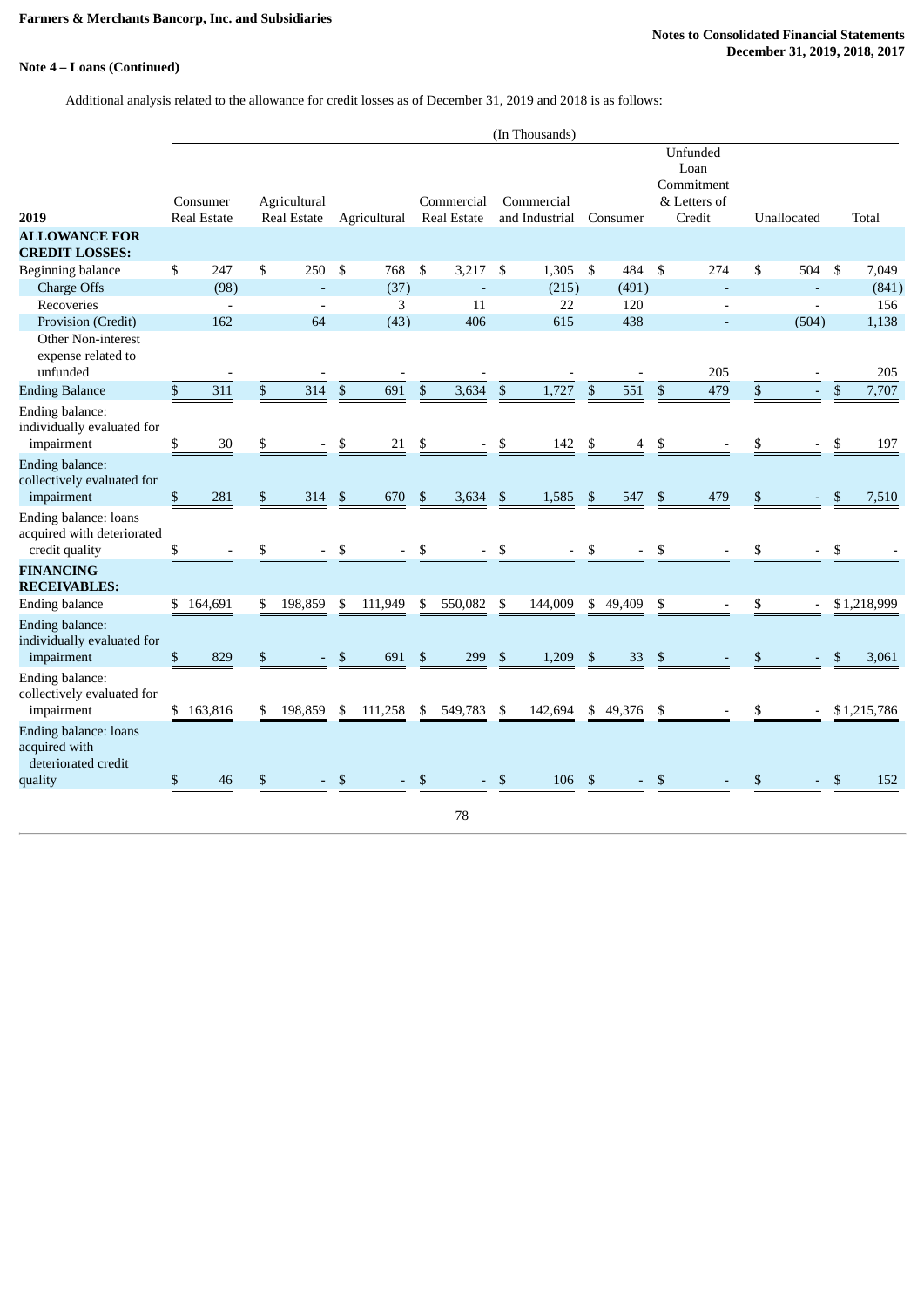|                                                                          |                                |    |                                    |               |              |              |                                  |                | (In Thousands)               |      |          |                |                                                          |                |                |           |
|--------------------------------------------------------------------------|--------------------------------|----|------------------------------------|---------------|--------------|--------------|----------------------------------|----------------|------------------------------|------|----------|----------------|----------------------------------------------------------|----------------|----------------|-----------|
| 2018                                                                     | Consumer<br><b>Real Estate</b> |    | Agricultural<br><b>Real Estate</b> |               | Agricultural |              | Commercial<br><b>Real Estate</b> |                | Commercial<br>and Industrial |      | Consumer |                | Unfunded<br>Loan<br>Commitment<br>& Letters of<br>Credit | Unallocated    |                | Total     |
| <b>ALLOWANCE FOR</b><br><b>CREDIT LOSSES:</b>                            |                                |    |                                    |               |              |              |                                  |                |                              |      |          |                |                                                          |                |                |           |
| Beginning balance                                                        | \$<br>343                      | \$ | 244                                | - \$          | 667          | \$           | 3,149                            | - \$           | 1,546                        | - \$ | 441      | \$             | 227                                                      | \$<br>478      | \$             | 7,095     |
| Charge Offs                                                              | (63)                           |    |                                    |               |              |              | (16)                             |                | (142)                        |      | (359)    |                |                                                          |                |                | (580)     |
| Recoveries                                                               | 18                             |    |                                    |               | 8            |              | 10                               |                | 13                           |      | 114      |                |                                                          |                |                | 163       |
| Provision (Credit)                                                       | (51)                           |    | 6                                  |               | 93           |              | 74                               |                | (112)                        |      | 288      |                |                                                          | 26             |                | 324       |
| Other Non-interest<br>expense related to<br>unfunded                     |                                |    |                                    |               |              |              |                                  |                |                              |      |          |                | 47                                                       |                |                | 47        |
| <b>Ending Balance</b>                                                    | \$<br>247                      | \$ | 250                                | $\sqrt{2}$    | 768          | $\mathbb{S}$ | 3,217                            | $\mathfrak s$  | 1,305                        | \$   | 484      | $\mathfrak s$  | 274                                                      | \$<br>504      | $\mathsf{\$}$  | 7,049     |
| Ending balance:<br>individually evaluated for<br>impairment              | \$<br>26                       | \$ |                                    | \$            |              | \$           |                                  | \$             | 5                            | \$   |          | \$             |                                                          |                | \$             | 31        |
| Ending balance: collectively<br>evaluated for<br>impairment              | \$<br>221                      | \$ | 250                                | $\mathfrak s$ | 768          | $\mathbb{S}$ | 3,217                            | $\mathfrak{s}$ | 1,300                        | \$   | 484      | -\$            | 274                                                      | \$<br>504      | \$             | 7,018     |
| Ending balance: loans<br>acquired with deteriorated<br>credit quality    | \$                             | \$ |                                    | \$            |              | \$           |                                  | \$             |                              | \$   |          | \$             |                                                          |                | \$             |           |
| <b>FINANCING</b><br><b>RECEIVABLES:</b>                                  |                                |    |                                    |               |              |              |                                  |                |                              |      |          |                |                                                          |                |                |           |
| <b>Ending balance</b>                                                    | \$<br>80,232                   | \$ | 68,588                             | \$            | 108,616      | \$           | 419,131                          | -\$            | 127,752                      |      | \$42,055 | \$             |                                                          | $\blacksquare$ |                | \$846,374 |
| Ending balance:<br>individually evaluated for<br>impairment              | \$<br>757                      | S. |                                    | \$            |              | \$           | 194                              | -\$            | 1,103                        | \$   |          | \$             |                                                          | \$             | S              | 2,054     |
| Ending balance: collectively<br>evaluated for<br>impairment              | \$<br>79,359                   | \$ | 68,588                             | -\$           | 108,616      | \$           | 418,937                          | \$             | 126,649                      |      | \$42,055 | \$             |                                                          | \$             |                | \$844,204 |
| Ending balance: loans<br>acquired with<br>deteriorated credit quality \$ | 116                            | \$ |                                    | $\mathcal{S}$ |              | \$           |                                  | \$             |                              | \$   |          | $\mathfrak{S}$ |                                                          | \$             | $\mathfrak{s}$ | 116       |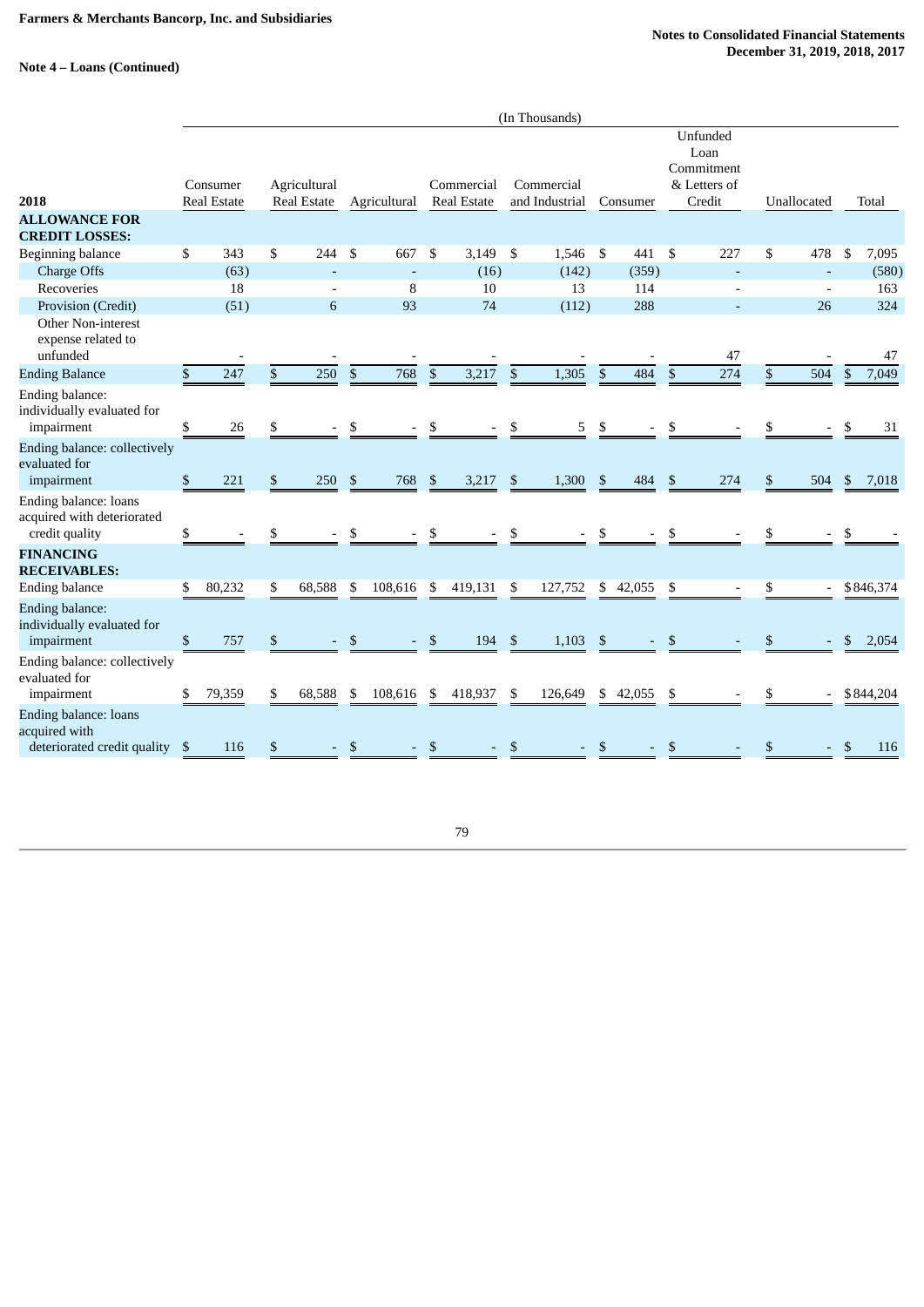## **Note 5 – Premises and Equipment**

The major categories of banking premises and equipment and accumulated depreciation at December 31 are summarized below:

|                                      | (In Thousands) |           |    |           |
|--------------------------------------|----------------|-----------|----|-----------|
|                                      |                | 2019      |    | 2018      |
| Land                                 | S              | 6.951     | S. | 5,917     |
| Buildings (useful life 15-39 years)  |                | 28,845    |    | 24,489    |
| Furnishings (useful life 3-15 years) |                | 22,045    |    | 15,203    |
|                                      |                | 57,841    |    | 45,609    |
| Less: Accumulated depreciation       |                | (31, 558) |    | (22, 997) |
| Premises and Equipment (Net)         | C              | 26,283    | \$ | 22,612    |

Depreciation expense for the years ended December 31, 2019, 2018 and 2017 amounted to \$2.3, \$1.7, and \$1.6 million, respectively.

Construction in progress of \$68 thousand as of December 31, 2019 related to Ft. Wayne, Indiana, a new branch to be opened in 2020. Construction in progress of \$3 thousand as of December 31, 2018, related to environmental and foundation study expenses incurred for this same construction project in Fort Wayne, Indiana.

## **Note 6 - Servicing**

Loans serviced for others are not included in the accompanying consolidated balance sheets. The unpaid principal balances of loans serviced for others were \$303.9 and \$289.2 million at December 31, 2019 and 2018, respectively.

The balance of capitalized servicing rights included in other assets at December 31, 2019 and 2018, was \$2.6 and \$2.4 million, respectively. The capitalized addition of servicing rights is included in net gain on sale of loans on the consolidated statement of income.

The fair market value of the capitalized servicing rights as of December 31, 2019 and 2018 was \$2.9 million and \$3.3 million, respectively. The valuations were completed by stratifying the loans into like groups based on loan type and term. Impairment was measured by estimating the fair value of each stratum, taking into consideration an estimated level of prepayment based upon current market conditions. An average constant prepayment rate of 14.1% and 8.9% were utilized for 2019 and 2018, respectively. All stratums showed positive values compared to carrying value using a discount yield of 5.42% for 2019 and 6.60% for 2018.

The following summarizes mortgage servicing rights capitalized and amortized during each year:

|                              |    | (In Thousands)           |   |                          |  |  |  |  |  |  |
|------------------------------|----|--------------------------|---|--------------------------|--|--|--|--|--|--|
|                              |    | 2019                     |   |                          |  |  |  |  |  |  |
| Beginning of Year            | \$ | 2,385                    | S | 2,299                    |  |  |  |  |  |  |
| <b>Capitalized Additions</b> |    | 731                      |   | 450                      |  |  |  |  |  |  |
| Amortization                 |    | (487)                    |   | (364)                    |  |  |  |  |  |  |
| <b>Valuation Allowance</b>   |    | $\overline{\phantom{0}}$ |   | $\overline{\phantom{0}}$ |  |  |  |  |  |  |
| End of Year                  | ۰D | 2,629                    |   | 2,385                    |  |  |  |  |  |  |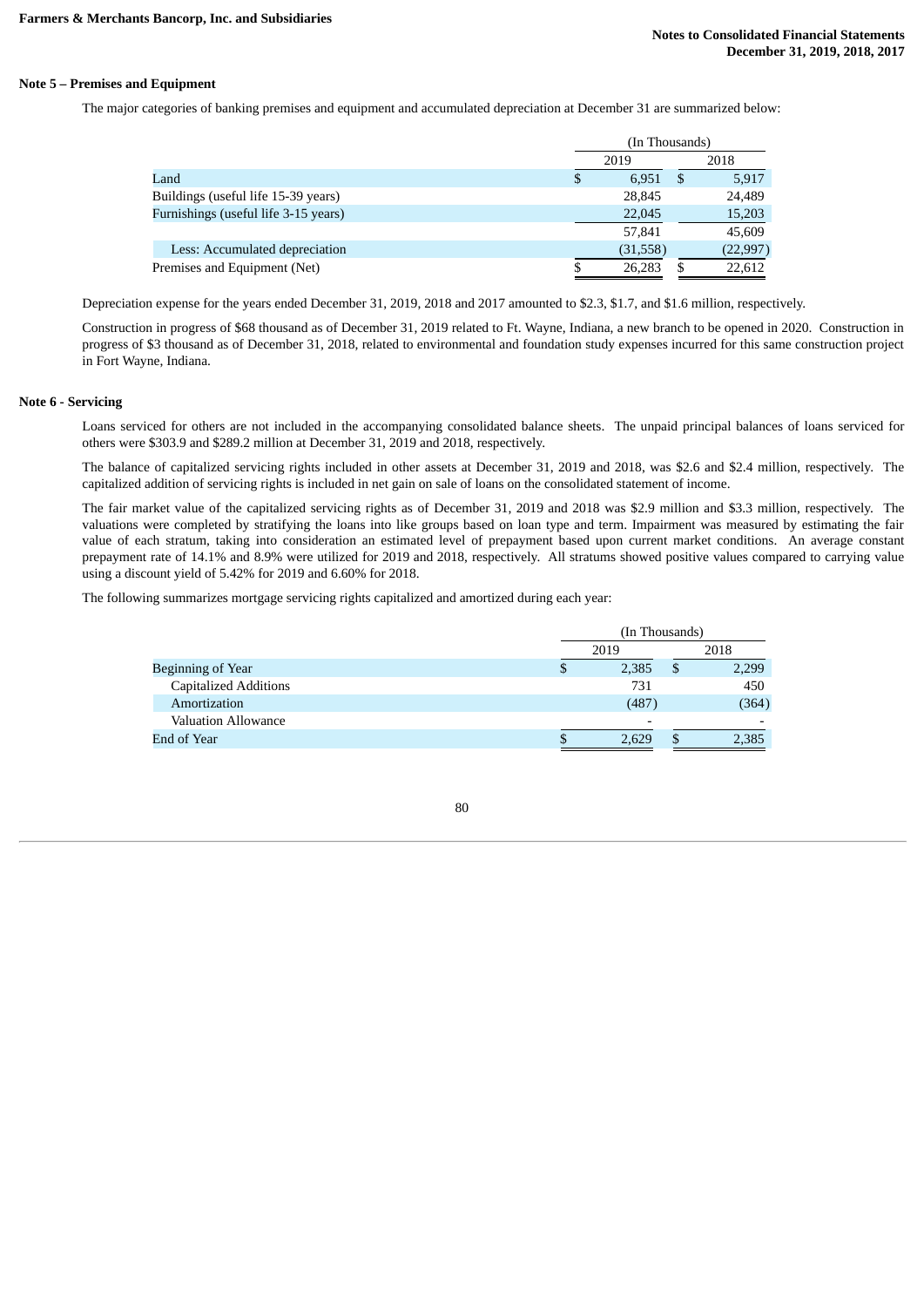# **Note 7 - Deposits**

Time deposits as of December 31 consist of the following:

|                                    | (In Thousands) |  |         |
|------------------------------------|----------------|--|---------|
|                                    | 2019           |  | 2018    |
| Time deposits under \$250,000      | 237,520        |  | 165,528 |
| Time deposits of \$250,000 or more | 39,043         |  | 21,885  |
|                                    | 276.563        |  | 187,413 |

At December 31, 2019 the scheduled maturities for time deposits are as follows:

|            |    | (In Thousands) |         |  |  |
|------------|----|----------------|---------|--|--|
| 2020       | \$ |                | 157,249 |  |  |
| 2021       |    |                | 50,803  |  |  |
| 2022       |    |                | 47,918  |  |  |
| 2023       |    |                | 12,680  |  |  |
| 2024       |    |                | 6,860   |  |  |
| Thereafter |    |                | 1,053   |  |  |
|            | \$ |                | 276,563 |  |  |

## **Note 8 – Federal Funds Purchased and Securities Sold Under Agreement to Repurchase**

The Bank's policy requires qualifying securities to be used as collateral for the underlying repurchase agreements. As of December 31, 2019 and 2018 securities with a market value of \$40.2 million and \$34.9 million, respectively, were pledged to secure the repurchase agreements. The table below presents the daily securities sold under agreement to repurchase and the term repurchase agreements. It does not include the Bank's Federal Funds purchased.

Daily Securities Sold Under Agreement to Repurchase

|      | Amount            | Weighted    | Maximum Amount      |  | Approximate    | Approximate          |
|------|-------------------|-------------|---------------------|--|----------------|----------------------|
|      | Outstanding       | Average     | <b>Borrowings</b>   |  | Average        | Weighted Average     |
|      | at End            | Rate End    | Outstanding         |  | Outstanding in | <b>Interest Rate</b> |
|      | of Period (000's) | of Period   | Month End $(000's)$ |  | Period (000's) | For the Period       |
| 2019 | 1,814             | $1.08\%$ \$ | 1,864               |  | 1,302          | $0.65\%$             |
| 2018 | 806               | $1.04\%$ \$ | 819                 |  | 1,026          | 1.12%                |

## Term CD's Sold Under Agreement to Repurchase

|      | Amount            |        | Weighted  |             | Maximum Amount      |        |                | Approximate    | Approximate      |       |  |
|------|-------------------|--------|-----------|-------------|---------------------|--------|----------------|----------------|------------------|-------|--|
|      | Outstanding       |        | Average   |             | <b>Borrowings</b>   |        | Average        |                | Weighted Average |       |  |
|      | at End            |        | Rate End  |             | Outstanding         |        |                | Outstanding in | Interest Rate    |       |  |
|      | of Period (000's) |        | of Period |             | Month End $(000's)$ |        | Period (000's) |                | For the Period   |       |  |
| 2019 |                   | 28,416 |           | 1.39% \$    |                     | 28,416 |                | 26,421         |                  | 2.33% |  |
| 2018 |                   | 24,889 |           | $2.00\%$ \$ |                     | 24,889 |                | 23,793         |                  | 1.87% |  |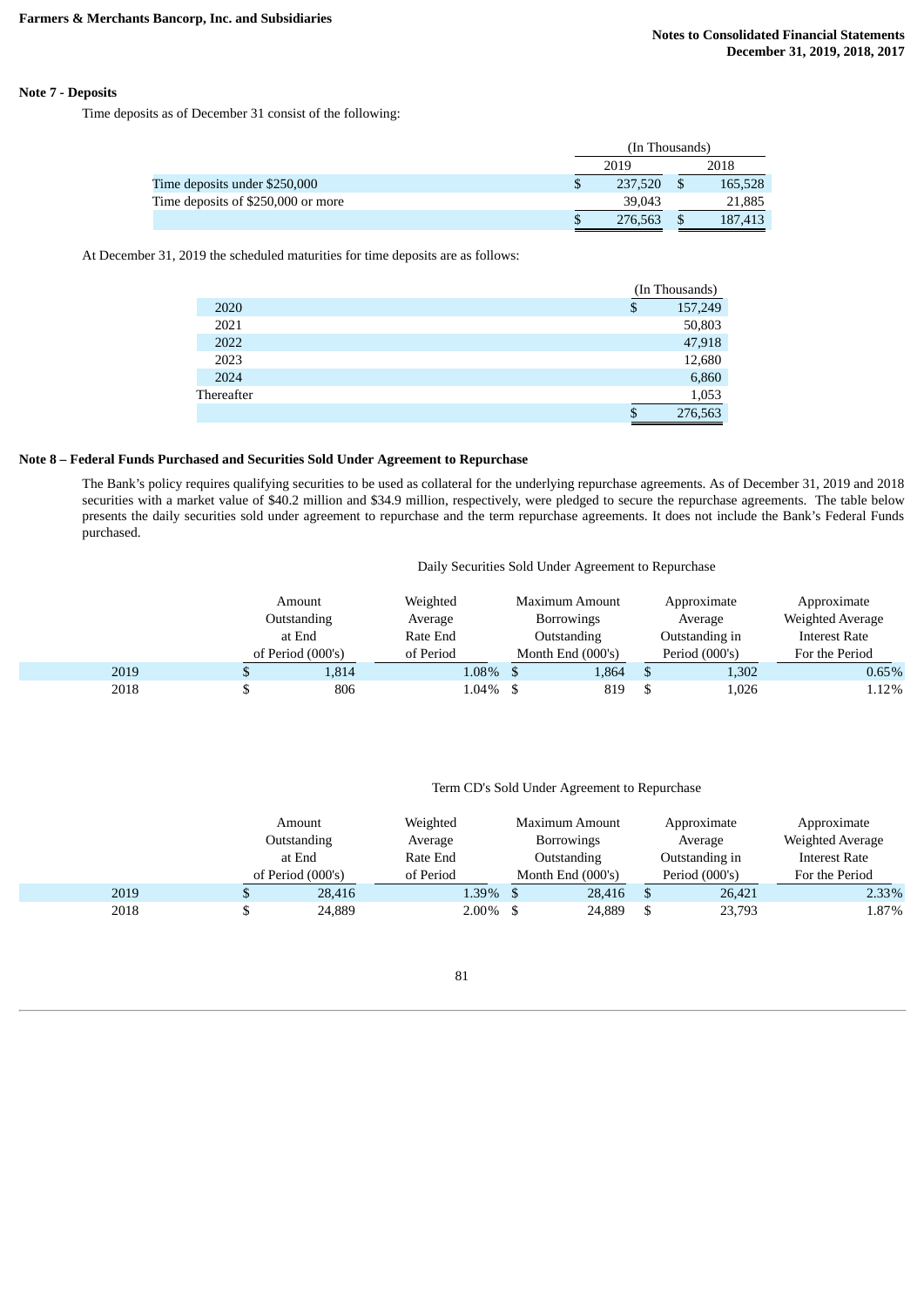#### **Note 8 – Federal Funds Purchased and Securities Sold Under Agreement to Repurchase (Continued)**

The Company had \$17.8 and \$6.5 million of Federal Funds Purchased as of December 31, 2019 and December 31, 2018 respectively. The \$30.2 million in Securities Sold Under Agreements to Repurchase were comprised of U.S. Treasuries and government agency securities. The table below shows the remaining contractual maturity in the repurchase agreements and the collateral pledged as of December 31, 2019.

|                                 |             |            |  |                          |  | December 31, 2019 |         |                                                  |  |        |
|---------------------------------|-------------|------------|--|--------------------------|--|-------------------|---------|--------------------------------------------------|--|--------|
|                                 |             |            |  |                          |  |                   |         | Remaining Contractual Maturity of the Agreements |  |        |
|                                 | Overnight & |            |  | Greater Than             |  |                   |         |                                                  |  |        |
|                                 |             | Continuous |  | Up to 30 days            |  | 30-90 days        | 90 days |                                                  |  | Total  |
| Federal funds purchased         |             | 17,843     |  | $\sim$                   |  | $\blacksquare$    |         | $\overline{\phantom{a}}$                         |  | 17,843 |
| Repurchase agreements           |             |            |  |                          |  |                   |         |                                                  |  |        |
| US Treasury & agency securities |             | 1,814      |  | -                        |  | 3,965             |         | 24,451                                           |  | 30,230 |
| Total                           |             | 19,657     |  | $\overline{\phantom{0}}$ |  | 3,965             |         | 24.451                                           |  | 48,073 |

#### **Note 9 - Federal Home Loan Bank Advances**

Long term debit consists of various loans from the Federal Home Loan Bank. Repayment structures vary, ranging from monthly installments, annual payments or upon maturity. Interest payments are due monthly. Total borrowings were \$25.5 million excluding \$0.7 thousand for fair value related to the acquisition for December 31,2019 and there were no outstanding borrowings for 2018. The advances were secured by \$42.1 and \$14.9 million of mortgage loans as of December 31, 2019 and 2018, respectively under a blanket collateral agreement.

The advances are subject to pre-payment penalties and the provisions and conditions of the credit policy of the Federal Home Loan Bank.

The Bank had access to \$69 million unsecured borrowings through correspondent banks as of both December 31, 2019 and December 31, 2018. \$116.3 million and \$73.7 million at the end of the same time periods, respectively, were unpledged securities which could be sold or used as collateral. An additional \$1.6 million at December 31, 2019, and \$9.0 million at December 31, 2018, were available from the Federal Home Loan Bank based on current pledging, with up to \$97.0 million and \$119.0 million, respectively, available provided adequate collateral is pledged. The table below shows the maturities of the borrowings exclusive of the fair value.

|              |   | (In Thousands) |
|--------------|---|----------------|
| 2020         | Φ | 7,338          |
| 2021         |   |                |
| 2022         |   | 1,701          |
| 2023         |   | 1,500          |
| 2024         |   | 11,500         |
| Thereafter   |   | 3,480          |
| <b>Total</b> |   | 25,519         |

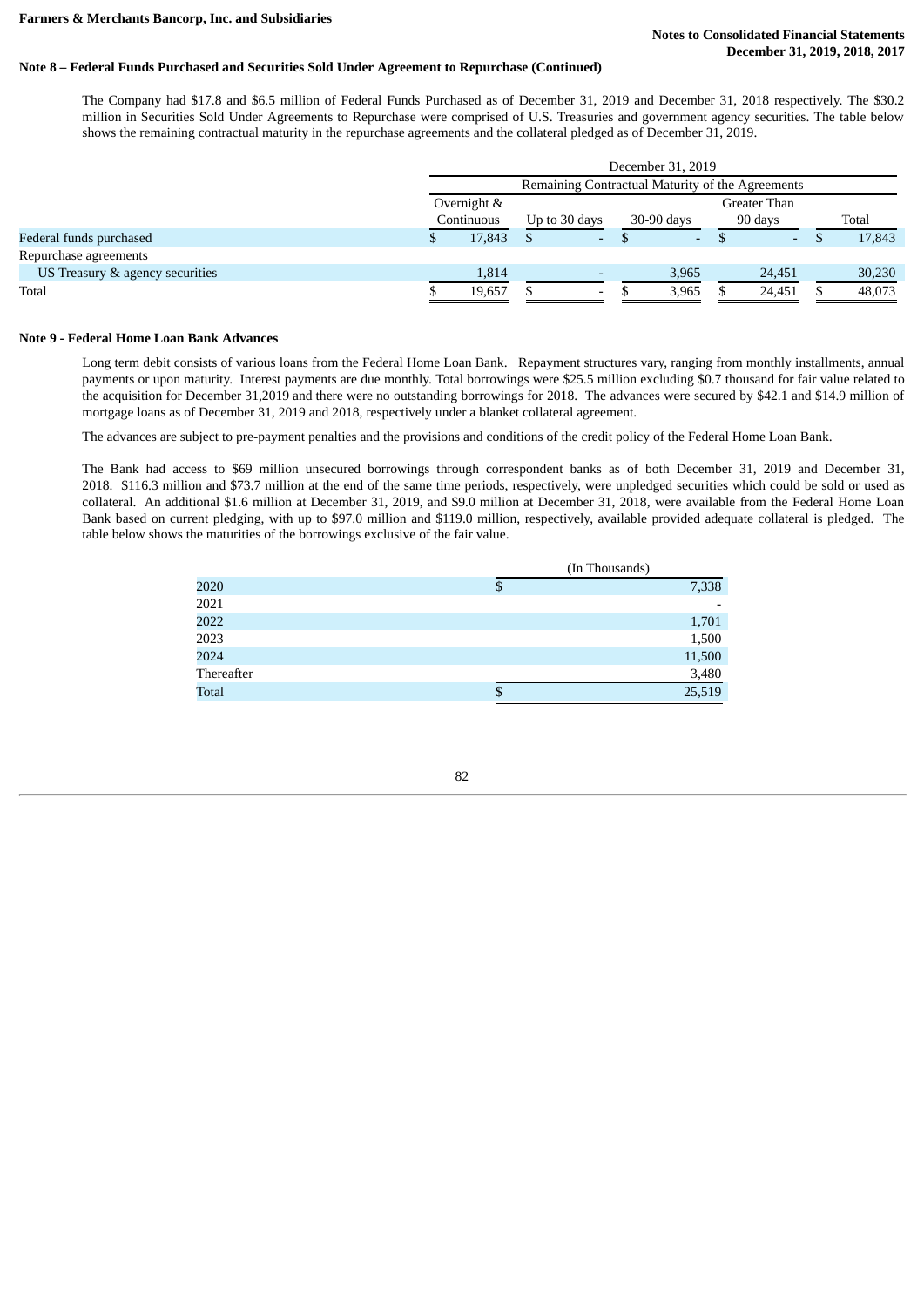## **Note 10 – Federal Income Taxes**

The Tax Cuts and Jobs Act was enacted on December 22, 2017. Among other things, the new law (i) establishes a new, flat corporate federal statutory income tax rate of 21%, (ii) eliminates the corporate alternative minimum tax and allows the use of any such carryforwards to offset regular tax liability for any taxable year, (iii) limits the deduction for net interest expense incurred by U.S. corporations, (iv) allows businesses to immediately expense, for tax purposes, the cost of new investments in certain qualified depreciable assets, (v) eliminates or reduces certain deductions related to meals and entertainment expenses, (vi) modifies the limitation on excessive employee remuneration to eliminate the exception for performance-based compensation and clarifies the definition of a covered employee and (vii) limits the deductibility of deposit insurance premiums. The Tax Cuts and Jobs Act also significantly changes U.S. tax law related to foreign operations, however, such changes do not currently impact us.

As stated above, as a result of the enactment of the Tax Cuts and Jobs Act on December 22, 2017, we remeasured our deferred tax assets and liabilities based upon the newly enacted U.S. statutory federal income tax rate of 21%, which is the tax rate at which these assets and liabilities are expected to reverse in the future. We recognized a net tax benefit related to the remeasurement of our deferred tax assets and liabilities totaling \$8 thousand in 2017.

The components of income tax expense (benefit) for the years ended December 31 are as follows:

|                                                | (In Thousands) |                          |     |       |      |       |  |  |
|------------------------------------------------|----------------|--------------------------|-----|-------|------|-------|--|--|
|                                                |                | 2019<br>2018             |     |       | 2017 |       |  |  |
| Current:                                       |                |                          |     |       |      |       |  |  |
| Federal                                        | \$             | 4,005                    | - S | 2,755 | - \$ | 5,162 |  |  |
| Deferred:                                      |                |                          |     |       |      |       |  |  |
| Federal                                        |                | 227                      |     | 472   |      | 29    |  |  |
| Federal - impact of enacted changes in tax law |                | $\overline{\phantom{0}}$ |     | -     |      | (8)   |  |  |
|                                                |                | 4,232                    |     | 3,227 |      | 5,183 |  |  |

The following is a reconciliation of the statutory federal income tax rate to the effective tax rate:

|                                                                |    | (In Thousands)           |      |       |              |       |  |  |
|----------------------------------------------------------------|----|--------------------------|------|-------|--------------|-------|--|--|
|                                                                |    | 2019                     | 2018 |       |              | 2017  |  |  |
| Income tax at statutory rates                                  | S  | 4,753                    | -S   | 3,758 | <sup>S</sup> | 6,045 |  |  |
| Decrease resulting from:                                       |    |                          |      |       |              |       |  |  |
| Tax exempt interest                                            |    | (170)                    |      | (220) |              | (413) |  |  |
| Adjustment of deferred taxes for enacted changes<br>in tax law |    | $\overline{\phantom{a}}$ |      |       |              | (8)   |  |  |
| Section 831 deduction                                          |    | (268)                    |      | (236) |              | (318) |  |  |
| Change in other                                                |    | (83)                     |      | (75)  |              | (123) |  |  |
|                                                                | \$ | 4,232                    |      | 3.227 |              | 5,183 |  |  |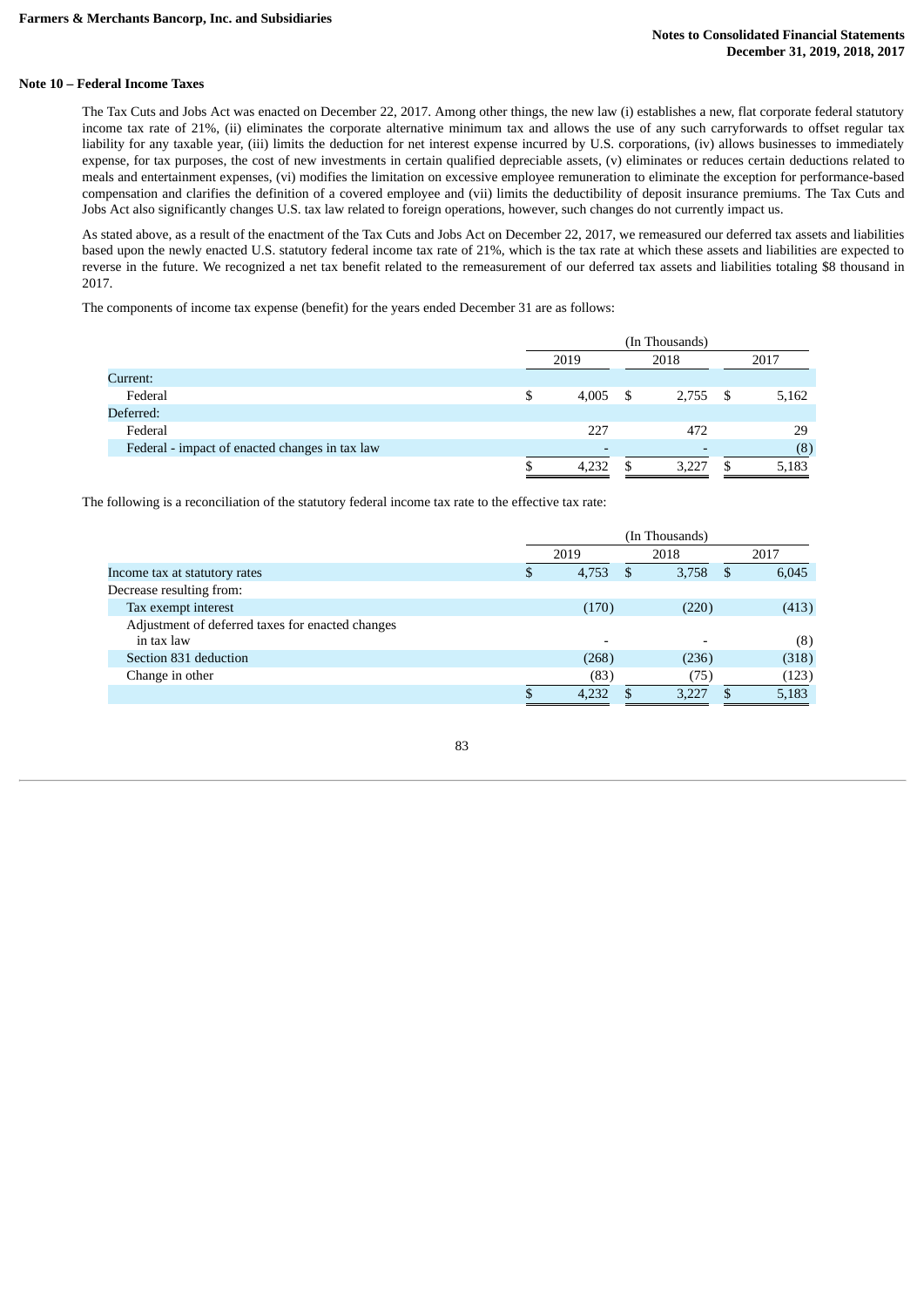#### **Note 10 – Federal Income Taxes (Continued)**

Deferred tax assets and liabilities at December 31 are comprised of the following:

|                                                      | (In Thousands) |         |      |       |  |  |  |
|------------------------------------------------------|----------------|---------|------|-------|--|--|--|
|                                                      |                | 2019    |      | 2018  |  |  |  |
| Deferred Tax Assets:                                 |                |         |      |       |  |  |  |
| Allowance for loan losses                            | \$             | 1,612   | - \$ | 1,444 |  |  |  |
| Other                                                |                | 540     |      | 505   |  |  |  |
| Net unrealized loss on available-for-sale securities |                | 292     |      | 802   |  |  |  |
| Total deferred tax assets                            |                | 2,444   |      | 2,751 |  |  |  |
| Deferred Tax Liabilities:                            |                |         |      |       |  |  |  |
| Accreted discounts on bonds                          |                | 43      |      | 29    |  |  |  |
| FHLB stock dividends                                 |                | 491     |      | 462   |  |  |  |
| Mortgage servicing rights                            |                | 586     |      | 508   |  |  |  |
| Other                                                |                | 2,678   |      | 1,751 |  |  |  |
| Total deferred tax liabilities                       |                | 3,798   |      | 2,750 |  |  |  |
| Net Deferred Tax Asset (Liability)                   |                | (1,354) | \$   |       |  |  |  |

#### **Note 11 - Employee Benefit Plans**

The Bank has established a 401(k) profit sharing plan, which allows eligible employees to save at a minimum one percent of eligible compensation on a pre-tax basis, subject to certain Internal Revenue Service limitations. The Bank will match 50% of employee 401(k) contributions up to four percent of total eligible compensation. In addition, the Bank may make a discretionary contribution from time to time. A participant is 100% vested in the participant's deferral contributions and employer matching contributions. A six-year vesting schedule applies to employer discretionary contributions. Contributions expensed for the 401(k) profit sharing plan for both the employer matching contribution and the discretionary contribution were \$1.2 million, \$1.1 million and \$972 thousand for 2019, 2018 and 2017, respectively.

## **Restricted Stock Awards**

The Company has a Long-Term Stock Incentive Plan under which 38,100 shares of restricted stock were issued to 94 employees during 2019, 33,000 shares of restricted stock were issued to 80 employees during 2018 and 32,000 shares of restricted stock were issued to 74 employees during 2017. Under the plan, the shares vest 100% in three years. During the 3 year vesting period, the employees receive dividends or dividend equivalent compensation on the shares. Due to employee termination, there were 3,220, 2,620, and 1,080 shares forfeited during 2019, 2018 and 2017, respectively. During 2019, three employees retired and received 14,300 shares from the shares awarded in 2016, 2017 and 2018. During 2017, due to retirement, one employee received 640 shares from awards granted in 2014, 2015 and 2016. During 2019, 26,070 shares awarded in 2016 were 100% vested and 63 employees received the stock. During 2018, 28,790 shares awarded in 2015 were vested 100% and 56 employees received the stock. During 2017, 24,230 shares awarded in 2014 were vested 100% and 52 employees received the stock. Compensation expense applicable to the restricted stock awards totaled \$1.1 million, \$745 thousand and \$507 thousand for the years ending December 31, 2019, 2018 and 2017, respectively.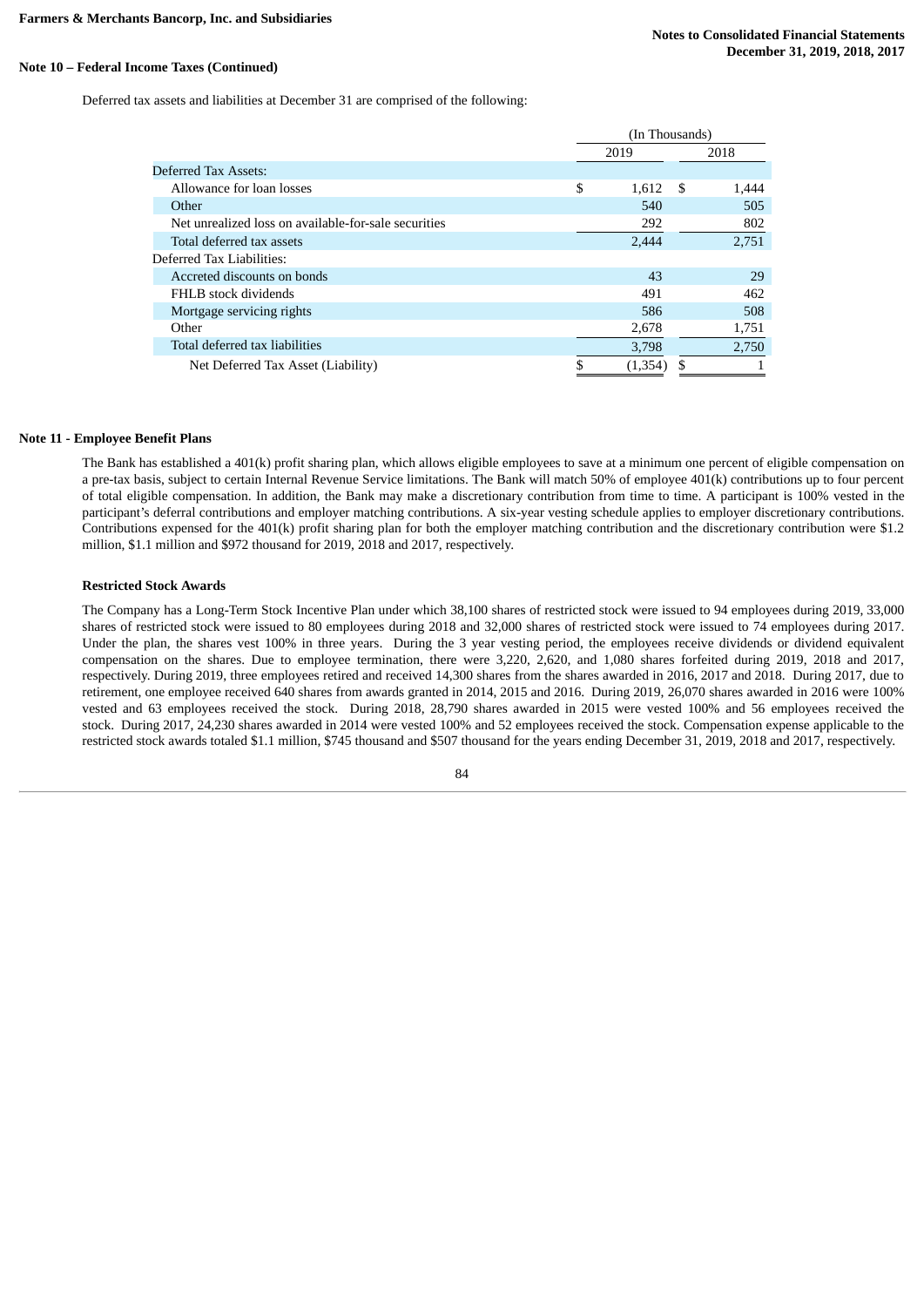## **Note 11 – Employee Benefit Plans (Continued)**

The table below summarizes the details of the restricted shares issued, vested, and forfeited for the years ending December 31, 2019, 2018 and 2017.

|                                             |               | Year Ended December 31. |               |           |           |           |  |  |  |  |  |  |
|---------------------------------------------|---------------|-------------------------|---------------|-----------|-----------|-----------|--|--|--|--|--|--|
|                                             | 2019          |                         | 2018          |           | 2017      |           |  |  |  |  |  |  |
|                                             | Number of     | Number of<br>Number of  |               | Number of | Number of | Number of |  |  |  |  |  |  |
|                                             | <b>Shares</b> | Employees               | <b>Shares</b> | Employees | Shares    | Employees |  |  |  |  |  |  |
| Restricted shares issued                    | 38,100        | 94                      | 33,000        | 80        | 32,000    | 74        |  |  |  |  |  |  |
| Restricted shares vested                    | 26,070        | 63                      | 28,790        | 56        | 24,230    | 52        |  |  |  |  |  |  |
| Restricted shares awarded due to retirement | 14.300        |                         |               |           | 640       |           |  |  |  |  |  |  |
| Restricted shares forfeited                 | 3,220         | 4                       | 2.620         |           | 1,080     |           |  |  |  |  |  |  |
|                                             |               |                         |               |           |           |           |  |  |  |  |  |  |

The following table summarizes the activity of restricted stock awards as of December 31:

|                          |           |         |            | Year Ended December 31, |                       |       |               |           |            |
|--------------------------|-----------|---------|------------|-------------------------|-----------------------|-------|---------------|-----------|------------|
|                          | 2019      |         |            | 2018                    |                       |       | 2017          |           |            |
|                          |           |         | Weighted   |                         | Weighted              |       |               |           | Weighted   |
|                          |           | average |            |                         | average<br>fair value |       |               |           | average    |
|                          | Number of |         | fair value | Number of               |                       |       | Number of     |           | fair value |
|                          | Shares    |         | per award  | Shares                  | per award             |       | <b>Shares</b> | per award |            |
| Beginning of period      | 93,940    | S       | 29.87      | 92,350                  |                       | 19.17 | 86,300        | S         | 14.10      |
| Granted                  | 38,100    |         | 25.14      | 33,000                  |                       | 44.63 | 32,000        |           | 27.79      |
| Vested                   | (40,370)  |         | 21.76      | (28,790)                |                       | 13.18 | (24, 870)     |           | 12.81      |
| Forfeited                | (3,220)   |         | 30.12      | (2,620)                 |                       | 44.04 | (1,080)       |           | 37.06      |
| Nonvested, end of period | 88,450    |         | 31.52      | 93,940                  |                       | 29.87 | 92,350        | S         | 19.17      |

As of December 31, 2019, there was \$1.6 million of unrecognized compensation cost related to the nonvested portion of restricted stock awards under the plan to be recognized over the next three years.

[Remainder of this page intentionally left blank.]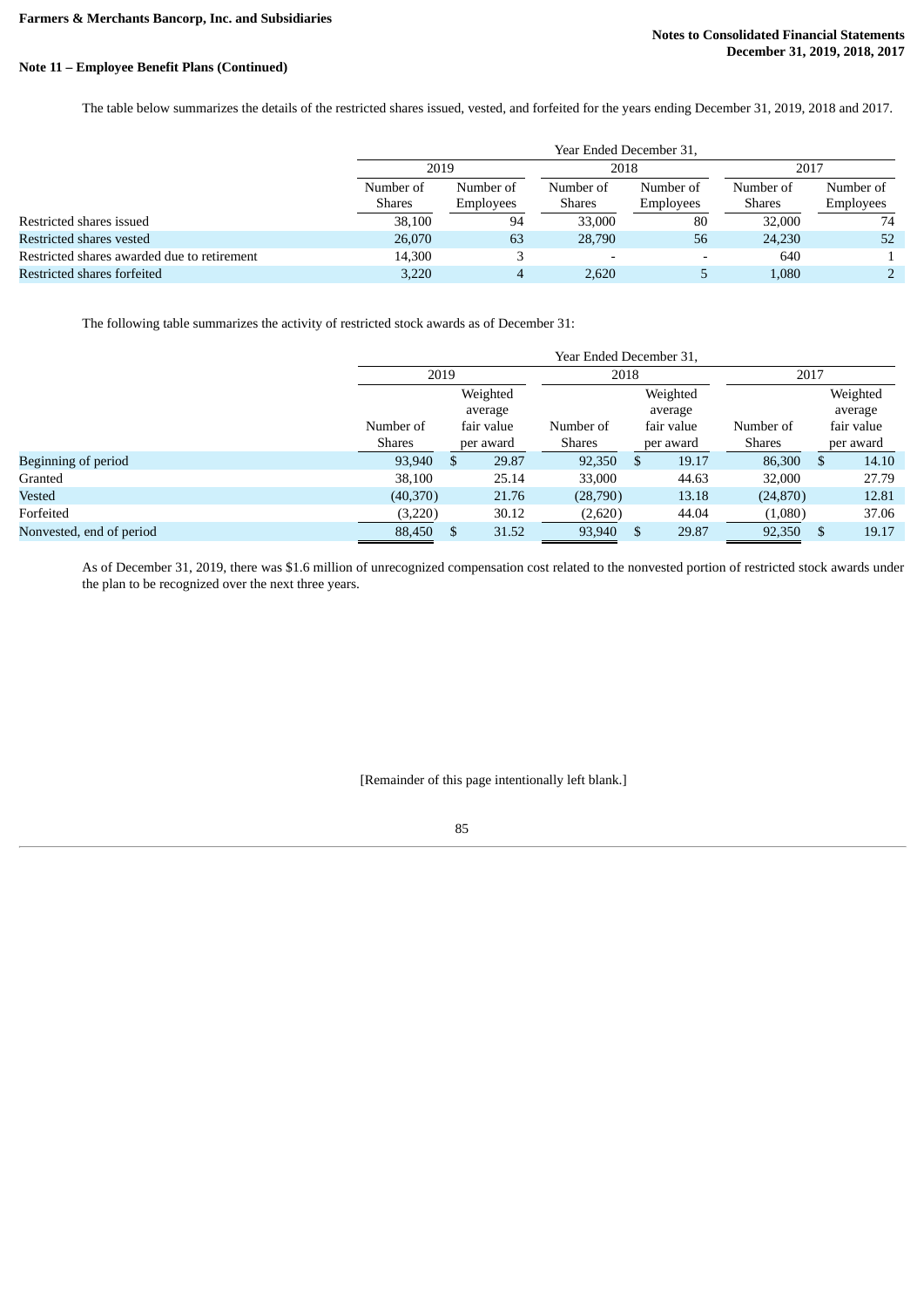### **Note 12 – Earnings Per Share**

Basic earnings per share is calculated using the two-class method. The two-class method is an earnings allocation formula under which earnings per share is calculated from common stock and participating securities according to dividends declared and participation rights in undistributed earnings. Under this method, all earnings distributed and undistributed, are allocated to participating securities and common shares based on their respective rights to receive dividends. Unvested share-based payment awards that contain non-forfeitable rights to dividends are considered participating securities (i.e. unvested restricted stock), not subject to performance based measures. Basic earnings per share is calculated by dividing net income available to common shareholders by the weighted average number of common shares outstanding. Application of the two-class method for participating securities results a more dilutive basic earnings per share as the participating securities are allocated the same amount of income as if they are outstanding for purposes of basic earnings per share. There is no additional potential dilution in calculating diluted earnings per share, therefore basic and diluted earnings per share are the same amounts. Other than the restricted stock plan, the Company has no other stock based compensation plans.

The table below presents basic and diluted earnings per share for the years ended December 31, 2019, 2018, and 2017.

|                                                                                  | Year Ended |              |              |           |              |           |  |  |
|----------------------------------------------------------------------------------|------------|--------------|--------------|-----------|--------------|-----------|--|--|
|                                                                                  |            | December 31. | December 31. |           | December 31. |           |  |  |
|                                                                                  | 2019       |              |              | 2018      |              | 2017      |  |  |
| Earnings per share                                                               |            |              |              |           |              |           |  |  |
| Net income                                                                       | \$         | 18.402       | \$           | 14.949    | \$           | 12,720    |  |  |
| Less: distributed earnings allocated to<br>participating securities              |            | (51)         |              | (52)      |              | (45)      |  |  |
| Less: undistributed earnings allocated to<br>participating securities            |            | (87)         |              | (98)      |              | (77)      |  |  |
| Net earnings available to common shareholders                                    |            | 18,264       |              | 14,799    | \$           | 12,598    |  |  |
| Weighted average common shares outstanding<br>including participating securities |            | 11,113,810   |              | 9,272,964 |              | 9,250,825 |  |  |
| Less: average unvested restricted shares                                         |            | (83,369)     |              | (93,000)  |              | (88, 664) |  |  |
| Weighted average common shares outstanding                                       |            | 11,030,441   |              | 9,179,964 |              | 9,162,161 |  |  |
| Basic and diluted earnings per share                                             |            | 1.66         |              | 1.61      |              | 1.38      |  |  |

#### **Note 13 – Related Party Transactions**

In the ordinary course of business, the Bank has granted loans to senior officers and directors and their affiliated companies amounting to \$1.3 million and \$1.5 million at December 31, 2019 and 2018, respectively. Six new loans were approved during 2019 of which no additional borrowings were utilized. During 2019, subsequent advances totaled \$10.1 million and payments of \$10.7 million were received. The difference in related borrowings amounted to \$146 thousand, net decrease. Deposits of directors, executive officers and companies in which they have a direct or indirect ownership as of December 31, 2019 and 2018, amounted to \$33.7 million and \$26.1 million, respectively.

## **Note 14 - Off Balance Sheet Activities**

#### **Credit Related Financial Instruments**

The Bank is a party to credit related financial instruments with off-balance-sheet risk in the normal course of business to meet the financing need of its customers. These financial instruments include commitments to extend credit, Standby Letters of Credit, and Commercial Letters of Credit. Such commitments involve, to varying degrees, elements of credit and interest rate risk in excess of the amount recognized in the consolidated balance sheets.

The Bank's exposure to credit loss is represented by the contractual amount of these commitments. The Bank follows the same credit policies in making commitments as it does for on-balance-sheet instruments. The allowance for credit losses as it relates to unfunded loan commitments (AULC) is included under other liabilities. The AULC as of December 31, 2019 and 2018 was \$479 thousand and \$274 thousand, respectively.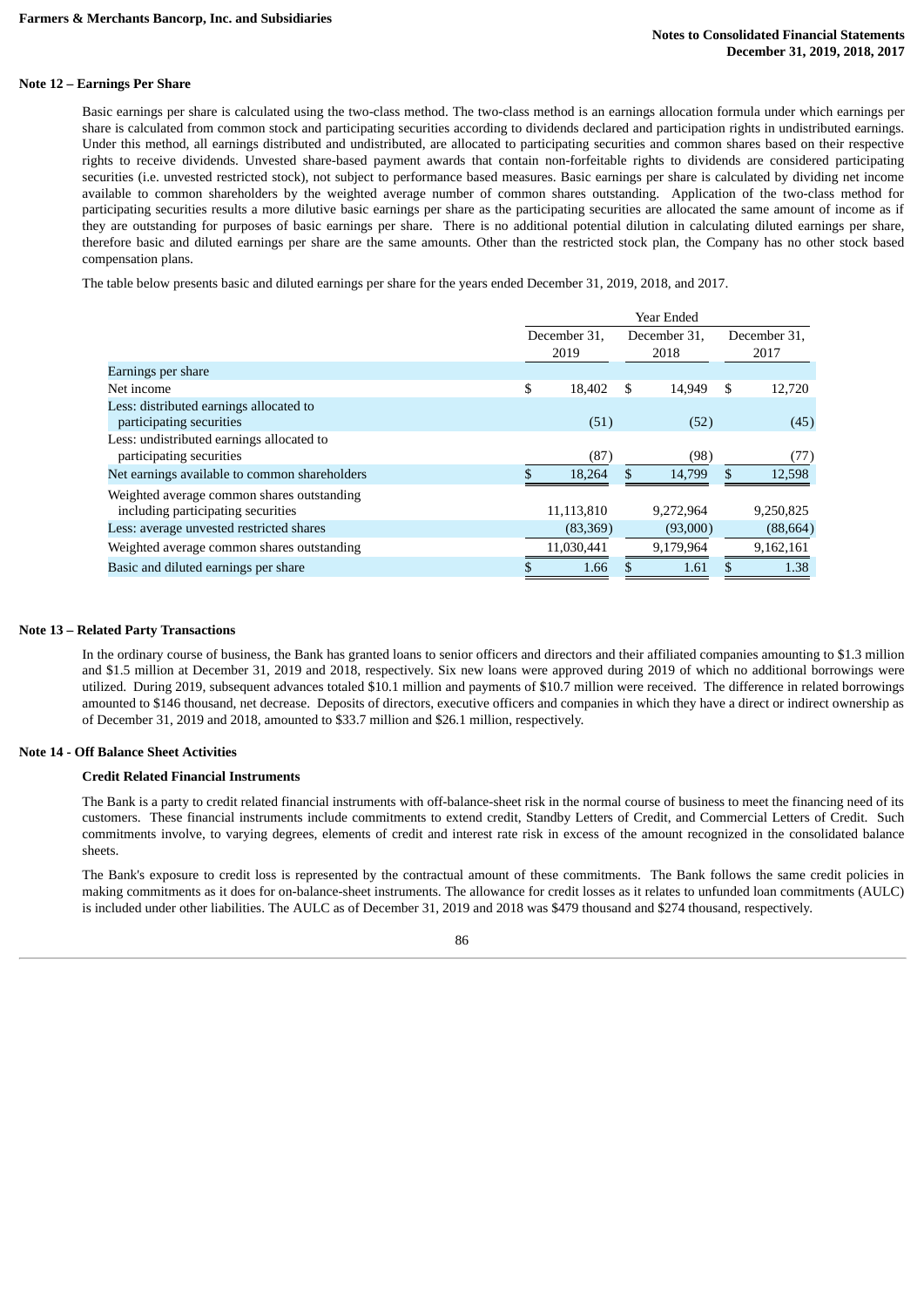## **Note 14 – Off Balance Sheet Activities (Continued)**

At December 31, 2019 and 2018, the following financial instruments were outstanding whose contract amounts represent credit risk:

|                              | (In Thousands) |  |         |  |  |
|------------------------------|----------------|--|---------|--|--|
|                              | 2019           |  | 2018    |  |  |
| Commitments to extend credit | 394,437        |  | 267,166 |  |  |
| Credit card arrangements     | 20.695         |  | 20,993  |  |  |
| Standby letters of credit    | 1,345          |  | 691     |  |  |

Commitments to extend credit, credit card arrangements and Standby Letters of Credit all include exposure to some credit loss in the event of nonperformance of the customer. The Bank's credit policies and procedures for credit commitments and financial guarantees are the same as those for extensions of credit that are recorded in the financial statements. Due to the fact that these instruments have fixed maturity dates, and because many of them expire without being drawn upon, they generally do not present any significant liquidity risk to the Bank.

#### **Collateral Requirements**

To reduce credit risk related to the use of credit-related financial instruments, the Bank might deem it necessary to obtain collateral. The amount and nature of the collateral obtained is based on the Bank's credit evaluation of the customer. Collateral held varies but may include cash, securities, accounts receivable, inventory, property, plant, and real estate.

#### **Legal Contingencies**

Various legal claims also arise from time to time in the normal course of business, which, in the opinion of management, will have no material effect on the Company's consolidated financial statements.

#### **Note 15 - Minimum Regulatory Capital Requirements**

The Bank is subject to various regulatory capital requirements administered by the federal banking agencies. Failure to meet minimum capital requirements can initiate certain mandatory and possibly additional discretionary actions by regulators that, if undertaken, could have a direct material effect on the Company's financial statements. Under capital adequacy guidelines and the regulatory framework for prompt corrective action, the Bank must meet specific capital guidelines that involve quantitative measures of their assets, liabilities and certain off balance-sheet items as calculated under regulatory accounting practices.

The capital amounts and classification are also subject to qualitative judgments by the regulators about components, risk weightings, and other factors. Prompt corrective action provisions are not applicable to bank holding companies.

The Basel III Capital Rules, a new comprehensive capital framework for U.S. banking organizations, became effective on January 1, 2015 (subject to a phase-in period for certain provisions). Quantitative measures established by the Basel III Capital Rules to ensure capital adequacy require the maintenance of minimum amounts and ratios (set forth in the table below) of Common Equity Tier 1 capital, Tier 1 capital and Total capital (as defined in the regulations) to risk-weighted assets (as defined), and of Tier 1 capital to adjusted quarterly average assets (as defined).

In connection with the adoption of the Basel III Capital Rules, we elected to opt-out of the requirement to include most components of accumulated other comprehensive income in Common Equity Tier 1.

Common Equity Tier 1 is reduced by, goodwill and other intangible assets, net of associated deferred tax liabilities, and subject to transition provisions.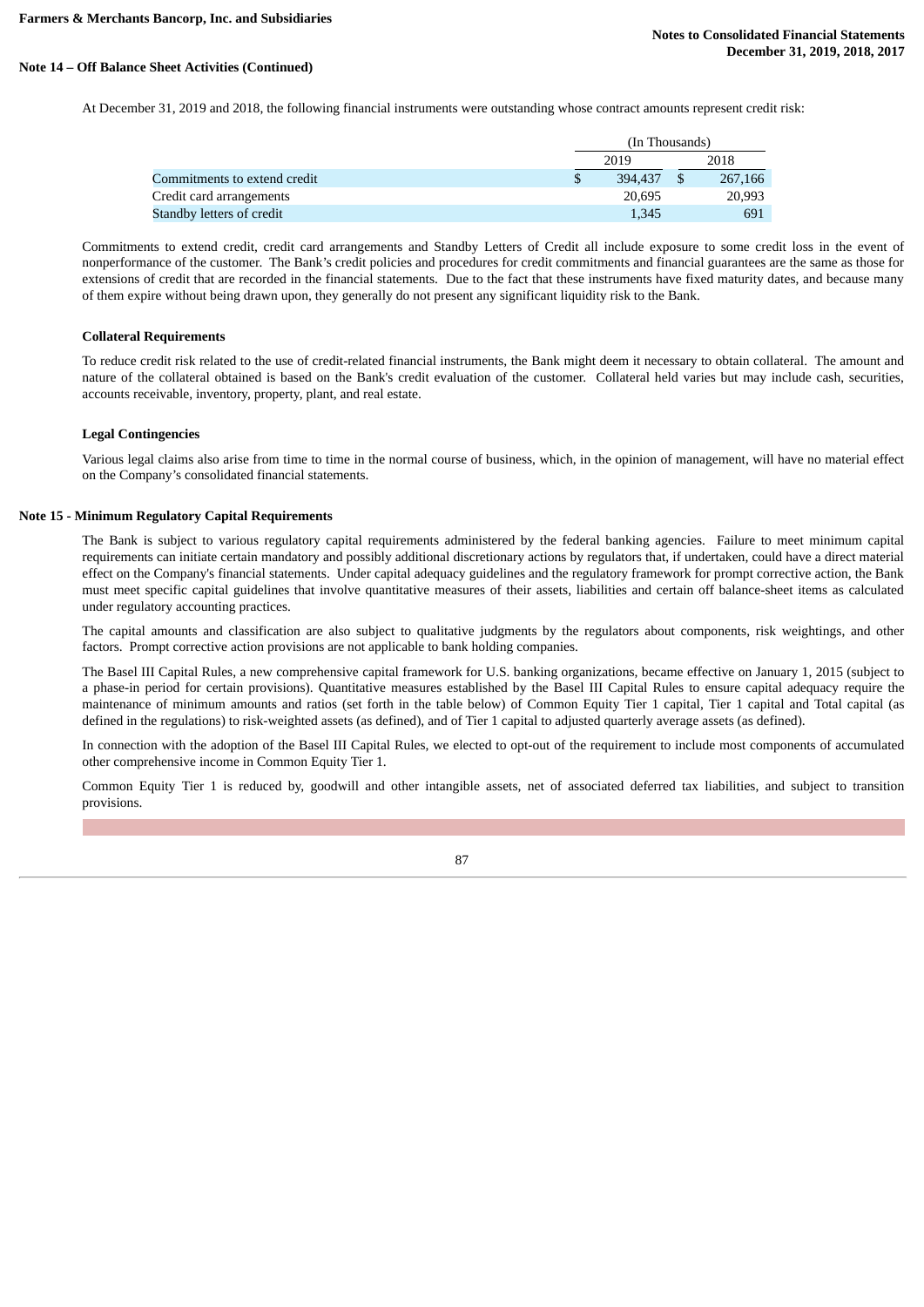### **Note 15 – Minimum Regulatory Capital Requirements (Continued)**

The Common Equity Tier 1, Tier 1 and Total capital ratios are calculated by dividing the respective capital amounts by risk-weighted assets. Riskweighted assets are calculated based on regulatory requirements and include total assets, with certain exclusions, allocated by risk weight category, and certain off-balance-sheet items, among other things. The leverage ratio is calculated by dividing Tier 1 capital by adjusted quarterly average total assets, which exclude goodwill and other intangible assets, among other things.

As fully phased in effective January 1, 2019, the Basel III Capital Rules require the Bank to maintain (i) a minimum ratio of Common Equity Tier 1 capital to risk-weighted assets of at least 4.5%, plus a 2.5% "capital conservation buffer" (which is added to the 4.5% Common Equity Tier 1 capital ratio as that buffer is phased in, effectively resulting in a minimum ratio of Common Equity Tier 1 capital to risk-weighted assets of at least 7.0% upon full implementation), (ii) a minimum ratio of Tier 1 capital to risk-weighted assets of at least 6.0%, plus the capital conservation buffer (which is added to the 6.0% Tier 1 capital ratio as that buffer is phased in, effectively resulting in a minimum Tier 1 capital ratio of 8.5% upon full implementation), (iii) a minimum ratio of Total capital (that is, Tier 1 plus Tier 2) to risk-weighted assets of at least 8.0%, plus the capital conservation buffer (which is added to the 8.0% total capital ratio as that buffer is phased in, effectively resulting in a minimum total capital ratio of 10.5% upon full implementation) and (iv) a minimum leverage ratio of 4.0%, calculated as the ratio of Tier 1 capital to average quarterly assets.

The implementation of the capital conservation buffer began on January 1, 2016 at the 0.625% level and was phased in over a four-year period (increasing by that amount on each subsequent January 1, until it reached 2.5% on January 1, 2019). The Basel III Capital Rules also provide for a "countercyclical capital buffer" that is applicable to only certain covered institutions and does not have any current applicability to the Company or Bank. The capital conservation buffer is designed to absorb losses during periods of economic stress and, as detailed above, effectively increases the minimum required risk-weighted capital ratios. Banking institutions with a ratio of Common Equity Tier 1 capital to risk-weighted assets below the effective minimum (4.5% plus the capital conservation buffer and, if applicable, the countercyclical capital buffer) will face constraints on dividends, equity repurchases and compensation based on the amount of the shortfall.

Management believes, as of December 31, 2019, that the Bank meets all the capital adequacy requirements to which it is subject.

As of December 31, 2019, the most recent notification from the FDIC indicated the Bank was categorized as well capitalized under the regulatory framework for prompt corrective action. To remain categorized as well capitalized, the Bank will have to maintain minimum total risk-based, Tier I risk-based, Common Tier 1 and Tier I leverage ratios as disclosed in the table to follow. There are no conditions or events since the most recent notification that management believes have changed the Bank's prompt corrective action category.

The following tables present actual and required capital ratios as of December 31, 2019 and December 31, 2018 under the Basel III Capital Rules. The minimum required capital amounts presented include the minimum required capital levels as of December 31, 2019 and December 31, 2018. Capital levels required to be considered well capitalized are based upon prompt corrective action regulations, as amended to reflect the changes under the Basel III Capital Rules.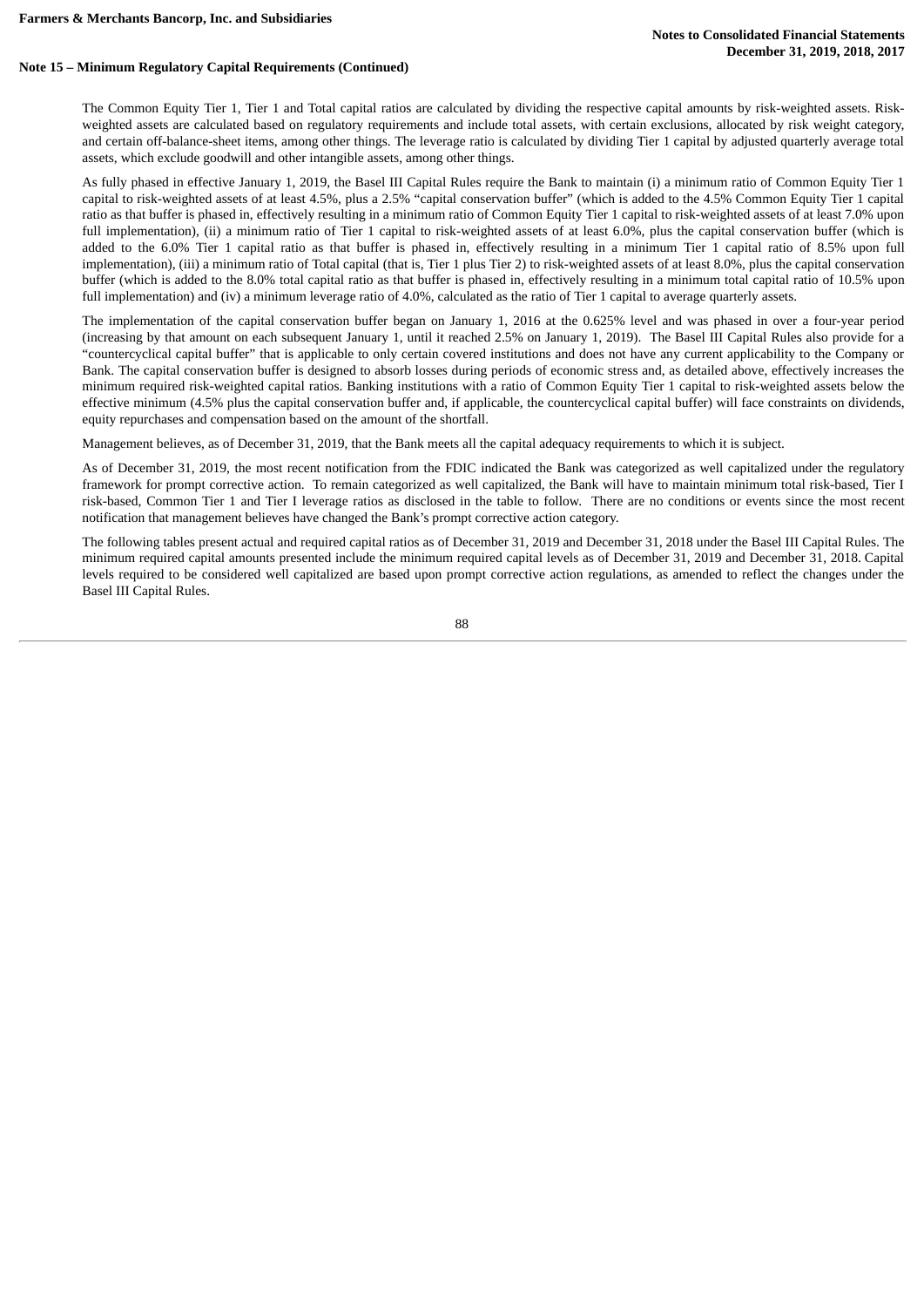## **Note 15 – Minimum Regulatory Capital Requirements (Continued)**

The Bank's actual and required capital amounts and ratios as of December 31, 2019 are as follows:

|                                                                  |                                          |            |  | Minimum Capital             |             | Required to be |        |
|------------------------------------------------------------------|------------------------------------------|------------|--|-----------------------------|-------------|----------------|--------|
|                                                                  |                                          |            |  |                             |             | Considered     |        |
|                                                                  | Required<br>Actual<br>(000's)<br>(000's) |            |  | Well-Capitalized<br>(000's) |             |                |        |
| As of December 31, 2019                                          | Amount                                   | Ratio      |  | Amount                      | Ratio       | Amount         | Ratio  |
| Common Equity Tier 1 Capital (to<br><b>Risk Weighted Assets)</b> | \$152,855                                | 11.71\% \$ |  | 58,725                      | $4.50\%$ \$ | 84,825         | 6.50%  |
| Total Risk-Based Capital (to Risk                                |                                          |            |  |                             |             |                |        |
| Weighted Assets)                                                 | 160,562                                  | 12.30%     |  | 104,400                     | 8.00%       | 130,500        | 10.00% |
| Tier 1 Capital (to Risk Weighted                                 |                                          |            |  |                             |             |                |        |
| Assets)                                                          | 152,855                                  | 11.71%     |  | 78,300                      | 6.00%       | 104,400        | 8.00%  |
| Tier 1 Leverage Capital (to<br><b>Adjusted Total Assets)</b>     | 152.855                                  | 10.02%     |  | 61.050                      | 4.00%       | 76.312         | 5.00%  |

The following table presents the Bank's actual and required capital amounts and ratios as of December 31, 2018.

|           |        |           | Required to be  |         |           |                                |  |  |
|-----------|--------|-----------|-----------------|---------|-----------|--------------------------------|--|--|
|           |        |           |                 |         |           |                                |  |  |
| Actual    |        | Required  |                 |         |           |                                |  |  |
| (000's)   |        | (000's)   |                 | (000's) |           |                                |  |  |
| Amount    | Ratio  | Amount    | Ratio           | Amount  |           | Ratio                          |  |  |
|           |        |           |                 |         |           |                                |  |  |
| \$114,978 |        | 40,834    |                 |         | 58,983    | 6.50%                          |  |  |
|           |        |           |                 |         |           |                                |  |  |
| 122.027   | 13.45% | 72.594    | 8.00%           |         | 90.743    | 10.00%                         |  |  |
|           |        |           |                 |         |           |                                |  |  |
| 114.978   | 12.67% | 54,446    | $6.00\%$        |         | 72,594    | 8.00%                          |  |  |
|           |        |           |                 |         |           |                                |  |  |
| 114,978   | 10.54% | 43,644    | 4.00%           |         | 54,555    | 5.00%                          |  |  |
|           |        | 12.67% \$ | Minimum Capital |         | 4.50\% \$ | Considered<br>Well-Capitalized |  |  |

The above tables exclude the capital conservation buffer requirements.

With the enactment of the Economic Growth, Regulatory Relief and Consumer Protection Act on May 24, 2018, the Company is no longer required to file the FR Y-9C consolidated financial statements for holding companies but will file the FR Y-9SP parent company only financial statements for small holding companies. As a result, the consolidated amounts and ratios were no longer required beginning in 2018.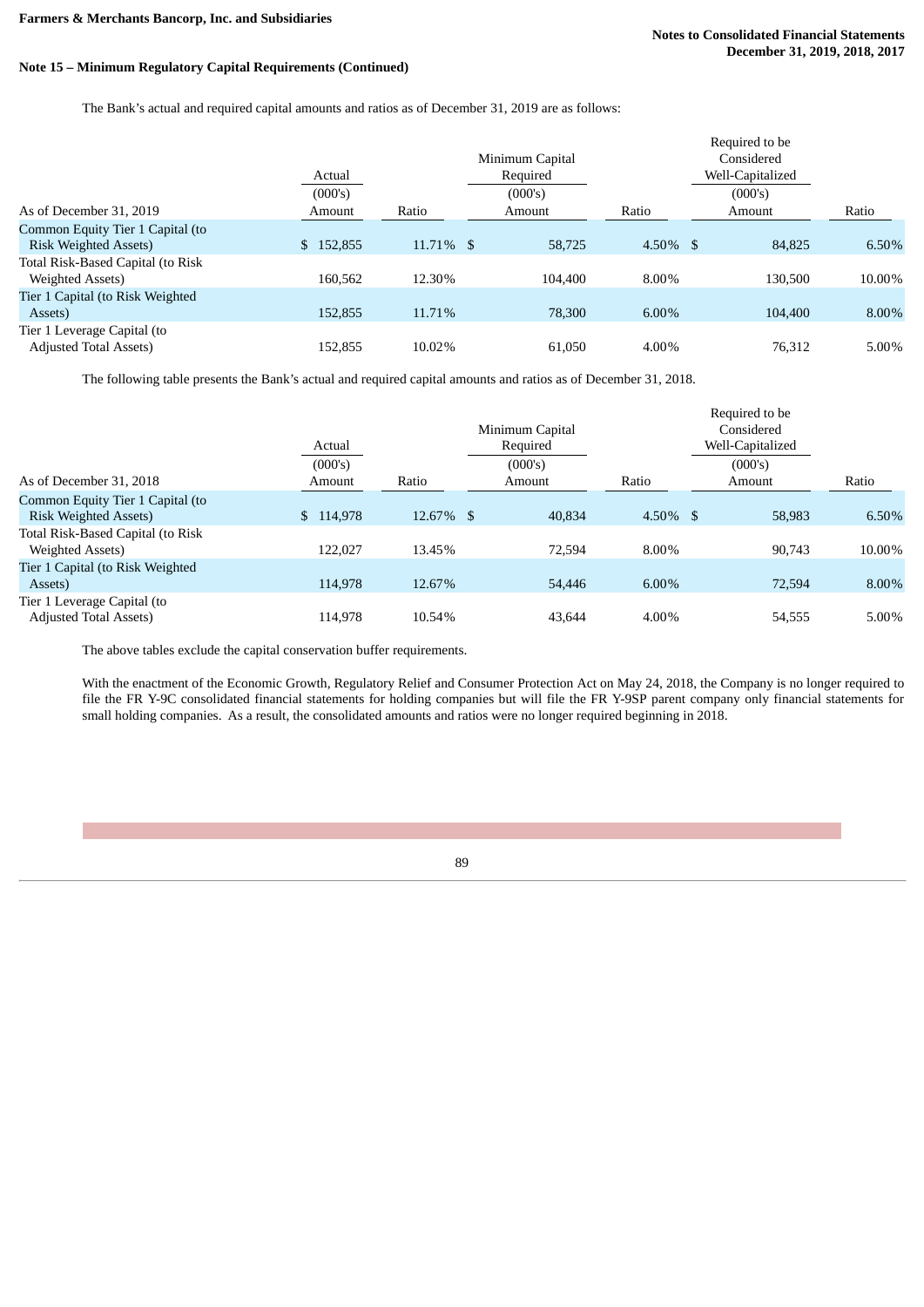#### **Note 16 - Restrictions of Dividends & Inter-company Borrowings**

The Bank is restricted as to the amount of dividends that can be paid. Dividends declared by the Bank that exceed the net income for the current year plus retained income for the preceding two years must be approved by federal and state regulatory agencies. Under this formula dividends of \$19.0 million may be paid without prior regulatory approval. Regardless of formal regulatory restrictions, the Bank may not pay dividends that would result in its capital levels being reduced below the minimum requirements shown above. Under current Federal Reserve regulations, the Bank is limited as to the amount and type of loans it may make to the Company. These loans are subject to qualifying collateral requirements on which the amount of the loan may be based.

### **Note 17 - Fair Value of Financial Instruments**

Fair values of financial instruments are management's estimate of the values at which the instruments could be exchanged in a transaction between willing parties. These estimates are subjective and may vary significantly from amounts that would be realized in actual transactions. In addition, other significant assets are not considered financial assets including deferred tax assets, premises, equipment and intangibles. Further, the tax ramifications related to the realization of the unrealized gains and losses can have a significant effect on the fair value estimates and have not been considered in any of the estimates.

The following assumptions and methods were used in estimating the fair value for financial instruments:

#### **Cash and Cash Equivalents**

The carrying amounts reported in the balance sheet for cash, cash equivalents and federal funds sold approximate their fair values. Also included in this line item are the carrying amounts of interest-bearing deposits maturing within ninety days which approximate their fair values. Fair values of other interest-bearing deposits are estimated using discounted cash flow analyses based on current rates for similar types of deposits.

## **Interest Bearing Time Deposits**

Fair values for fixed-rate certificates of deposit are estimated using a discounted cash flow analysis that applies interest rates currently being offered on certificates to a schedule of aggregated expected monthly maturities on time deposits.

### S**ecurities – Available-for-sale**

Fair values for securities, excluding Federal Home Loan Bank stock, are based on quoted market price, where available. If quoted market prices are not available, fair values are based on quoted market prices of comparable instruments.

#### **Other Securities**

The carrying value of Federal Home Loan Bank stock approximates fair value based on the redemption provisions of the Federal Home Loan Bank.

#### **Loans Held for Sale**

The carrying amount approximates fair value due to insignificant amount of time between origination and date of sale.

## **Loans, net**

The fair values of the loans are estimated using a credit mark adjustment along with discounted cash flow analysis, using interest rates currently being offered for loans with similar terms to borrowers with similar credit quality. The credit mark adjustment was estimated using merger and acquisition analysis of nationwide bank and thrift deals.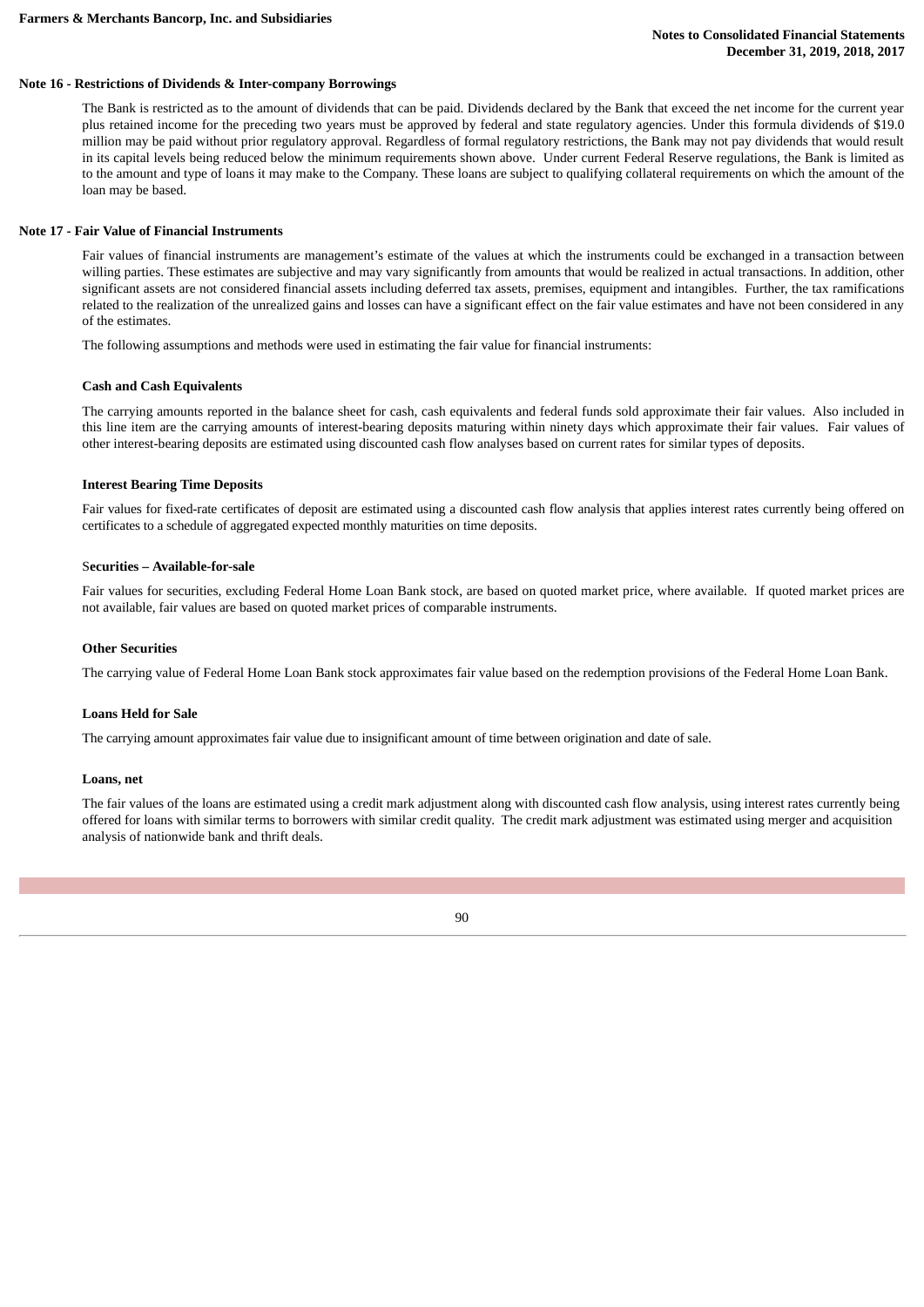## **Deposits**

The fair values disclosed for deposits with no defined maturities are equal to their carrying amounts, which represent the amount payable on demand. The carrying amounts for variable-rate, fixed-term money market accounts and certificates of deposit approximate their fair value at the reporting date. Fair value for fixed-rate certificates of deposit are estimated using a discounted cash flow analysis that applies interest rates currently being offered on certificates to a schedule of aggregated expected monthly maturities on time deposits.

## **Federal Funds Purchased and Securities Sold Under Agreement to Repurchase**

The carrying value of Federal Funds purchased and securities sold under agreement to repurchase approximates fair values.

### **FHLB Advances**

Fair values or FHLB advances are estimated using discounted cash flow analysis based on the Company's current incremental borrowing rates for similar types or borrowing arrangements.

#### **Accrued Interest Receivable and Payable**

The carrying amounts of accrued interest approximate fair values.

#### **Off Balance Sheet Financial Instruments**

Fair values for off-balance-sheet, credit related financial instruments are based on fees currently charged to enter into similar agreements, taking into account the remaining terms of the agreements and the counterparties' credit standing.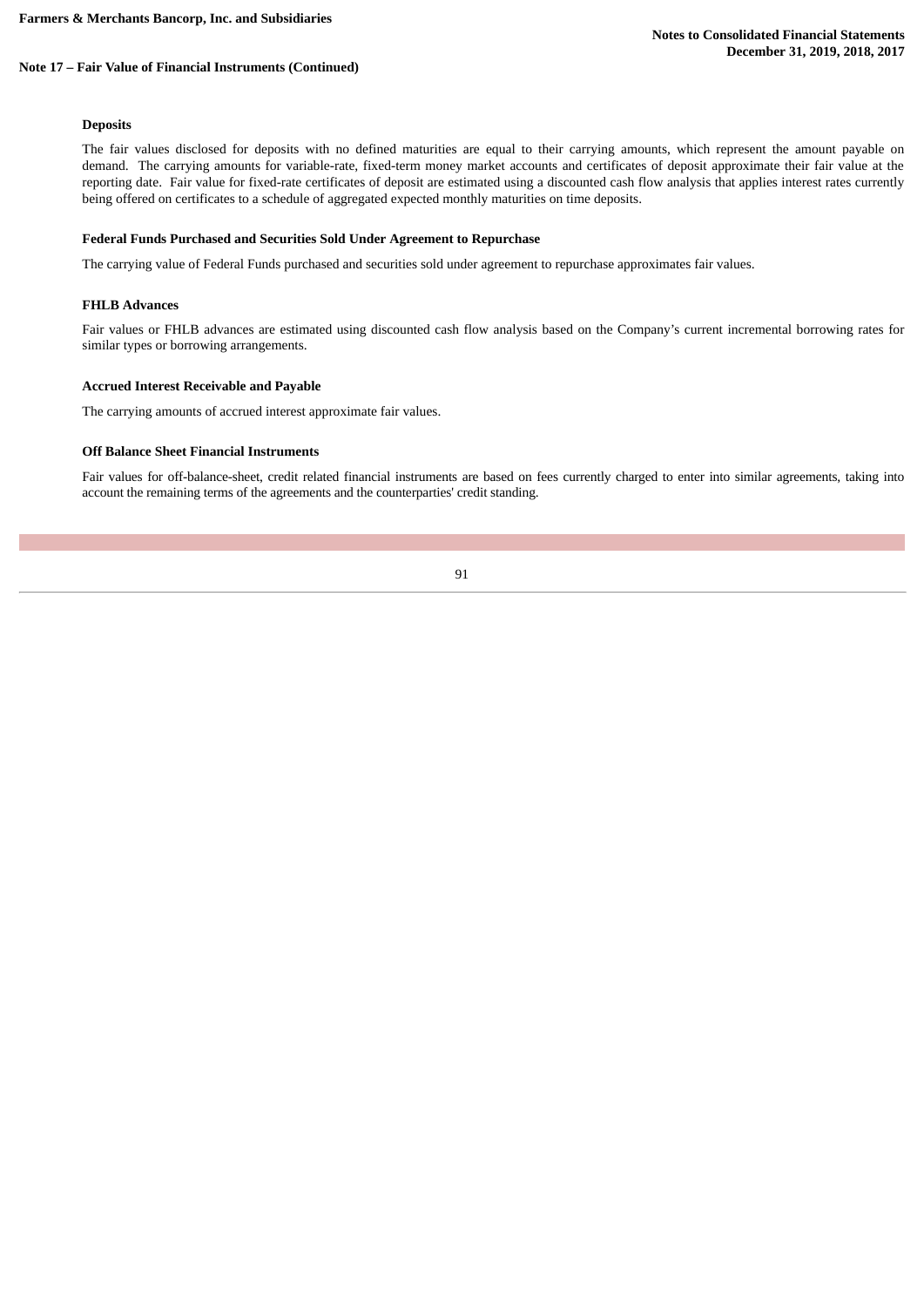The estimated fair values, and related carrying or notional amounts, for on and off-balance sheet financial instruments as of December 31, 2019 and 2018, are reflected below. The aggregate fair values in the table below do not represent the total market value of the Bank's assets and liabilities. The table excludes the following: Bank Premises and Equipment, Goodwill, Mortgage Servicing Rights, Other Real Estate Owned, Other Assets, Other Liabilities and Accrued Expenses.

|                       |                                                                                |                    |                          |                          |                                | (In Thousands)                 |                    |               |                                |                                |           |
|-----------------------|--------------------------------------------------------------------------------|--------------------|--------------------------|--------------------------|--------------------------------|--------------------------------|--------------------|---------------|--------------------------------|--------------------------------|-----------|
|                       |                                                                                |                    |                          | December 31, 2019        |                                |                                |                    |               | December 31, 2018              |                                |           |
|                       |                                                                                | Carrying<br>Amount | Fair<br>Value            | Level 1                  | Level 2                        | Level 3                        | Carrying<br>Amount | Fair<br>Value | Level 1                        | Level 2                        | Level 3   |
|                       | <b>Financial Assets:</b>                                                       |                    |                          |                          |                                |                                |                    |               |                                |                                |           |
|                       | Cash and cash<br>equivalents                                                   | \$<br>51,296       | 51,296<br>\$             | \$51,296                 | \$<br>$\overline{\phantom{0}}$ | \$<br>$\overline{\phantom{a}}$ | \$ 38,365          | \$ 38,365     | \$38.365                       | \$<br>$\overline{\phantom{0}}$ | \$        |
|                       | Interest-bearing time<br>deposits                                              | 4,309              | 4,331                    | $\overline{\phantom{a}}$ | 4,331                          | $\overline{\phantom{a}}$       | 4,019              | 3,954         | $\qquad \qquad -$              | 3,954                          |           |
| for-sale              | Securities - available-                                                        | 222,293            | 222,293                  | 10,021                   | 210,782                        | 1,490                          | 168,447            | 168,447       | 36,935                         | 130,085                        | 1,427     |
|                       | Other securities                                                               | 5,810              | 5,810                    | $\overline{\phantom{a}}$ |                                | 5,810                          | 3,679              | 3,679         | $\qquad \qquad -$              | $\overline{\phantom{a}}$       | 3,679     |
|                       | Loans held for sale                                                            | 4,248              | 4,248                    | $\blacksquare$           | $\overline{\phantom{a}}$       | 4,248                          | 495                | 495           |                                | $\overline{\phantom{a}}$       | 495       |
|                       | Loans, net                                                                     | 1,211,771          | 1,188,014                |                          | $\overline{\phantom{a}}$       | 1,188,014                      | 839,599            | 823,914       |                                | $\overline{\phantom{a}}$       | 823,914   |
|                       | Interest receivable                                                            | 6,769              | 6,769                    |                          | $\overline{\phantom{0}}$       | 6,769                          | 4,542              | 4,542         |                                | $\qquad \qquad -$              | 4,542     |
|                       |                                                                                |                    |                          |                          |                                |                                |                    |               |                                |                                |           |
|                       | Financial Liabilities:                                                         |                    |                          |                          |                                |                                |                    |               |                                |                                |           |
|                       | Interest bearing deposits                                                      | 746,628<br>\$      | 746,628<br><sup>\$</sup> | $\mathfrak{L}$<br>$\sim$ | \$<br>$\overline{\phantom{a}}$ | 746,628<br>\$                  | \$525,955          | \$525,955     | $\mathbf{s}$<br>$\overline{a}$ | \$<br>$\overline{\phantom{a}}$ | \$525,955 |
|                       | Noninterest bearing<br>deposits                                                | 265,156            | 265,156                  | $\overline{\phantom{a}}$ | 265,156                        | $\overline{\phantom{a}}$       | 215,422            | 215,422       | $\qquad \qquad -$              | 215,422                        |           |
|                       | Time deposits                                                                  | 276,563            | 277,008                  |                          |                                | 277,008                        | 187,413            | 187,545       |                                | $\overline{\phantom{a}}$       | 187,545   |
| <b>Total Deposits</b> |                                                                                | 1,288,347          | 1,288,792                | $\blacksquare$           | 265,156                        | 1,023,636                      | 928,790            | 928,922       | $\blacksquare$                 | 215,422                        | 713,500   |
|                       | Fed funds purchased and<br>securities sold under<br>agreement to<br>repurchase | 48,073             | 48,073                   |                          |                                | 48,073                         | 32,181             | 32,181        |                                | $\qquad \qquad -$              | 32,181    |
| <b>Bank</b>           | Federal Home Loan                                                              |                    |                          |                          |                                |                                |                    |               |                                |                                |           |
|                       | advances                                                                       | 24,806             | 24,811                   |                          | $\overline{\phantom{a}}$       | 24,811                         |                    |               |                                |                                |           |
|                       | Interest payable                                                               | 754                | 754                      |                          |                                | 754                            | 418                | 418           |                                |                                | 418       |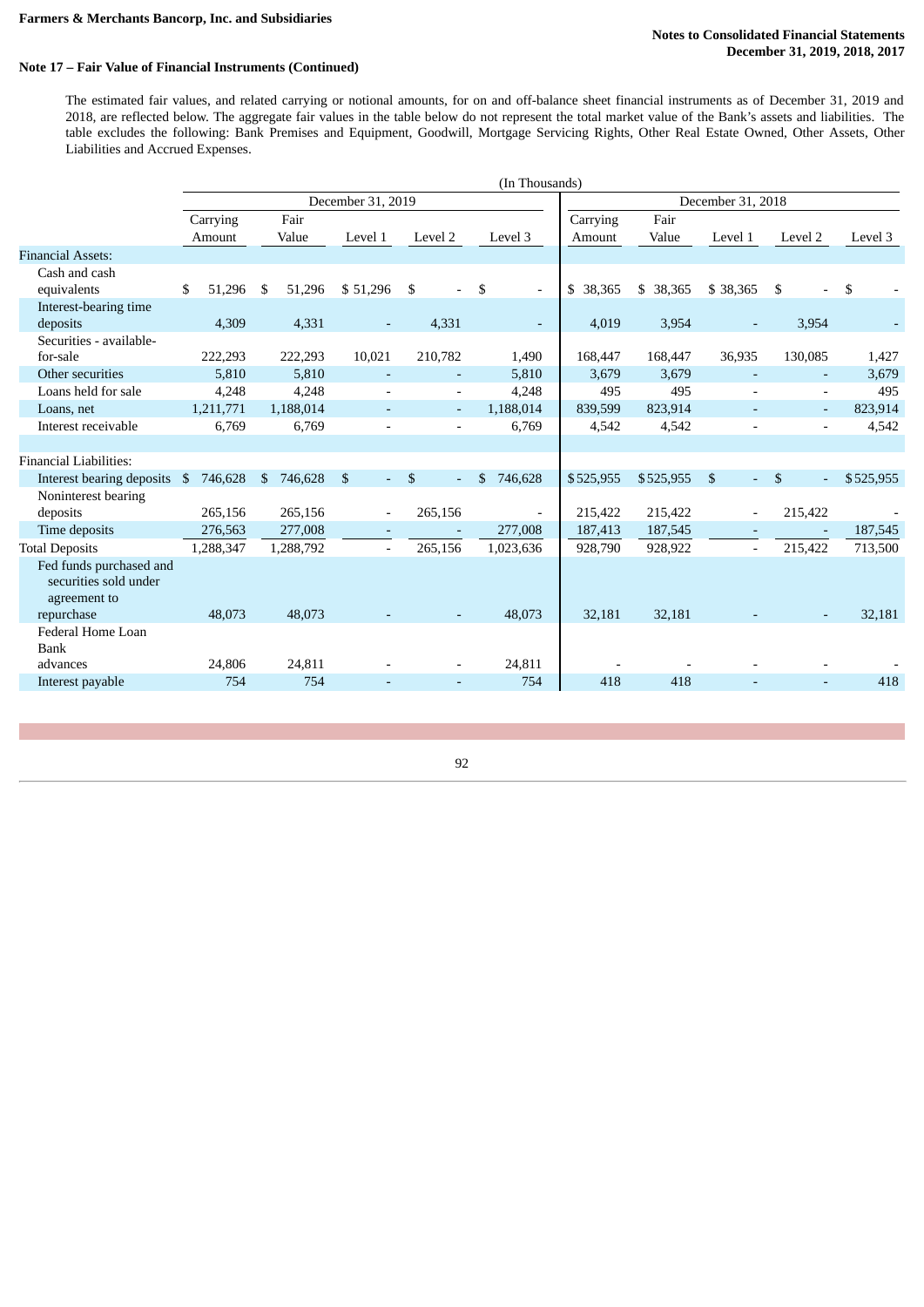## **Fair Value Measurements**

The following table presents information about the Company's assets and liabilities measured at fair value on a recurring basis at December 31, 2019 and 2018, and the valuation techniques used by the Company to determine those fair values. There were no changes to valuation techniques during 2019.

In general, fair values determined by Level 1 inputs use quoted prices in active markets for identical assets or liabilities in active markets that the Company has the ability to access.

Available-for-sale securities - When quoted prices are available in an active market, securities are valued using the quoted price and are classified as Level 1. The quoted prices are not adjusted.

Fair values determined by Level 2 inputs use other inputs that are observable, either directly or indirectly. These Level 2 inputs include quoted prices for similar assets and liabilities in active markets, and other inputs such as interest rates and yield curves that are observable at commonly quoted intervals.

Available-for-sale securities classified as Level 2 are valued using the prices obtained from an independent pricing service. The prices are not adjusted. Securities of obligations of state and political subdivisions are valued using a type of matrix, or grid, pricing in which securities are benchmarked against the treasury rate based on credit rating. Substantially all assumptions used by the independent pricing service are observable in the marketplace, can be derived from observable data, or are supported by observable levels at which transactions are executed in the marketplace.

Level 3 inputs are unobservable inputs, including inputs that are available in situations where there is little, if any, market activity for the related asset or liability. The Bank holds two local municipals that the Bank evaluates based on the credit strength of the underlying project. The fair value is determined by valuing similar credit payment streams at similar rates.

In instances where inputs used to measure fair value fall into different levels in the above fair value hierarchy, fair value measurements in their entirety are categorized based on the lowest level input that is significant to the valuation. The Company's assessment of the significance of particular inputs to these fair value measurements requires judgment and considers factors specific to each asset.

The following table summarizes financial assets measured at fair value on a recurring basis as of December 31, 2019 and December 31, 2018 segregated by level or the valuation inputs within the fair value hierarchy utilized to measure fair value.

#### Assets and Liabilities Measured at Fair Value on a Recurring Basis (in Thousands)

|                                            | Quoted Prices in<br><b>Active Markets</b><br>for Identical |                          |     | Significant<br>Observable<br>Inputs |      | Significant<br>Observable<br>Inputs |
|--------------------------------------------|------------------------------------------------------------|--------------------------|-----|-------------------------------------|------|-------------------------------------|
| December 31, 2019                          |                                                            | Assets (Level 1)         |     | (Level 2)                           |      | (Level 3)                           |
| Assets-(Securities Available-for-Sale)     |                                                            |                          |     |                                     |      |                                     |
| U.S. Treasury                              | \$                                                         | 10.021                   | -\$ |                                     | $-5$ |                                     |
| U.S. Government agencies                   |                                                            |                          |     | 62,445                              |      |                                     |
| Mortgage-backed securities                 |                                                            | $\overline{\phantom{0}}$ |     | 95,197                              |      |                                     |
| State and local governments                |                                                            |                          |     | 53,140                              |      | 1,490                               |
| <b>Total Securities Available-for-Sale</b> |                                                            | 10,021                   |     | 210,782                             |      | 1,490                               |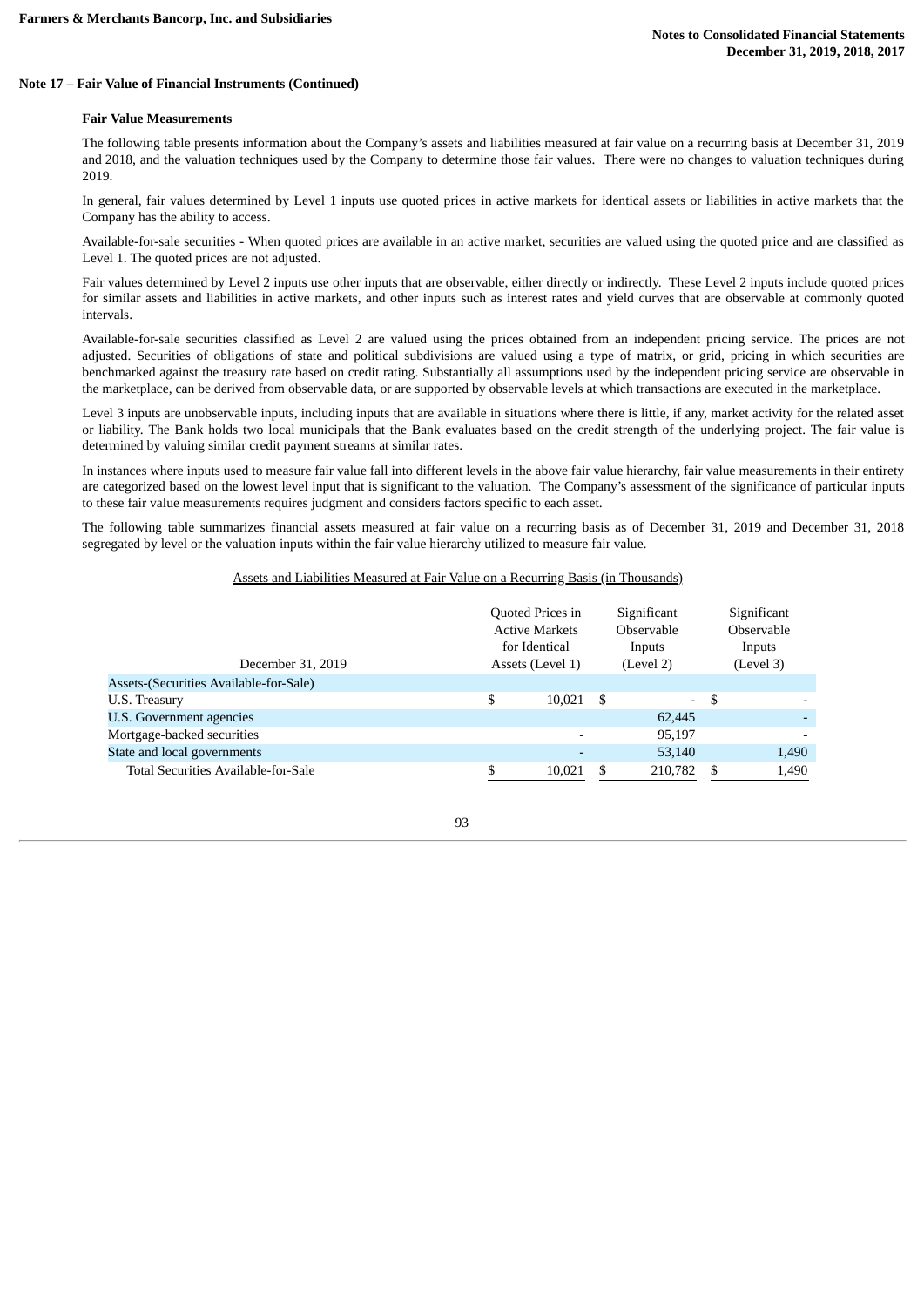|                                            | Quoted Prices in         | Significant    | Significant |
|--------------------------------------------|--------------------------|----------------|-------------|
|                                            | <b>Active Markets</b>    | Observable     | Observable  |
|                                            | for Identical            | Inputs         | Inputs      |
| December 31, 2018                          | Assets (Level 1)         | (Level 2)      | (Level 3)   |
| Assets-(Securities Available-for-Sale)     |                          |                |             |
| U.S. Treasury                              | 22,830                   | - \$<br>$\sim$ | -\$         |
| U.S. Government agencies                   | 14,105                   | 55,222         |             |
| Mortgage-backed securities                 | $\overline{\phantom{a}}$ | 36,262         |             |
| State and local governments                |                          | 38,601         | 1,427       |
| <b>Total Securities Available-for-Sale</b> | 36.935                   | 130.085        | 1.427       |

|                              |     | (In Thousands)                            |    |                                |       |                 |  |  |
|------------------------------|-----|-------------------------------------------|----|--------------------------------|-------|-----------------|--|--|
|                              |     | Fair Value Measurements Using Significant |    |                                |       |                 |  |  |
|                              |     | Unobservable Inputs (Level 3)             |    |                                |       |                 |  |  |
|                              |     | State and Local<br>Governments            |    | State and Local<br>Governments |       | State and Local |  |  |
|                              |     |                                           |    |                                |       | Governments     |  |  |
|                              |     | Tax-Exempt                                |    | Taxable                        | Total |                 |  |  |
| Balance at January 1, 2019   | \$. | $\overline{a}$                            | S  | 1,427                          | \$.   | 1,427           |  |  |
| Change in Market Value       |     | $\overline{a}$                            |    | 63                             |       | 63              |  |  |
| Purchases                    |     | -                                         |    | -                              |       |                 |  |  |
| <b>Sales</b>                 |     | $\overline{\phantom{0}}$                  |    |                                |       |                 |  |  |
| Payments & Maturities        |     |                                           |    |                                |       |                 |  |  |
| Balance at December 31, 2019 |     | $\overline{\phantom{0}}$                  | \$ | 1.490                          |       | 1.490           |  |  |

|                              |            | (In Thousands)                                                             |         |                                |       |                 |  |  |
|------------------------------|------------|----------------------------------------------------------------------------|---------|--------------------------------|-------|-----------------|--|--|
|                              |            | Fair Value Measurements Using Significant<br>Unobservable Inputs (Level 3) |         |                                |       |                 |  |  |
|                              |            |                                                                            |         |                                |       |                 |  |  |
|                              |            | State and Local<br>Governments                                             |         | State and Local<br>Governments |       | State and Local |  |  |
|                              |            |                                                                            |         |                                |       | Governments     |  |  |
|                              | Tax-Exempt |                                                                            | Taxable |                                | Total |                 |  |  |
| Balance at January 1, 2018   |            | $\overline{\phantom{0}}$                                                   | \$      | 1,428                          | - \$  | 1,428           |  |  |
| Change in Market Value       |            |                                                                            |         | (1)                            |       | (1)             |  |  |
| Purchases                    |            |                                                                            |         |                                |       |                 |  |  |
| <b>Sales</b>                 |            |                                                                            |         |                                |       |                 |  |  |
| Payments & Maturities        |            |                                                                            |         |                                |       |                 |  |  |
| Balance at December 31, 2018 |            |                                                                            |         | 1,427                          |       | 1,427           |  |  |

Most of the Company's available for sale securities, including any bonds issued by local municipalities, have CUSIP numbers or have similar characteristics of those in the municipal markets, making them marketable and comparable as Level 2.

There have been no transfers into or out of Level 3 during 2019 and 2018.

The Company also has assets that, under certain conditions, are subject to measurement at fair value on a non-recurring basis. At December 31, 2019 and 2018, such assets consist primarily of collateral dependent impaired loans. Collateral dependent impaired loans categorized as Level 3 assets consist of non-homogeneous loans that are considered impaired. The Company estimates the fair value of the loans based on the present value of expected future cash flows using management's best estimate of key assumptions. These assumptions include future payment ability, timing of payment streams, and estimated realizable values of available collateral (typically based on outside appraisals).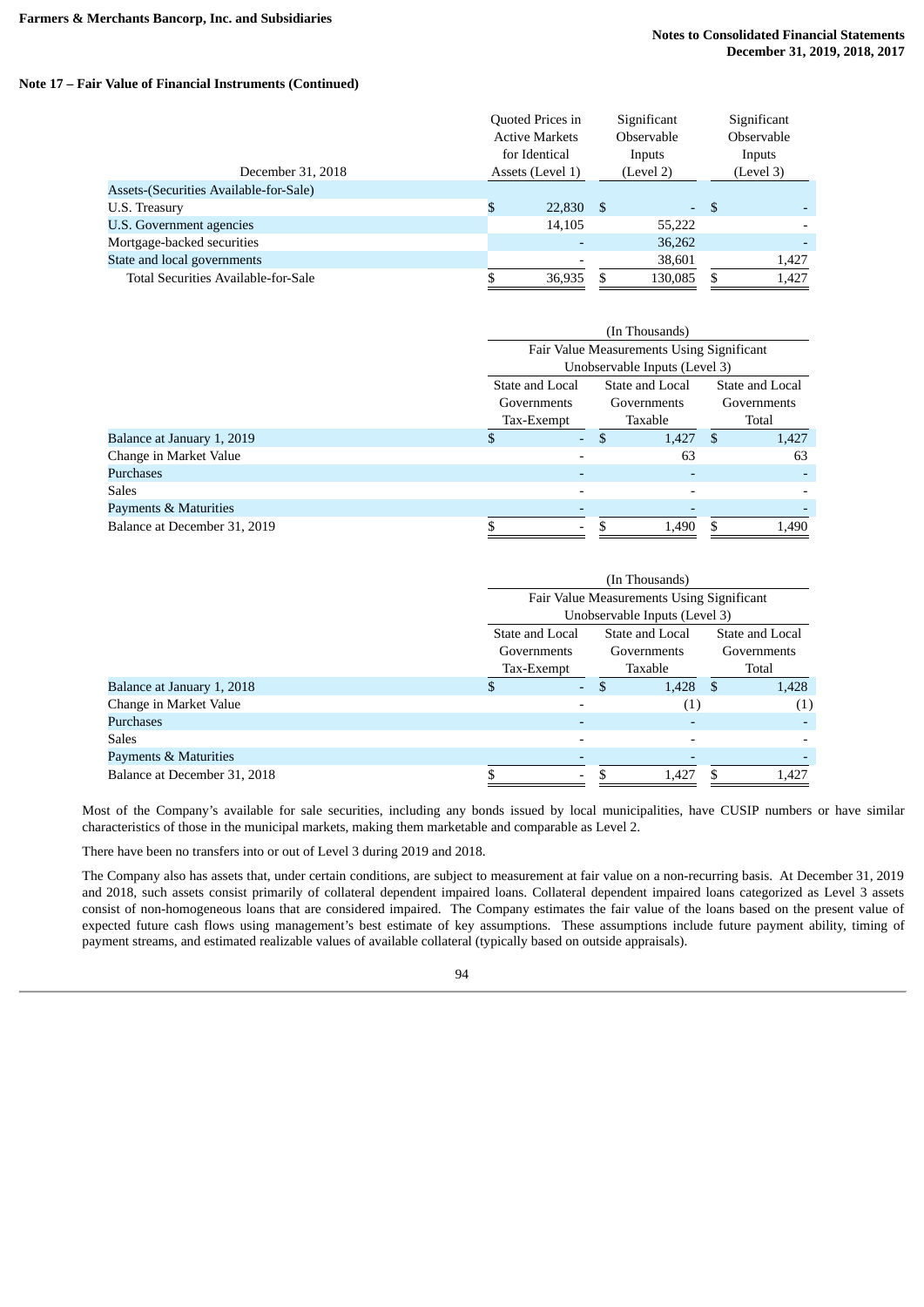At December 31, 2019 and 2018, collateral dependent impaired loans categorized as Level 3 were \$444 and \$215 thousand, respectively. The specific allocation for collateral dependent impaired loans was \$197 thousand as of December 31, 2019 and \$31 thousand as of December 31, 2018, respectively, which are accounted for in the allowance for loan losses (see Note 4).

Other real estate is reported at the lower of either the fair value of the real estate, minus the estimated costs to sell the asset, or the cost of the asset. The determination of the fair value of the real estate relies primarily on appraisals from third parties. If the fair value of the real estate, minus the estimated costs to sell the asset, is less than the asset's cost, the deficiency is recognized as a valuation allowance against the asset through a charge to expense. The valuation allowance is therefore increased or decreased, through charges or credits to expense, for changes in the asset's fair value or estimated selling costs.

The following table presents collateral dependent impaired loans and other real estate owned as recorded at fair value:

|                                         | (\$ in Thousands) |                   |                |                   |                                                                            |             |                     |     |  |  |  |  |
|-----------------------------------------|-------------------|-------------------|----------------|-------------------|----------------------------------------------------------------------------|-------------|---------------------|-----|--|--|--|--|
|                                         |                   |                   |                |                   | Assets Measured at Fair Value on a Nonrecurring Basis at December 31, 2019 |             |                     |     |  |  |  |  |
|                                         |                   |                   |                | Quoted Prices in  |                                                                            |             |                     |     |  |  |  |  |
|                                         |                   |                   |                | Markets for       | Significant                                                                | Significant |                     |     |  |  |  |  |
|                                         |                   | Balance at        |                | Identical         | Observable Inputs                                                          |             | Unobservable Inputs |     |  |  |  |  |
|                                         |                   | December 31, 2019 |                | Assets (Level 1)  | (Level 2)                                                                  |             | (Level 3)           |     |  |  |  |  |
| Collateral dependent impaired           |                   |                   |                |                   |                                                                            |             |                     |     |  |  |  |  |
| loans                                   | \$                | 444               | $\mathfrak{S}$ | $\mathbf{r}$      | \$                                                                         | -\$<br>÷.   |                     | 444 |  |  |  |  |
| Other real estate owned -<br>commercial |                   | 164               |                |                   |                                                                            |             |                     | 164 |  |  |  |  |
|                                         |                   |                   |                | (\$ in Thousands) |                                                                            |             |                     |     |  |  |  |  |
|                                         |                   |                   |                |                   | Assets Measured at Fair Value on a Nonrecurring Basis at December 31, 2018 |             |                     |     |  |  |  |  |
|                                         |                   |                   |                | Quoted Prices in  |                                                                            |             |                     |     |  |  |  |  |
|                                         |                   |                   |                | Markets for       | Significant                                                                |             | Significant         |     |  |  |  |  |
|                                         |                   | Balance at        |                | Identical         | Observable Inputs                                                          |             | Unobservable Inputs |     |  |  |  |  |
|                                         |                   | December 31, 2018 |                | Assets (Level 1)  | (Level 2)                                                                  |             | (Level 3)           |     |  |  |  |  |
| Collateral dependent impaired           |                   |                   |                |                   |                                                                            |             |                     |     |  |  |  |  |
| loans                                   | \$                | 215               | -\$            | - \$              |                                                                            | \$          |                     | 215 |  |  |  |  |
| Other real estate owned -<br>commercial |                   |                   |                |                   |                                                                            |             |                     |     |  |  |  |  |
|                                         |                   |                   | 95             |                   |                                                                            |             |                     |     |  |  |  |  |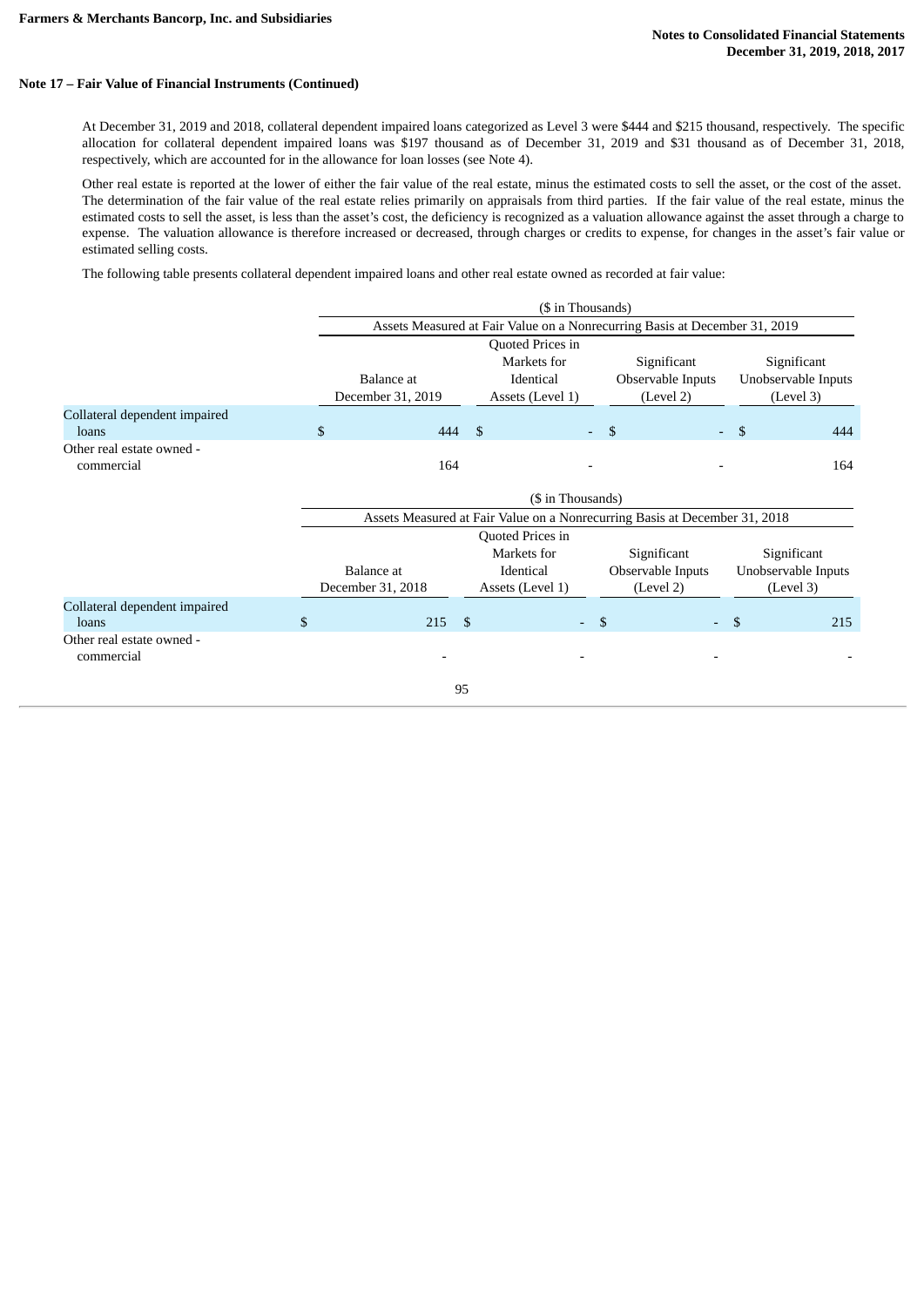The following table presents quantitative information about unobservable inputs used in recurring and nonrecurring Level 3 fair value measurements:

|                                        |                | (In Thousands)                  |                                  |                                                                              |                       |
|----------------------------------------|----------------|---------------------------------|----------------------------------|------------------------------------------------------------------------------|-----------------------|
|                                        |                | Fair Value at                   |                                  |                                                                              |                       |
|                                        |                | December 31,                    |                                  |                                                                              | Range                 |
|                                        |                | 2019                            | Valuation Technique              | Unobservable Inputs                                                          | (Weighted Average)    |
| State and local                        |                |                                 |                                  | Credit strength of underlying project or entity                              | $0 - 5%$              |
| government                             | \$             | 1,490                           | Discounted Cash Flow             | / Discount rate                                                              | (2.52%)               |
| Collateral dependent                   |                |                                 | Collateral based                 | Discount to reflect current market conditions                                | $0 - 50%$             |
| impaired loans                         |                | 444                             | measurements                     | and ultimate collectability                                                  | (30.73%)              |
| Other real estate                      |                |                                 |                                  |                                                                              | $0-20%$               |
| owned - commercial                     |                | 164                             | <b>Appraisals</b>                | Discount to reflect current market                                           | $(23.31\%)$           |
|                                        |                | (In Thousands)<br>Fair Value at |                                  |                                                                              |                       |
|                                        |                | December 31,                    |                                  |                                                                              | Range                 |
|                                        |                | 2018                            | Valuation Technique              | Unobservable Inputs                                                          | (Weighted Average)    |
| State and local                        |                |                                 |                                  | Credit strength of underlying project or entity                              | $0 - 5%$              |
| government                             | $\mathfrak{S}$ | 1,427                           | Discounted Cash Flow             | / Discount rate                                                              | $(3.51\%)$            |
| Collateral dependent<br>impaired loans |                | 215                             | Collateral based<br>measurements | Discount to reflect current market conditions<br>and ultimate collectability | $0 - 50%$<br>(12.38%) |
| Other real estate                      |                |                                 |                                  |                                                                              | $-$ %                 |
| owned - commercial                     |                |                                 | <b>Appraisals</b>                | Discount to reflect current market                                           | $\left($ $\right)$    |

The Company also has other assets, which under certain conditions, are subject to measurement at fair value. These assets include loans held for sale and mortgage servicing rights. The Company estimated the fair values of these assets utilizing Level 3 inputs, including, the discounted present value of expected future cash flows. At December 31, 2019, the Company estimates that there is no impairment of these assets and therefore, no impairment charge to other expense was required to adjust these assets to their estimated fair values.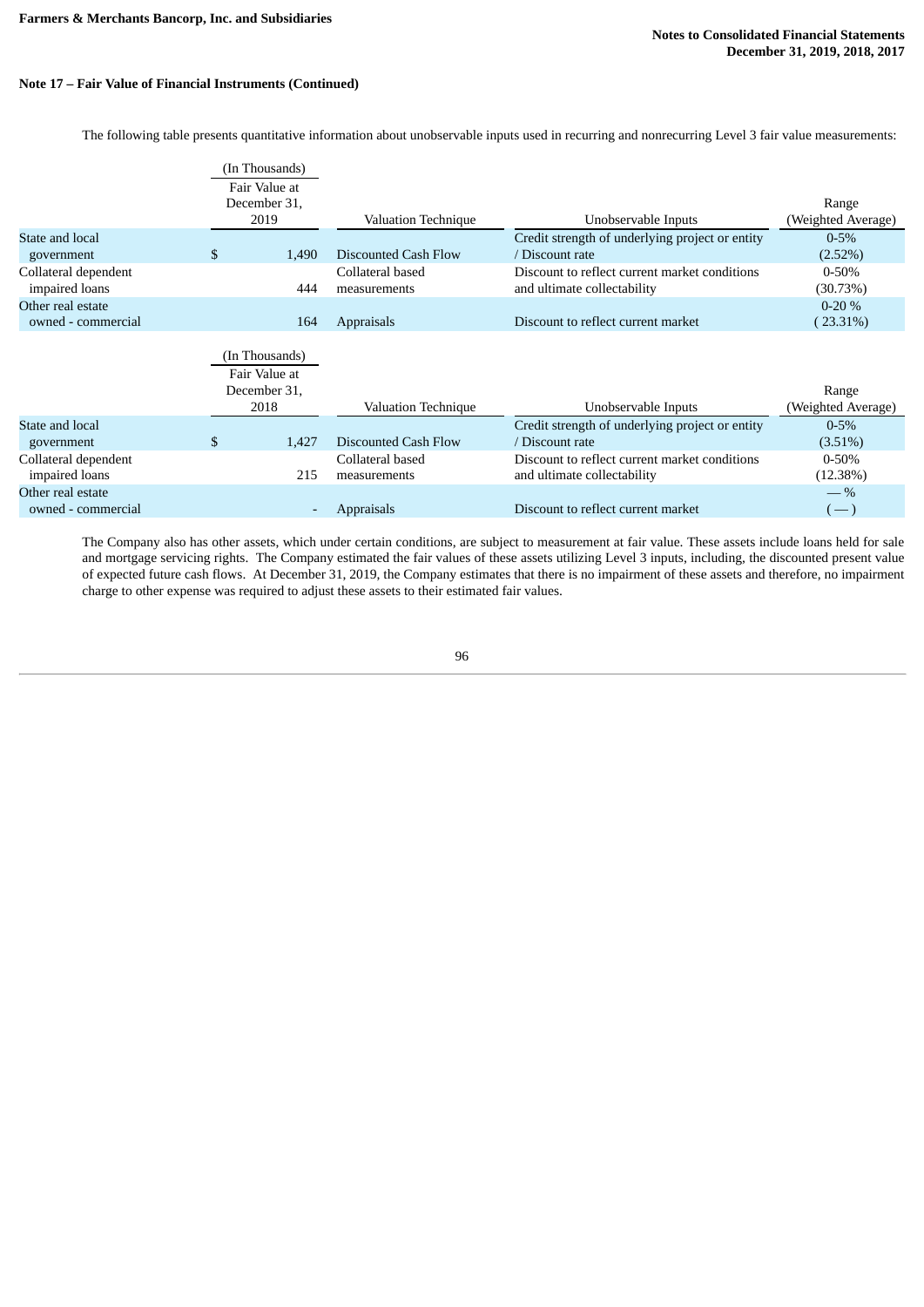# **Note 18 – Condensed Financial Statements of Parent Company**

## **Balance Sheets**

|                                                   | (In Thousands) |         |                |         |  |
|---------------------------------------------------|----------------|---------|----------------|---------|--|
|                                                   |                | 2019    |                | 2018    |  |
| <b>Assets</b>                                     |                |         |                |         |  |
| Cash                                              | \$             | 2,281   | S.             | 1,727   |  |
| Related party receivables:                        |                |         |                |         |  |
| Dividends and accounts receivable from subsidiary |                | 4,080   |                | 9,808   |  |
| Accrued interest receivable - municipals          |                | 75      |                | 67      |  |
| Securities - municipals                           |                | 17,196  |                | 12,977  |  |
| Certificate of deposits                           |                | 1,974   |                | 1,974   |  |
| Investment in subsidiaries                        |                | 206,553 |                | 118,151 |  |
| <b>Total Assets</b>                               | \$             | 232,159 | \$             | 144,704 |  |
| <b>Liabilities</b>                                |                |         |                |         |  |
| Accrued expenses                                  | \$             | 133     | $\mathfrak{L}$ | 38      |  |
| Dividends payable                                 |                | 1,768   |                | 1,379   |  |
| <b>Total Liabilities</b>                          |                | 1,901   |                | 1,417   |  |
| <b>Stockholders' Equity</b>                       |                | 230,258 |                | 143,287 |  |
| <b>Total Liabilities and Stockholders' Equity</b> | \$             | 232,159 | \$             | 144,704 |  |

# **Statements of Income and Comprehensive Income**

|                                                       | (In Thousands) |        |   |        |      |        |  |
|-------------------------------------------------------|----------------|--------|---|--------|------|--------|--|
|                                                       |                | 2019   |   | 2018   | 2017 |        |  |
| <b>Income</b>                                         |                |        |   |        |      |        |  |
| Dividends from subsidiaries                           | \$             | 13,137 | S | 8,350  | S    | 6,850  |  |
| Interest - municipals / certificates of deposit       |                | 374    |   | 389    |      | 313    |  |
| Gain (loss) on sales of available-for-sale securities |                |        |   | (19)   |      |        |  |
| Total income                                          |                | 13,511 |   | 8,720  |      | 7,163  |  |
| <b>Operating Expenses</b>                             |                | 999    |   | 1,020  |      | 828    |  |
|                                                       |                |        |   |        |      |        |  |
| <b>Income Before Income Taxes and Equity in</b>       |                |        |   |        |      |        |  |
| <b>Undistributed Earnings of Subsidiaries</b>         |                | 12,512 |   | 7,700  |      | 6,335  |  |
| <b>Income Taxes (Benefit)</b>                         |                | (166)  |   | (362)  |      | (422)  |  |
|                                                       |                | 12,678 |   | 8,062  |      | 6,757  |  |
| Equity in undistributed earnings of subsidiaries      |                | 5,724  |   | 6,887  |      | 5,963  |  |
| <b>Net Income</b>                                     |                | 18,402 |   | 14,949 |      | 12,720 |  |
| <b>Other Comprehensive Income (Loss):</b>             |                |        |   |        |      |        |  |
| Unrealized gains (losses) on securities               |                | 4,112  |   | (829)  |      | 146    |  |
| <b>Comprehensive Income</b>                           | \$             | 22,514 |   | 14,120 |      | 12,866 |  |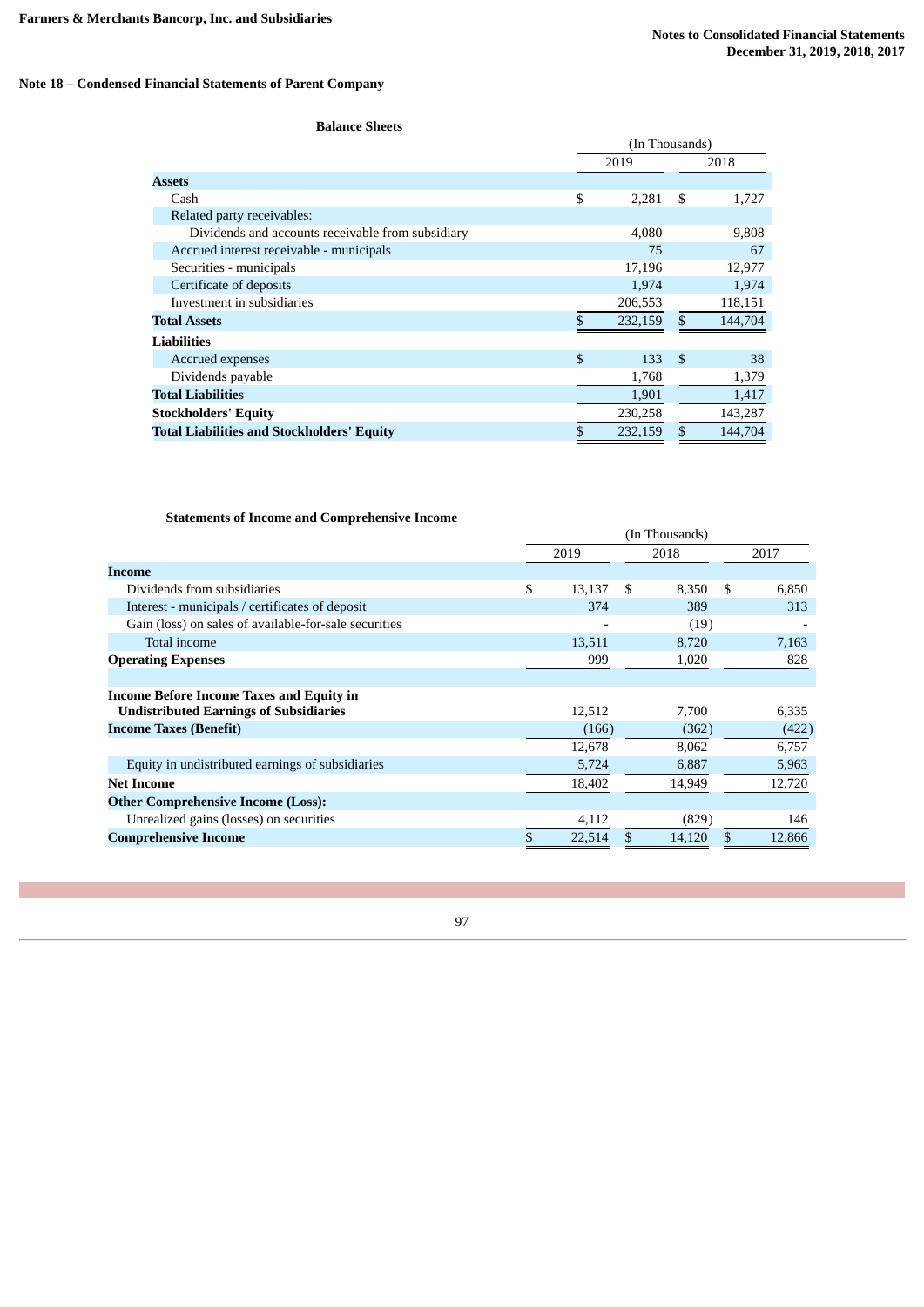## **Note 18 – Condensed Financial Statements of Parent Company (Continued)**

## **Statements of Cash Flows**

|                                                      | (In Thousands) |    |          |    |          |
|------------------------------------------------------|----------------|----|----------|----|----------|
|                                                      | 2019           |    | 2018     |    | 2017     |
| <b>Cash Flows from Operating Activities</b>          |                |    |          |    |          |
| Net income                                           | \$<br>18,402   | \$ | 14,949   | S. | 12,720   |
| Adjustments to reconcile net income to net cash      |                |    |          |    |          |
| provided by operating activities:                    |                |    |          |    |          |
| Equity in undistributed net income (distributions in |                |    |          |    |          |
| excess earnings) of subsidiaries                     | (5, 724)       |    | (6,887)  |    | (5,963)  |
| Accretion and amortization of securities             | 99             |    | 190      |    | 206      |
| Other assets and liabilities                         | (1,604)        |    | (6,991)  |    | 159      |
| Net cash provided by operating activities            | 11,173         |    | 1,261    |    | 7,122    |
| <b>Cash Flows from Investing Activities</b>          |                |    |          |    |          |
| Activity in available-for-sale securities:           |                |    |          |    |          |
| Maturities, prepayments and calls                    | 7,060          |    | 5,030    |    | 2,815    |
| <b>Sales</b>                                         | 500            |    | 3,300    |    |          |
| Purchases                                            | (11, 453)      |    | (2,695)  |    | (4, 482) |
| Purchases of certificates of deposit                 |                |    |          |    | (1, 974) |
| Net cash provided by (used in) investing activities  | (3,893)        |    | 5,635    |    | (3,641)  |
| <b>Cash Flows from Financing Activities</b>          |                |    |          |    |          |
| Payment of dividends                                 | (6,345)        |    | (4,956)  |    | (4, 443) |
| Purchase of Treasury stock                           | (381)          |    | (490)    |    | (196)    |
| Net cash used in financing activities                | (6,726)        |    | (5, 446) |    | (4,639)  |
| <b>Net Change in Cash and Cash Equivalents</b>       | 554            |    | 1,450    |    | (1,158)  |
| Cash and Cash Equivalents - Beginning of year        | 1,727          |    | 277      |    | 1,435    |
| <b>Cash and Cash Equivalents - End of year</b>       | \$<br>2,281    | \$ | 1,727    | \$ | 277      |

[Remainder of this page intentionally left blank.]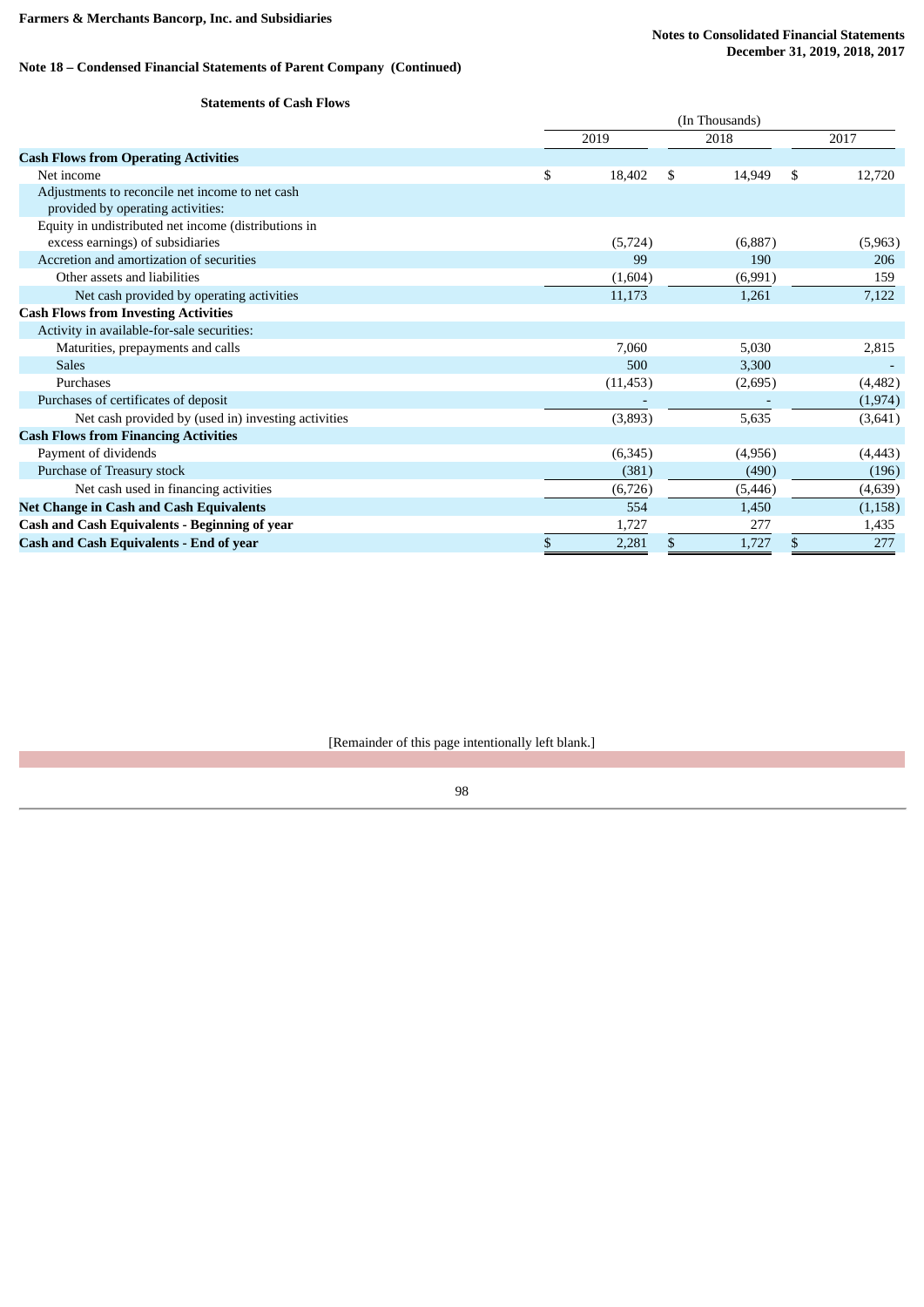# **Note 19 – Quarterly Financial Data**

Quarterly Financial Data - UNAUDITED

|                                                  | Quarter Ended in 2019 |    |            |    |            |    |            |  |
|--------------------------------------------------|-----------------------|----|------------|----|------------|----|------------|--|
|                                                  | Mar 31                |    | June 30    |    | Sep 30     |    | Dec 31     |  |
| Summary of Income:                               |                       |    |            |    |            |    |            |  |
| Interest income                                  | \$<br>15.862          | \$ | 18.283     | \$ | 17,012     | S. | 17,149     |  |
| Interest expense                                 | 3,085                 |    | 3,749      |    | 4,112      |    | 3,813      |  |
| Net Interest Income                              | 12,777                |    | 14,534     |    | 12,900     |    | 13,336     |  |
| Provision for loan loss                          | 30                    |    | 133        |    | 247        |    | 728        |  |
| Net interest income after provision of loan loss | 12.747                |    | 14,401     |    | 12,653     |    | 12,608     |  |
| Other income (expense)                           | (8, 816)              |    | (6,731)    |    | (7, 445)   |    | (6,783)    |  |
| Net income before income taxes                   | 3,931                 |    | 7.670      |    | 5,208      |    | 5,825      |  |
| Income taxes                                     | 707                   |    | 1,490      |    | 933        |    | 1,102      |  |
| Net income                                       | 3,224                 |    | 6,180      |    | 4,275      |    | 4,723      |  |
| Earnings per Common Share                        | 0.29                  |    | 0.56       |    | 0.38       |    | 0.43       |  |
| Average common shares outstanding                | 11,089,839            |    | 11,106,367 |    | 11,121,426 |    | 11,137,004 |  |

|                                                   | Quarter Ended in 2018 |    |           |    |           |     |           |
|---------------------------------------------------|-----------------------|----|-----------|----|-----------|-----|-----------|
|                                                   | Mar 31                |    | June 30   |    | Sep 30    |     | Dec 31    |
| Summary of Income:                                |                       |    |           |    |           |     |           |
| Interest income                                   | \$<br>11,136          | £. | 11,537    | -S | 11,753    | \$. | 12,003    |
| Interest expense                                  | 1,463                 |    | 1,527     |    | 1,765     |     | 1,817     |
| Net Interest Income                               | 9,673                 |    | 10,010    |    | 9,988     |     | 10,186    |
| Provision for loan loss                           | 40                    |    | 132       |    | 47        |     | 105       |
| Net interest income after provision for loan loss | 9,633                 |    | 9,878     |    | 9,941     |     | 10,081    |
| Other income (expense)                            | (5,030)               |    | (4,832)   |    | (5, 443)  |     | (6,052)   |
| Net income before income taxes                    | 4,603                 |    | 5,046     |    | 4,498     |     | 4,029     |
| Income taxes                                      | 836                   |    | 932       |    | 623       |     | 836       |
| Net income                                        | 3,767                 |    | 4,114     |    | 3,875     |     | 3,193     |
| Earnings per Common Share                         | 0.41                  |    | 0.44      |    | 0.42      |     | 0.34      |
| Average common shares outstanding                 | 9,265,959             |    | 9.265.898 |    | 9.274.507 |     | 9,285,261 |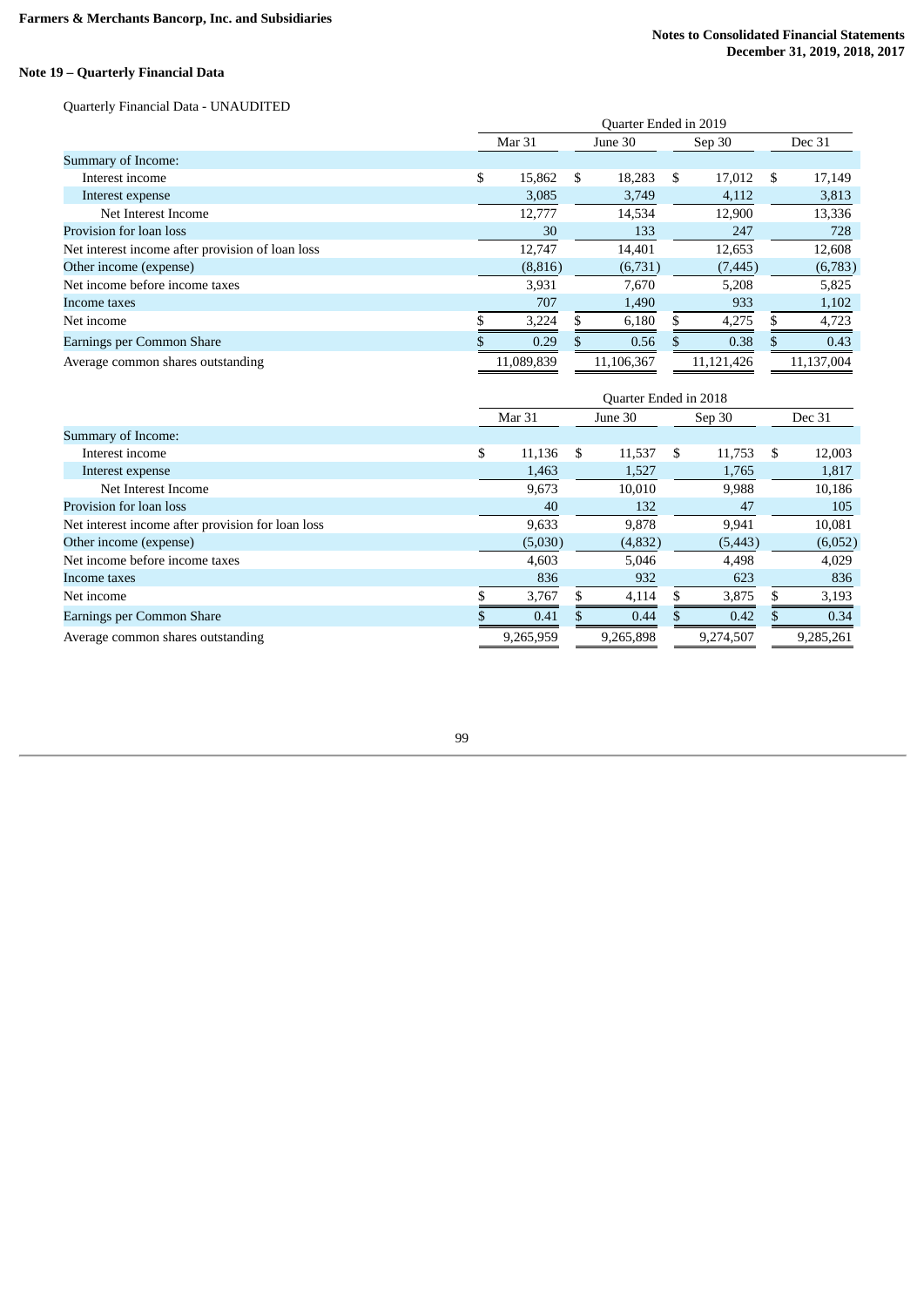No disagreements exist on accounting and financial disclosures or related matter.

#### **ITEM 9a. CONTROLS AND PROCEDURES**

## MANAGEMENT REPORT REGARDING DISCLOSURE CONTROLS AND PROCEDURES

The Company carried out an evaluation, under the supervision and with the participation of the Company's management, including the Company's Chief Executive Officer and Chief Financial Officer, of the effectiveness of the design and operation of the Company's disclosure controls and procedures as of December 31, 2019, pursuant to Exchange Act 13a-15. Based upon that evaluation, the Chief Executive Officer and Chief Financial Officer concluded that the Company's disclosure controls and procedures were effective as of December 31, 2019, in timely alerting them to material information relating to the Company (including its consolidated subsidiaries) required to be included in the Company's periodic SEC filings.

## MANAGEMENT REPORT REGARDING INTERNAL CONTROL AND COMPLIANCE WITH DESIGNATED LAWS AND REGULATIONS

Management of Farmers & Merchants Bancorp, Inc. and its subsidiary is responsible for preparing the Bank's annual financial statements. Management is also responsible for establishing and maintaining internal control over financial reporting presented in conformity with both generally accepted accounting principles and regulatory reporting in conformity with the Federal Financial Institutions Examination Council Instructions for Consolidated Reports of Condition and Income (call report instructions). The Bank's internal control contains monitoring mechanisms, and actions are taken to correct deficiencies identified.

There are inherent limitations in the effectiveness of any internal control, including the possibility of human error and the circumvention or overriding of controls. Accordingly, even effective internal control can provide only reasonable assurance with respect to financial statement preparation. Further, because of changes in conditions, the effectiveness of internal control may vary over time.

It is also management's responsibility to ensure satisfactory compliance with all designated laws and regulations and in particular, those laws and regulations concerning loans to insiders. The federal laws concerning loans to insiders are codified at 12 USC 375a and 375b, and the federal regulations are set forth at 12 CFR 23.5, 31, and 215.

Our management is responsible for establishing and maintaining adequate internal control over financial reporting, as such term is defined in Exchange Act Rules 13a-15(f). Under the supervision and with the participation of our management, including our Principal Executive Officer and Principal Financial Officer, we conducted an evaluation of the effectiveness of our internal control over financial reporting based on the framework in the 2013 Internal Control – Integrated Framework issued by the Committee of Sponsoring Organizations of the Treadway Commission. Based on our evaluation under the framework in Internal Control – Integrated Framework, our management concluded that our internal control over financial reporting was effective as of December 31, 2019. The registered public accounting firm that audited the financial statements included in this annual report has issued an attestation report on the Company's internal control over financial reporting which can be found under Item 8 of this form 10-K.

There was no change in the company's internal control over financial reporting that occurred during the Company's fiscal quarter ended December 31, 2019 that has materially affected, or is reasonably likely to materially affect, the Company's internal control over financial reporting.

## **ITEM 9b. OTHER INFORMATION**

None.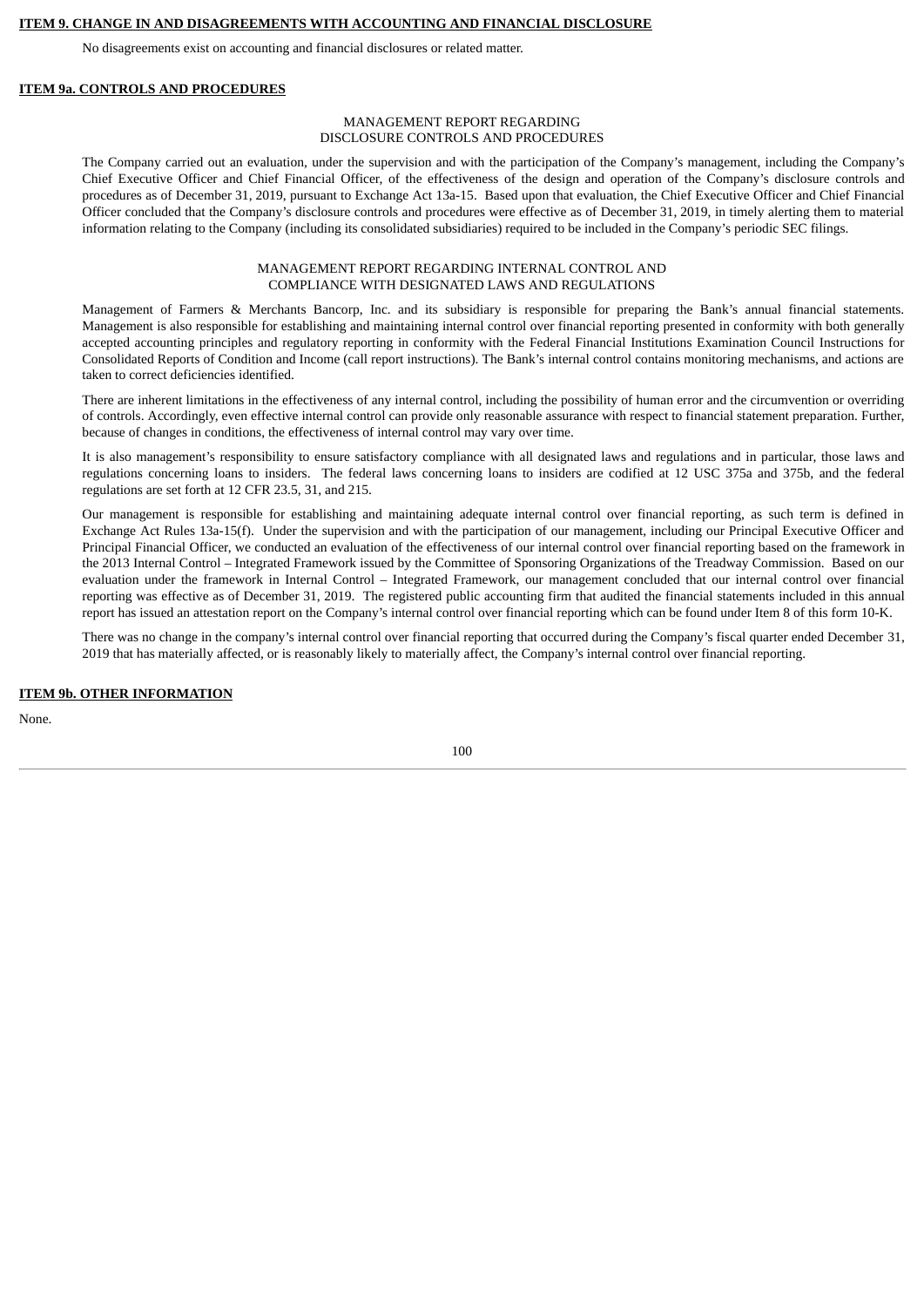# **PART III**

# **ITEM 10. DIRECTORS AND EXECUTIVE OFFICERS OF THE REGISTRANT**

# **BOARD OF DIRECTORS**

The information called for herein is presented below:

| Name                 | Age | <b>Principal Occupation or</b><br><b>Employment for Past Five Years</b>                | <b>Year First</b><br><b>Became Director</b> |
|----------------------|-----|----------------------------------------------------------------------------------------|---------------------------------------------|
| Andrew J. Briggs     | 65  | 1st Sr. Vice President of Business Development<br>Farmers & Merchants State Bank       | 2019                                        |
| Eugene N. Burkholder | 67  | President, Falor Farm Center, Inc.                                                     | 2012                                        |
| Lars B. Eller        | 53  | President and CEO of the Company and<br>Farmers & Merchants State Bank                 | 2018                                        |
| Steven A. Everhart   | 65  | Self Employed                                                                          | 2003                                        |
| Jo Ellen Hornish     | 66  | CEO, Hornish Bros, Inc./Fountain City Leasing, Inc./ Advantage Powder<br>Coating, Inc. | 2013                                        |
| Jack C. Johnson      | 67  | President, Hawk's Clothing, Inc.                                                       | 1991                                        |
| Dr. Marcia S. Latta  | 58  | Vice President of University Advancement,<br>The University of Findlay                 | 2009                                        |
| Steven J. Planson    | 60  | President, Planson Farms, Inc.                                                         | 2008                                        |
| Anthony J. Rupp      | 70  | Retired, Past President of Rupp Furniture Co.                                          | 2000                                        |
| Kevin J. Sauder      | 59  | President/CEO, Sauder Woodworking Co.                                                  | 2004                                        |
| Paul S. Siebenmorgen | 70  | Retired, Past President and CEO of the Company and<br>Farmers & Merchants State Bank   | 2005                                        |
| Dr. K. Brad Stamm    | 67  | President and Educational Consultant of<br><b>Stamm Management Group</b>               | 2016                                        |

Directors are elected annually at the annual meeting of shareholders.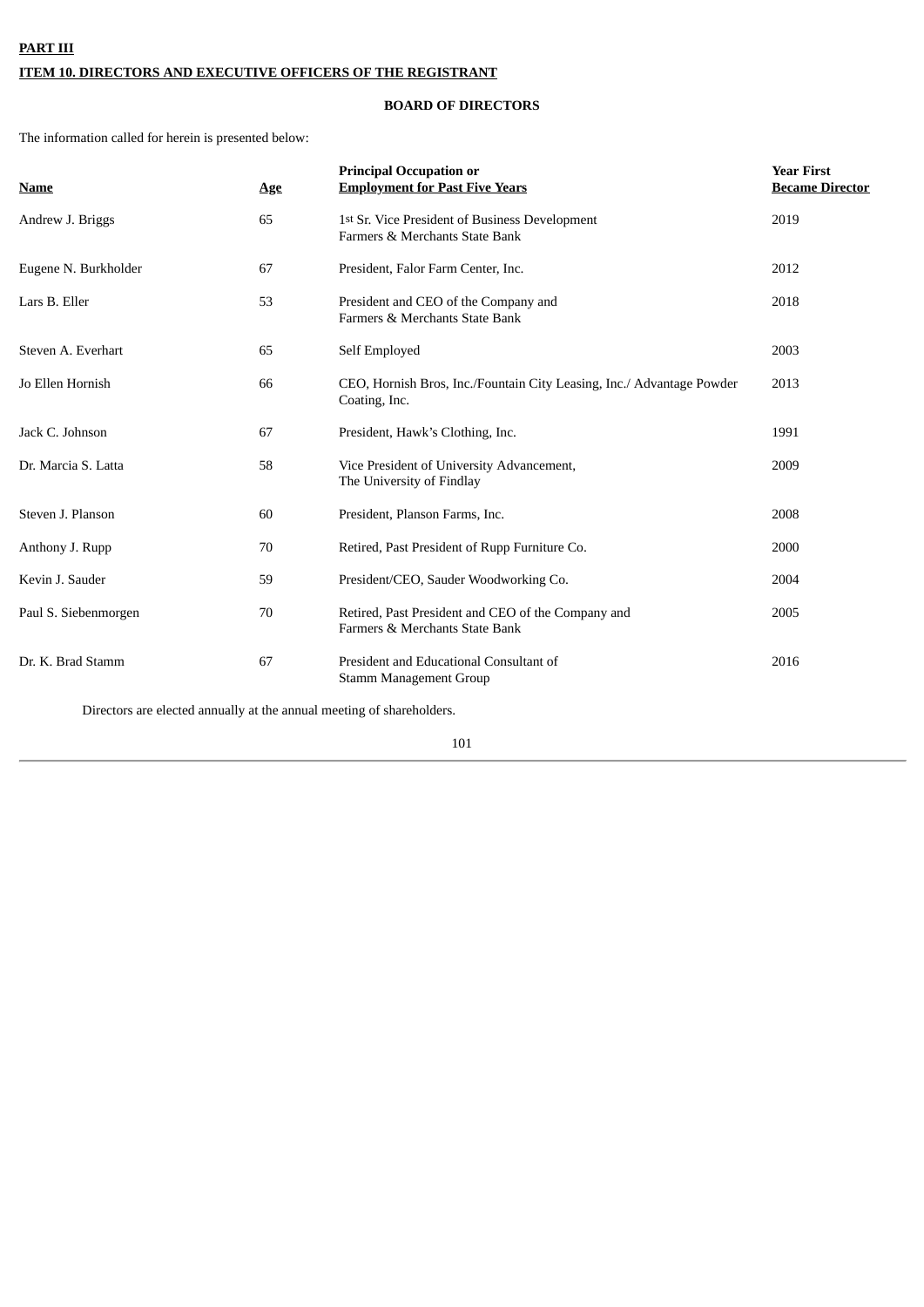### **EXECUTIVE OFFICERS**

| Name                   | Age | Principal Occupation & Offices Held with<br>Corporation & Bank for Past Five Years      |
|------------------------|-----|-----------------------------------------------------------------------------------------|
| Jack C. Johnson        | 67  | Chairman                                                                                |
| Lars B. Eller          | 53  | President and Chief Executive Officer(1)                                                |
| Barbara J. Britenriker | 58  | Executive Vice President<br>Chief Financial Officer and Chief Retail Banking Officer(2) |
| Edward A. Leininger    | 63  | Executive Vice President<br><b>Chief Operating Officer</b>                              |
| Rex D. Rice            | 61  | Executive Vice President<br>and Chief Lending Officer <sup>(3)</sup>                    |

\_\_\_\_\_\_\_\_\_\_\_\_\_\_\_\_\_\_\_\_\_\_\_\_\_\_\_\_\_\_\_\_\_\_\_\_\_\_\_\_\_\_\_\_\_\_\_\_\_\_\_\_\_\_\_\_\_\_\_\_\_\_\_\_\_\_\_\_\_\_\_\_\_\_\_\_\_\_\_\_\_\_\_\_\_\_\_\_\_\_\_\_\_\_\_\_\_\_\_\_\_\_\_\_\_\_\_\_\_\_\_\_\_\_\_\_\_\_\_\_\_\_\_\_\_\_\_\_\_\_\_\_\_\_ (1) The designation PEO means principal executive officer and PFO means principal financial officer under the rules of the SEC. From 2013-2017, Mr. Eller was Executive Vice President and Chief Retail Banking Officer of Royal Bank America in Philadelphia. From January 1, 2018, until June 30, 2018, Mr. Eller was a consultant for Cambridge Savings Bank in Massachusetts.

(2) Ms. Britenriker was appointed to serve as the Chief Retail Banking Officer of the Bank on January 7, 2019 and will also remain as the Chief Financial Officer of the Company.

(3) Mr. Rice was the Executive Vice President and Senior Commercial Banking Manager until January 31, 2020. Mr. Rice assumed the position of Chief Lending Officer of the Bank effective upon the retirement of Todd Graham as of February 1, 2020.

Any remaining information required by Item 401 of Regulation S-K is presented in the proxy statement to be furnished in connection with the solicitation of proxies on behalf of the Board of Directors of the Registrant for use at its Annual Meeting to be held on April 16, 2020, and is incorporated herein by reference to the sections of the proxy statement captioned 'Nominations for Members of the Board of Director" and "PROPOSAL ONE – Election of Directors and Information Concerning Directors and Officers." The information called for under Item 405 of Regulation S-K and called for under paragraphs  $(d)(4)$  and  $(d)(5)$  of Item 407 is presented in the proxy statement to be furnished in connection with the solicitation of proxies on behalf of the Board of Directors of the Registrant for use at its Annual Meeting to be held on April 16, 2020, and is incorporated herein by reference to the sections of the proxy statement captioned "Delinquent Section 16(a) Reports," "Audit Committee Report" and "Committees of the Board of Directors."

The Board of Directors of the Company adopted a Code of Business Conduct and Ethics (the "Code") at its meeting on February 13, 2004. While the Sarbanes-Oxley Act of 2002 mandates the adoption of a code of ethics for the most senior executive officers of all public companies, the Code adopted by the Corporation's Board of Directors is broader in the activities covered and applies to all officers, directors and employees of the Corporation and the Bank, including the chief executive officer, chief financial officer, principal accounting officer and other senior officers performing accounting, auditing, financial management or similar functions. The administration of the Code has been delegated to the Audit Committee of the Board of Directors, a Committee comprised entirely of "independent directors." The Code addresses topics such as compliance with laws and regulations, honest and ethical conduct, conflicts of interest, confidentiality and protection of Corporation assets, fair dealing and accurate and timely periodic reports, and also provides for enforcement mechanisms. The Board and management of the Corporation intends to continue to monitor not only the developing legal requirements in this area, but also the best practices of comparable companies, to assure that the Corporation maintains sound corporate governance practices in the future. Annual testing and review of the Code is conducted and attested to by signatures of all officers and directors of the Company.

A copy of the Corporation's Code is available on the website of the Bank (www.fm.bank). In addition, a copy of the Code is available to any shareholder free of charge upon request. Shareholders desiring a copy of the Code should address written requests to Mr. Lars B. Eller, President, Chief Executive Officer and Treasurer of Farmers & Merchants Bancorp, Inc., 307 North Defiance Street, Archbold, Ohio 43502, and are asked to mark Code of Business Conduct and Ethics on the outside of the envelope containing the request.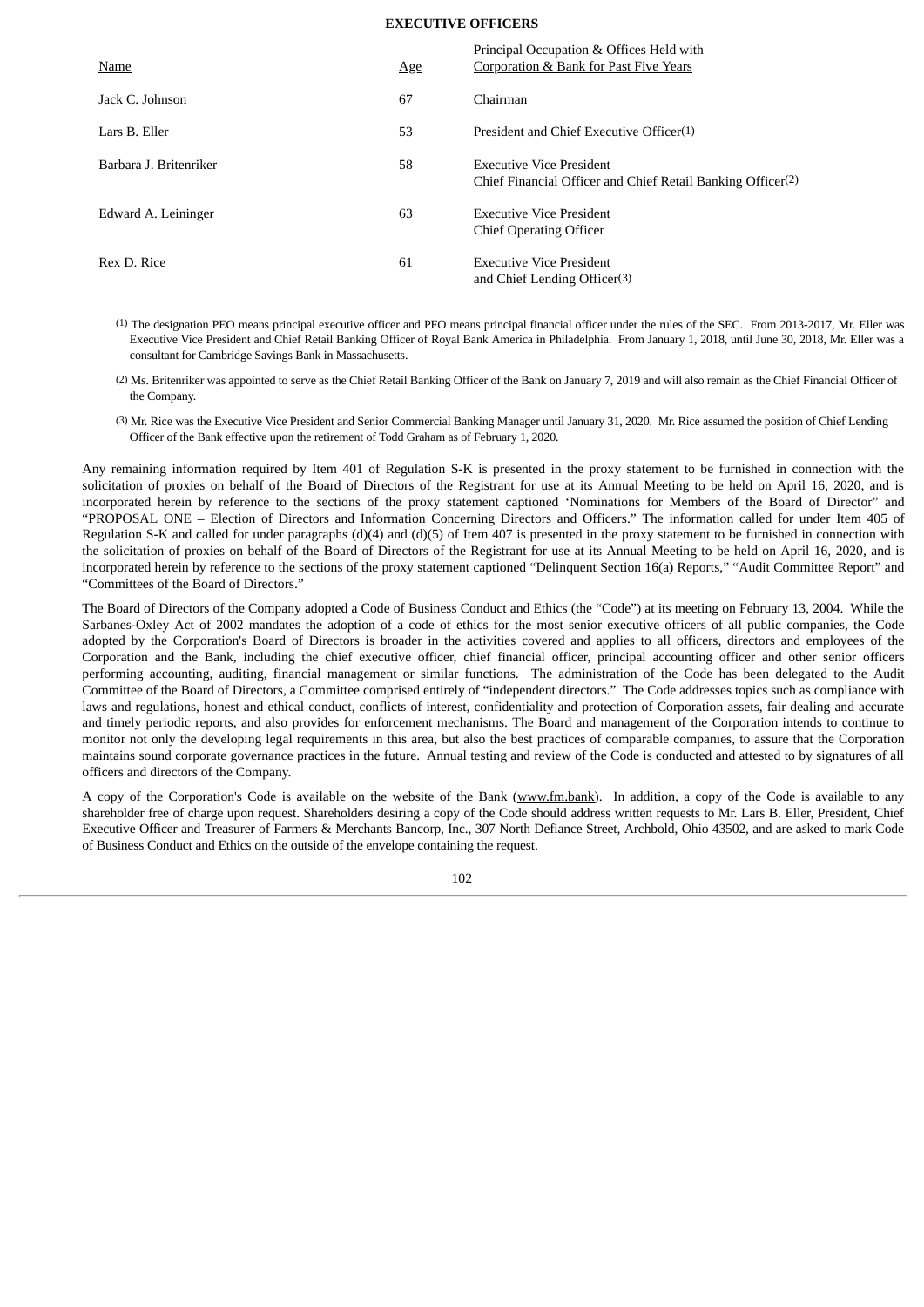## **ITEM 11. EXECUTIVE COMPENSATION**

The information called for herein by Item 402 and paragraphs (e)(4) and (e)(5) of Item 407, Regulations S-K is presented in the proxy statement to be furnished in connection with the solicitation of proxies on behalf of the Board of Directors of the Registrant for use at its Annual Meeting to be held on April 16, 2020, and is incorporated herein by reference to the sections of the proxy statement captioned "Compensation Discussion and Analysis," "Compensation Committee Report on Executive Compensation," and "Related Party Transactions."

## **ITEM 12. SECURITY OWNERSHIP OF CERTAIN BENEFICIAL OWNERS AND MANAGEMENT AND RELATED STOCKHOLDER MATTERS**

The information called for by Item 403 of Regulation S-K is presented in the proxy statement to be furnished in connection with the solicitation of proxies on behalf of the Board of Directors of the Registrant for use at its Annual Meeting to be held Thursday, April 16, 2020 and is incorporated herein by reference to the section of the proxy statement captioned "Security Ownership of Certain Beneficial Owners and Named Executive Officers."

On April 16, 2015 the Company's shareholders approved the Farmers & Merchants Bancorp, Inc. 2015 Long-Term Stock Incentive Plan (which replaced the expired 2005 Long-Term Stock Incentive Plan). The plan authorizes the issuance of up to 1,600,000 (adjusted for a two-for-one stock split) of the Company's common shares in the form of stock options, restricted stock, performance shares, and unrestricted stock to employees of the Company and its subsidiaries. To date, the Company has only made awards of restricted stock under the Plan, which awards are subject to time vesting. This requires the executive or employee to remain employed with the Company or the Bank, as the case may be, until the awards have vested or such shares of restricted stock will be forfeited. During 2019, 38,100 shares were awarded to 94 employees and 3,220 were forfeited under its long term incentive plan. At year end, 2019, the Company held 1,093,065 shares in Treasury stock and 88,450 in unearned stock awards.

|                                                           | <b>Equity Compensation Plan Information</b> |                      |                                   |  |  |
|-----------------------------------------------------------|---------------------------------------------|----------------------|-----------------------------------|--|--|
|                                                           |                                             |                      | Number of<br>securities remaining |  |  |
|                                                           | Number of                                   |                      | available for future              |  |  |
|                                                           | securities to be                            |                      | issuance under                    |  |  |
|                                                           | issued upon exercise                        | Weighted-average     | equity compensation plans         |  |  |
|                                                           | of outstanding                              | exercise price of    | (excluding securities             |  |  |
|                                                           | options, warrants                           | outstanding options, | reflected                         |  |  |
|                                                           | and rights                                  | warrants and rights  | in column $(a)$ )                 |  |  |
|                                                           | a)                                          | (b)                  | C)                                |  |  |
| Equity compensation plans approved by<br>security holders | $\overline{\phantom{0}}$                    | -\$                  | 1,440,760                         |  |  |
| Equity compensation plans not approved by                 |                                             |                      |                                   |  |  |
| security holders                                          | $\overline{\phantom{0}}$                    | \$.                  |                                   |  |  |
| Total                                                     | $\overline{\phantom{0}}$                    |                      | 1,440,760                         |  |  |
|                                                           |                                             |                      |                                   |  |  |

## **ITEM 13. CERTAIN RELATIONSHIPS AND RELATED TRANSACTIONS**

The information called for herein by Item 404 and paragraph (a) of Item 407 is presented in the proxy statement to be furnished in connection with the solicitation of proxies on behalf of the Board of Directors of the Registrant for use at its Annual Meeting to be held on April 16, 2020, and is incorporated herein by reference to the sections of the proxy statement captioned "Related Party Transactions" and "Director Independence."

## **ITEM 14. PRINCIPAL ACCOUNTANT FEES AND SERVICES**

The information called for by this Item is presented in the proxy statement to be furnished in connection with the solicitation of proxies on behalf of the Board of Directors of the Registrant for use at its Annual Meeting to be held on April 16, 2020, and is incorporated herein by reference to the section of the proxy statement captioned "Selection of Auditors/Principal Accounting Firm Fees."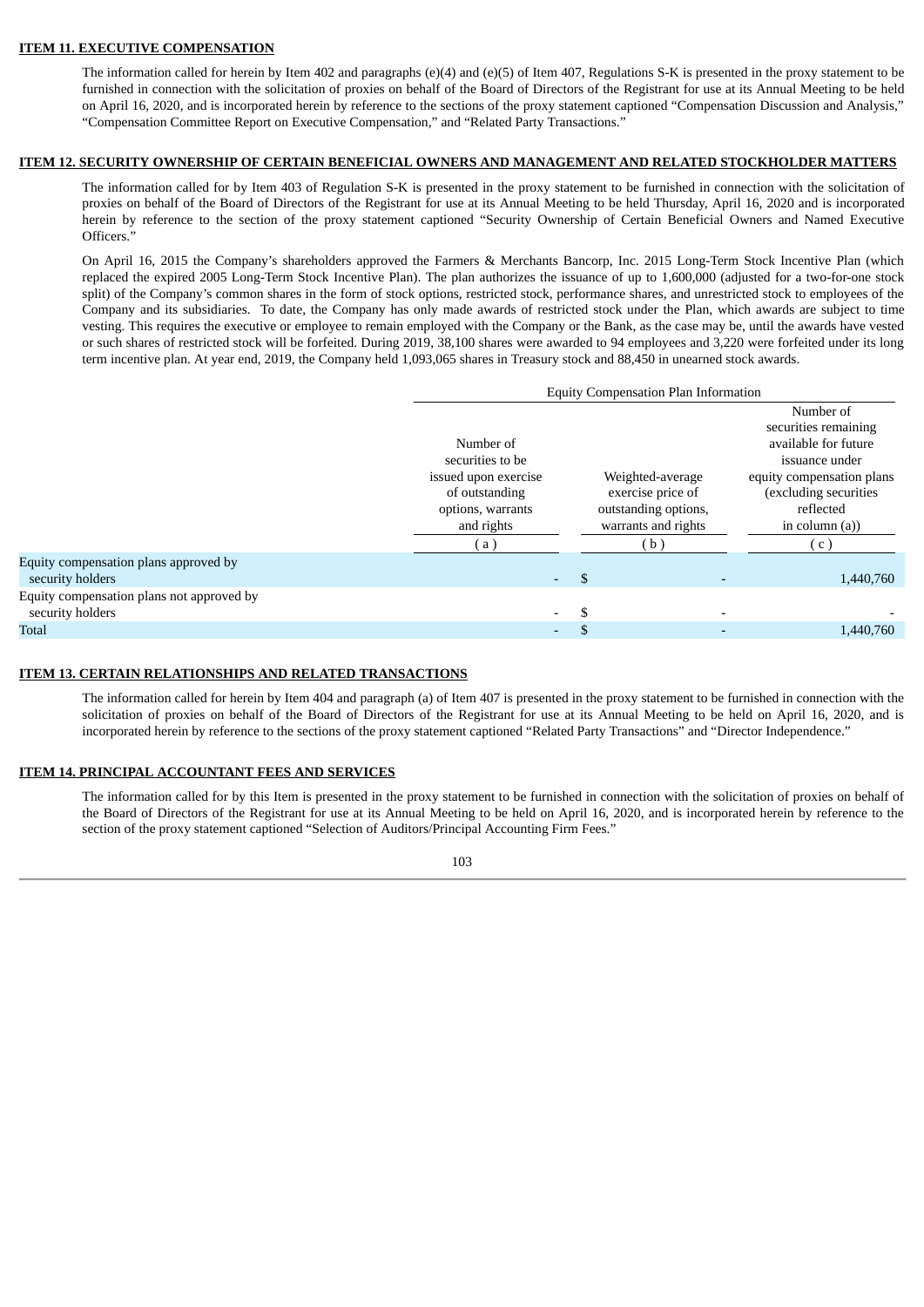# **ITEM 15. EXHIBITS AND FINANCIAL STATEMENTS SCHEDULES**

- a. The Following documents are filed as part of this report.
	- (1) Financial Statements (included in this 10-K under Item 8) Report of Independent Accountants Consolidated Balance Sheets Consolidated Statements of Income Consolidated Statements of Changes in Shareholders' Equity Consolidated Statements of Cash Flows Note to Consolidated Financial Statements
	- (2) Financial Statement Schedules Five Year Summary of Operations
- b. Exhibits Required by Item 601 of Regulation S-K
	- (3.1) Amended Articles of [Incorporation](http://www.sec.gov/Archives/edgar/data/792966/000119312517318709/d447990d10q.htm) of the Registrant (incorporated by reference to Exhibit 3.1 to Registrant's Quarterly Repor Form 10-Q filed with the Commission on October 25, 2017).
	- (3.2) Code of Regulations of the Registrant [\(incorporated](http://www.sec.gov/Archives/edgar/data/792966/000119312517235925/d422994dex32.htm) by reference to Exhibit 3.2 to the Company's Quarterly Report on Form 1 that was filed with the Commission on July 26, 2017).
	- (4.1) Description of [Registrant's](#page-105-0) Common Stock.
	- (10.1) Form of Change in Control Agreement executed by and between the Company and Barbara J. Britenriker on December 26, 2 [\(incorporated](http://www.sec.gov/Archives/edgar/data/792966/000119312513073008/d445099dex101.htm) by reference to Exhibit 10.1 to the Annual Report on Form 10-K filed with the Commission on February 25, 2013).
	- (10.2) Form of Change in Control Agreement executed by and between the Company and each of Edward A. Leininger and Rex D. I respectively, on December 26, 2012 [\(incorporated](http://www.sec.gov/Archives/edgar/data/792966/000119312513073008/d445099dex102.htm) by reference to Exhibit 10.2 to the Annual Report on Form 10-K filed with Commission on February 25, 2013).
	- (10.3) Employment Agreement executed by and between The Farmers & Merchants State Bank and Lars B. Eller on September 13, <sup>2</sup> [\(incorporated](http://www.sec.gov/Archives/edgar/data/792966/000119312518272836/d595662dex101.htm) by reference to Exhibit 10.1 to Registrant's Report on Form 8-K filed with the Commission on September 13, 2018)
	- (10.4) Farmers & Merchants Bancorp, Inc. 2015 Long-Term Stock Incentive Plan [\(incorporated](http://www.sec.gov/Archives/edgar/data/792966/000119312515093241/d891255ddef14a.htm) by reference to Appendix A to Registra Definitive 14A Proxy Statement, File No. 000-14492, filed with the Commission on March 16, 2015).
	- (10.55) Form on Restricted Stock Agreement [\(incorporated](http://www.sec.gov/Archives/edgar/data/792966/000095012405005979/k99341exv10w2.txt) by reference to Exhibit 10.2 to the Quarterly Report on Form 10-Q filed with Commission on October 27, 2005).
	- (21) [Subsidiaries](#page-107-0) of Farmers & Merchants Bancorp, Inc.
	- (31.1) Certification of the Chief Executive Officer Required under Rule [13\(a\)-14\(a\)/15d-14\(a\)](#page-108-0)
	- (31.2) Certification of the Chief Financial Officer Required under Rule [13\(a\)-14\(a\)/15d-14\(a\)](#page-109-0)
	- (32.1) Certification of the Chief Executive Officer Pursuant to Section 906 of the [Sarbanes-Oxley](#page-110-0) Act of 2002.
	- (32.2) Certification of the Chief Financial Officer Pursuant to Section 906 of the [Sarbanes-Oxley](#page-111-0) Act of 2002.
	- 101.INS XBRL Instance Document (1)
	- 101.SCH XBRL Taxonomy Extension Schema Document (1)
	- 101.CAL XBRL Taxonomy Extension Calculation Linkbase Document (1)
	- 101.DEF XBRL Taxonomy Extension Definition Linkbase Document (1)
	- 101.LAB XBRL Taxonomy Extension Label Linkbase Document (1)
	- 101.PRE XBRL Taxonomy Extension Presentation Linkbase Document (1)

# **ITEM 16. FORM 10-K SUMMARY**

None.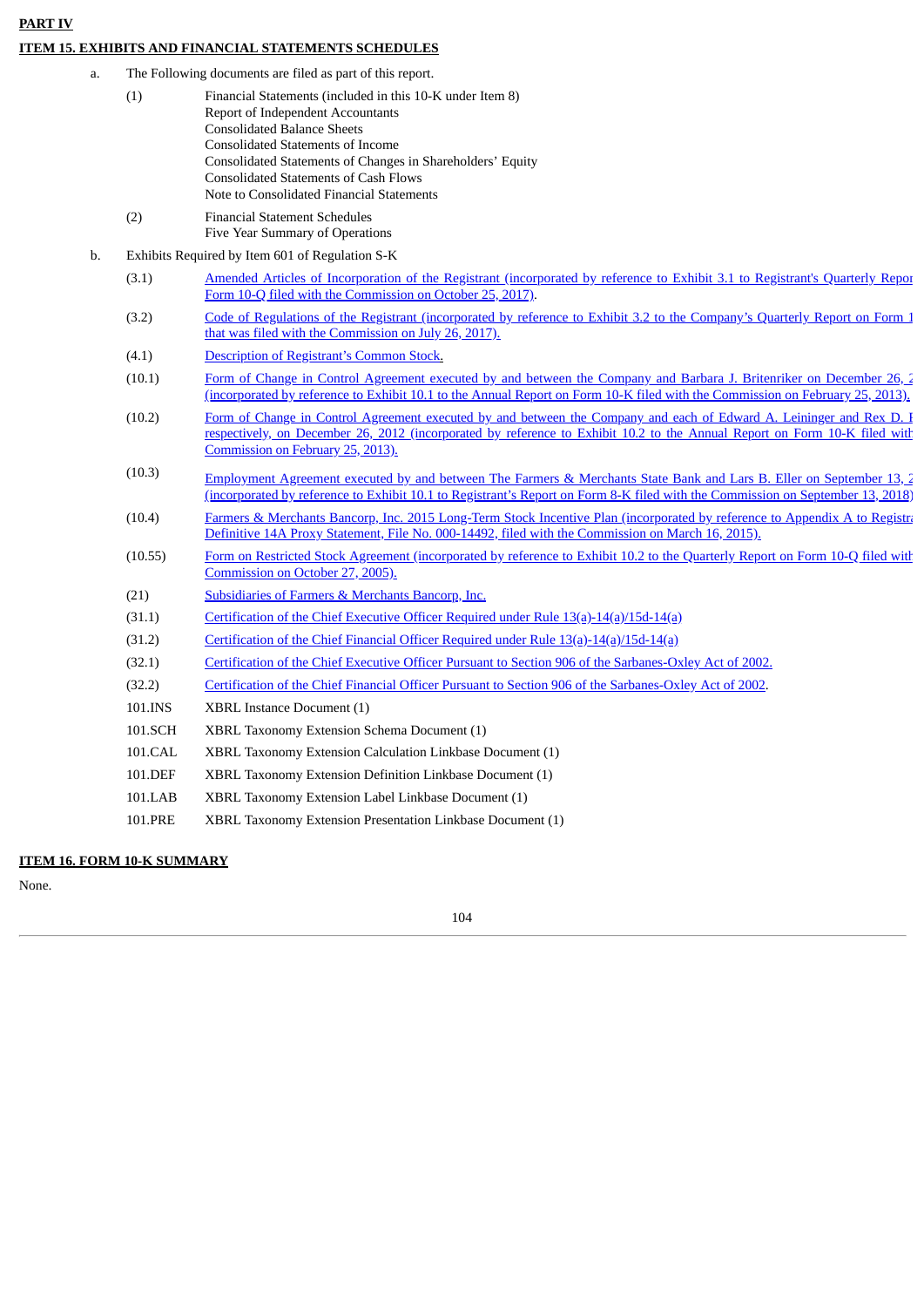## **FARMERS & MERCHANTS BANCORP, INC.**

## Signatures

Pursuant to the requirements of Section 13 or 15 (d) of the Securities Exchange Act of 1934. The registrant has duly caused this report to be signed on its behalf by the undersigned, hereunto duly authorized.

> By /s/ Lars B. Eller Date: February 21, 2020 Lars B. Eller Chief Executive Officer President

Pursuant to the requirements of the Securities Exchange Act of 1934, this report has been signed below by the following persons on behalf of the registrant and in the capacities and on the dates indicated.

| /s/ Lars B. Eller                                     | Date: | February 21, 2020 | /s/ Barbara J. Britenriker                                 | Date: | February 21, 2020 |
|-------------------------------------------------------|-------|-------------------|------------------------------------------------------------|-------|-------------------|
| Lars B. Eller                                         |       |                   | Barbara J. Britenriker                                     |       |                   |
| Chief Executive Officer (Principal Executive Officer) |       |                   | Chief Financial Officer                                    |       |                   |
|                                                       |       |                   | (Principal Financial Officer/Principal Accounting Officer) |       |                   |
| /s/ Andrew J. Briggs                                  | Date: | February 21, 2020 |                                                            |       |                   |
| Andrew J. Briggs, Director                            |       |                   |                                                            |       |                   |
| /s/ Eugene N. Burkholder                              | Date: | February 21, 2020 | /s/ Steven A. Everhart                                     | Date: | February 21, 2020 |
| Eugene N. Burkholder, Director                        |       |                   | Steven A. Everhart, Director                               |       |                   |
| /s/ Jo Ellen Hornish                                  | Date: | February 21, 2020 | /s/ Jack C. Johnson                                        | Date: | February 21, 2020 |
| Jo Ellen Hornish, Director                            |       |                   | Jack C. Johnson, Director                                  |       |                   |
| /s/ Marcia S. Latta                                   | Date: | February 21, 2020 | /s/ Steven J. Planson                                      | Date: | February 21, 2020 |
| Marcia S. Latta, Director                             |       |                   | Steven J. Planson, Director                                |       |                   |
| /s/ Anthony J. Rupp                                   | Date: | February 21, 2020 | /s/ Kevin J. Sauder                                        | Date: | February 21, 2020 |
| Anthony J. Rupp, Director                             |       |                   | Kevin J. Sauder, Director                                  |       |                   |
| /s/ Paul S. Siebenmorgen                              | Date: | February 21, 2020 | /s/ K. Brad Stamm                                          | Date: | February 21, 2020 |
| Paul S. Siebenmorgen, Director                        |       |                   | K. Brad Stamm, Director                                    |       |                   |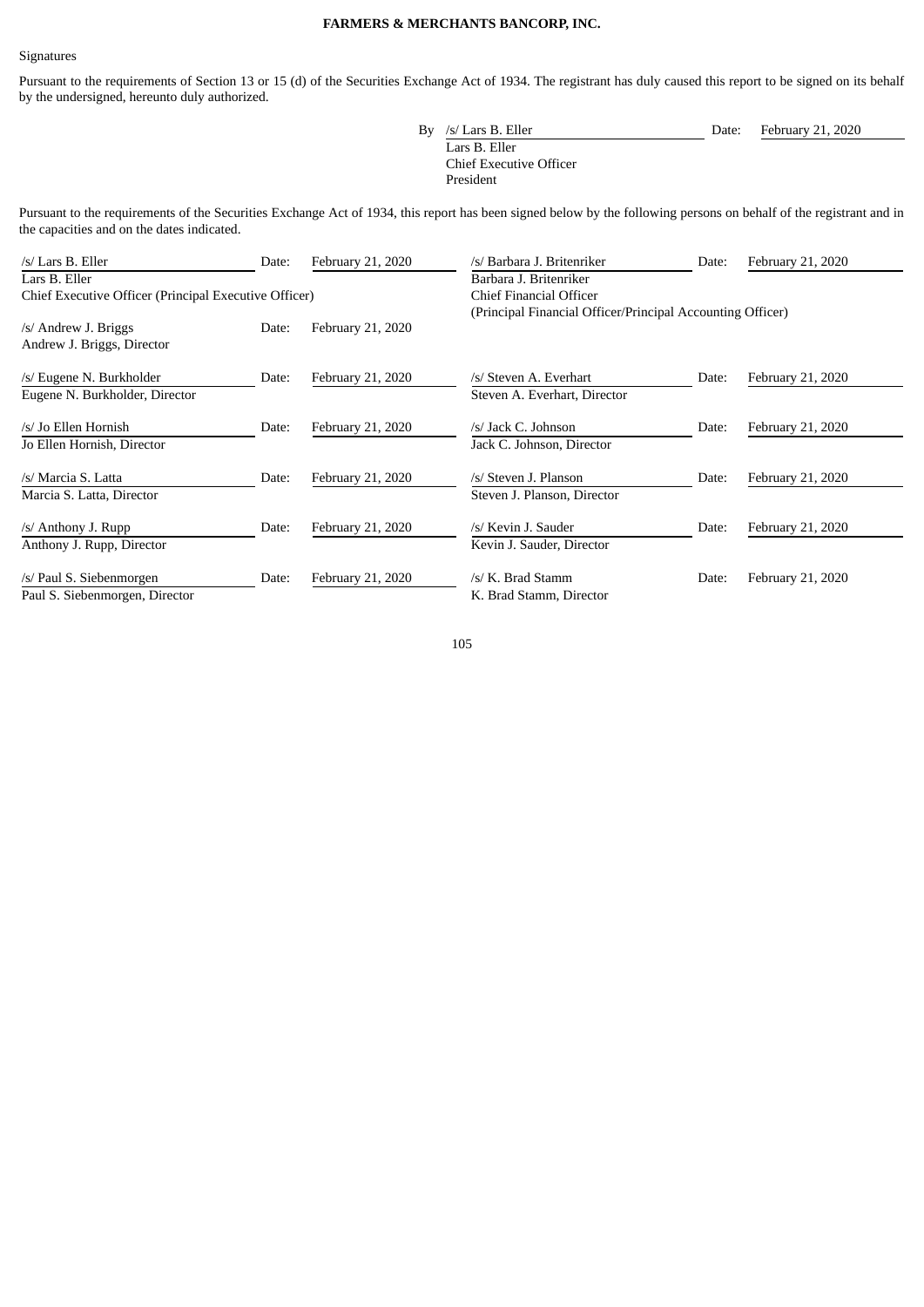### **DESCRIPTION OF REGISTERED SECURITIES**

## <span id="page-105-0"></span>**Common Stock**

Farmers & Merchants Bancorp, Inc. (the "Registrant") is a corporation organized under the laws of the State of Ohio and a financial holding company registered under the Bank Holding Company Act of 1956, as amended. The Registrant's common shares are registered with the Securities and Exchange Commission under Section 12(b) of the Securities Exchange Act of 1934 pursuant to a registration statement on Form 8-A.

Set forth below is a description of the Registrant's common shares. This description is qualified in its entirety by reference to the Registrant's Amended Articles of Incorporation (the "Articles"), its Amended Code of Regulations (the "Code"), and the relevant provisions of Ohio law.

## **Voting rights**

At all meetings of the Registrant's shareholders, 33 1/3% of the shares entitled to vote, represented either in person or by proxy, shall constitute a quorum for the transaction of business. Except in the election of members of the Registrant's board of directors (the "Board" and "Directors" as applicable) where the Shares may be voted cumulatively, the holders of the Shares are entitled at all times to one vote for each Share. Except with respect to the election of Directors, and as otherwise provided by the Articles or the Code, or by applicable law, a majority of votes cast at any meeting at which a quorum is present shall determine the outcome of any motion.

Directors are elected by a plurality of the votes cast, which means that the nominees receiving the largest number of votes FOR will be elected. The laws of Ohio and the Registrant's Articles permit cumulative voting in the election of Directors if a shareholder submits the appropriate written notice to the Registrant not less than 48 hours before the time fixed for holding a meeting of shareholders for the purpose of electing Directors, and the appropriate announcement of the giving of such notice is made upon the convening of the meeting. Cumulative voting rights allow shareholders to multiply the number of shares owned by them times the number of Directors to be elected to calculate their total respective voting power and to cast such votes for one nominee or to allocate such votes among nominees as they deem appropriate.

## **Preemptive rights**

Shareholders possess the preemptive right to subscribe for additional shares of the Registrant if and when offered for sale thereby. The Ohio General Corporation Law provides that shareholders having preemptive rights shall have the right, during a reasonable time and on reasonable terms fixed by the Directors, to purchase additional shares of the Registrant in proportion to their respective holdings, subject to a limited number of exceptions.

## **Liquidation rights**

In the event of any liquidation, dissolution or winding up of the Registrant, the remaining assets of the Registrant, after the payment of all debts and necessary expenses, will be distributed among the holders of the Shares pro rata in accordance with their respective holdings.

#### **Conversion, redemption and sinking fund rights; shares nonassessable**

There are no conversion terms, sinking fund provisions or redemption rights associated with the Registrant's Shares. When authorized by the affirmative vote of a majority of the Board, without any action or approval of shareholders, the Registrant may from time to time redeem or repurchase shares for such prices and upon such terms and conditions as the Directors may determine. Upon receipt of consideration by the Registrant as fixed by its Board, each Share issued is then fully paid and nonassessable.

## **Payment of dividends**

The holders of the Registrant's Shares, are entitled to the payment of dividends when, as and if the Board may in its discretion periodically declare, which dividends may be paid out of funds legally available for dividends and distributions under applicable laws and regulations.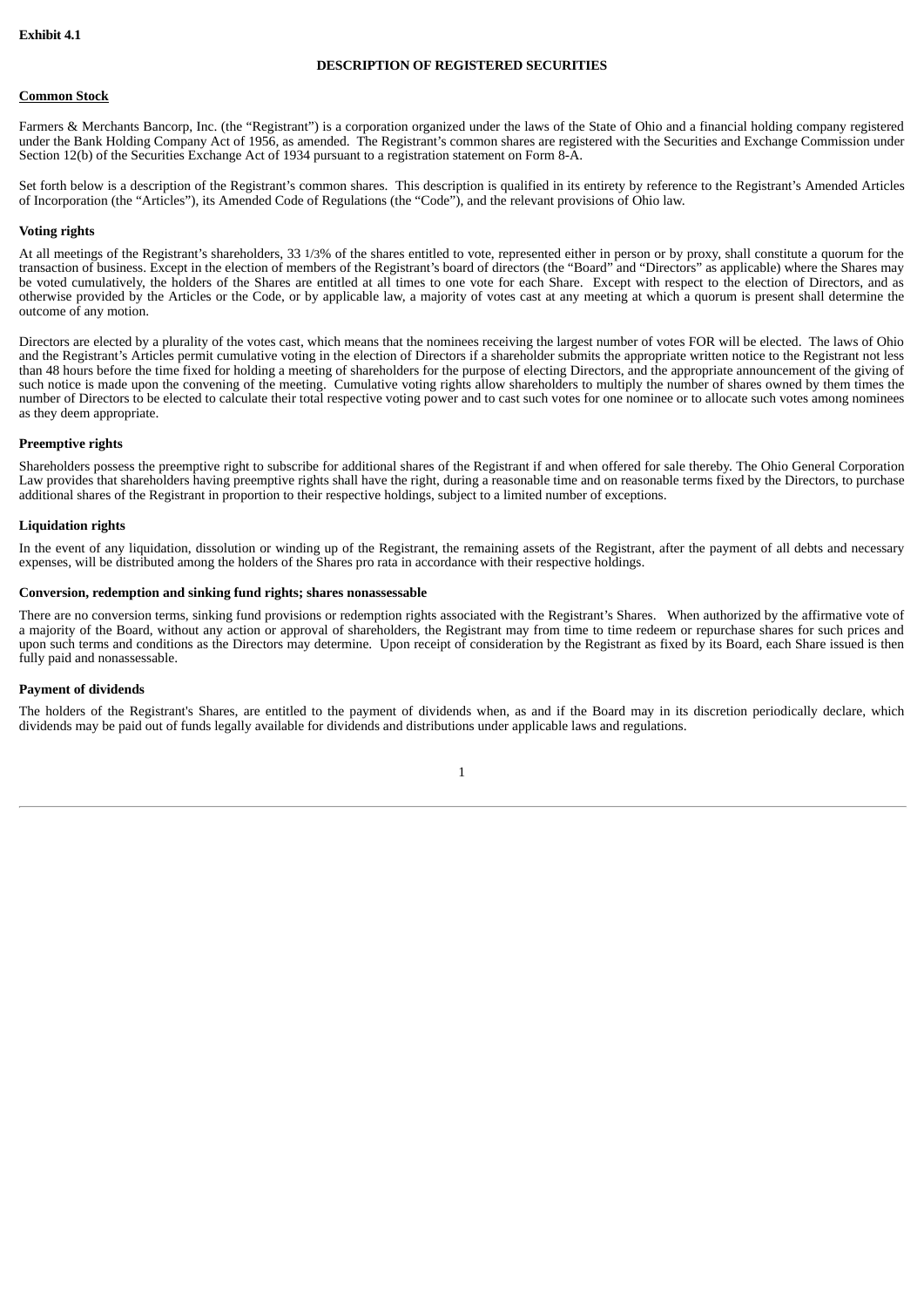### **Special meetings**

Special meetings of shareholders may be called in accordance with the Ohio General Corporation Law by any of the following:

- The chairperson of the Board, the president, or, in case of the president's absence, death, or disability, the vice-president authorized to exercise the authority of the president;
- The Board by action at a meeting, or a majority of the Directors acting without a meeting; and
- Persons who hold 25% of all Shares outstanding and entitled to vote at the meeting.

#### **Shareholder vote required to approve business combinations with Interested Persons**

Article Sixth of the Articles provides that certain business combination transactions between the Registrant and a party that owns more than 10% of the Registrant's outstanding shares of common stock require the affirmative vote of the holders of at least a majority of the Registrant's outstanding Shares other than those beneficially owned by the counterparty to the proposed transaction. The foregoing shareholder vote requirements do not apply to any proposed transaction:

- if a majority of the outstanding shares of the counterparty's capital voting stock is owned by the Registrant and/or its subsidiaries;
- if the Board of Directors of the Registrant shall have approved a memorandum of understanding with the counterparty regarding and substantially consistent with such transaction prior to the time the counterparty became the beneficial owner of 10% or more of the Registrant's outstanding shares of capital stock; or
- if approved by resolution adopted by the affirmative vote of at least three-fourths of the Registrant's Board.

The provisions contained in Article Sixth of the Articles could have the effect of delaying, deferring or preventing a change in control of the Registrant.

#### **Restrictions on Alienation**

No restrictions on alienation of the Shares are imposed by the Registrant's Articles or Code.

#### **Amendments to Articles and Code**

Article Ninth of the Articles provides that any amendment may be made by the affirmative vote of the holders of 66 2/3% of the total number of shares voted, provided however, that the total number of shares voted in favor of the amendment represents at least a majority of the total voting power of the Registrant. In addition, any amendment that is inconsistent with, or would have the effect of altering or repealing the provisions of Article Sixth of the Registrant's Articles requires the affirmative vote of the holders of Shares that would be required to approve a transaction under the provisions thereof.

Under the provisions of Ohio law and the Code, the Code may be altered, amended, added to or repealed by the affirmative vote of the holders of shares entitling them to exercise a majority of the voting power of the Registrant.

#### **Removal of Directors**

Under the Ohio General Corporation Law, if the shareholders have the right to vote cumulatively in the election of directors, then, all the directors or any individual director may be removed from office, without assigning any cause, by the vote of the holders of a majority of the voting power entitling them to elect directors in place of those to be removed, except that, unless all the directors are removed, no individual director shall be removed if the votes of a sufficient number of shares are cast against the director's removal that, if cumulatively voted at an election of all the directors, or all the directors of a particular class, as the case may be, would be sufficient to elect at least one director.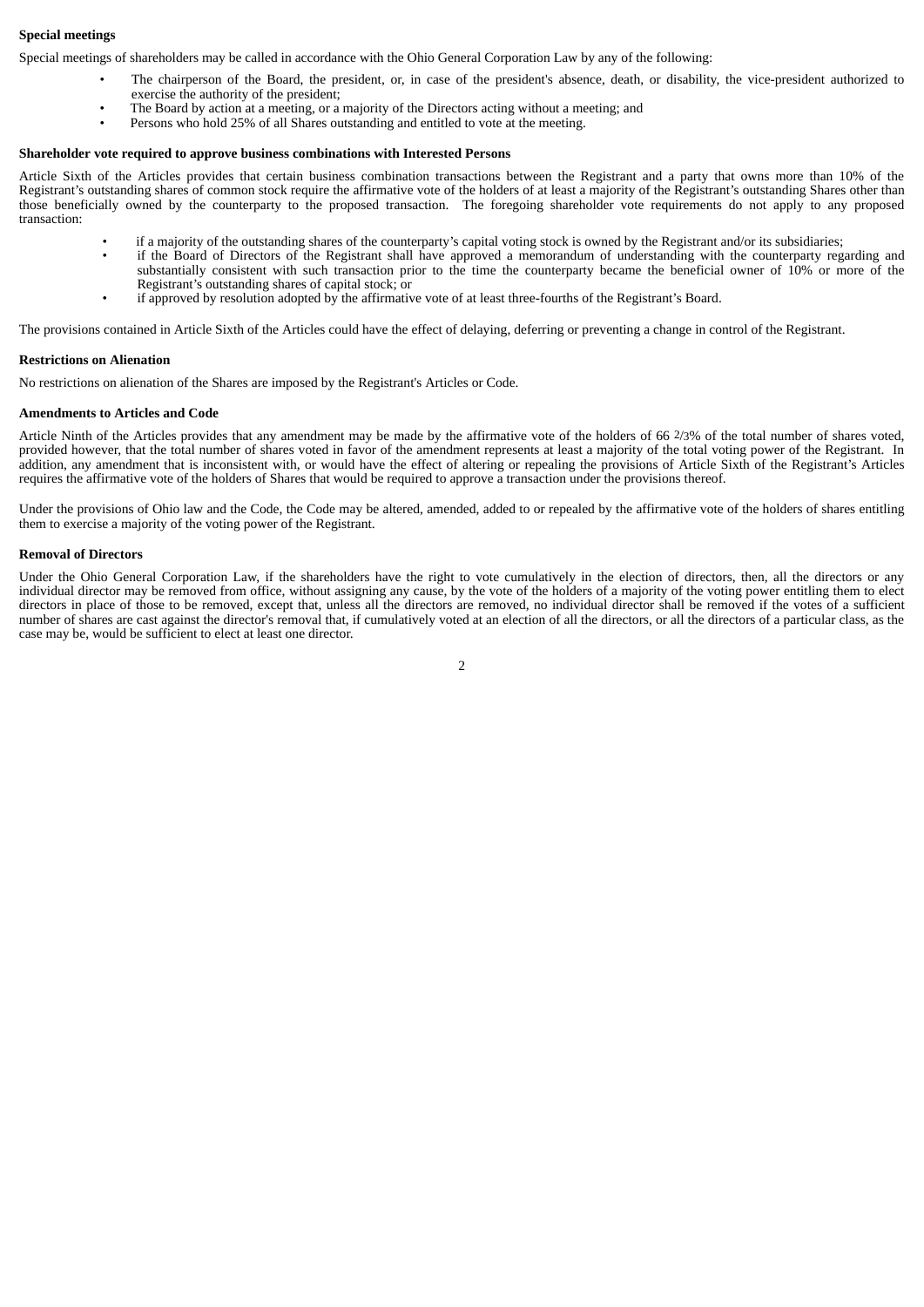<span id="page-107-0"></span>**SUBSIDIAIRIES OF FARMERS & MERCHANTS BANCORP, INC** FARMERS & MERCHANTS STATE BANK **FARMERS & MERCHANTS RISK MANAGEMENT, INC.**

[Remainder of this page intentionally left blank.]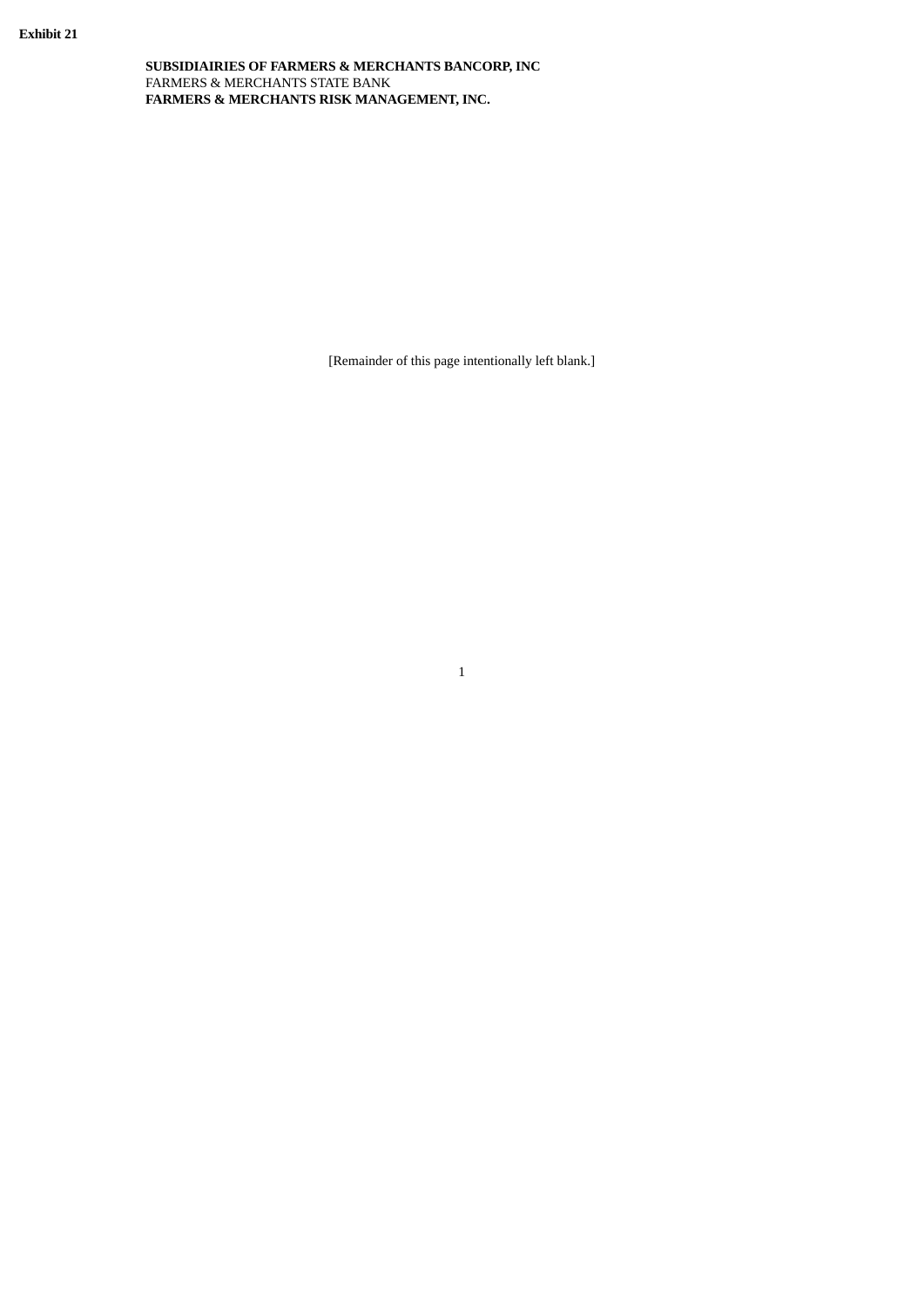#### **Exhibit 31.1**

## **CERTIFICATIONS**

I, Lars B. Eller, President and Chief Executive Officer of Farmers & Merchants Bancorp, Inc., certify that:

- 1. I have reviewed this annual report on Form 10-K of Farmers & Merchants Bancorp, Inc.;
- 2. Based on my knowledge, this report does not contain any untrue statement of a material fact or omit to state a material fact necessary to make the statements made, in light of the circumstances under which such statements were made, not misleading with respect to the period covered by this report;
- 3. Based on my knowledge, the financial statements, and other financial information included in this report, fairly present in all material respects the financial condition, results of operations and cash flows of the registrant as of, and for, the periods presented in this report;
- 4. The registrant's other certifying officer(s) and I are responsible for establishing and maintaining disclosure controls and procedures (as defined in Exchange Act Rules 13a-15(e) and 15d-15(e)) and internal control over financial reporting (as defined in Exchange Act Rules 13a-15(f) and 15d-15(f) for the registrant and have:

(a) Designed such disclosure controls and procedures, or caused such disclosure controls and procedures to be designed under our supervision, to ensure that material information relating to the registrant, including its consolidated subsidiaries, is made known to us by others within those entities, particularly during the period in which this report is being prepared;

(b) Designed such internal control over financial reporting, or caused such internal control over financial reporting to be designed under our supervision, to provide reasonable assurance regarding the reliability of financial reporting and the preparation of financial statements for external purposes in accordance with generally accepted accounting principles;

(c) Evaluated the effectiveness of the registrant's disclosure controls and procedures and presented in this report our conclusions about the effectiveness of the disclosure controls and procedures, as of the end of the period covered by this report based on such evaluation; and

(d) Disclosed in this report any change in the registrant's internal control over financial reporting that occurred during the registrant's most recent fiscal quarter (the registrant's fourth fiscal quarter in the case of an annual report) that has materially affected, or is reasonably likely to materially affect, the registrant's internal control over financial reporting; and

5. The registrant's other certifying officer(s) and I have disclosed, based on our most recent evaluation of internal control over financial reporting, to the registrant's auditors and the audit committee of the registrant's board of directors (or persons performing the equivalent functions):

(a) All significant deficiencies and material weaknesses in the design or operation of internal control over financial reporting which are reasonably likely to adversely affect the registrant's ability to record, process, summarize and report financial information; and

(b) Any fraud, whether or not material, that involves management or other employees who have a significant role in the registrant's internal control over financial reporting.

Date: February 26, 2020

/s/ Lars B. Eller Lars B. Eller President and CEO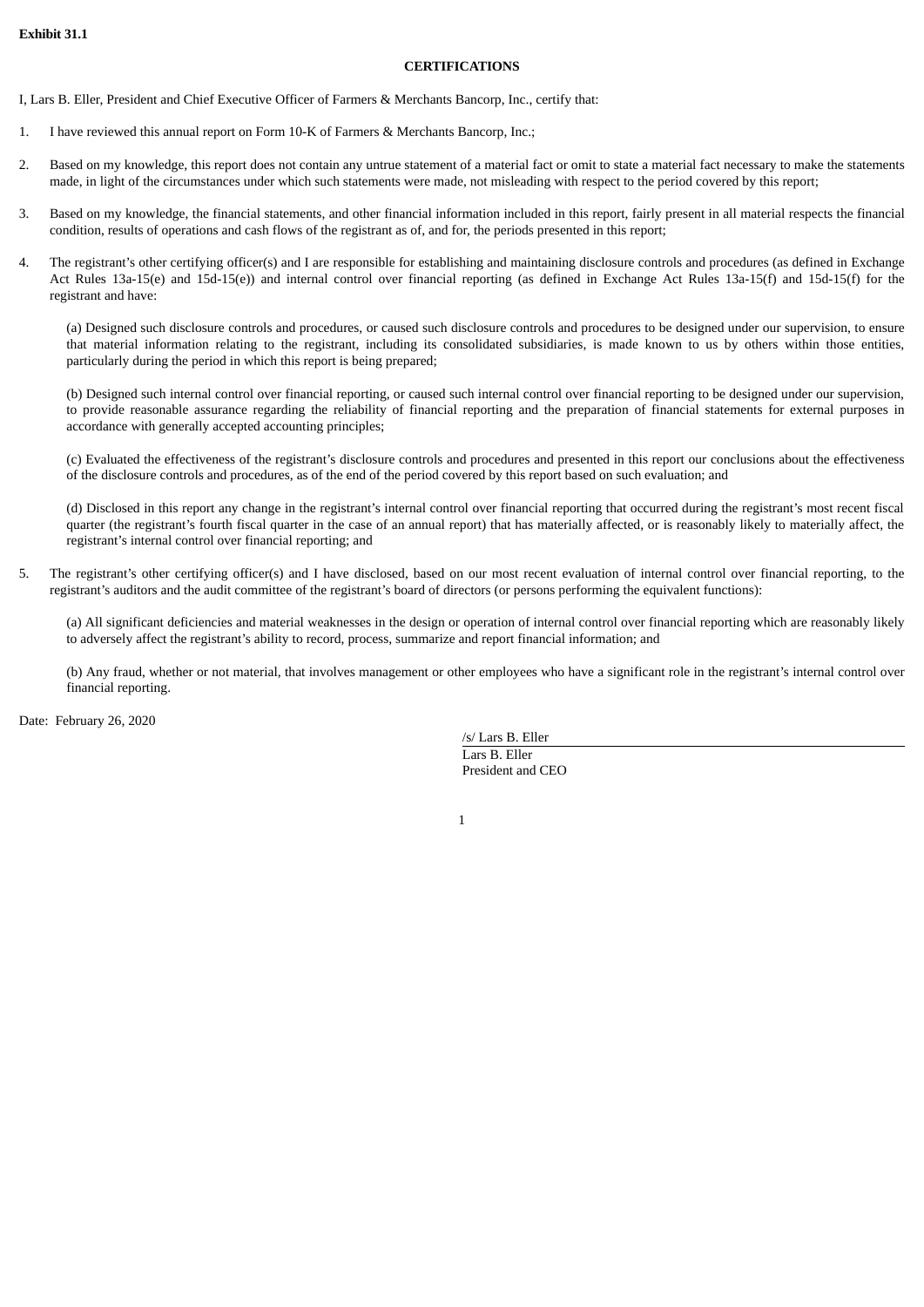## **Exhibit 31.2**

#### **CERTIFICATIONS**

I, Barbara J. Britenriker, Chief Financial Officer of Farmers & Merchants Bancorp, Inc., certify that:

- 1. I have reviewed this annual report on Form 10-K of Farmers & Merchants Bancorp, Inc.;
- 2. Based on my knowledge, this report does not contain any untrue statement of a material fact or omit to state a material fact necessary to make the statements made, in light of the circumstances under which such statements were made, not misleading with respect to the period covered by this report;
- 3. Based on my knowledge, the financial statements, and other financial information included in this report, fairly present in all material respects the financial condition, results of operations and cash flows of the registrant as of, and for, the periods presented in this report;
- 4. The registrant's other certifying officer(s) and I are responsible for establishing and maintaining disclosure controls and procedures (as defined in Exchange Act Rules 13a-15(e) and 15d-15(e)) and internal control over financial reporting (as defined in Exchange Act Rules 13a-15(f) and 15d-15(f) for the registrant and have:

(a) Designed such disclosure controls and procedures, or caused such disclosure controls and procedures to be designed under our supervision, to ensure that material information relating to the registrant, including its consolidated subsidiaries, is made known to us by others within those entities, particularly during the period in which this report is being prepared;

(b) Designed such internal control over financial reporting, or caused such internal control over financial reporting to be designed under our supervision, to provide reasonable assurance regarding the reliability of financial reporting and the preparation of financial statements for external purposes in accordance with generally accepted accounting principles;

(c) Evaluated the effectiveness of the registrant's disclosure controls and procedures and presented in this report our conclusions about the effectiveness of the disclosure controls and procedures, as of the end of the period covered by this report based on such evaluation; and

(d) Disclosed in this report any change in the registrant's internal control over financial reporting that occurred during the registrant's most recent fiscal quarter (the registrant's fourth fiscal quarter in the case of an annual report) that has materially affected, or is reasonably likely to materially affect, the registrant's internal control over financial reporting; and

5. The registrant's other certifying officer(s) and I have disclosed, based on our most recent evaluation of internal control over financial reporting, to the registrant's auditors and the audit committee of the registrant's board of directors (or persons performing the equivalent functions):

(a) All significant deficiencies and material weaknesses in the design or operation of internal control over financial reporting which are reasonably likely to adversely affect the registrant's ability to record, process, summarize and report financial information; and

(b) Any fraud, whether or not material, that involves management or other employees who have a significant role in the registrant's internal control over financial reporting.

Date: February 26, 2020 **/s/ Barbara J. Britenriker** /s/ Barbara J. Britenriker Barbara J. Britenriker Chief Financial Officer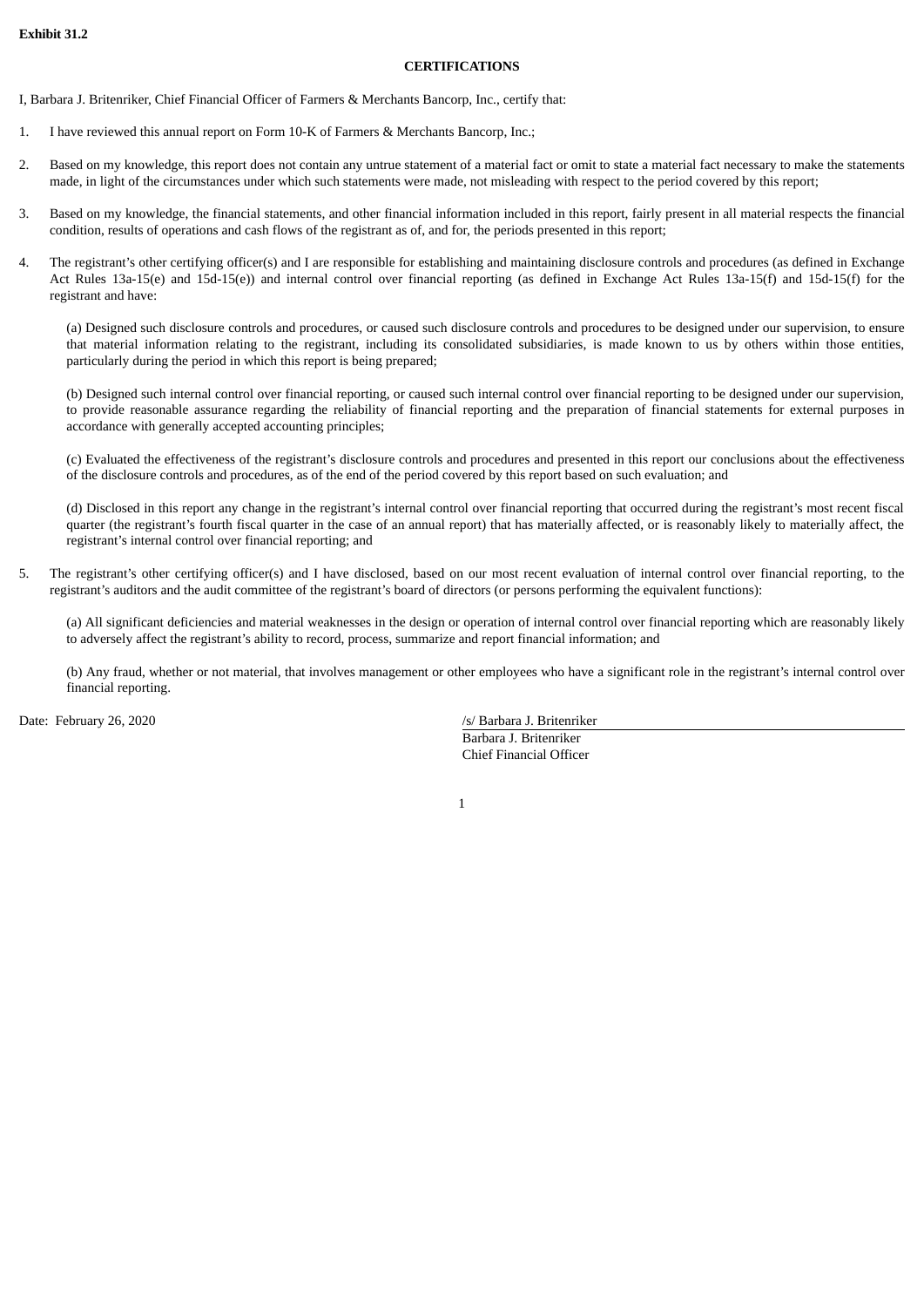# CERTIFICATION PURSUANT TO 18 U.S.C. SECTION 1350, AS ENACTED PURSUANT TO SECTION 906 OF THE SARBANES-OXLEY ACT OF 2002

# **FARMERS & MERCHANTS BANCORP, INC.**

In connection with the Annual Report on Form 10-K of Farmers & Merchants Bancorp, Inc. for the year ended December 31, 2019, as filed with the Securities and Exchange Commission (the "Report"), I, Lars B. Eller, Chief Executive Officer, of the Company, certify, pursuant to 18 U.S.C. 1350, as added by 906 of the Sarbanes-Oxley Act of 2002, that:

- 1. The Report fully complies with the requirement of Section 13(a) or 15(d) of the Securities Exchange Act of 1934; and;
- 2. The information contained in the Report fairly presents, in all material respects, the financial condition and results of operations of the Company.

Date: February 26, 2020 /s/ Lars B. Eller

Lars B. Eller Chief Executive Officer

A signed original of this written statement required by section 906 has been provided to Farmers & Merchants Bancorp, Inc. and will be retained by Farmers & Merchants Bancorp, Inc. and furnished to the Securities and Exchange Commission or its staff upon request.